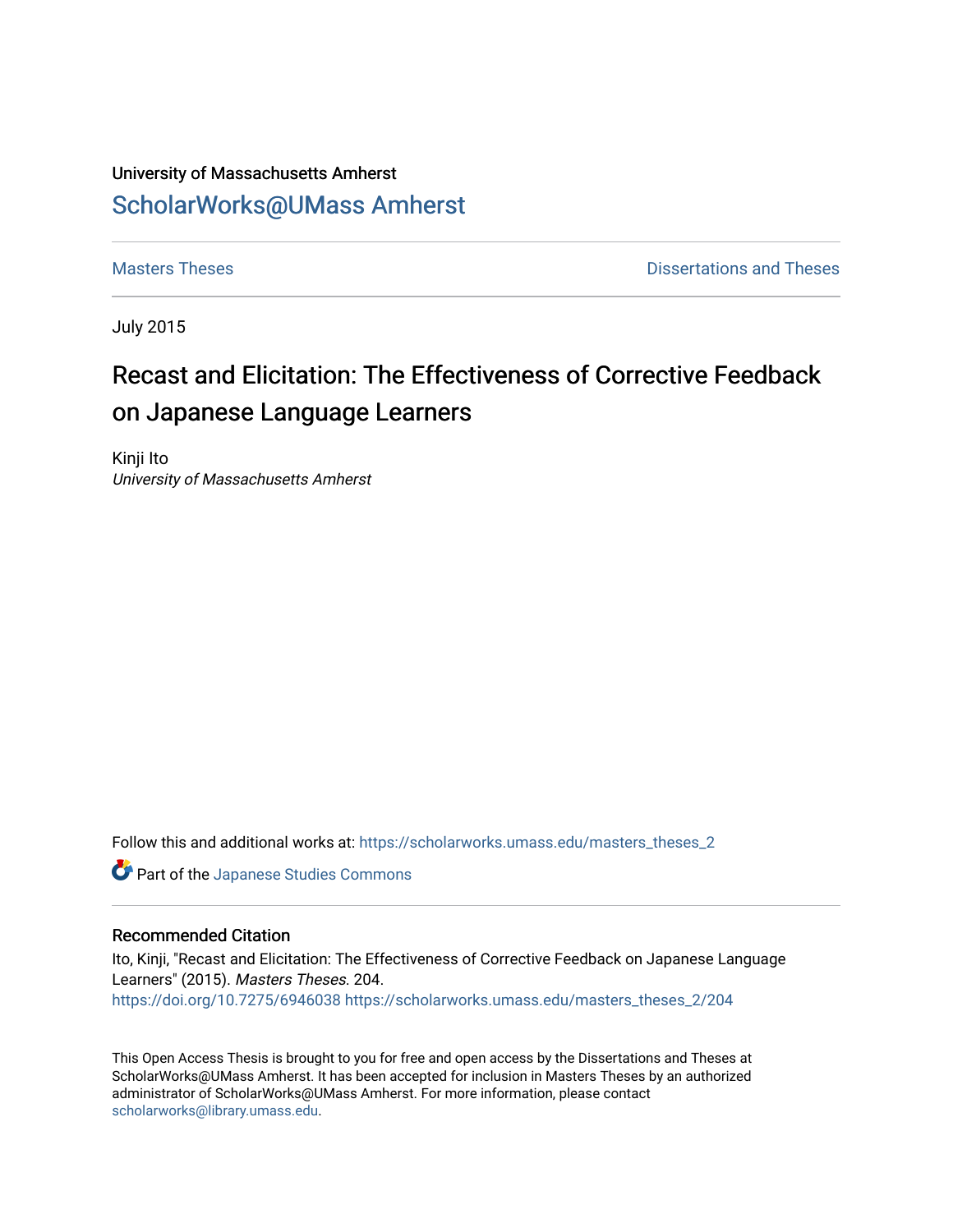## RECAST AND ELICITATION: THE EFFECTIVENESS OF CORRECTIVE FEEDBACK ON JAPANESE LANGUAGE LEARNERS

A Thesis Presented

by

KINJI ITO

Submitted to the Graduate School of the University of Massachusetts Amherst in partial fulfillment of the requirements for the degree of

MASTER OF ARTS

May 2015

Department of Languages, Literatures, and Cultures

Asian Languages and Literatures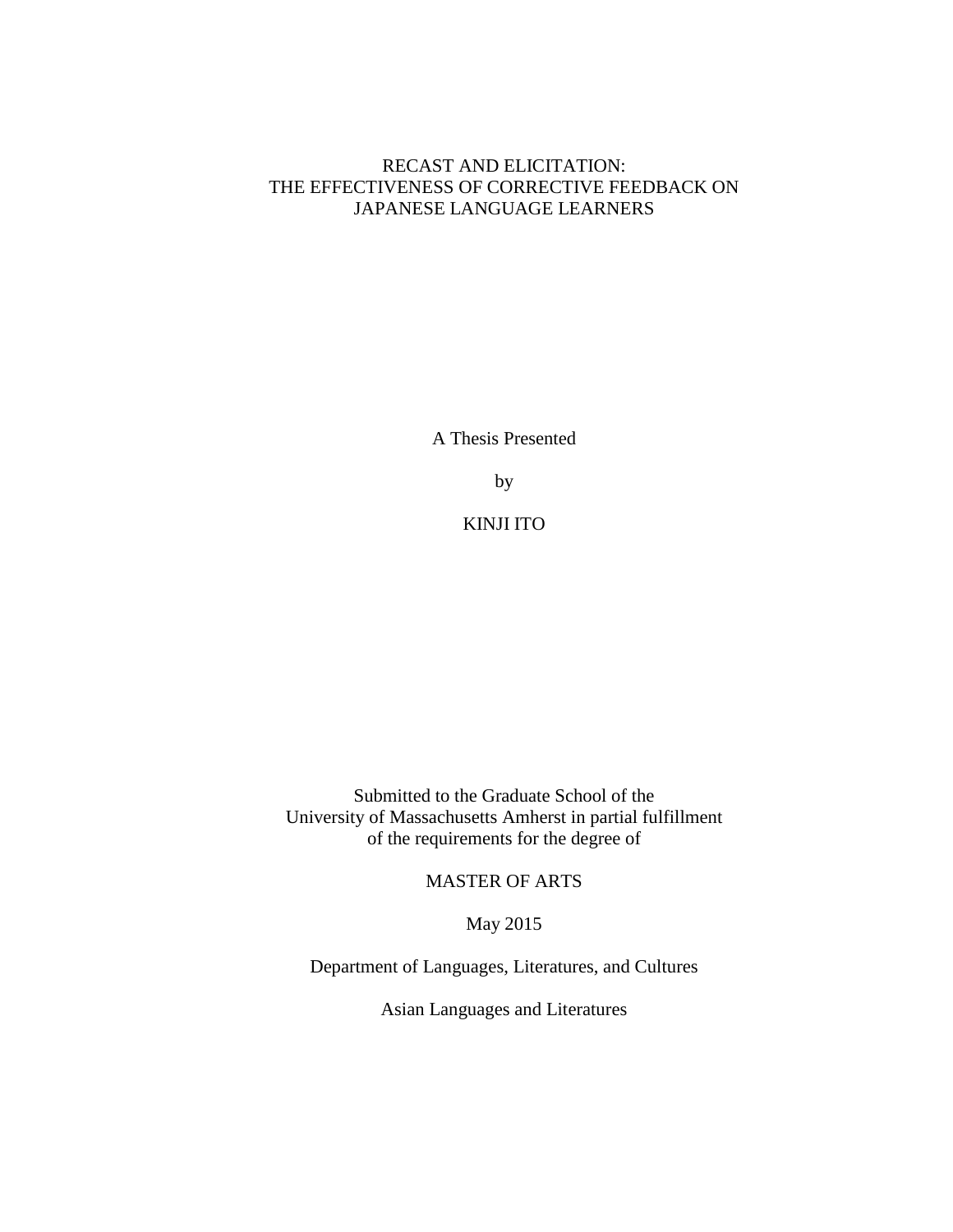© Copyright by Kinji Ito 2015

All Rights Reserved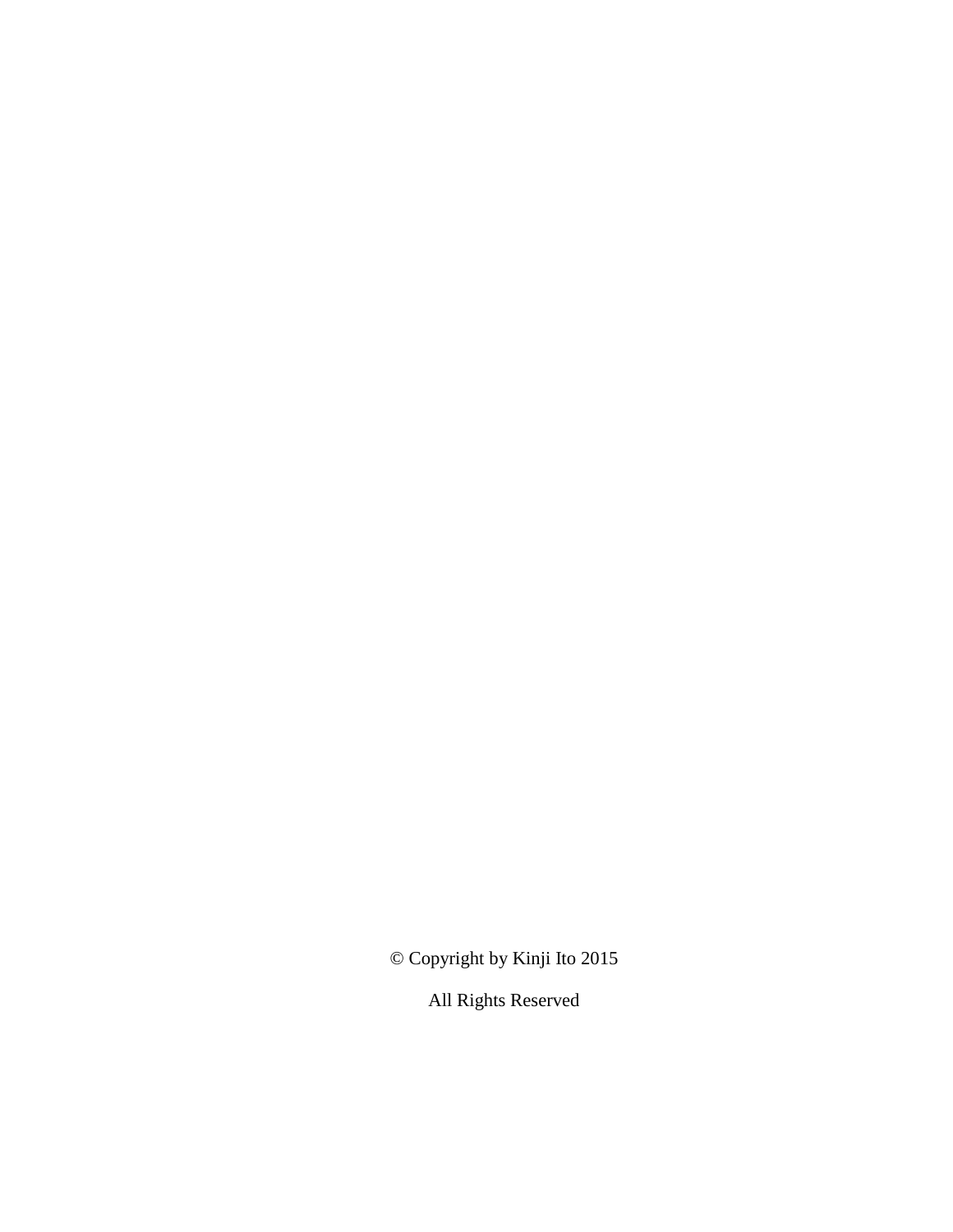## RECAST AND ELICITATION: THE EFFECTIVENESS OF CORRECTIVE FEEDBACK ON JAPANESE LANGUAGE LEARNERS

A Thesis Presented

by

KINJI ITO

Approved as to style and content by:

**\_\_\_\_\_\_\_\_\_\_\_\_\_\_\_\_\_\_\_\_\_\_\_\_\_\_\_\_\_\_\_\_\_\_\_\_\_**

**\_\_\_\_\_\_\_\_\_\_\_\_\_\_\_\_\_\_\_\_\_\_\_\_\_\_\_\_\_\_\_\_\_\_\_\_\_**

Yuki Yoshimura, Chair

Zhijun Wang, Member

 Bruce Baird, Japanese Graduate Program Director Asian Languages and Literatures Program Department of Languages, Literatures, and Cultures

\_\_\_\_\_\_\_\_\_\_\_\_\_\_\_\_\_\_\_\_\_\_\_\_\_\_\_\_\_\_\_\_\_\_\_\_\_\_\_\_\_

 William Moebius, Chair Department of Languages, Literatures, and Cultures

**\_\_\_\_\_\_\_\_\_\_\_\_\_\_\_\_\_\_\_\_\_\_\_\_\_\_\_\_\_\_\_\_\_\_\_\_\_\_\_\_\_**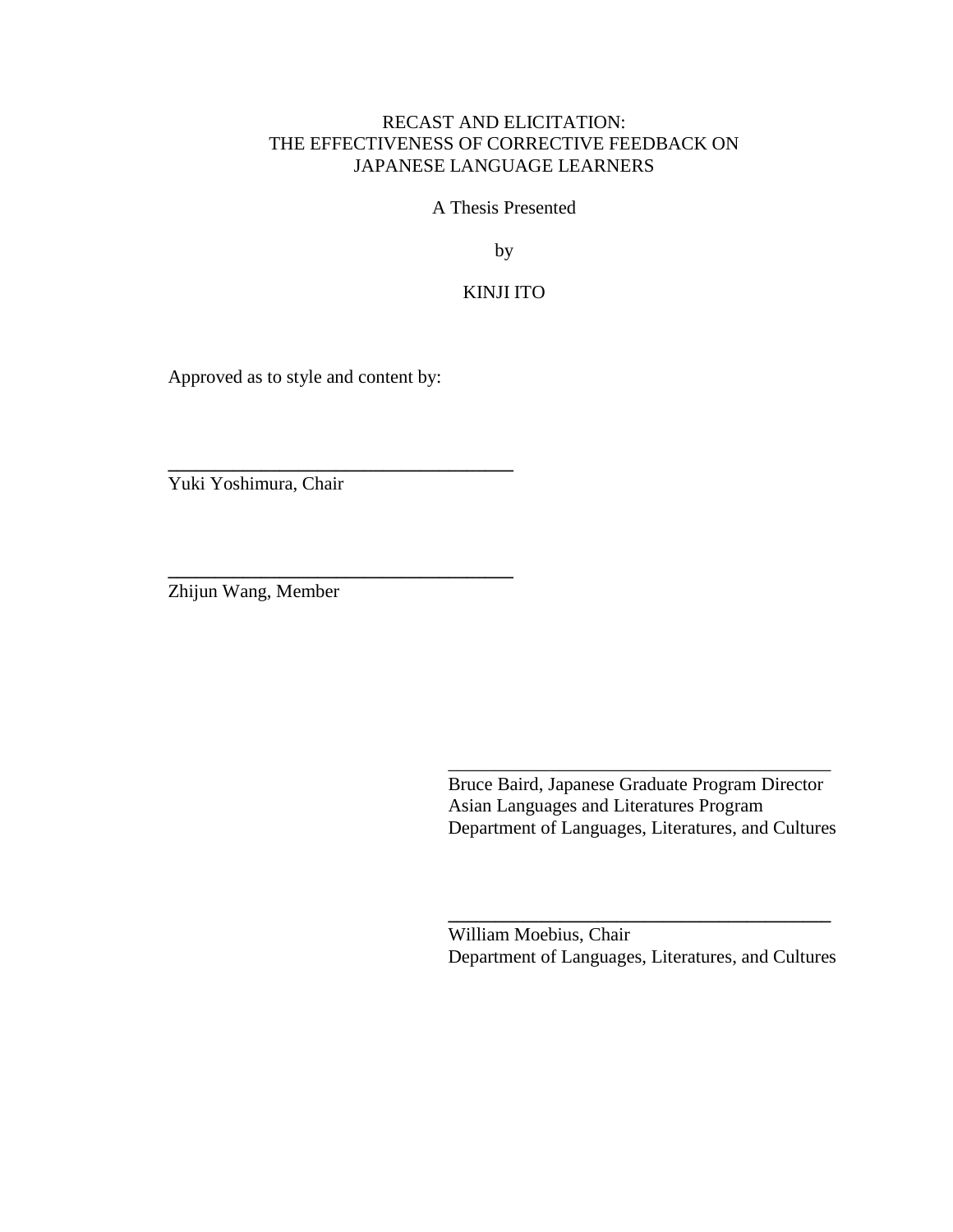## DEDICATION

To my loving and supportive American family, Michael and Karen, who helped guide me down my path. Thank you for believing in me.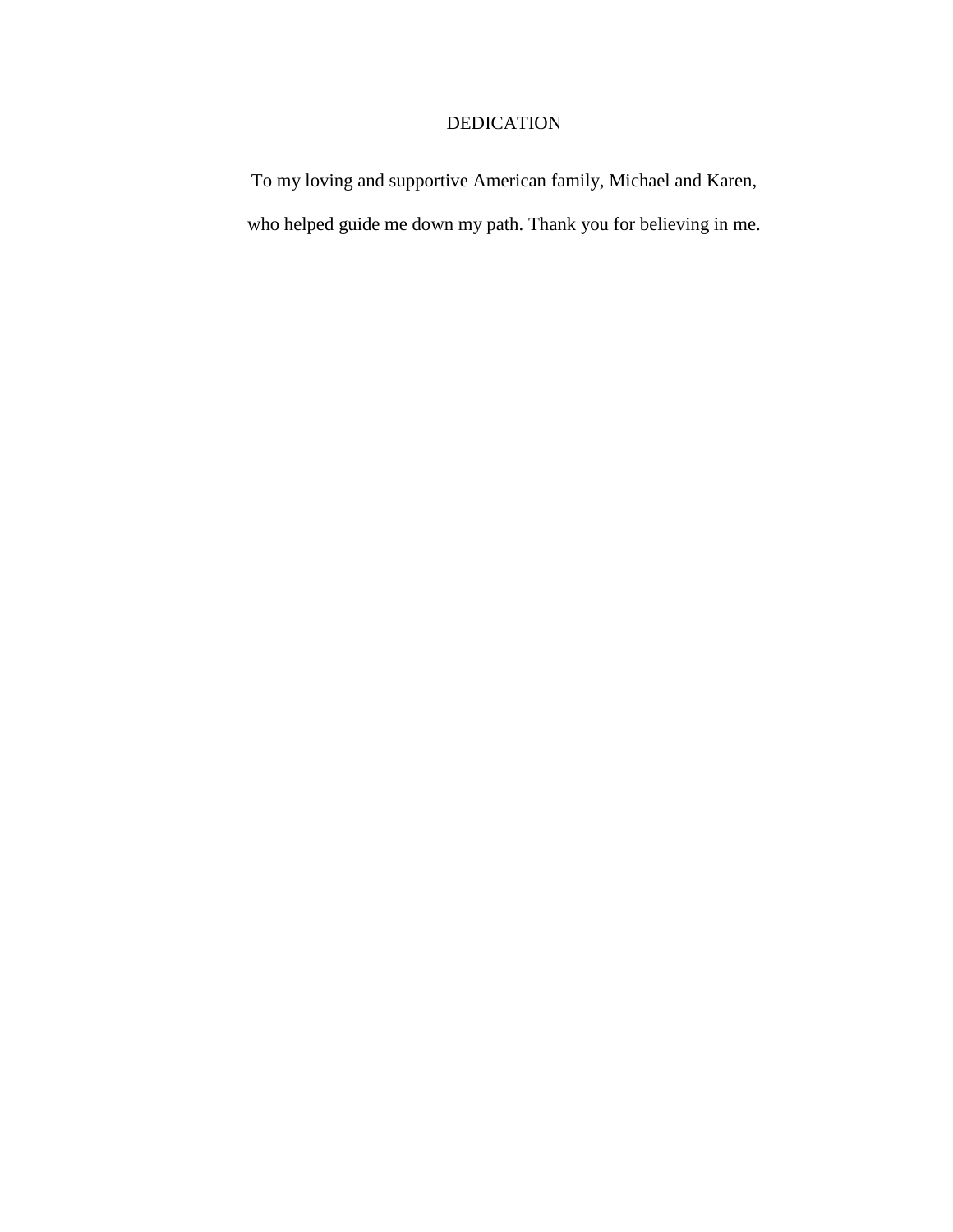#### ACKNOWLEDGMENTS

From the bottom of my heart, I would truly like to express my sincere gratitude to my advisor, Professor Yuki Yoshimura, for her continuous support and guidance throughout my master's program. Over the years, she not only nurtured my insight into research but also shaped me into the person I am today. You are the one who always inspires and motivates me to rise to the next level.

Besides my advisor, I would like to thank thesis committee member, Professor Zhijun Wang, for his encouragement and insightful comments.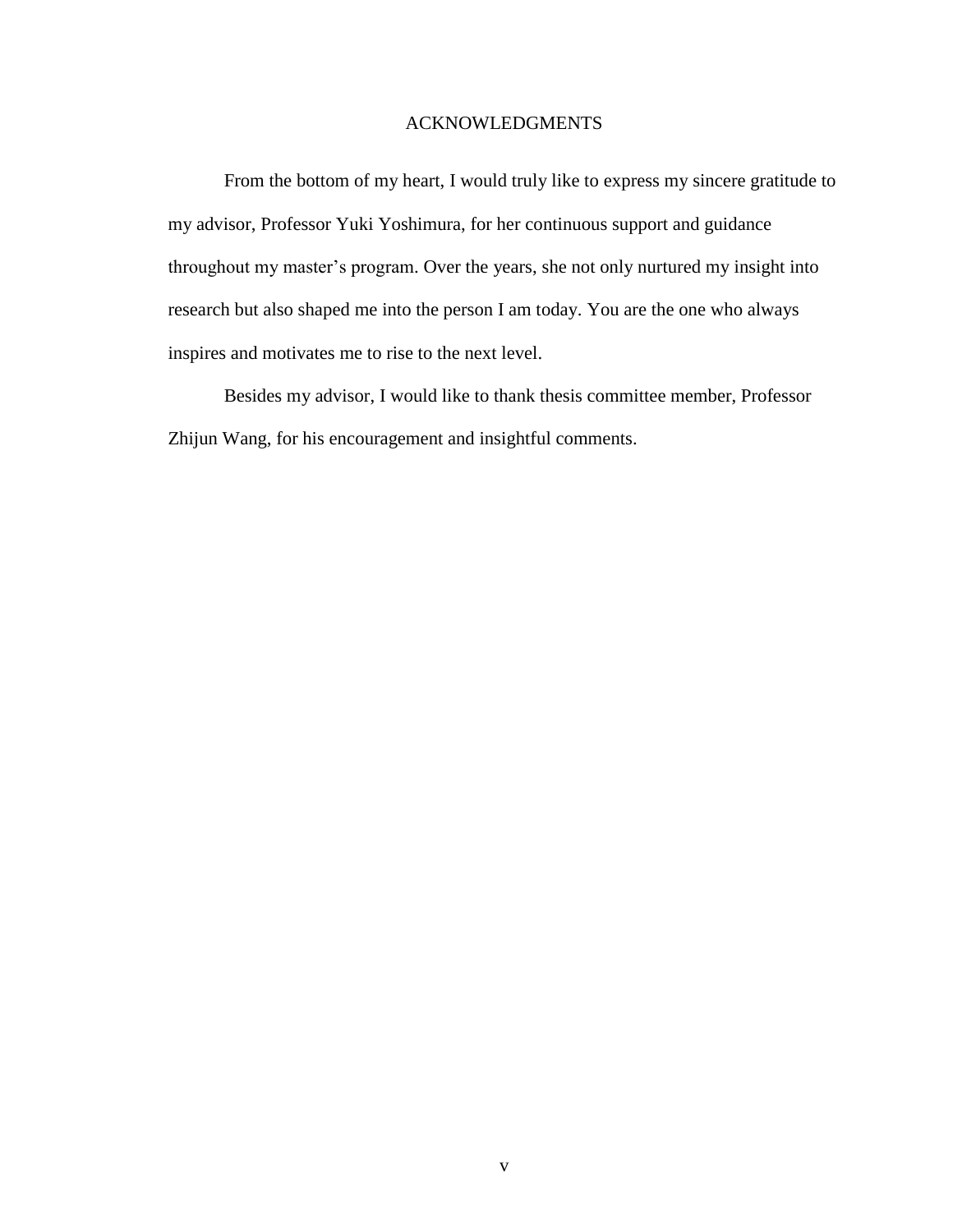#### ABSTRACT

# RECAST AND ELICITATION: THE EFFECTIVENESS OF CORRECTIVE FEEDBACK ON JAPANESE LANGUAGE LEARNERS MAY 2015 KINJI ITO, B.S. & MBA, STATE UNIVERSITY OF NEW YORK AT BINGHAMTON M.A., UNIVERSITY OF MASSACHUSETTS AMHERST

Directed by: Professor Yuki Yoshimura

This paper examines the effectiveness of corrective feedback on learners of the Japanese language. The current study had a total of 25 students who agreed to participate, consisting of both advanced and intermediate levels. There are six main types of corrective feedback established and defined by Lyster and Ranta (1997), this study focused on two particular types, recast (a category of implicit) and elicitation (a category of prompt). Comparing a particular feedback or a category of feedback with another has been one of the ongoing topics in the field of second language (L2) learning. In the past, some studies have found that implicit feedback was more effective than prompt, and others have discovered that explicit feedback had a better effect compared to implicit feedback.

The present study is intended to examine which feedback works better for the learners in terms of repairing their mistakes and to investigate which learner group shows a better effect on each feedback. The results suggest that elicitation is more beneficial to L2 learners than recast in reformulating their utterance. The reason for this is likely that elicitation is not as implicit as recast; thus, the learners had a better opportunity to notice elicitation that was given when they made a mistake. Interestingly, this outcome also

vi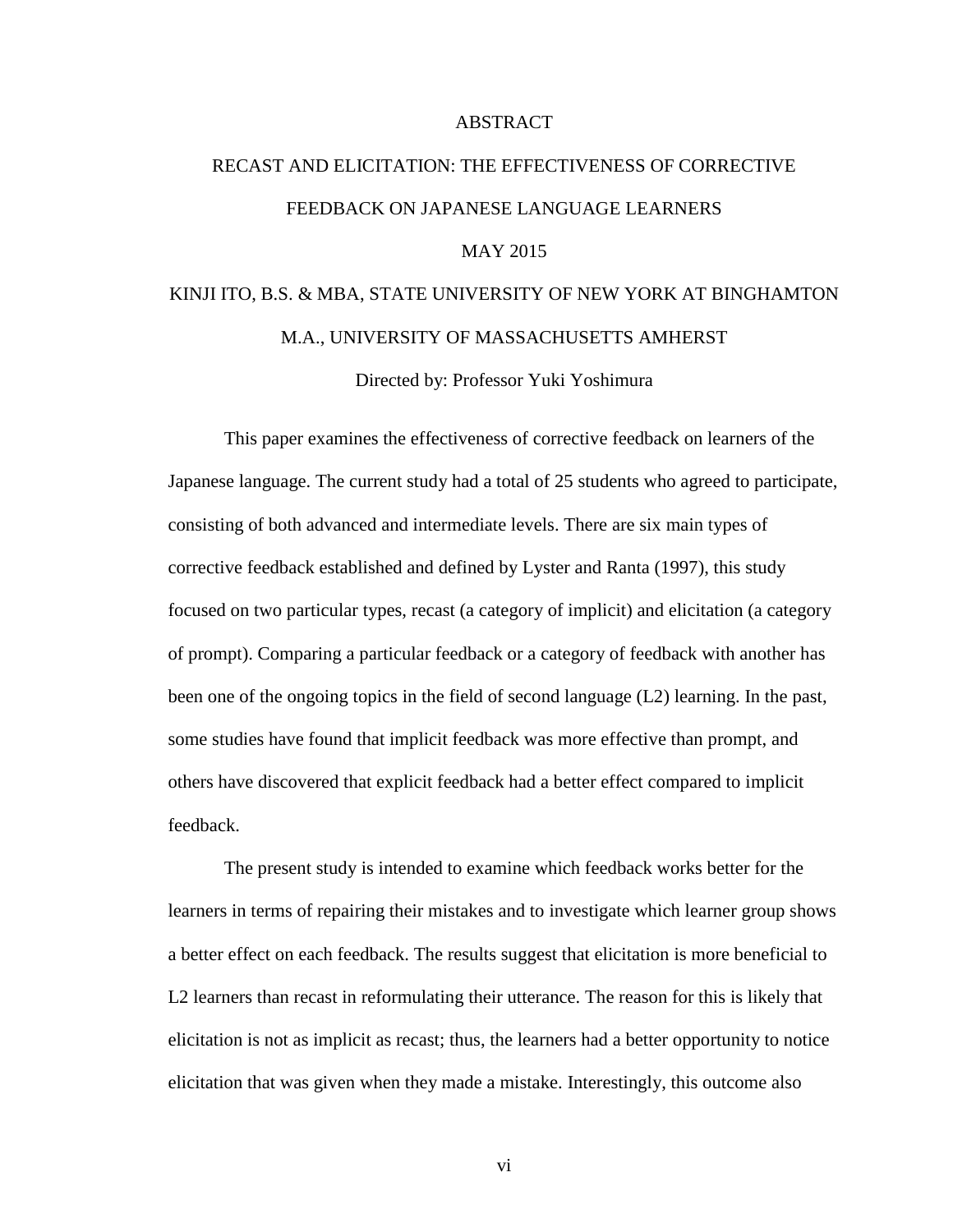provided a comparison between the advanced and intermediate groups. Both repaired their mistakes more after elicitation was given, but the advanced group did better. Since each group displayed almost the same moderate rate of repairing for recast, what truly differentiated one group from the other was elicitation. This result suggests that learners who have more knowledge of the target language will benefit from elicitation.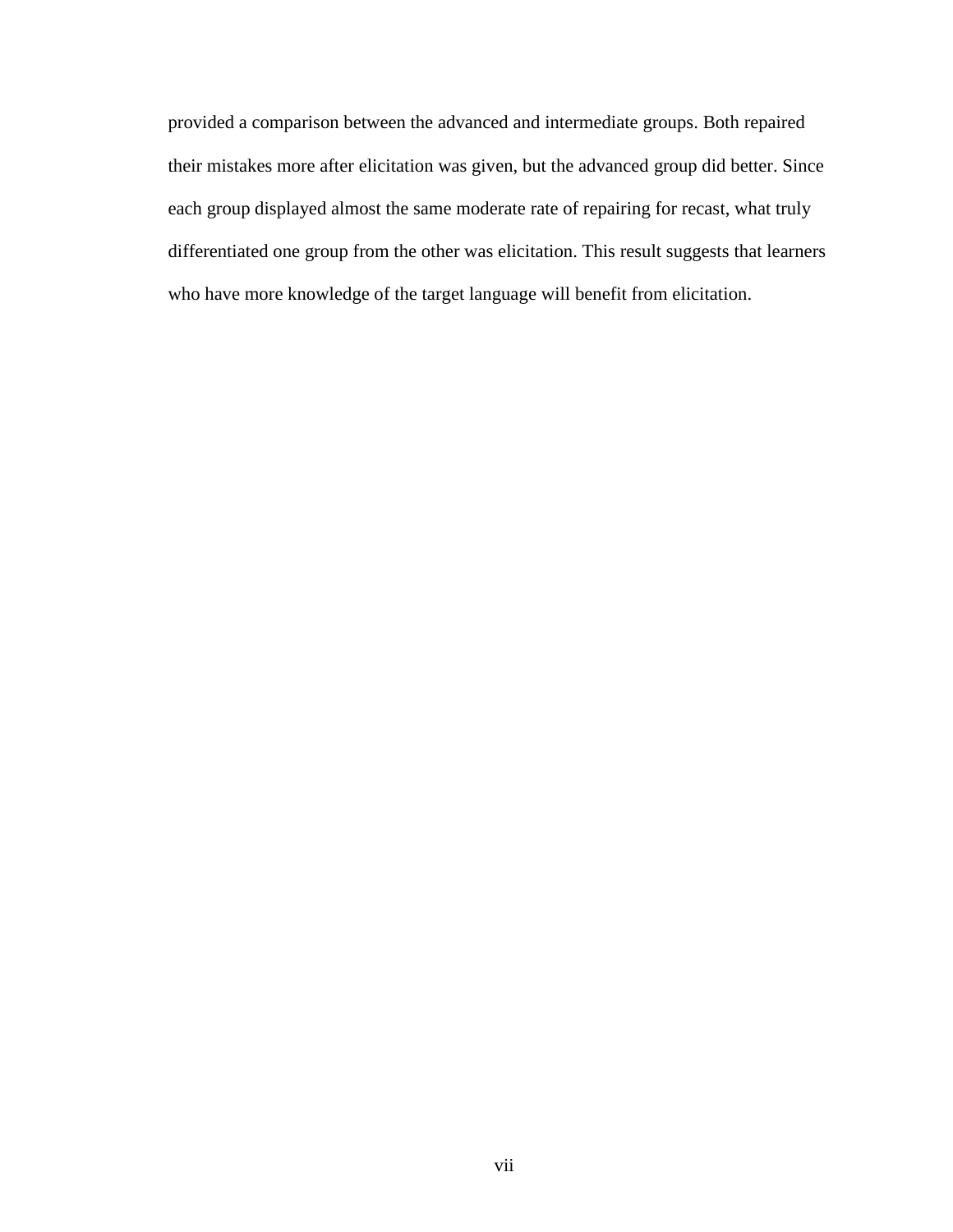## TABLE OF CONTENTS

| <b>CHAPTER</b>                                                      |
|---------------------------------------------------------------------|
|                                                                     |
| 1.2 Emergence of Feedback in Language Learning Throughout History3  |
|                                                                     |
|                                                                     |
| 2.2.1 Information Processing Model with Working Memory9             |
| 2.5 Cognitive Roles of Recast and Prompt That Play in L2 Learning16 |
| 2.5.1 Further Explanation for the Assistance of Recast to           |
| 2.5.2 Further Explanation for the Assistance of Prompt to           |
|                                                                     |
|                                                                     |
|                                                                     |
|                                                                     |
|                                                                     |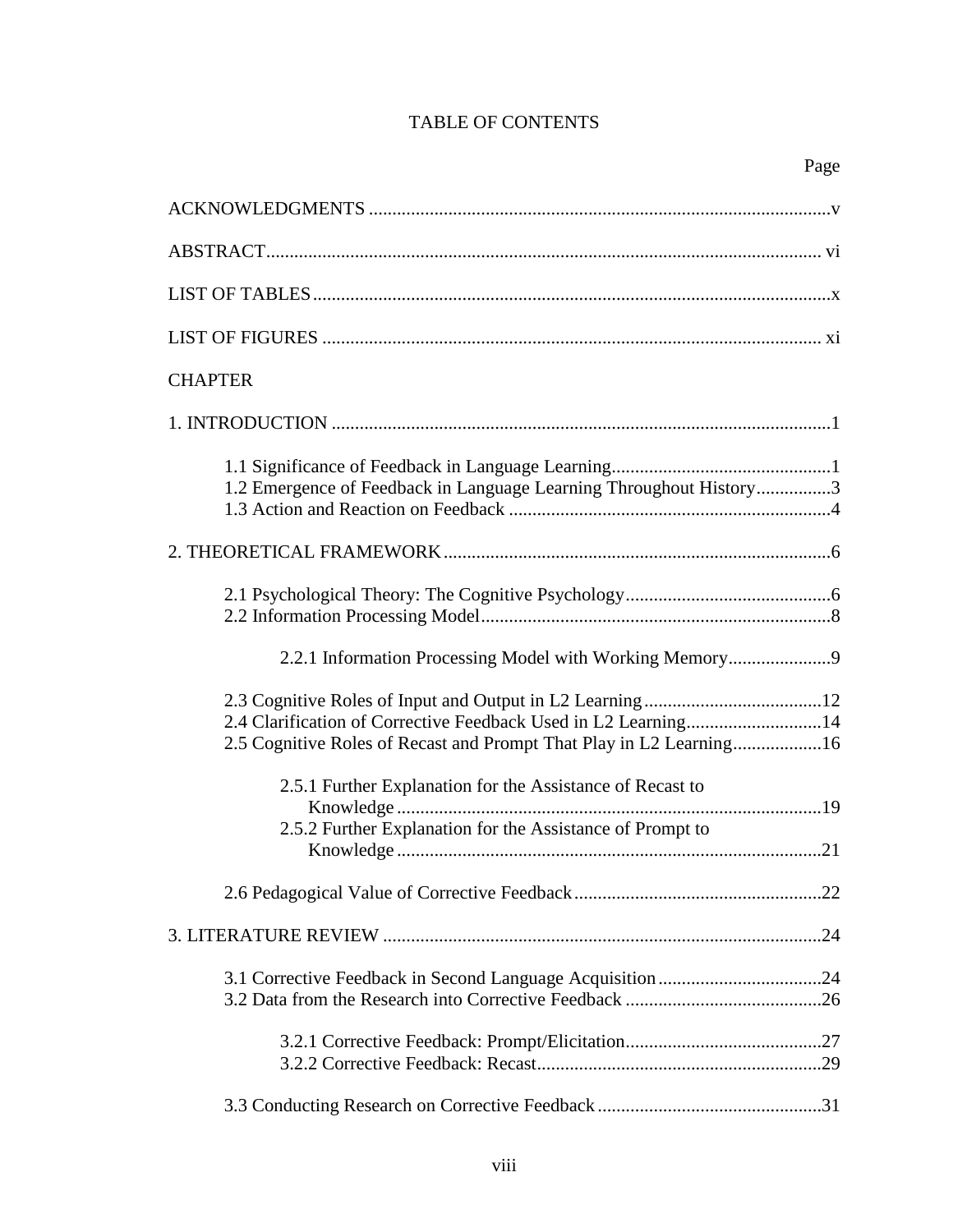| 3.5.1 Reasons for the Purpose of Conducting Research on      |  |
|--------------------------------------------------------------|--|
|                                                              |  |
|                                                              |  |
|                                                              |  |
|                                                              |  |
|                                                              |  |
|                                                              |  |
|                                                              |  |
|                                                              |  |
|                                                              |  |
|                                                              |  |
|                                                              |  |
|                                                              |  |
|                                                              |  |
|                                                              |  |
| 5.6.1 Analyzing Individual Participants: Certain Reaction to |  |
| 5.6.2 Analyzing Individual Participants: Certain Reaction to |  |
|                                                              |  |
|                                                              |  |
|                                                              |  |
|                                                              |  |
|                                                              |  |
| APPENDIX: TRANSCRIBED CONVERSATIONS OF EACH PARTICIPANT      |  |
|                                                              |  |
|                                                              |  |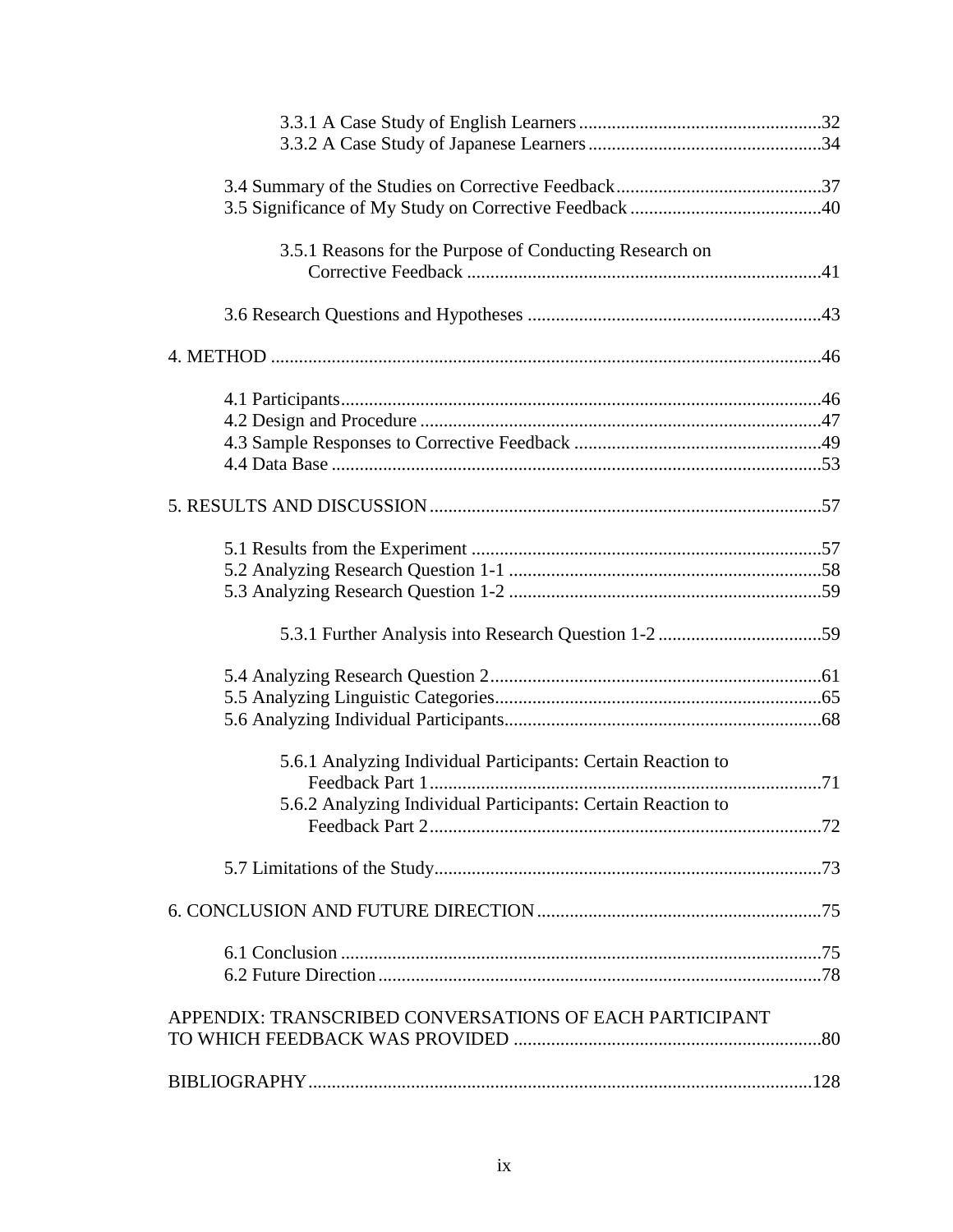## LIST OF TABLES

| Table | Page                                                                                                                                                           |
|-------|----------------------------------------------------------------------------------------------------------------------------------------------------------------|
| 1.    | Contribution of Corrective Feedback and the Rate of Repairing (Lyster & Ranta,                                                                                 |
| 2.    | Contribution of Corrective Feedback and the Rate of Repairing (Lyster & Ranta,                                                                                 |
| 3.    | Contribution of Corrective Feedback and the Rate of Repairing (Suzuki, 2004)33                                                                                 |
| 4.    | Number of the Contribution of Corrective Feedback (Suzuki, 2004) 34                                                                                            |
| 5.    | Contribution of Corrective Feedback and the Rate of Repairing (Lyster & Ranta,                                                                                 |
| 6.    | Contribution of Corrective Feedback and the Rate of Repairing (Hatasa &                                                                                        |
| 7.    | Contribution of Corrective Feedback and the Rate of Repairing for Each Category                                                                                |
| 8.    |                                                                                                                                                                |
| 9.    | All the Results of the Rate of Repairing for Recast and Elicitation 57                                                                                         |
| 10.   | Mean and Standard Deviation of the Rate of Repairing for Recast and Elicitation<br>and the Average Rate of Repairing Achieved by the Advanced and Intermediate |
| 11.   |                                                                                                                                                                |
| 12.   |                                                                                                                                                                |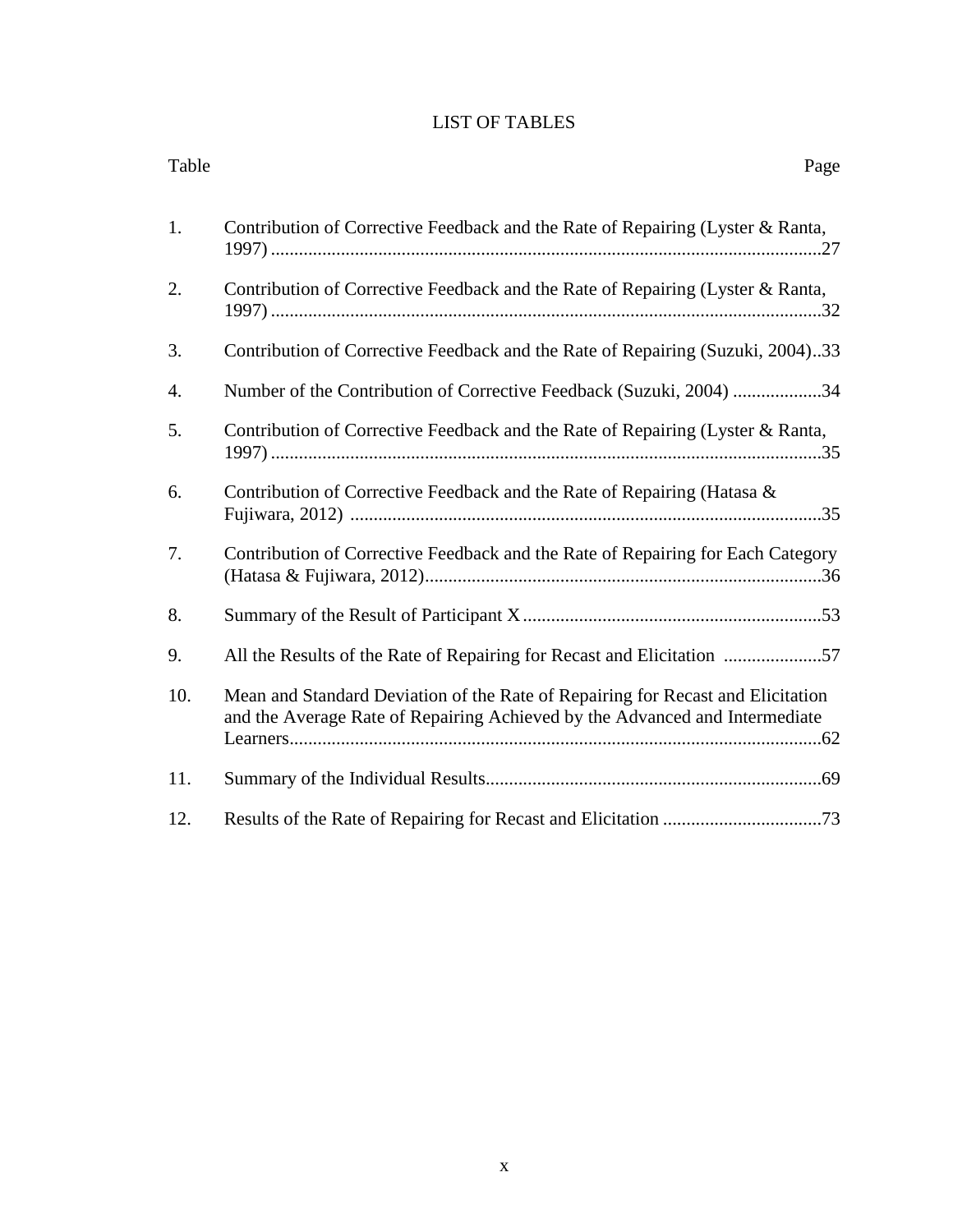## LIST OF FIGURES

| Figure | Page                                                                        |
|--------|-----------------------------------------------------------------------------|
| 1.     |                                                                             |
| 2.     |                                                                             |
| 3.     | Interaction Between the Knowledge and the Memory Systems13                  |
| 4.     |                                                                             |
| 5.     | Declarative and Procedural Knowledge with Assistnace of Recast and Prompt17 |
| 6.     |                                                                             |
| 7.     |                                                                             |
| 8.     |                                                                             |
| 9.     |                                                                             |
| 10.    |                                                                             |
| 11.    |                                                                             |
| 12.    |                                                                             |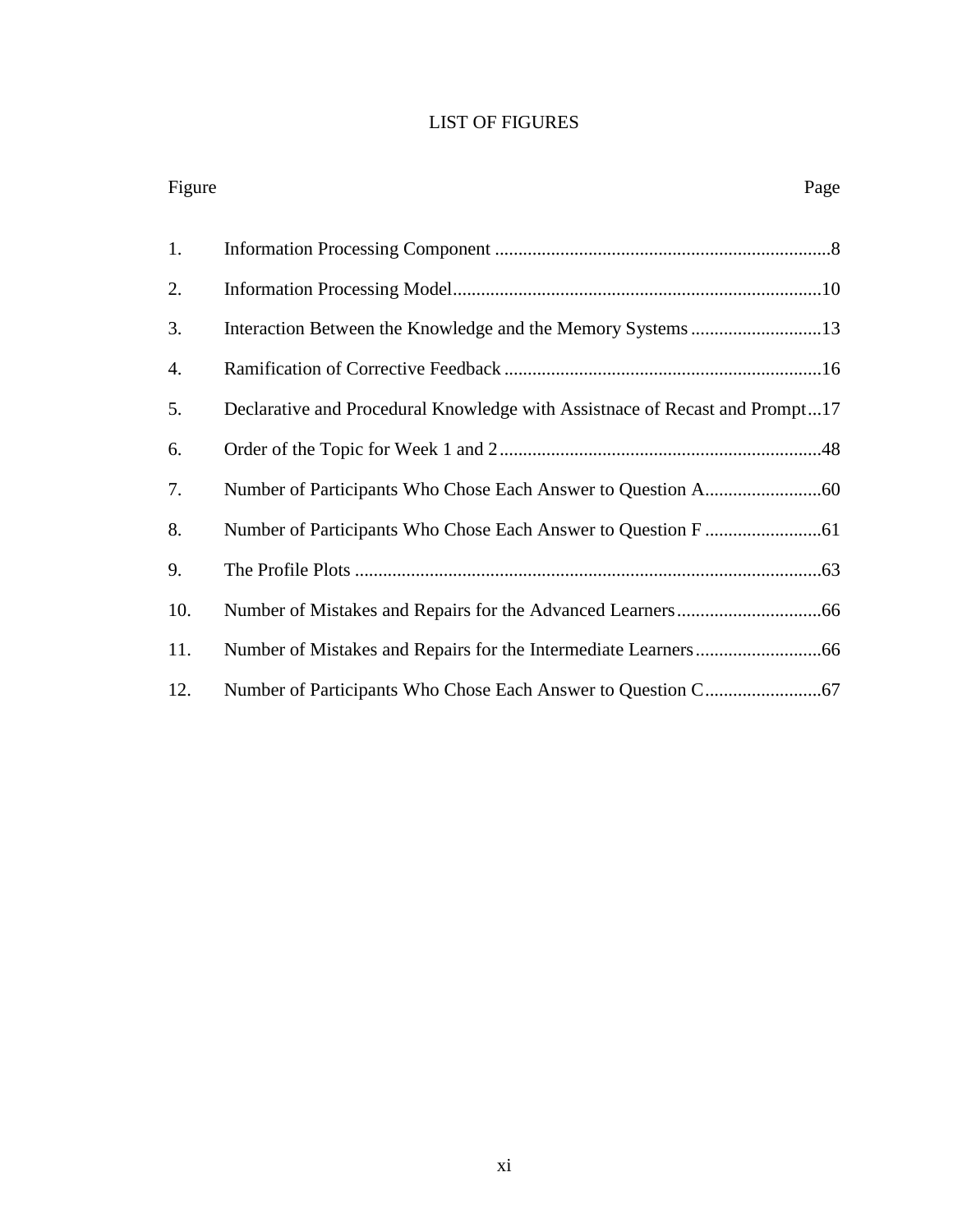#### **CHAPTER 1**

#### **INTRODUCTION**

#### **1.1 Significance of Feedback in Language Learning**

I myself often wonder how I have retained a large number of vocabularies, complicated grammatical structures, and rules for the conjugation as a second language learner of English. In retrospect, difficult vocabularies and pronunciations of certain words, for instance, were probably stored by making numerous mistakes. However, this process could never have been achieved without the help of a third party such as teachers and native speakers. They both had something in common with each other which was giving me feedback on my mistakes. Of course, in order for learners to master a language, they have to strive for what they want to accomplish. At the same time, on the other hand, especially their teachers should provide appropriate feedback to them regardless of whether it is positive or negative.

The definition of feedback may vary with individuals and how they perceive it. Of all the studies in this area that I have encountered, the closest concept of feedback of mine is the following:

Feedback shouldn't be a judgment about another person's character. Rather, feedback is meant to be an objective message about behavior and consequences, either as recognition of a job well done or a suggestion on how to improve on the job. The goal of feedback is to encourage the recipient of the feedback to move forward by learning, growing, and changing (Harvard, 2007, p. 4).

Based on the above statement, "job" is considered a learner's performance thus language teachers often say "good job" when the learners display good skills. This is how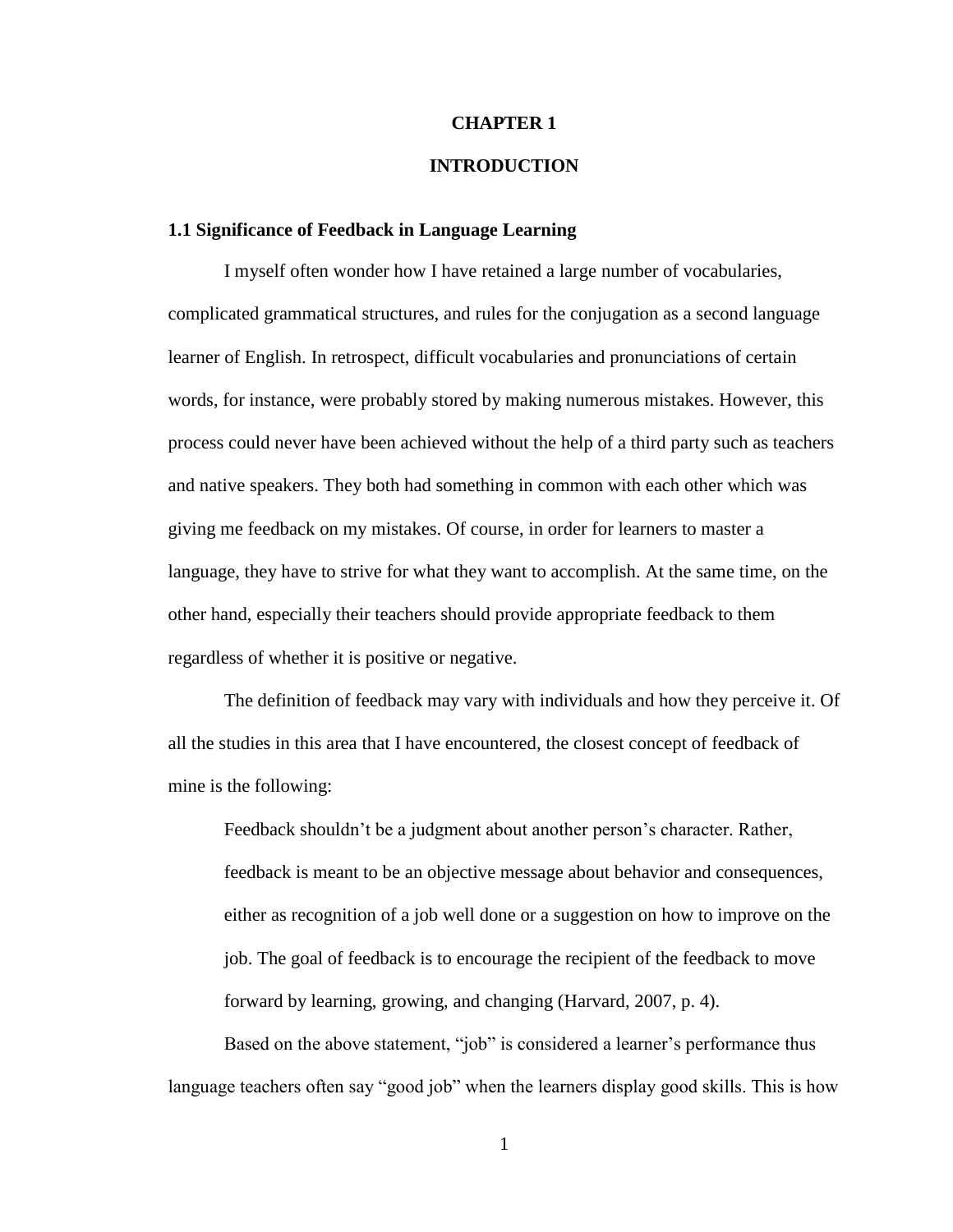the learners are usually motivated to retain more and grow further; as a result, a change in attitude toward their study which can be affected in the long run. Therefore, one cannot say that feedback which teachers provide to their students is simply praise, evaluation, advice, or judgment because it entails a covert meaning and influence. Particularly, for those who learn a second language (L2) need to know if an adjustment is necessary in order to correct their own mistakes in grammar, pronunciation, vocabulary, etc. when they make a mistake. In doing so, the teachers are the one who can help the students improve upon their skills of their target languages and learn in a more efficient way. If feedback is properly used, it can play a significant role as an effective tool in encouraging the students to learn thus motivating them to reach their goals. I believe this is how feedback is supposed to work and this is why it is a must for a class setting designed for language learners.

Gass, Behney, and Plonsky (2013) pointed out, "Feedback is an important source of information for learners. Most generally, it provides them with information about the success (or, more likely, lack of success) of their utterances and gives additional opportunities to focus on production or comprehension" (p. 359). As they confirmed the importance of feedback for learners and discussed learners' utterance, this paper will focus solely on feedback provided to learners' mistake in speech production. Furthermore, Markee (2000) stated that the utterance is the most suitable analytic category for use with L2 data. The claim of my focus is due to the fact that some scholars have also examined the effects of written error correction in relation to certain feedback (Hyland, 2006). That is, it is to differentiate errors which occur in a conversation from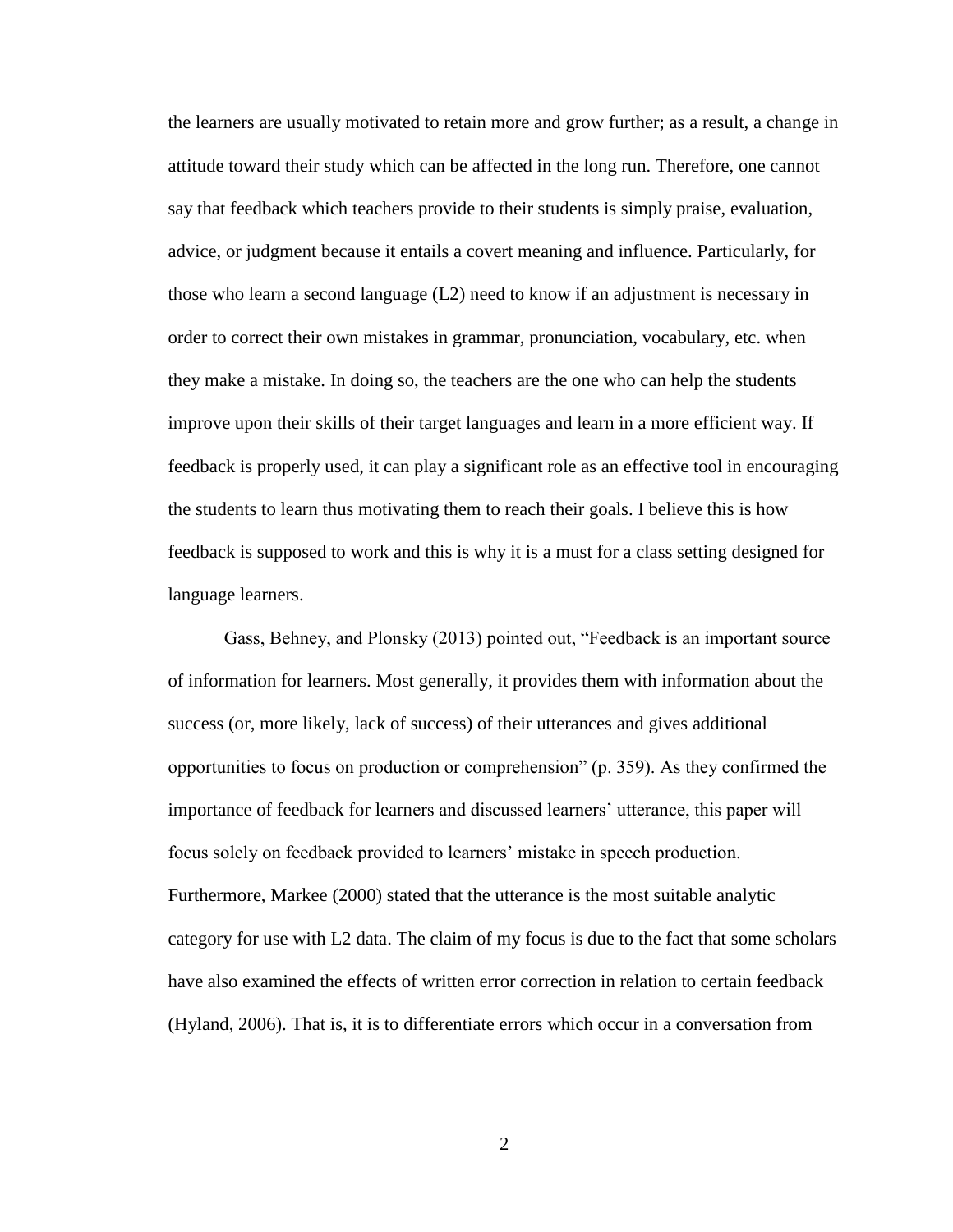errors that occur in writing, which is similar segregation of the subject; discourse and narrative analysis.

#### **1.2 Emergence of Feedback in Language Learning Throughout History**

The situation, that language teachers point out their students' mistakes and have them corrected, is usual in an academic setting. However, to what extent and how the teachers do such a thing depends on their preferences or teaching methods. Some might correct their students' mistakes every time the students make them and the rest might do so from time to time. This is the obscure point due to the fact that it is inestimable and thus has been laid aside. I believe there is a reason which may be related to psychological and emotional issues that humans create. For instance, if a teacher points out learners' mistakes too much, the learners would feel overwhelmed and as a result, they would lose confidence or motivation for learning. If this is the case, what should the teachers do in order to correct the learners' mistakes?

According to Ozeki (2010), she stated that "When the audio-lingual method was popularly used, it was thought that every mistake that learners made must be corrected" (p. 103). In other words, one of the aims that this method taught was the removal of mistakes. Similarly, Fathman (1991) noted that the audio-lingual method "precluded the possibility of students making mistakes and did not require understanding of what was being said" (p. 120). As time progressed, there were many other language-teaching methods designed for structural, functional, and interactive purposes, emerged and thereafter some have still been used and the rest were no longer used. Although whether what type of method is being used is depending on each school or teacher, apparently language educators today have settled on a mutual opinion on feedback (Ozeki, 2010).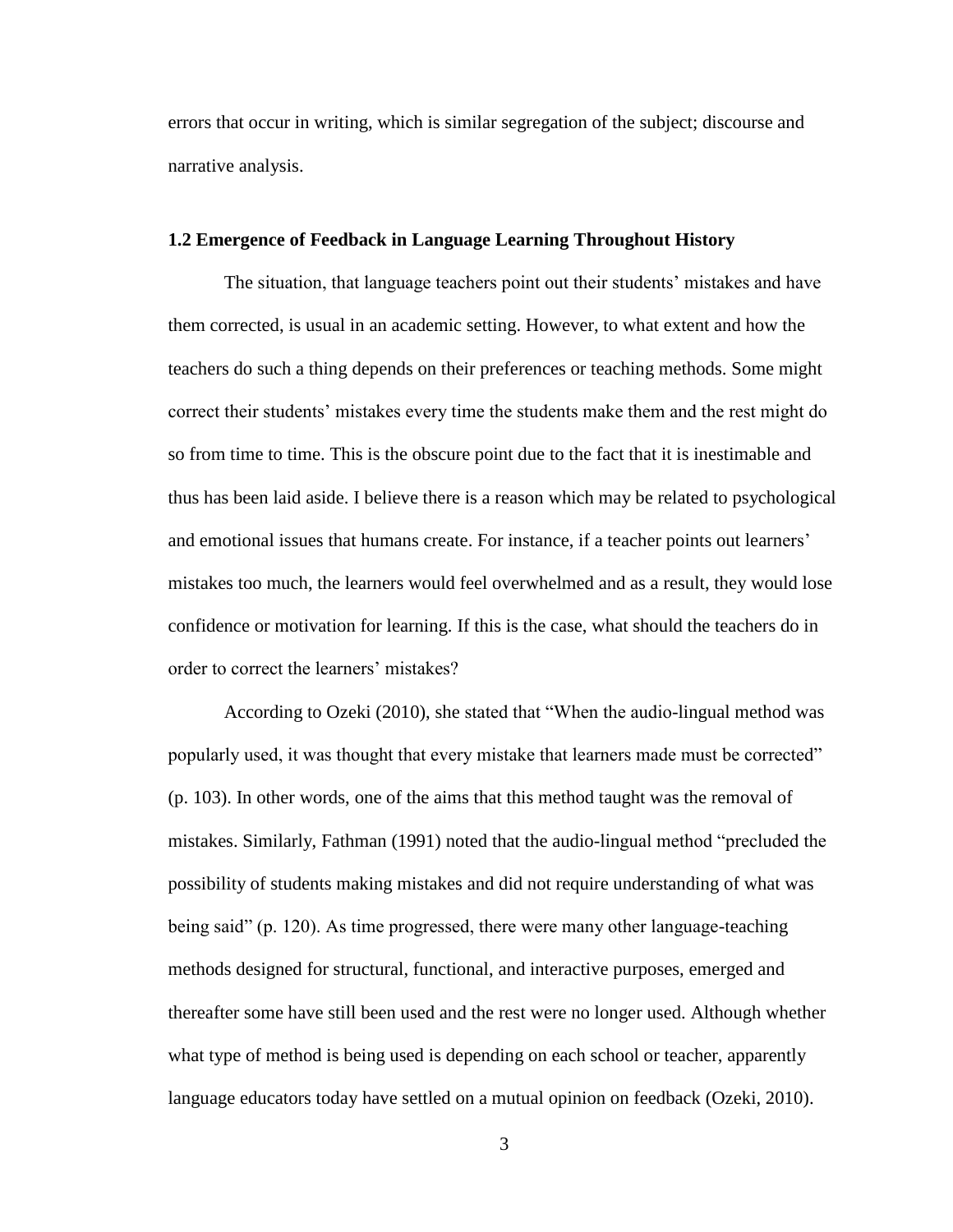Their notions of feedback are neither simple elimination nor strict correction of the learners' mistakes but how to use feedback effectively and what kind of effect can be achieved. Nowadays, as we often hear the term "feedback," it has become a mainstream of the way of correcting the learners' mistakes. This is called corrective feedback which teachers use toward mistakes that learners make (Lightbown and Spada, 1999).

#### **1.3 Action and Reaction on Feedback**

The group study (Narciss et al., 2013) stated a very interesting point regarding feedback. They said, "Even the most sophisticated feedback is useless if learners do not attend to it or are not willing to invest time and effort in error correction" (p. 13). This means that feedback is a two-way process so feedback that teachers provide is as important as feedback that learners receive. In other words, the teachers are encouraged to engage their students in this process. At the same time, the learners need to have the will and desire to correct their mistakes. If the recipients reject the feedback, there is no correction. However, there are a certain amount of learners that do not notice the given or external feedback therefore no correction will result.

External feedback can be information that comes from outside sources through vision, sounds, or other senses. For example, a man slows down and stops at the crossing while driving when he sees a yellow traffic signal. The incoming information, the yellow signal, is an input and the action that he takes which is to slow down and stop, is an output. This can be achieved because he has the learned knowledge and skills. But if he does not, he will have to learn how to drive, read the signs, or pay attention to the environment which gives him that information.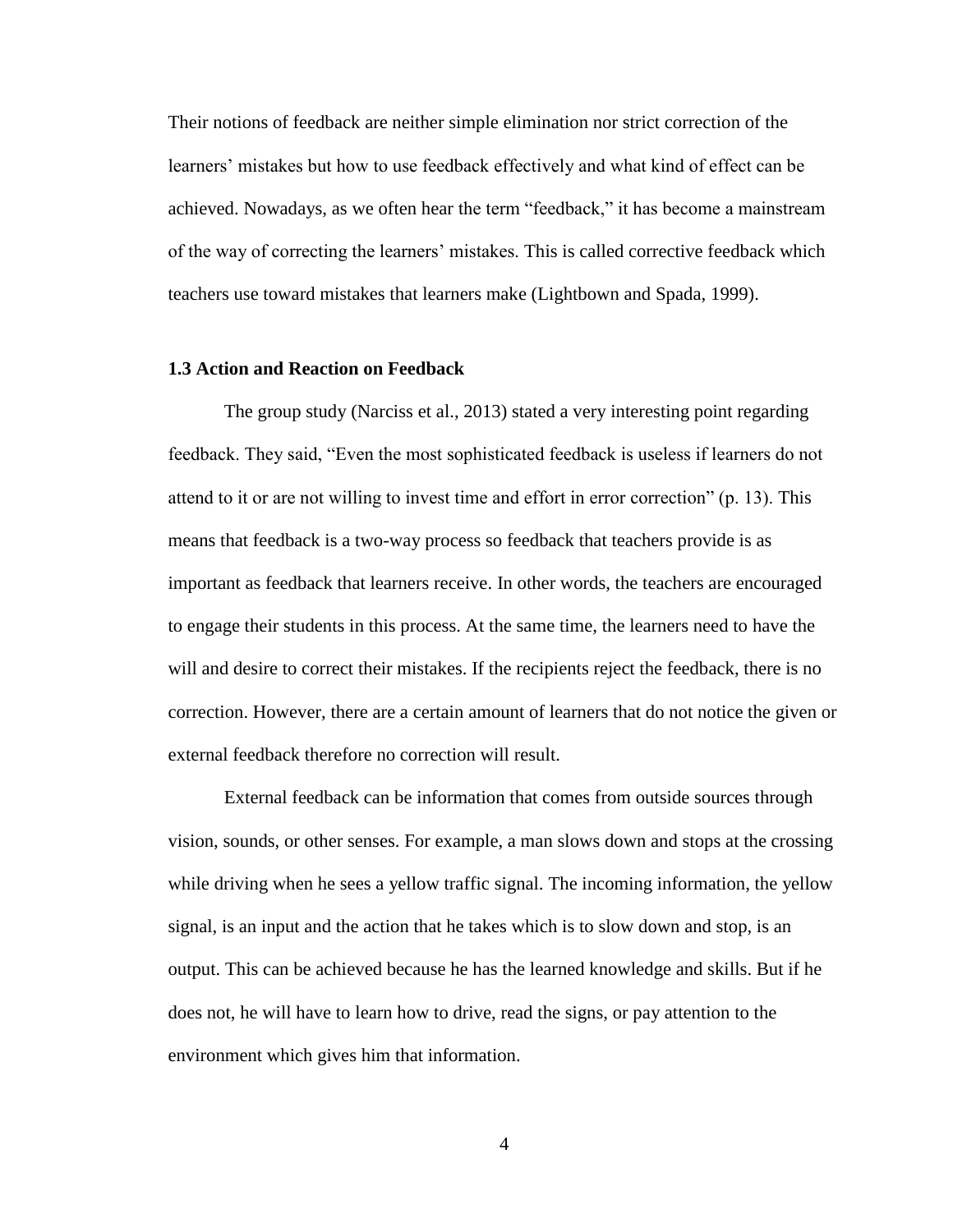The example above applies to language learners as well. If the learners receive verbal feedback from their teachers, they would be expected to react to it as a response. But what is more important is whether the learners already have learned information to retrieve in order to take action. The action could be anything from an answer to a question or a facial expression. On the other hand, if the learners have no information to retrieve, then no response can be given or expected. Therefore, it is significant to first explore how information is processed and find its relationship with corrective feedback.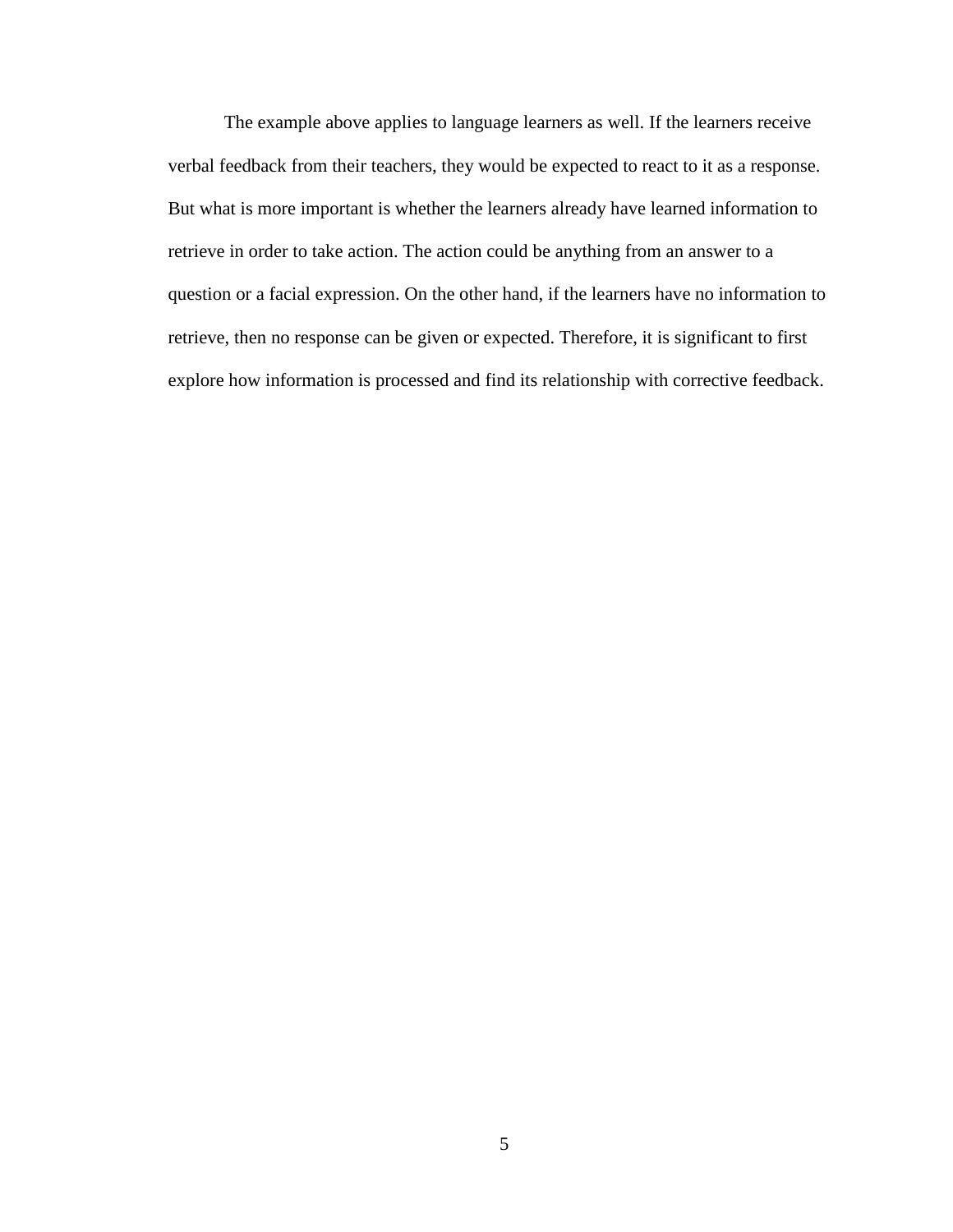#### **CHAPTER 2**

#### **THEORETICAL FRAMEWORK**

The theoretical framework for this study is based on a psychological theory in conjunction with a cognitive model. A discussion of the theory and how it applies to corrective feedback and my research are as follows.

#### **2.1 Psychological Theory: The Cognitive Psychology**

The term, cognitive psychology, was coined by Ulric Neisser in 1967. He was an American psychologist and a figure in the development of cognitive science and the shift from behaviorist to cognitive models in psychology (Psychology Press, 2014). Neisser opposed to the behaviorist approach (also called behaviorism) which was coined by John Watson, was a movement in psychology between 1920 to1950 that put emphasis on the outward behavioral aspect of thought while dismissing the inward experimental.

The behaviorist approach was to focus on overt observable behavior that could be objectively measured and verified (Hockenbury, 2014). Watson shared his view of observable behavior with a Russian psychologist Ivan Pavlov. The following is the experiment that Pavlov, as a behaviorist, demonstrated and believed that he found the mechanism by which all behaviors were learned: "Dogs could learn to associate a neutral stimulus, such as the sound of a bell, with an automatic behavior, such as reflexively salivating to food. Once an association between the sound of the bell and the food was formed the sound of the bell alone would trigger the salivation reflex in the dog" (Hockenbury, 2014, p. 8).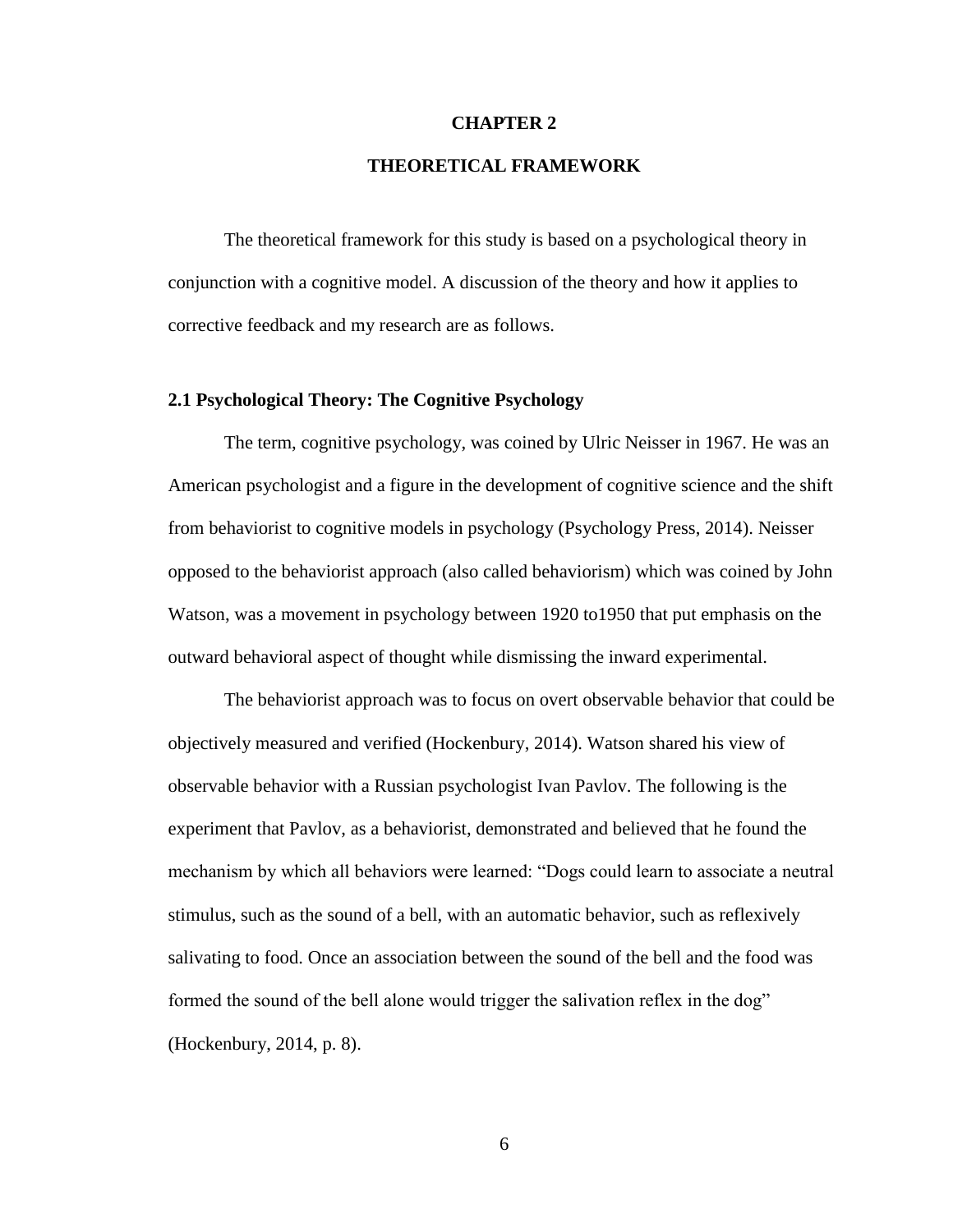However, unlike the goal of the behaviorists which was the prediction and control of behavior, the goal of Neisser was to provide a new way of understanding what psychology was. Therefore, "he opened his revolutionary manifesto by declaring that every psychological phenomenon is a cognitive phenomenon" (Hyman, 2014, p. xvixvii). The cognitive psychology emphasizes "stimulus information 'inward' from the organs of sense, through many transformations and reconstructions, through to eventual use in memory and thought" (Psychology Press, 2014).

Additionally, Neisser argued that humans were active processers of information: "Information processing was a dramatic paradigm shift… Cognitive researchers followed information through the human processing systems, seeing the human mind as a complex type of computer engaged in a set of processes that could be specified and modeled… what we perceived, selected, and remembered was an interaction of the information from the world, the nature of our processing system, and our background knowledge" (Hyman, 2014, p. xvi).

Hyman (2014) pointed out, "If you want to understand human nature, you have to understand perception, attention, memory, thinking, problem solving, and language" (p. xvii). The cognitive psychology focuses on the way human processes information, as "cognitive psychologists have adopted what is often referred to as the informationprocessing approach" (Eysenck, 2001, p. 2).

A main focus of the information processing approach is on memory which consists of the storage and retrieval of information. Traditionally, the most widely accepted and used model of information processing is the stage theory, based on the work of Atkinson and Shiffrin (1968). It is hypothesized that if new information is taken in, it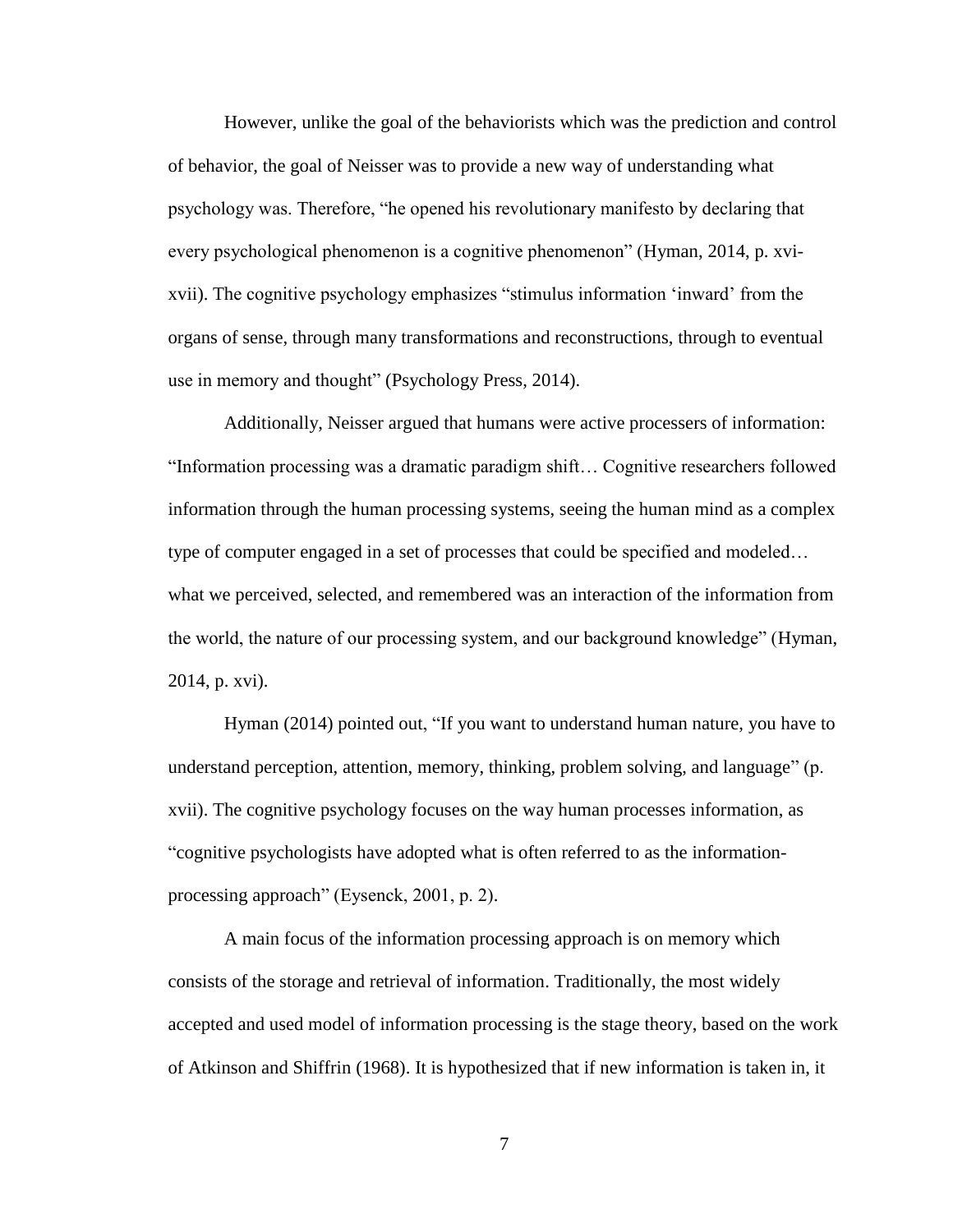is in some way manipulated before it is stored (Lutz  $\&$  Huitt, 2003). The stage theory is the model that recognizes three stages of memory which are sensory memory, short-term or working memory, and long-term memory. This model is commonly referred to as the information processing model.

#### **2.2 Information Processing Model**

Information processing model is a framework used by cognitive psychologists in order to explain mental processes; it is often likened to how a computer works.

The idea of information processing is at the heart of cognitive psychology. Pal (2013) mentioned that cognitive psychology compares the human mind to a computer, suggesting that we too are information processors and that it is possible and desirable to study the internal mental processes that lie between the input and the output we make. This means that cognitive psychology perceives the individual as a processor of information, much in the same way that a computer takes in information and follows a program to produce an output. Below is a diagram that represents the information processing component.



#### Figure 1: Information Processing Component

In the case of computer in comparison to human, information is entered through input devices such as a scanner or keyboard. Once information is received, it is processed in the central processing unit (CPU) and thereafter, is stored in a hard disk. The stored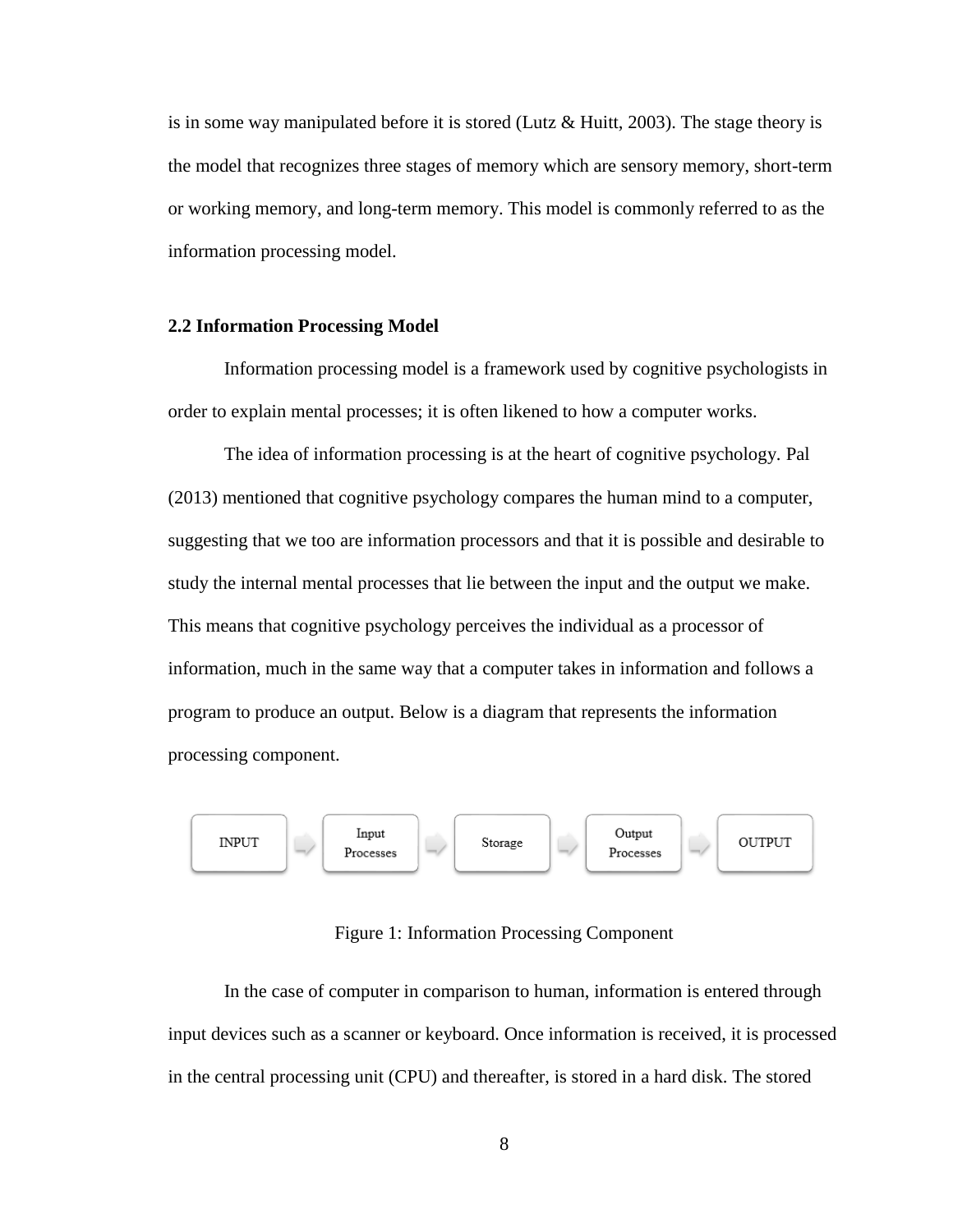information is ready to display through output devices such as a printer or monitor. Human's information processing model is similar to that of a computer. In humans, we obtain information through our sensory system such as eyes or ears, this is how we notice and receive information firsthand. As for the storage, humans' are a little more complicated, it consists of sensory memory, short-term or working memory, and longterm memory where information is perceived, temporarily stored, and transferred into a permanent memory system, respectively. As a result of information processing, humans may make a facial expression, take certain action, talk to others in response, and the like by means of an output.

#### **2.2.1 Information Processing Model with Working Memory**

Wong (2011) mentioned, "The Information Processing Model is a cognitive model that consists of three memory centers: sensory memory, working memory (which includes short-term memory), and long-term memory" (p. 149) According to her, working memory is the one that provides a more contemporary and comprehensible model to use to discuss learning, thinking and memory. She further pointed out that each time you pay attention to new information, recall concepts, get feedback, and achieve some form of output, "you go beyond the limitations of short-term memory and begin using the larger, more encompassing working memory" (p. 150).

Similarly, the study group (Mackey et al., 2002) stated, "Within the interactionist framework of second language acquisition (SLA), recent studies have suggested that individual learners vary in the ways they benefit from interactional feedback" and "Researchers investigating the relationship between working memory and SLA have suggested that working memory plays a role in second language  $(L2)$  learning" (p. 181).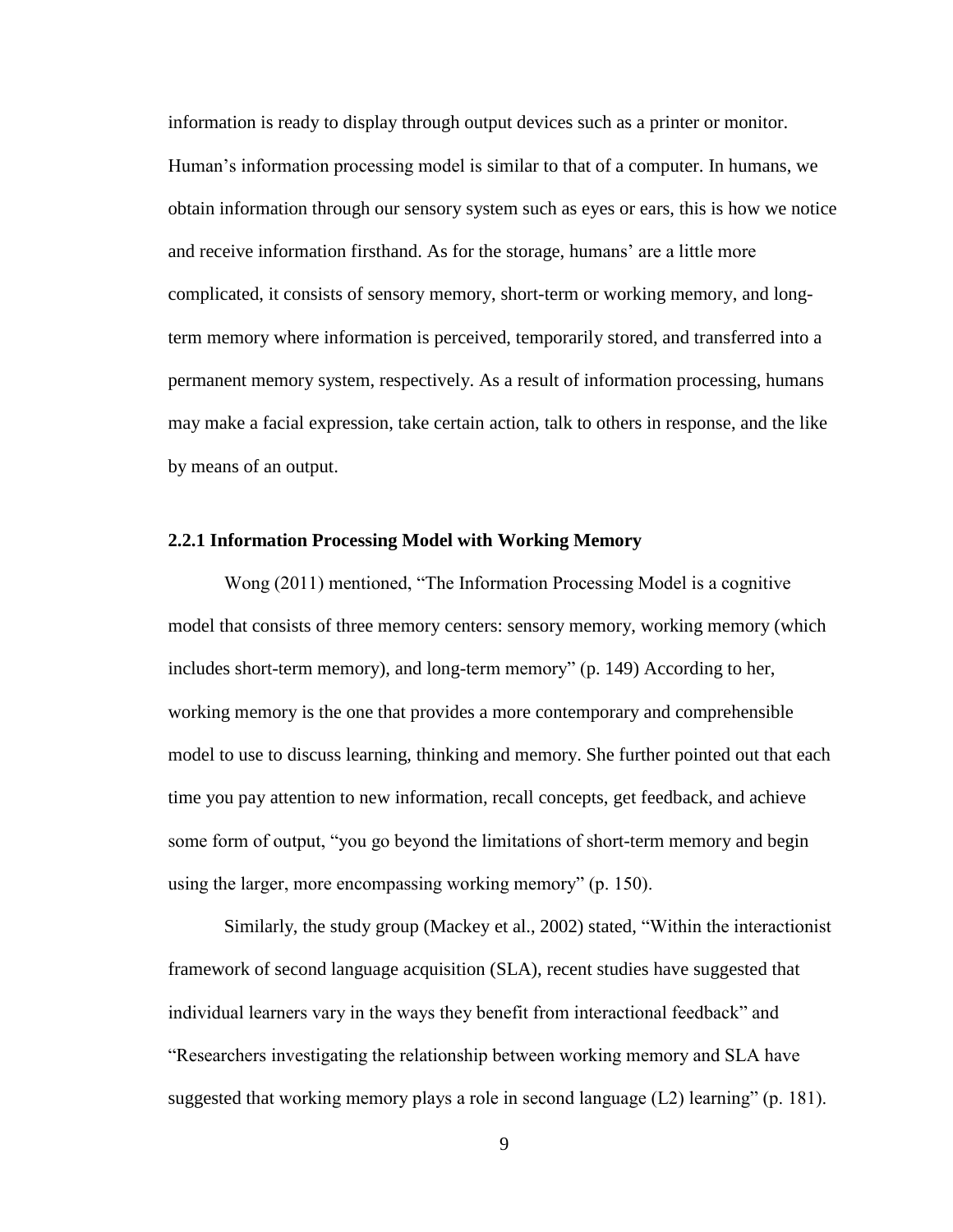Below, a diagram in figure 2 depicts a breakdown of the store model of information processing.



Figure 2: Information Processing Model

Figure 2 shows how information is received, stored in any of the processing channels which are the sensory, working memory (short-term), and long-term memory. The detailed explanations for each channel are as follows:

- Sensory memory
	- Receiving information as inputs through sensory organs such as eyes and ears

This area requires selective attention which "the process of focusing on or attending to specific sensory stimuli that are important to process further" (Wong, 2011, p. 141). For example, selective attention works when you read a textbook. You notice that a sentence is important, thus select it further cognitive processing and encoding. But if your focus is shifted to other activities such as television, the sensory input of the printed sentence is forgotten and is replaced with the television image which may be transferred into the next phase.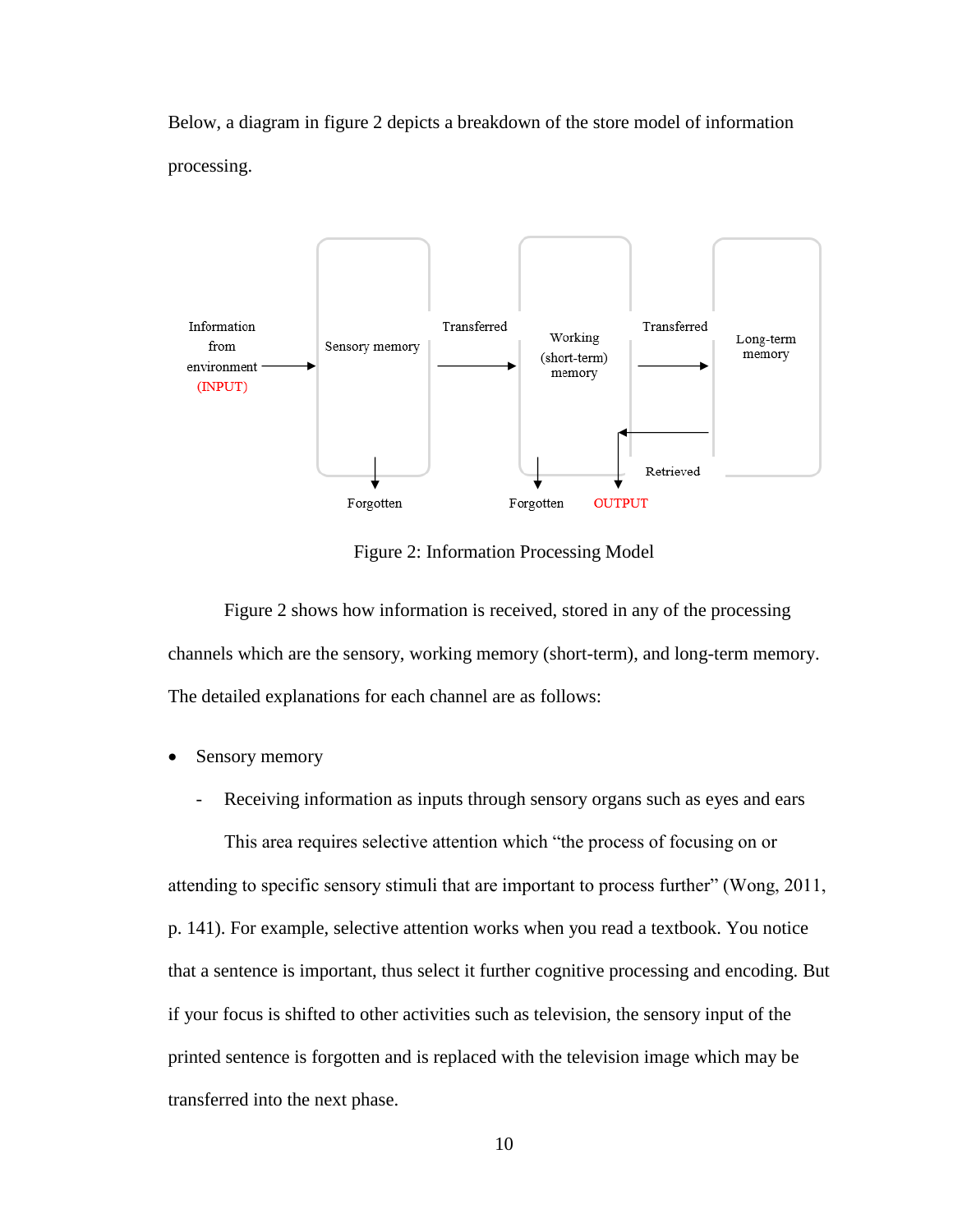- Working/Short-term memory
	- This is where information is temporarily stored

Weiten (2008) mentioned, "Short-term memory is a limited-capacity store that can maintain unrehearsed information for up to about 20 seconds" (P. 230). Moreover, the group of researchers (McDevitt, Ormrod, Cupit, Chandler, & Aloa, 2013) described, "In information processing theory, short-term memory is a technical term referring to the initial stage of memory processing lasting less than a minute" (p. 250). In other words, it will hold information for up to these suggested times after which time the information is forgotten if not used. However, important information coming into working memory will be transferred to the long-term memory if used or rehearsed.

- Long-term memory
	- Long-term memory has a huge capacity to store all kinds of information received from working memory that can be quickly retrieved at any given time

The processes that move information back and forth and in and out of long-term memory happens. "A variety of processes pulls information out of long-term memory and places it back into working memory where it can be used, integrated, and applied to new situations" and "output demonstrates that learning has taken place: output may be the ability to provide answers to a test question, problem solve, or perform a specific task" (Wong, 2011, p. 150).

As described above, many scholars pointed out the importance of working memory because this is where incoming information (input) is determined whether it will be transferred further into long-term memory. If this process does not occur even if selective attention is paid, some useful or important input may be forgotten at an earlier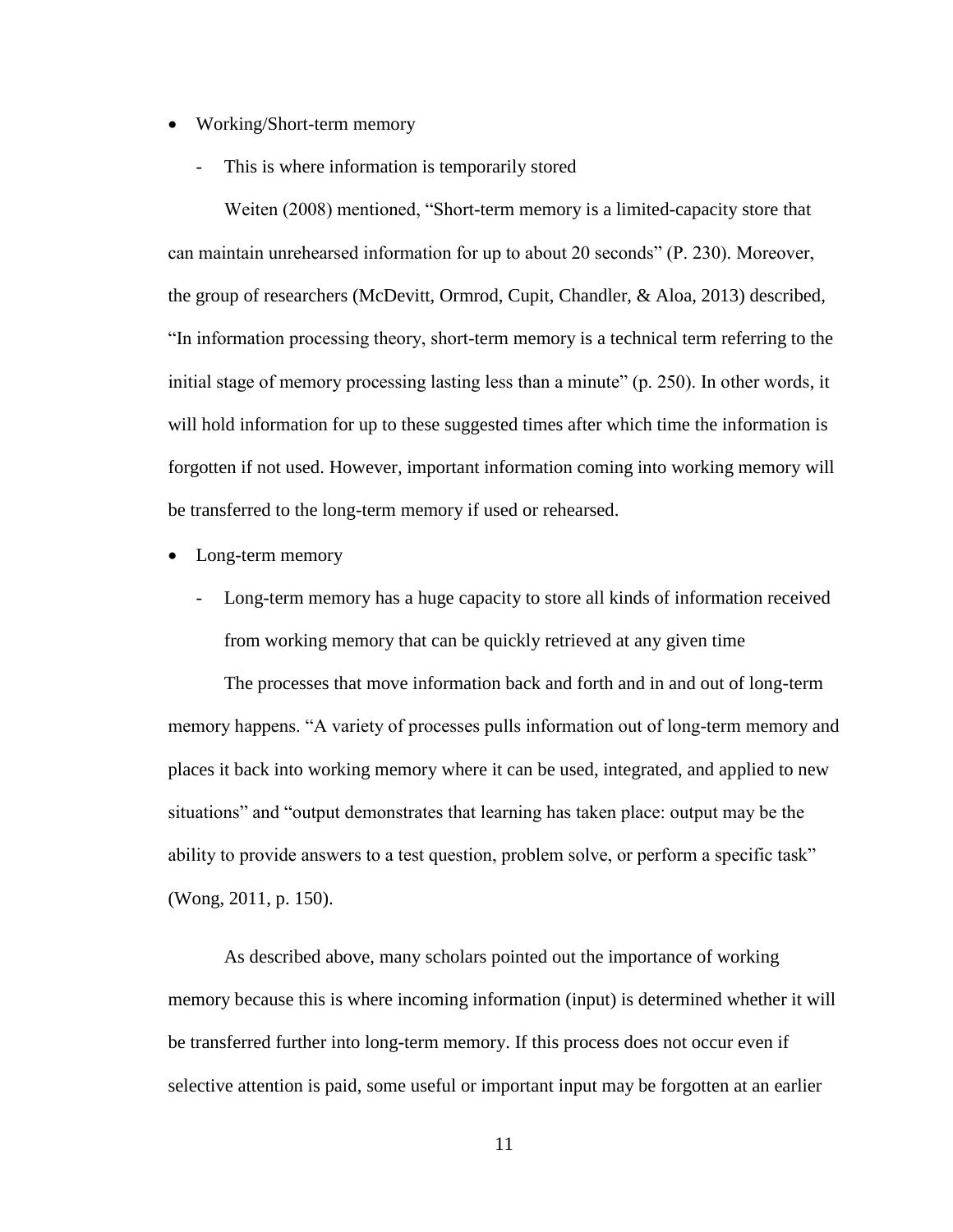stage of the memory process. In other words, for learners to produce an output, the information must be first stored in long-term memory to retrieve it into working memory, thus an output is produced. Hockenbury (2014) suggested that one of the best ways to transfer short-term memory into long-term memory is to verbally or phonologically rehearse the information.

#### **2.3 Cognitive Roles of Input and Output in L2 Learning**

Lyster (2004) mentioned that various researchers have invoked the information processing model to describe L2 learning as the acquisition of complex cognitive skills. The idea of the information processing model is a conceptual thinking in cognitive psychology, which proposes skill acquisition as a gradual change in knowledge from declarative to procedural mental representations (Anderson, 1983). The integrated theoretical framework of declarative and procedural knowledge is essential when it comes to discussing human memory. "Regarding language, declarative knowledge refers to knowledge of the language system, such as word definitions and rule-based representations, whereas procedural knowledge refers to knowledge about how to perform cognitive activities, including language comprehension and production" (Lyster, 2004, p. 401). Below are brief examples of declarative and procedural knowledge:

Declarative knowledge (knowledge refers to information)

– You can report or describe, e.g. you know English grammar

 Procedural knowledge (knowledge of how to do something) – You can demonstrate in your performance, e.g. your ability to speak English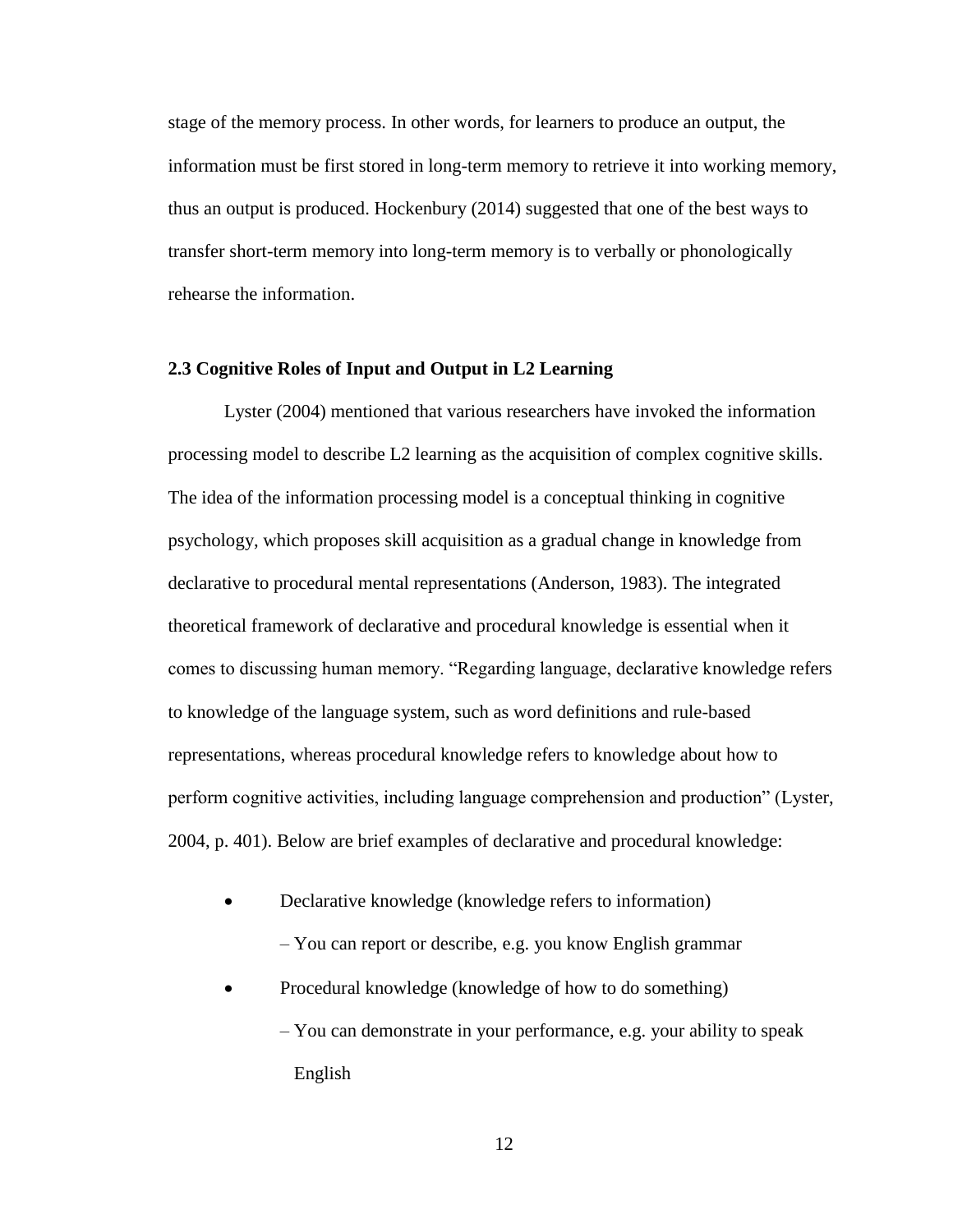Thus, as to language learning, what's important is obtaining new information which becomes declarative knowledge and turning it into procedural knowledge.

Lyster (2004) described the information processing model by referring to Anderson's mental representations. Anderson (1983) proposed, "Long-term memory comprises two separate systems of declarative and procedural knowledge" (Carr and Shotwell, 2007, p. 46). Carr and Shotwell (2007) further pointed out, "Information from procedural and declarative knowledge interacts, and can be acted on, only when it is activated and brought into working memory" (p. 46). In other words, each of the above knowledge needs to be transferred into working memory in order to produce an output. Figure below depicts the interaction between the knowledge and the memory systems:



Figure 3: Interaction Between the Knowledge and the Memory Systems

The difference of declarative and procedural knowledge can also be described in the following example:

Learners are asked to solve the following question in a math class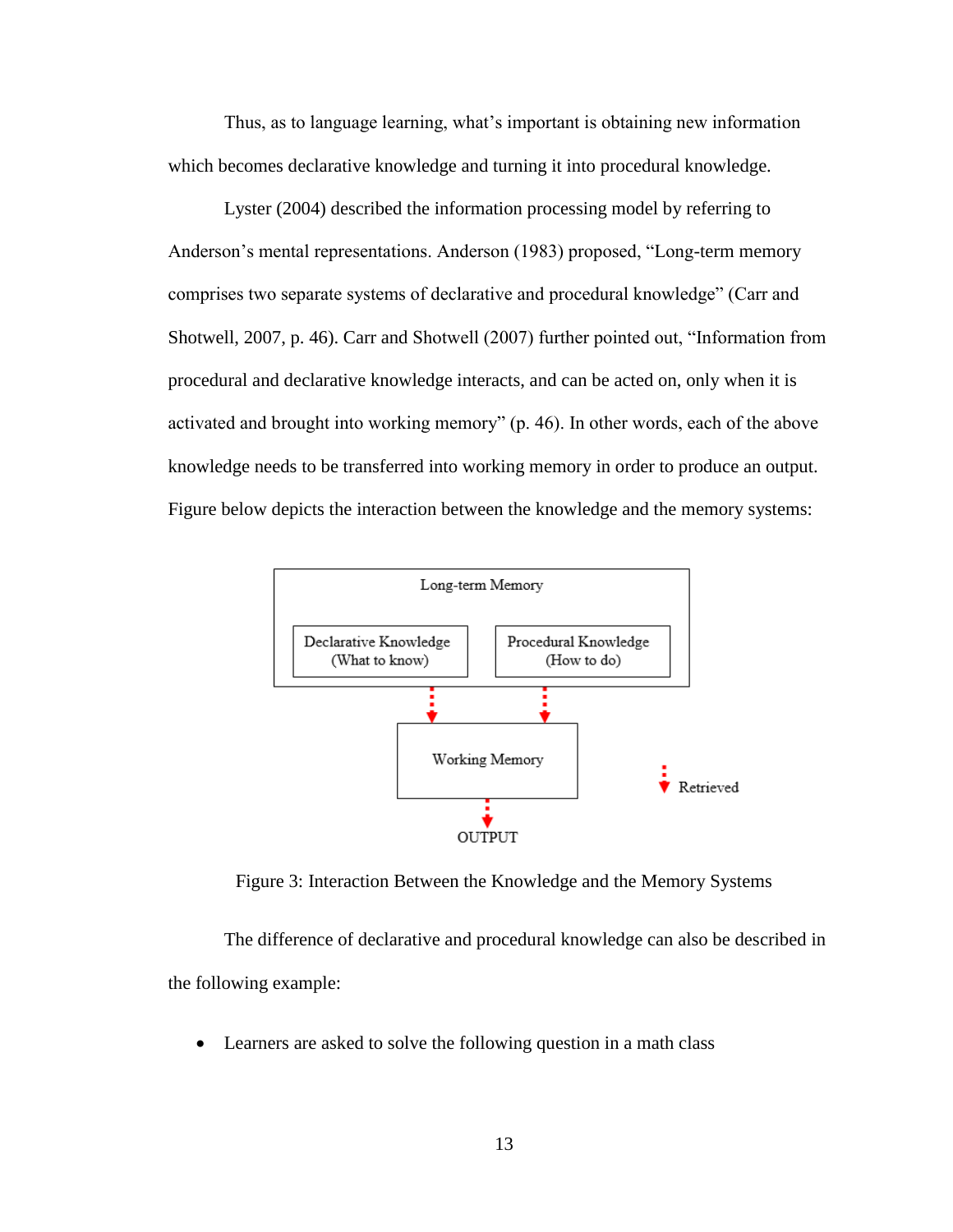Please find the area of a circle with the diameter of 4 cm. The answer must be in numbers

In order to solve this question, the learners have to retrieve the information from long-term memory into working memory to answer. For declarative knowledge, one knows the rules and formula for this particular question, which is radius<sup>2</sup>  $\times \pi$  (pi). For procedural knowledge, one knows how to calculate and get the answer, which is  $2^2 \times$  $3.14... \approx 12.57$ , by remembering the rules without having to consciously think about it.

Gimeno (2003) pointed out, "Early in the mastery of new skill, paying attention to new information makes this information turn into declarative knowledge; and this declarative knowledge drives performance, and, hence, it is accessible to introspection and in need of conscious control for its most effective deployment. Later it will be 'thanks' to a great deal of practice and feedback that this knowledge will be restructured and automatized" (p. 34). Therefore, practicing (or rehearsing) knowledge that has already been internalized and receiving appropriate feedback (also known as corrective feedback) will make declarative knowledge turn into procedural knowledge.

#### **2.4 Clarification of Corrective Feedback Used in L2 Learning**

The term, corrective feedback, is feedback that is commonly used in the field of education, and is information given to learners as to an error that they make. According to Ellis, Loewen, and Erlam (2009), there are six different feedback used in a language learning environment which were first reported by Lyster and Ranta (1997) and have been accepted by other scholars. Below are examples of each feedback including the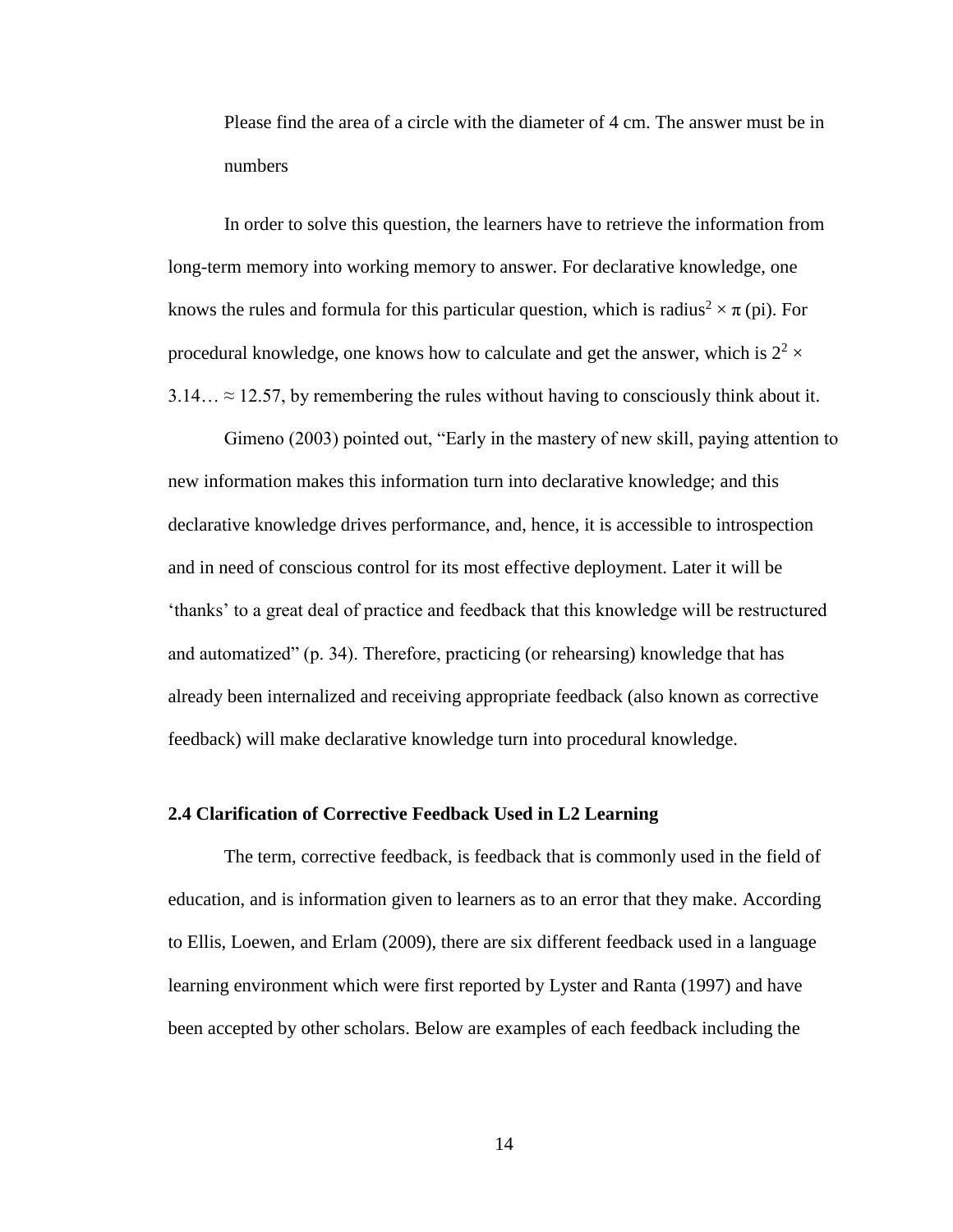definitions (source of definitions: Lyster and Ranta, 1997) followed by a diagram that

depicts a ramification of corrective feedback.

Note: D for definition, L for learner, and T for teacher.

#### **Explicit correction**

D: Learner is clearly told they have made an error, and a correct reformulation is provided

- L: I spent all my money in clothes yesterday.
- T: Please use the particle "on" instead of "in."
- L: I spent all my money on clothes yesterday.

#### **Metalinguistic clue**

D: Comments, information or questions relating to the well- formedness of the learner utterance

- L: I spent all my money in clothes yesterday.
- T: Use an appropriate particle accordingly.
- L: I spent all my money…on clothes yesterday.

#### **Clarification request**

D: Learner is asked to clarify their meaning (without any indication of the presence of an error)

- L: I spent all my money in clothes yesterday.
- T: Pardon?
- L: I spent all my money…on clothes yesterday.

#### **Repetition**

D: The teacher repeats the learner utterance, including any error(s)

- L: I spent all my money in clothes yesterday.
- T: I spent all my money in clothes yesterday?
- L: I spent all my money…on clothes yesterday.

#### **Elicitation**

D: The learner is prompted to reformulate their utterance

- L: I spent all my money in clothes yesterday.
- T: I spent all my money…?
- L: I spent all my money…on clothes yesterday.

#### **Recast**

D: Teacher reformulates all or part of a student utterance, minus the error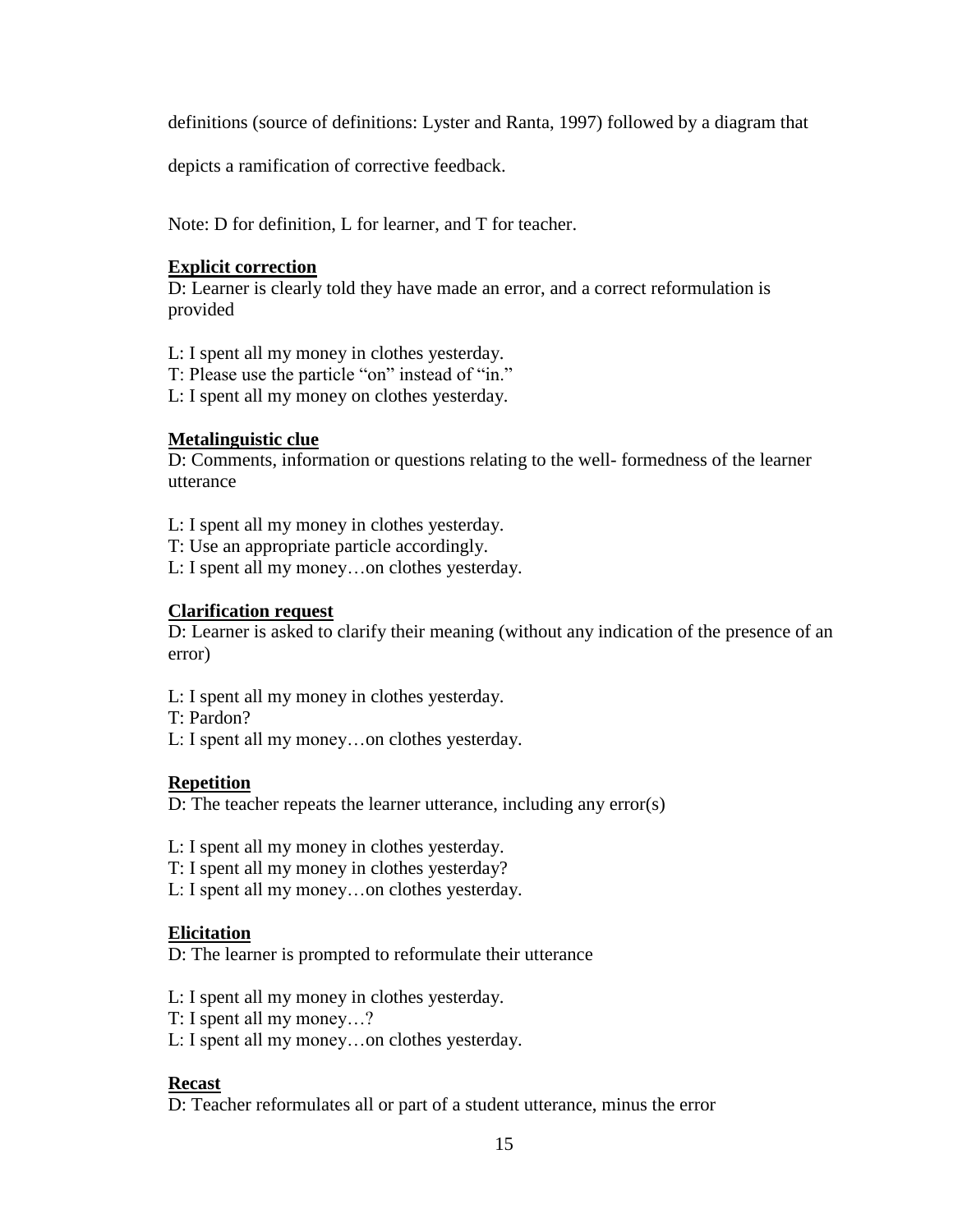L: I spent all my money in clothes yesterday.

T: Oh, you spent all your money on clothes yesterday.

L: Yes.



#### Figure 4: Ramification of Corrective Feedback

Corrective feedback consists of three main categories. Starting with explicit corrective feedback, only explicit correction falls under the category of explicit feedback. The example of this feedback depicted above demonstrates that the teacher overtly informs the learner of his/her mistake while providing the correct form. On the other hand, the teacher does not give the correct form but makes the learner think what part is wrong, this is called prompt. There are four feedback fall under the category of prompt, metalinguistic clue, clarification request, repetition, and elicitation. Lastly, only recast falls under the category of implicit feedback which can be described a covert negotiation; thus the correct form is provided without informing the learner of his/her mistake.

#### **2.5 Cognitive Roles of Recast and Prompt That Play in L2 Learning**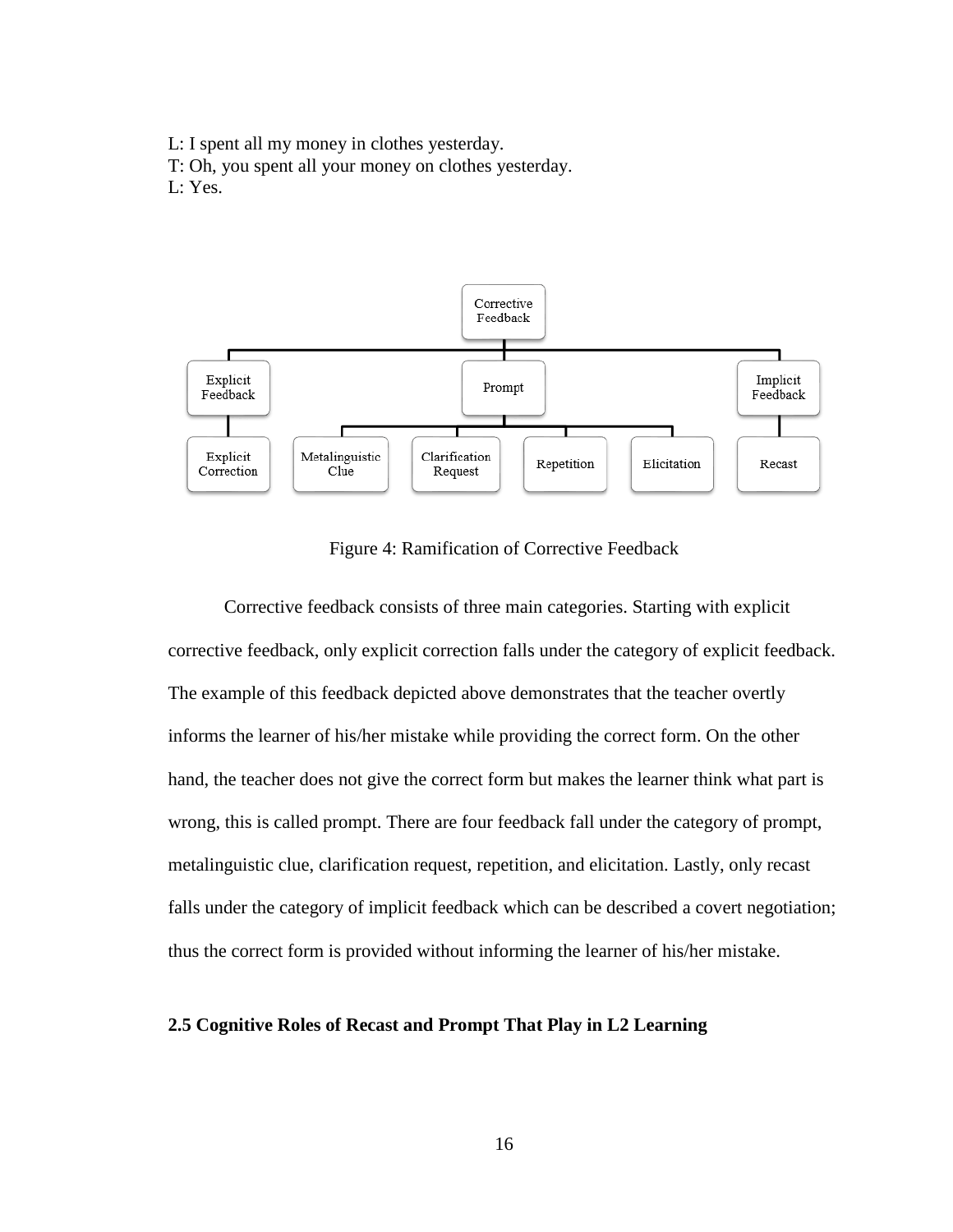Ellis (2009) differentiated between two types of acquisition; the internalization of new forms and an increase in control over internalized forms. In response to this view, Lyster (2004) stated, "Recasts occurring in appropriate discourse contexts can facilitate the encoding of new declarative knowledge. Prompts, on the other hand, given their aim to elicit modified output, can enhance control over already-internalized forms - that is, prompts serve to assist learners in the transition of declarative to procedural knowledge" (p. 406). Based on the above descriptions, recast and prompt have a positive impact on the integrated theoretical framework of declarative and procedural knowledge. At the same time, it implies that explicit feedback is not considered a tool or technique that can help learners promote their language skills.

The figure below shows Lyster's view of how corrective feedback facilitates the procedure of knowledge in L2 learning:



Figure 5: Declarative and Procedural Knowledge with Assistance of Recast and Prompt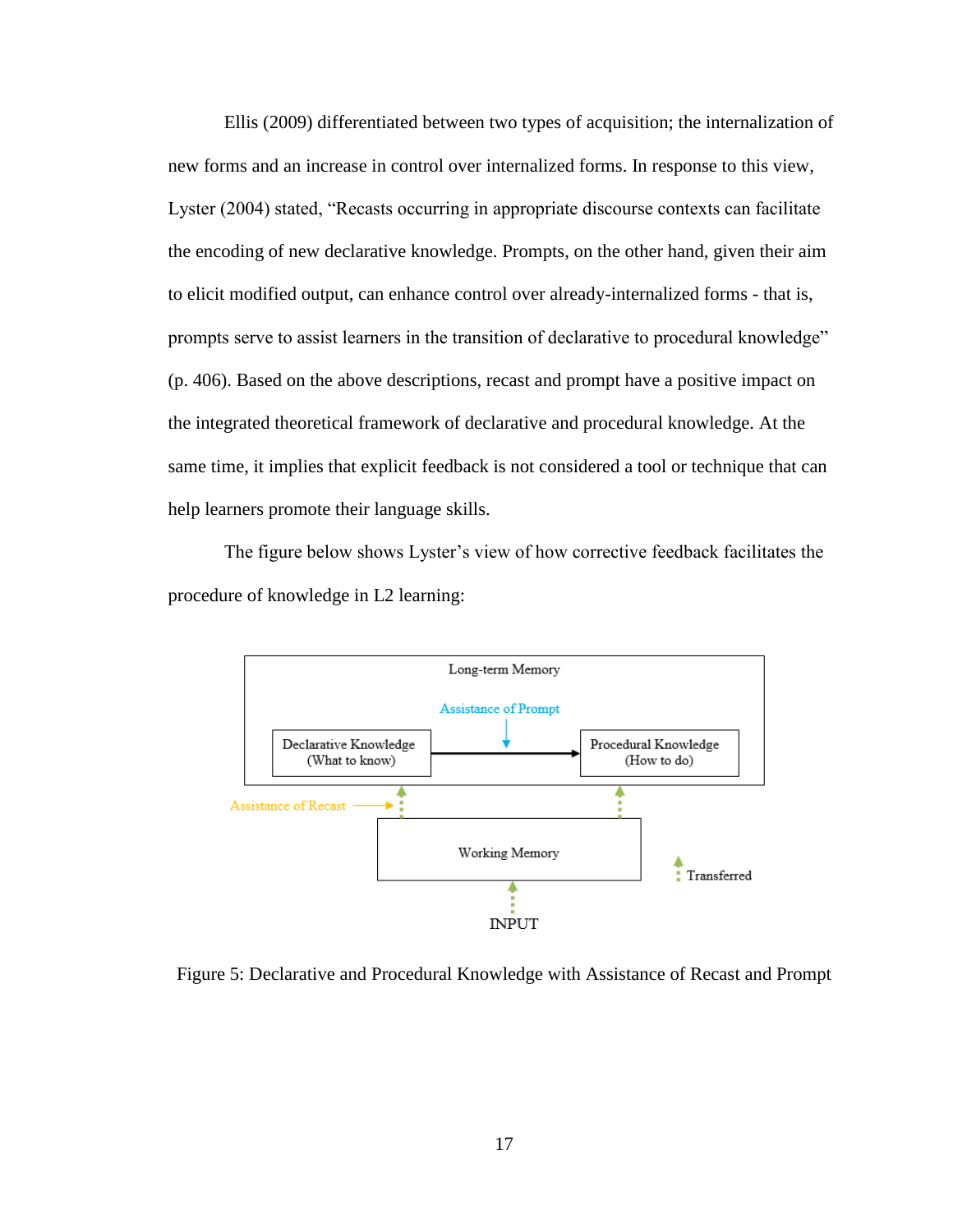In short, there are two ways of acquiring language skills in L2 learning by support of corrective feedback based on the standpoints of Ellis (2009) and Lyster (2004). First, learners can internalize new information with recast. Below is an example:

L: I will go back to home tomorrow. T: You will go back home tomorrow. L: Oh, I will go back home tomorrow.

In the above example, the learner uses the particle "to" between "back" and "home." However, this particle is not required in this case. This information may be new to the learner, and thus corrects a mistake after receiving recast feedback. As a result, this new input (information) becomes declarative knowledge. Importantly, "Paying attention is the first step to be followed when learning any skills or when learning an L2" (Gimeno, 2003, p. 16), when it comes to recast. Gimeno (2003) further explained that information that is registered in sensory memory will not be converted into declarative knowledge if attention is not paid. In other words, information is likely to become declarative knowledge if a learner notices recast and thus corrects a mistake.

Second, learners can utilize information that they already have internalized.

Below is an example of elicitation (prompt):

L: I will go back to home tomorrow.

T: You will go back…?

L: Oh, I will go back home tomorrow.

In the above example, the learner reproduces the correct form after receiving elicitation (prompt) feedback. What this feedback does to the learner is to give a clue to elicit modified output. In other words, elicitation is a technique that invokes the necessary declarative knowledge as long as the learner has retained it. In the above case, the reason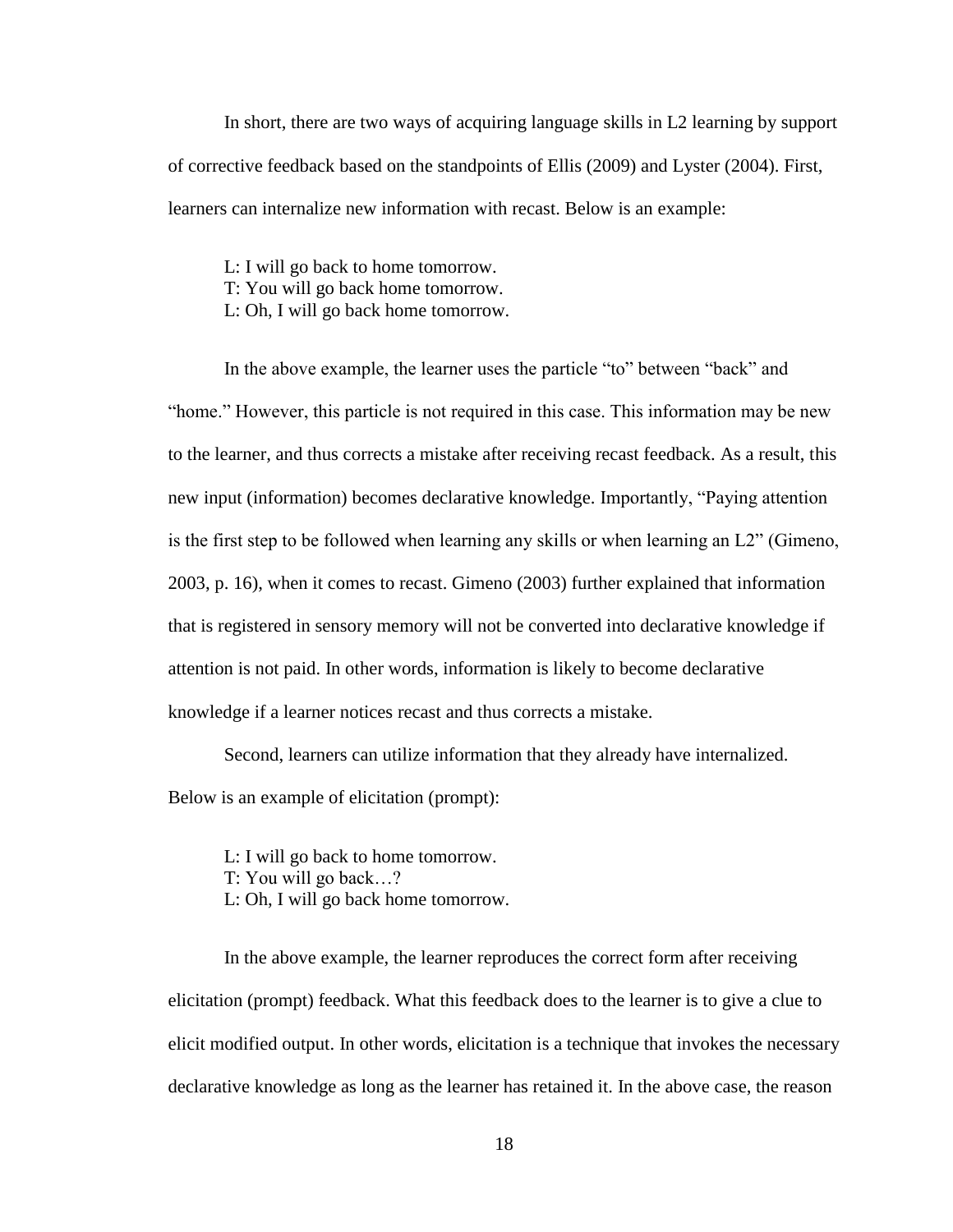why the learner is able to do this is that he or she utilizes internalized information that is stored in his or her long-term memory as declarative knowledge. Needless to mention, if the learner had procedural knowledge, he or she would not make this mistake. For example, in the case of L2 learning, procedural knowledge is the knowledge of how to make a correct utterance in one's performance without consciously thinking of the linguistic rules. Thus, in order to acquire procedural knowledge, the learner must achieve the following:

• The learner must notice the gap between the incorrect form that he or she made and the correct form that may be stored in his or her long-term memory as declarative knowledge after receiving elicitation

Hence, it is said that elicitation may assist in turning declarative knowledge into procedural knowledge eventually if declarative knowledge is used or rehearsed. This means that once declarative knowledge becomes procedural knowledge, the learner is likely to say "I will go back home tomorrow" without the assistance of elicitation.

In order for learners to become able to cognize a specific piece of information, they have to pay attention to information (input) from environments. Schmidt (1995) pointed out that the information processing model is closely related to consciousness and attention. That is, learners' attention or consciousness is a basic prerequisite for language processing along with corrective feedback as being an input enhancing action (output).

#### **2.5.1 Further Explanation for the Assistance of Recast to Knowledge**

After recast is provided to L2 learners, the possible reason as to why they fail to produce a correct form is that they may not notice the gap between their utterance and the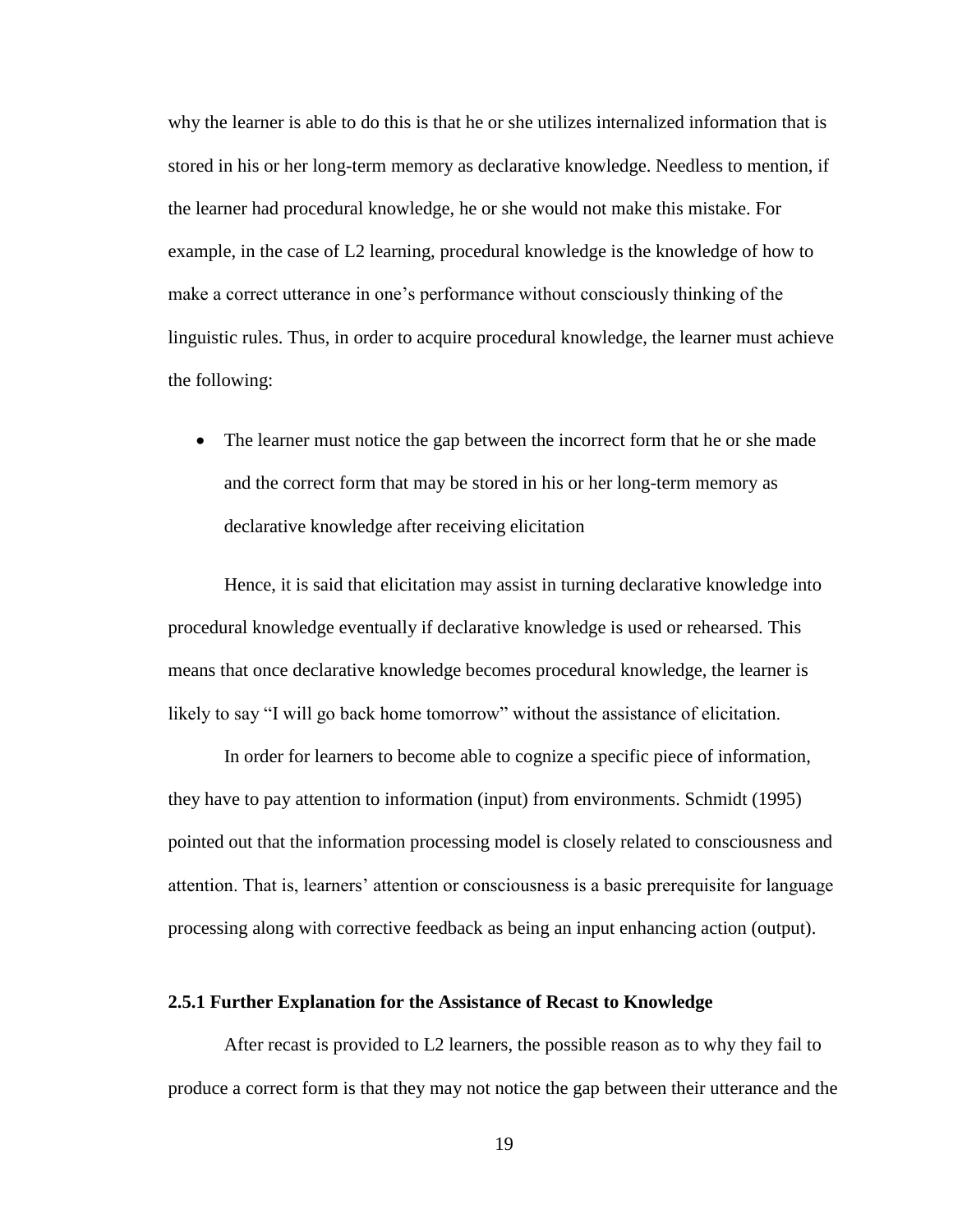given feedback. If they notice it, there would be an opportunity for new or forgotten forms to be turned into declarative knowledge. Quinn (2014) noted, "Recast is to fit easily into working memory with the error with which it is to be compared, then that feedback should be provided within the cognitive window of opportunity for pedagogical intervention" (p. 105). He further pointed out that this window of opportunity needs to be less than one minute based on Doughty's (2001) perspective. This time duration is similar to the school of thought as to short-term memory which may last ranging from 20 seconds to less than a minute for unrehearsed information (See 2.2.1 under chapter 2). Therefore, according to both studies, recast must be provided to the learners within a limited time in order for them to notice the gap. If this occurs, recast would add to a learner's declarative knowledge as Révész, Sachs, and Mackey (2011) stated.

Since recast is to directly provide correct forms without pointing out where the learners made a mistake, they have to notice the gap first. The following depicts a couple of potential scenarios after recast is provided:

- 1. Producing a correct form, means that recast worked thus this particular information (whether or not it is unlearned or forgotten) would be turned into declarative knowledge if used or rehearsed
- 2. Producing an incorrect form, means that recast did not work thus it is likely that they will make the same mistake when they respond to the same question or have a similar conversation next time

For the former, it supports Lyster's (2004) standpoint that recast may help learners to internalize new information and direct it into long-term memory as declarative knowledge. For the latter, it suggests that the learners need to notice the gap between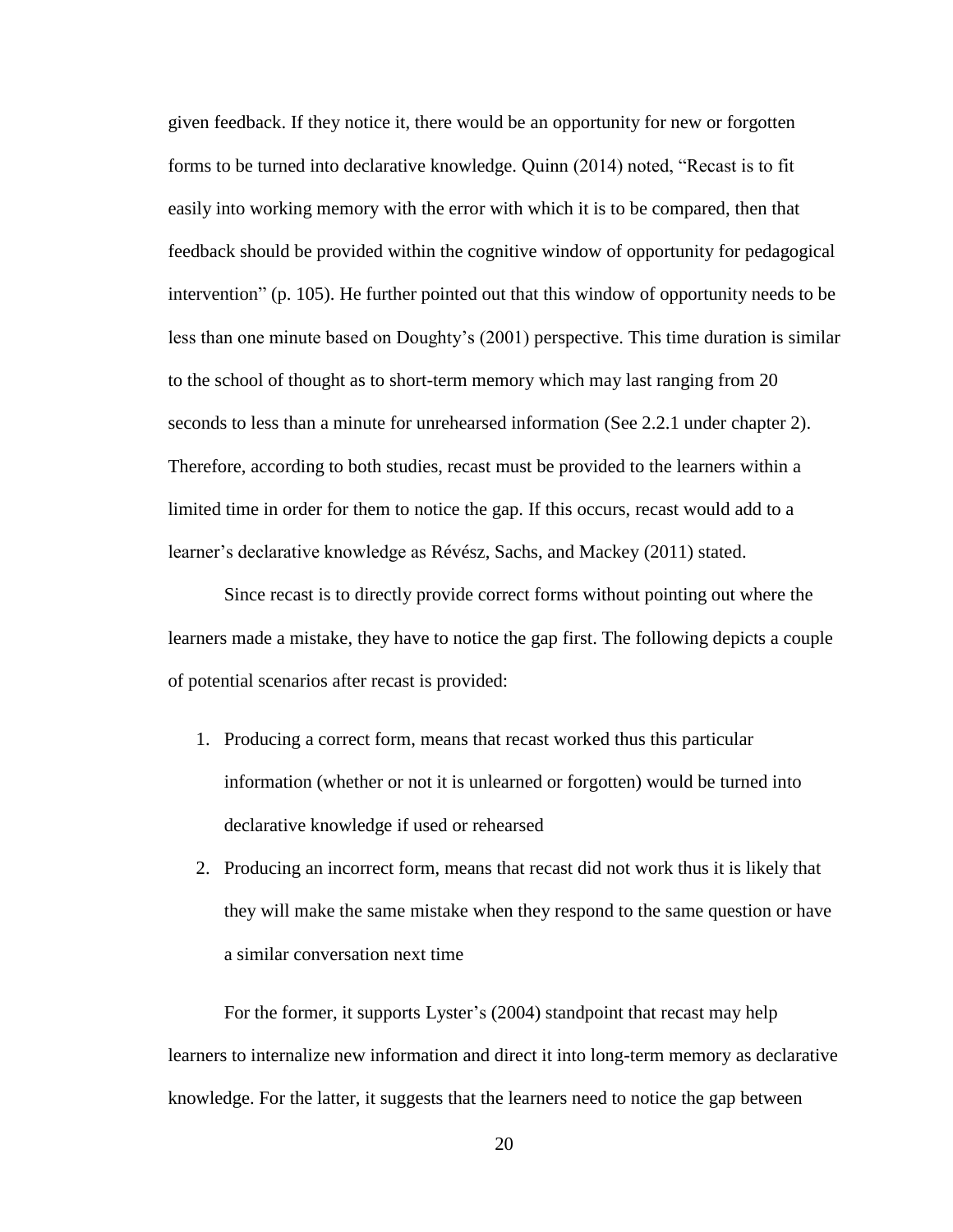their utterance and the correct form provided as recast first in order to internalize new information (knowledge).

#### **2.5.2 Further Explanation for the Assistance of Prompt to Knowledge**

After elicitation is given to L2 learners, the conceivable reason as for why they fail to produce a correct form is that they may not have that information as procedural knowledge. If they have this knowledge in their long-term memory as procedural knowledge, it is more likely that they would be able to produce the correct form in the first place. This is based on the fact that procedural knowledge is the knowledge which enables the learners to automatically demonstrate their skills in performance (e.g., correct response to a certain question). Sato and Lyster (2012) pointed out that prompts are considered to be effective both for developing accurate knowledge (procedural) by restructuring their already existing knowledge (declarative) and for enhancing the practice effect by pushing the learners to self–repair. Furthermore, prompts are techniques that "allow opportunities for learners to automatize the retrieval of target language knowledge that already exists in some form" as declarative knowledge, according to Lyster and Ranta (1997, p. 57). That is, prompts provide the learners a chance to recall and use existing declarative knowledge to make a necessary correction. Thus, if the learners notice the gap after receiving elicitation, then the result would be either way as follows:

1. Producing a correct form, means that elicitation worked thus this particular declarative knowledge could eventually become procedural knowledge if used or rehearsed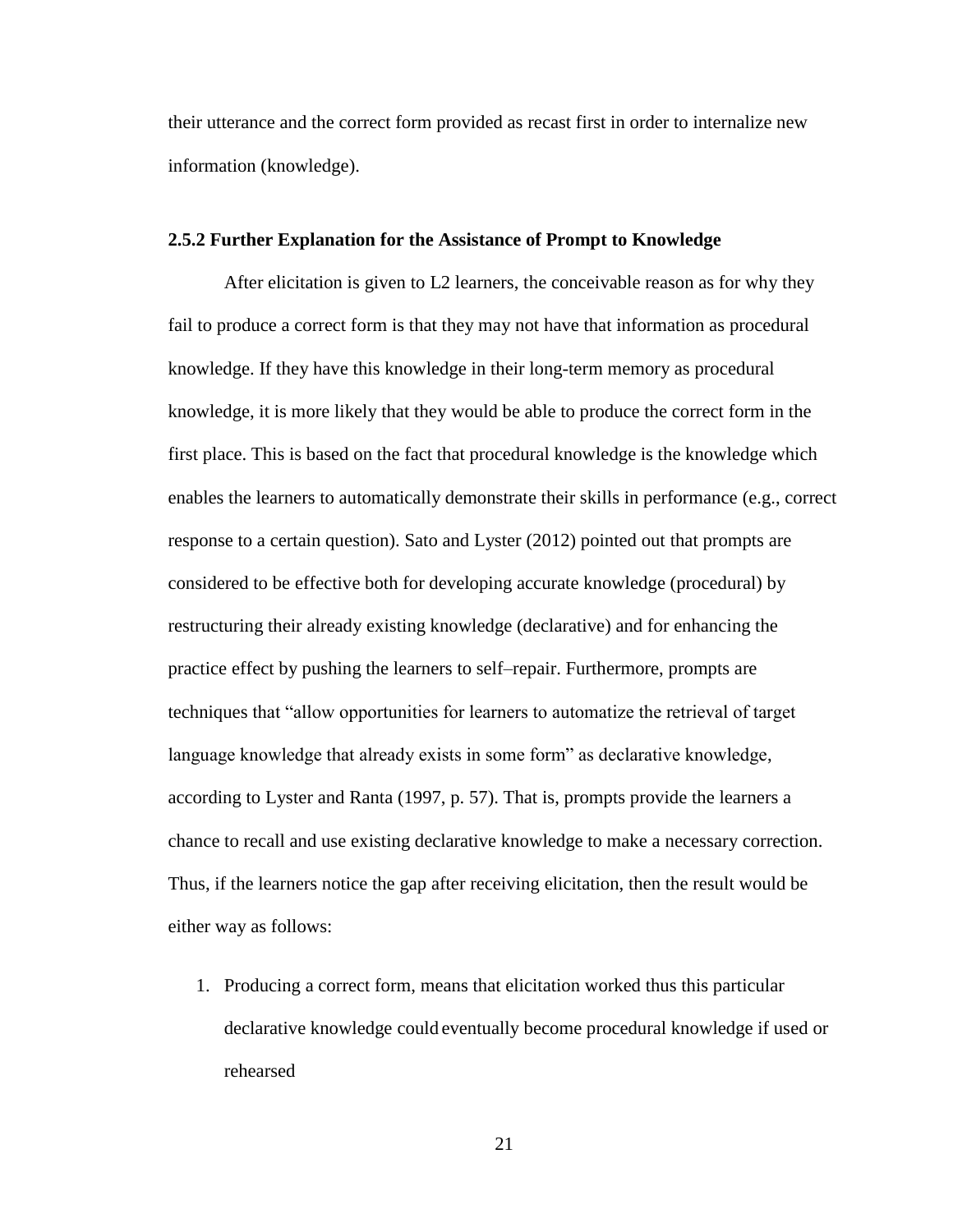2. Producing an incorrect form, means that elicitation did not work thus it is likely that they either failed to retrieve target language knowledge or do not even have declarative knowledge in their long-term memory

For the former, it supports Lyster's (2004) standpoint that prompts may assist in turning declarative into procedural knowledge. For the latter, it implies that the learners need to first build up declarative knowledge in order to utilize prompt feedback.

#### **2.6 Pedagogical Value of Corrective Feedback**

Corrective feedback has been discovered to be very beneficial in acquisition (Gass & Selinker, 2001: Gass, 2003). Nevertheless, each feedback functions differently because it all depends on what type of feedback is used and how the learners perceive it in a classroom setting.

Loewen and Philp (2006) mentioned, "In instructional contexts, recasts represent a form of feedback that is pedagogically expeditious: A recast is time-saving, less threatening to student confidence, and less disruptive of the flow of interaction than, for example, elicitation of self-repair" (p. 537). They further noted that recast allows the teacher to maintain control; therefore, recast is frequently used in many language classrooms.

With regard to explicit feedback, it shifts the focus of interaction from meaning to form. This is because it provides a correct form without any explanation as to why learners make a mistake. Thus, the learners only rephrase their previous utterance according to the given feedback while missing the meaning of it. By contrast, prompt feedback retains the focus on meaning by suggesting rather than explicitly stating the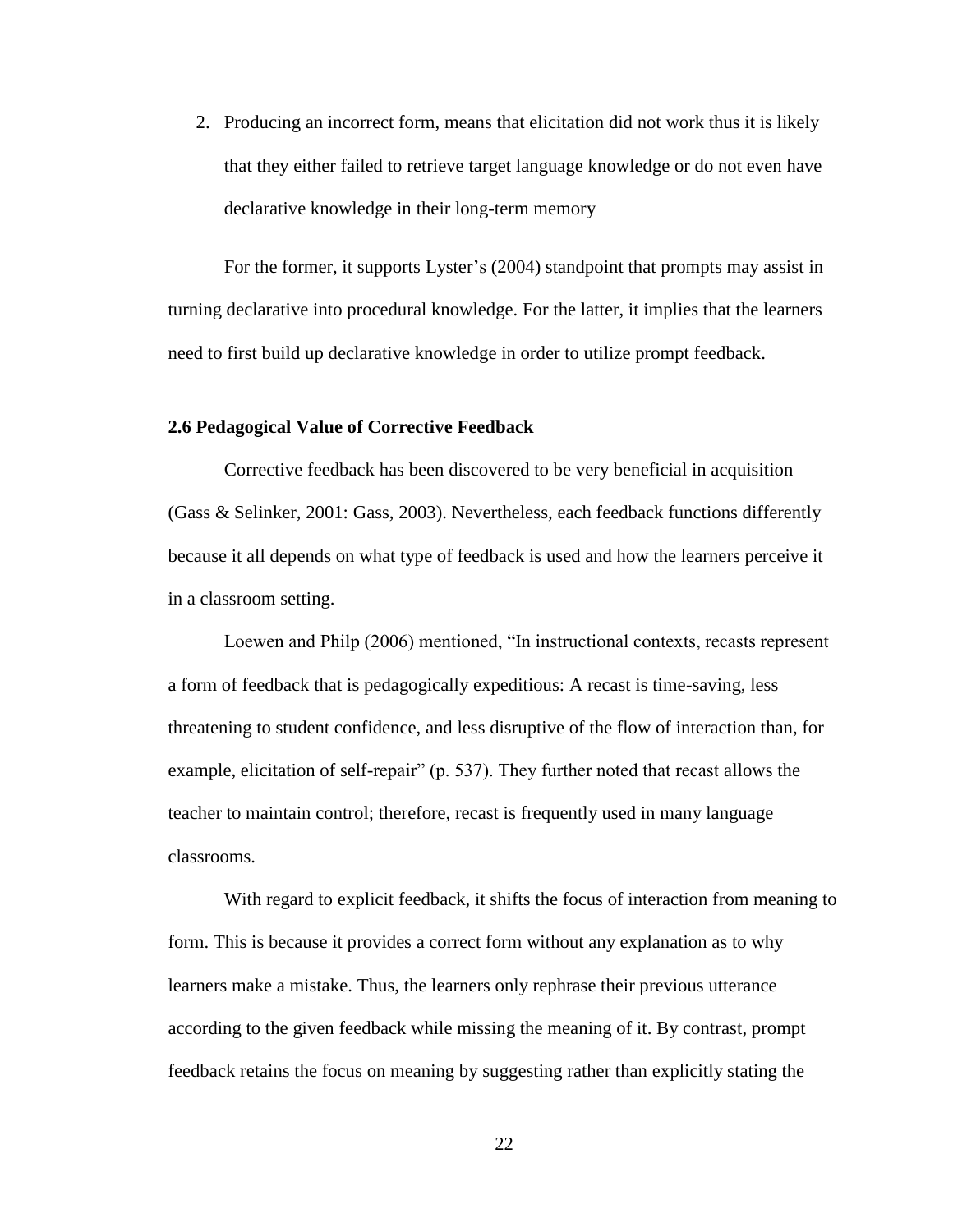existence of a mistake (Ellis, Loewen, & Erlam, 2006). Hence, the idea of providing learners prompt feedback is a well-known pedagogical technique that leads to improved learning as recast does.

From pedagogical aspect, feedback is a technique that can be a useful tool to promote acquisition (Benati, Laval, & Arche, 2014). Two major types of interactional feedback are recast and elicitation which has been considered to be pedagogically useful strategies in a communicative setting (Chen, 2013: Doughty & Varela, 1998: Gass, 2003: Williams, 2005).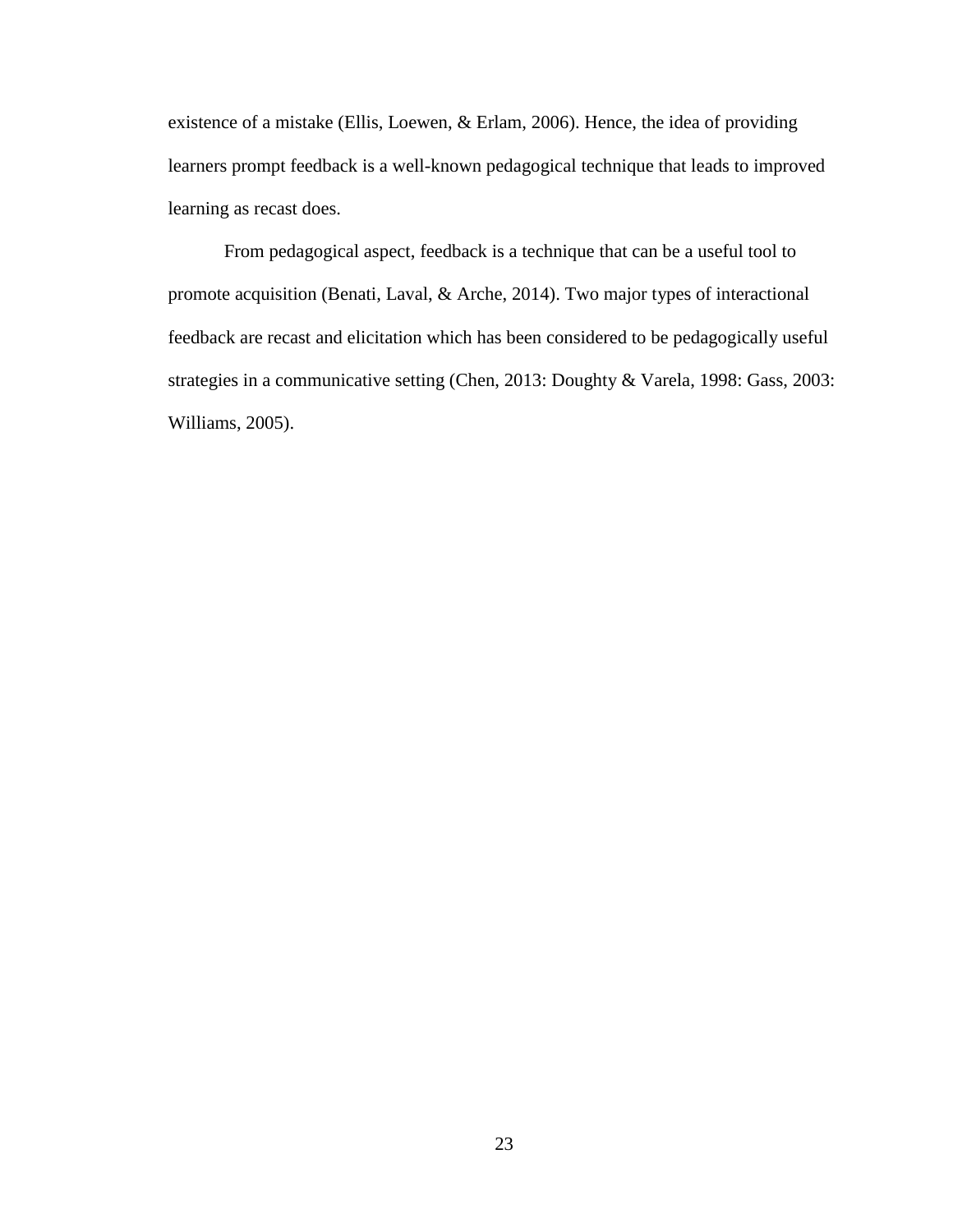#### **CHAPTER 3**

#### **LITERATURE REVIEW**

The goal of this research was to examine two different types of corrective feedback: recast and elicitation, with the focus on distinguishing one from the other. While the main objective was comparing the effectiveness on Japanese language learners, this chapter begins with a broader aspect of corrective feedback.

#### **3.1 Corrective Feedback in Second Language Acquisition**

Between the 1970's and 1980's, earlier studies on corrective feedback in SLA cast a doubt upon the effectiveness of feedback. For instance, the studies on corrective feedback or error correction were concerned only with the possible types of feedback, not with its effects.

In 1982, the study group (Chun et al., 1982) conducted research on conversations carried on by NS and NNS of English, which the NS provided some form of corrective feedback to the NNS. This research was conducted based on the claim that Long (1977) made, "much teacher feedback on errors is inconsistent and is lacking in clarity" (p. 537). Therefore, the study decided to have conversations done outside the classroom without the presence of the NNS's teachers. This is mainly because the study wanted to obtain the data from the conversations occurred in a social setting, not in a class setting. In detail, the NNSs were the students studying English as a second language (ESL) and the NSs were the adult friends of the ESL teachers. The NSs were asked to repeat NNS utterances as feedback in the course of conversation when the NNS made a mistake. Consequently, the study discovered that merely 8.9% of NNS's mistakes were corrected with the given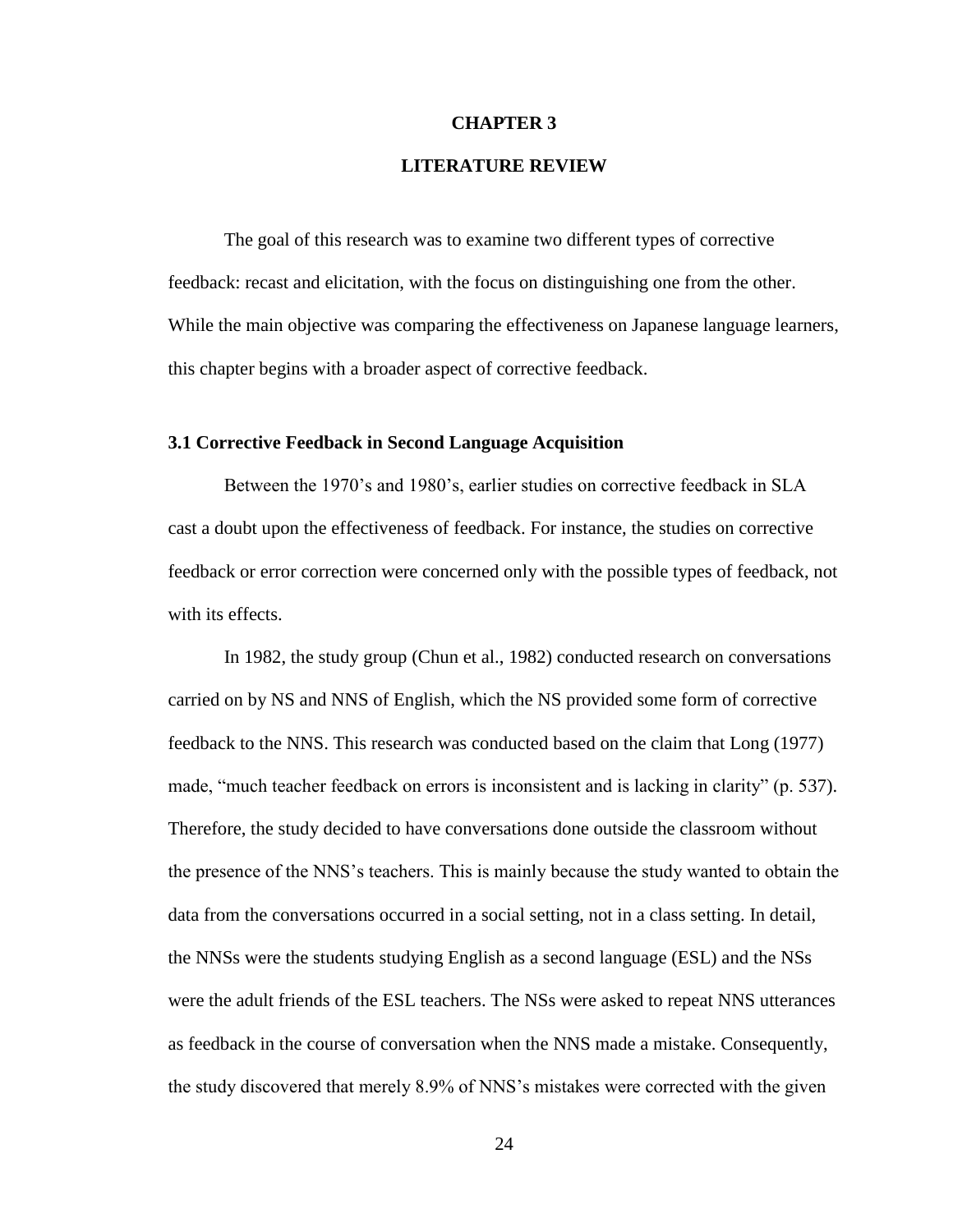feedback. This number was obviously smaller than they expected as stated, "only a small percentage of NNS errors were corrected by NSs." The study reported, as a conclusion, that they had no clue as to the effect of the corrections on the second language learning process. Thus, during those years, feedback must have been considered an inconsistent and unclear as Long implied prior to looking into its effectiveness.

Similarly, Chaudron (1988) mentioned, "a number of L2 researchers have pointed out that many teachers' attempts to correct learners' mistakes are in fact ambiguous, misleading, and potentially inconsistent" (p. 135). What's more, Krashen (1994) referred to all categories of feedback as being useless, harmful and a cause of anxiety when he discussed the feedback used in the 1980's. These negative facts mentioned in the above studies may have been closely related to many factors such as the audio-lingual method that was used in L2 class. Richards and Rodgers (1986) stated that the students were only given enough vocabulary to make such drills possible in those days.

 On the contrary, after the 1990's, the effectiveness and usefulness of corrective feedback have been reported (e.g., Carroll & Swain, 1993: Havranek, 2002: Ohta, 2001: Oliver, 1995: Spencer, 2013). In the case of Carroll & Swain (1993), the study was to investigate the effects of feedback through the acquisition of English dative verbs by 100 adult Spanish-speaking learners of ESL. There were mainly two groups, experimental and control. For the former, it was subdivided into four groups which received one of the following corrective feedback; explicit rejection (notifying the learner that an error is committed), direct metalinguistic, indirect metalinguistic and recast. These types of feedback were provided to the subjects accordingly when they made a mistake. For the latter, the control group was given no feedback. The subjects' performance on recall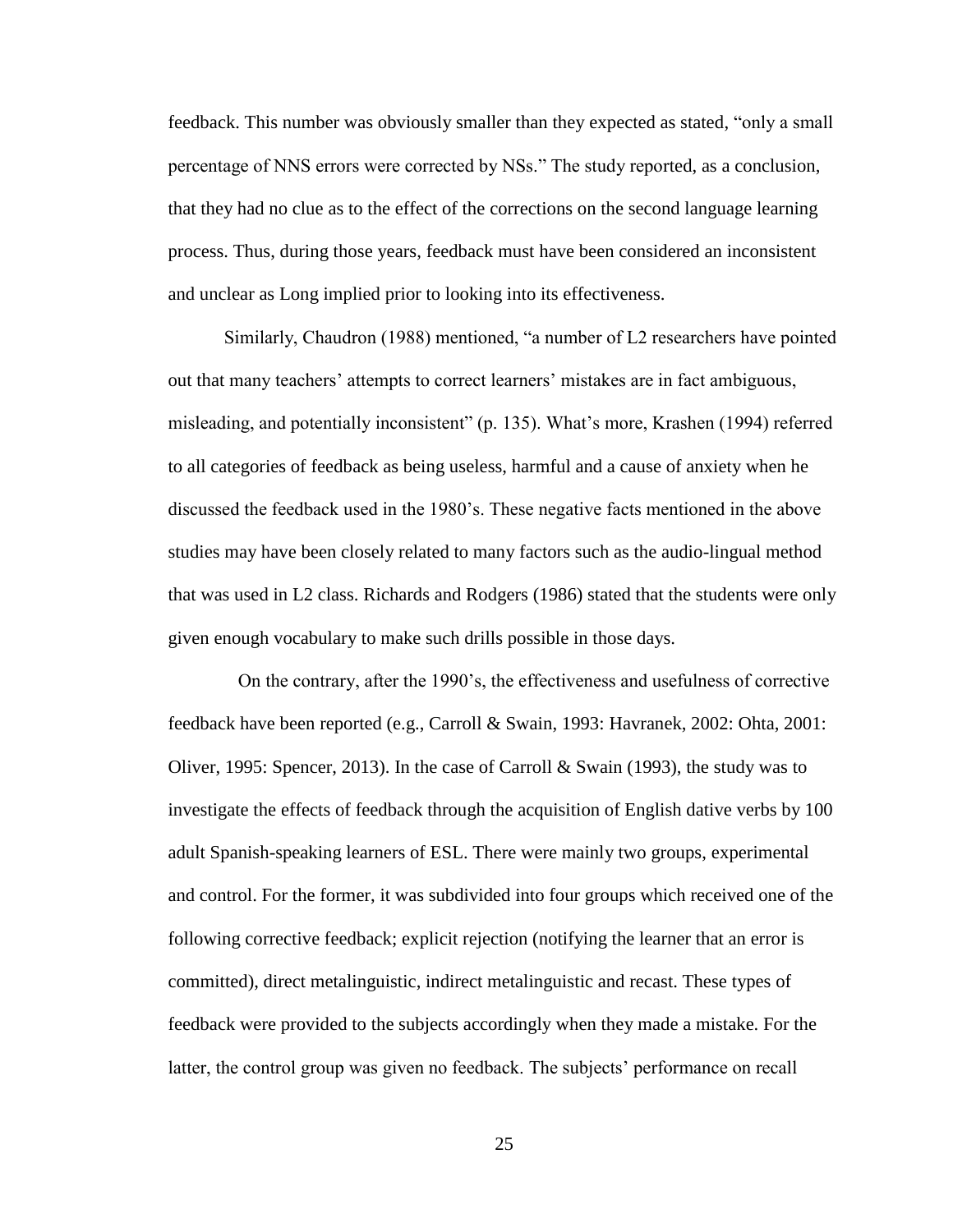production was later examined; as a result, the study concluded that the experimental group performed significantly better than the control group. Furthermore, Carroll and Swain stated, "the group whose feedback included metalinguistic information outperformed all other groups" and "both direct and indirect forms of feedback could aid L2 learners' learning" (p. 247). This means that the study found the effects of feedback and which feedback worked better.

As the communicative approach emerged as a replacement for the audio-lingual method, learning environments also changed from a focus on mastery of the grammatical system of the language to a focus on communication. Therefore, it is not surprising that there has been a change in perception of corrective feedback and its outcome as time progressed. In recent years, many scholars believe that feedback is intended to provide the learners a varied amount of opportunities to concentrate on their production or understanding, which is to aid in L2 development.

# **3.2 Data from the Research into Corrective Feedback**

Of all feedback, scholars have reported that teachers have a strong preference for correcting students using a particular feedback which is recast. Lyster and Ranta (1997) noted that 55% of the feedback used by teachers was recast followed by 14% elicitation, 11% clarification request, 8% metalinguistic clue, 7% explicit correction, and 5% repetition in order of contribution. This outcome, recast is the most frequently used feedback followed by elicitation in terms of contribution of corrective feedback, fits my study; therefore, it is used in this paper as a measurement henceforth.

The table below is the result of the contribution of corrective feedback and the rate of repair from their study.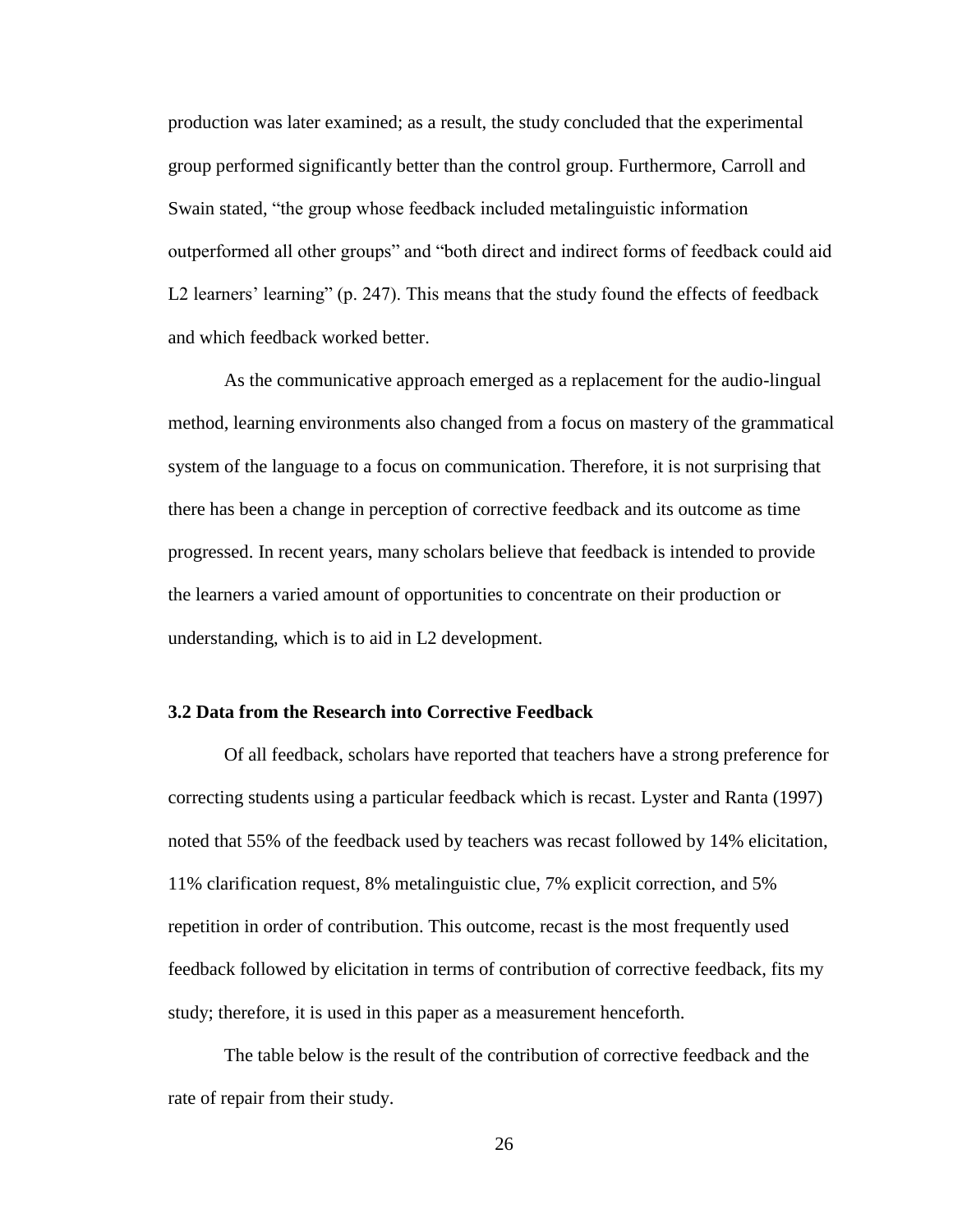|                      | Explicit<br>Correction | Metalinguistic<br>clue | Clarification<br>request | Repetition | Elicitation | Recast |
|----------------------|------------------------|------------------------|--------------------------|------------|-------------|--------|
| Contribution         | 7%                     | 8%                     | 11%                      | 5%         | 14%         | 55%    |
| Rate of<br>Repairing | 36%                    | 45%                    | 28%                      | 31%        | 46%         | 18%    |

Table 1: Contribution of Corrective Feedback and the Rate of Repairing (Lyster & Ranta, 1997)

As stated, explicit correction is the most explicit feedback, and recast is the most implicit feedback, according to Takatsuka (2009). Similar to the data above extracted from the research of Lyster and Ranta (1997), other studies (e.g., Harvanek, 2002; Lyster, 2007; Penning de Vries et al.; 2011) have also revealed that recast was the most frequently used. However, the rates of repairing were different depending on the design of each study.

As stated in the previous chapter, the relationship between the integrated theoretical framework of knowledge and corrective feedback (prompt and recast) has been reported, thus these two types of feedback will be separately discussed in the sections to follow. In further detail, as the fact depicted above, elicitation is the most frequently used feedback among prompts and also demonstrated the best rate of repairing among all the feedback. Therefore, elicitation will be examined first.

## **3.2.1 Corrective Feedback: Prompt/Elicitation**

Elicitation is under the category of prompt feedback. It is defined as "a learner is prompted to reformulate their utterance" (Lyster and Ranta, 1997). Simply put, it is a technique that a teacher attempts to evoke the correct form(s) from a learner but it breaks off the conversation. In favor of the benefits of elicitation over recast, Lyster (2011) stated that elicitation may facilitate learners to store information temporarily in their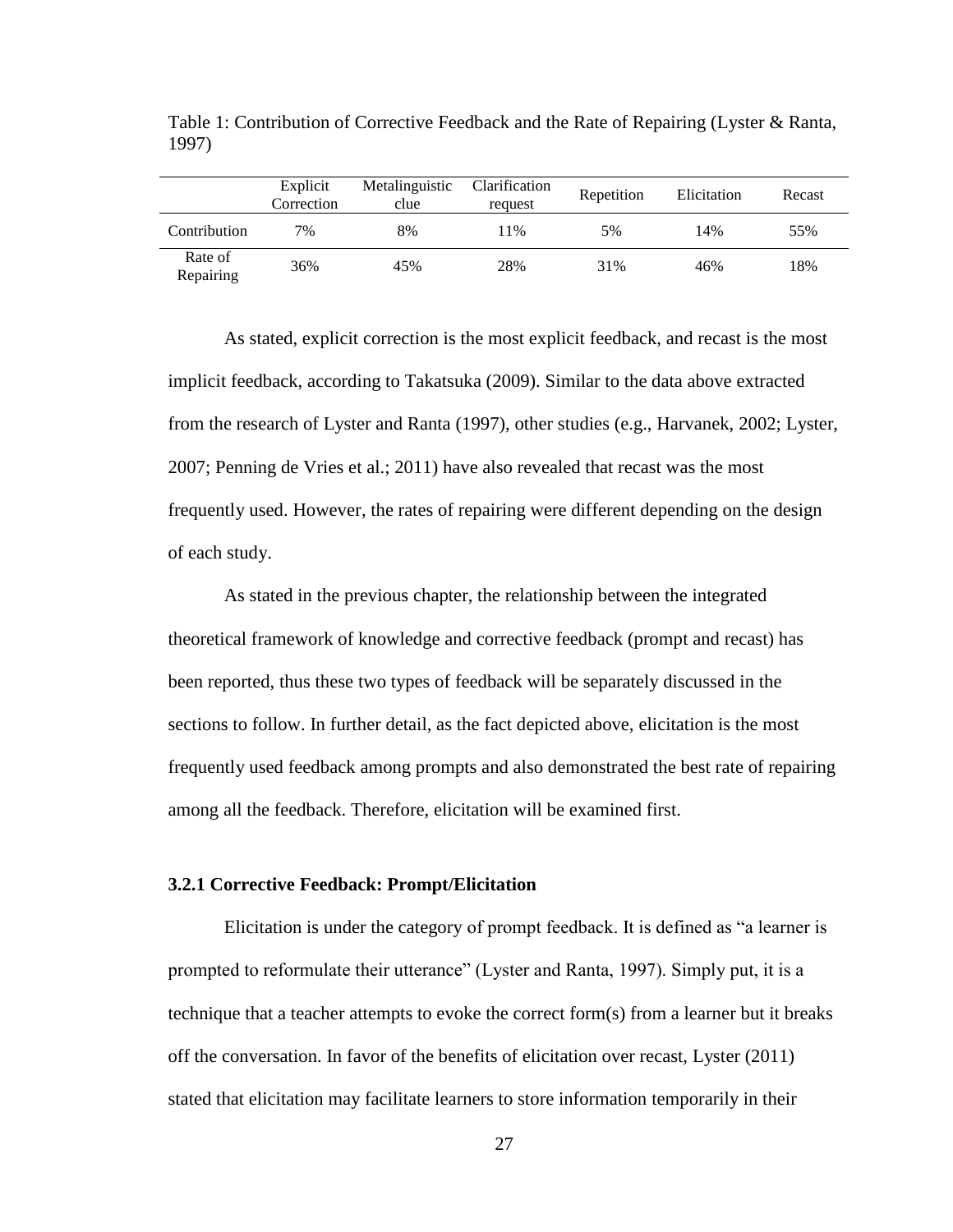memory system and it may be helpful to prompt them to draw more on generative resources. Loewen (2014) pointed out that elicitation has the advantage of engaging learners in deeper cognitive processing because they must come up with the correct or other form on their own. The following are the two examples of successful and unsuccessful elicitation feedback.

| Example A-1                       | Example A-2                       |
|-----------------------------------|-----------------------------------|
| NNS: I invest my money on stocks. | NNS: I invest my money on stocks. |
| NS: I invest my money?            | NS: I invest my money?            |
| NNS: I invest my money in stocks. | NNS: I invest my moneyto stocks.  |

Example A-1 demonstrates that the learner comes up with the correct form even if he/she has to pause a while. This is because the learner recalls some input stored in his/her memory in order to produce a modified output. Gass and Mackey (2000) noted that stimulated recall, evoked by elicitation, "relies on an information-processing approach whereby the use of and access to memory structures is enhanced, if not guaranteed, by a prompt that aids in the recall of information" (p. 13).

On the other hand, example A-2 shows that the learner is unable to produce the correct form. The conceivable reason for this is that the particle "in" succeeding the verb "invest" may be new to him/her. Hence, the learner takes time to respond and fails to produce the correct form. As a result, he/she is unable to carry on a spontaneous conversation, which is the disadvantage of this feedback. Additionally, elicitation is a technique that a teacher gives learners notice of a mistake. This means that the area where they make a mistake is not noticed by them during a conversation but is informed by the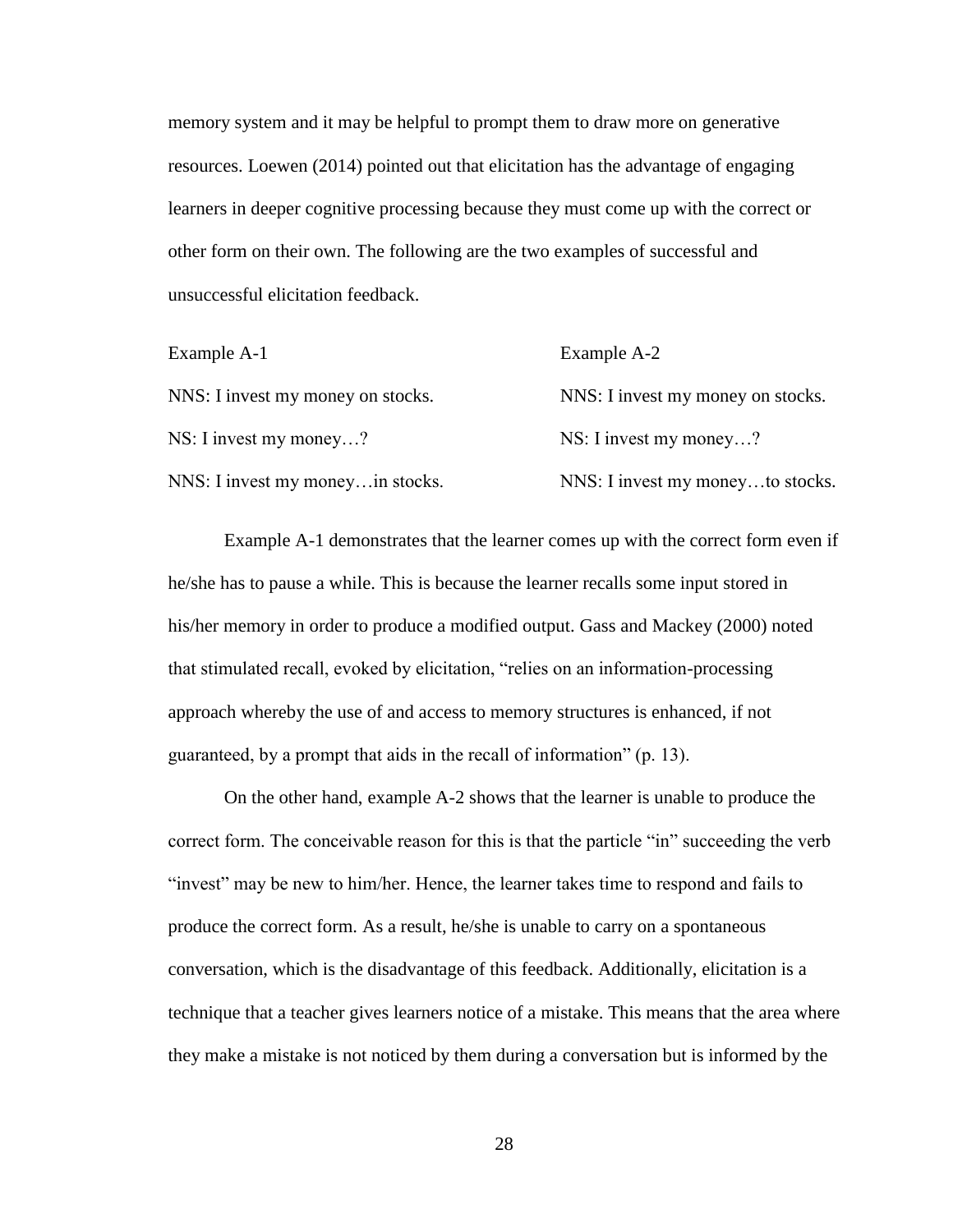teacher. This is opposite to what recast does because whether or not the learners realize their own mistake after recast is provided depends on if they notice the feedback.

As Yoshida (2011) noted that noticing does not include the cases when learners respond to a teacher's elicitations; therefore, the difference in noticing between elicitation and recast was not examined in my research.

# **3.2.2 Corrective Feedback: Recast**

Recast feedback is defined as "a learner is prompted to reformulate their utterance" (Lyster and Ranta, 1997). Simply put, it is a technique that a teacher provides the correct form(s) without interrupting the conversation. Long (1996) argued that "recast is a form of implicit negative feedback where the learner's attention is drawn to mismatches between the input and the output" (Benati, 2009, p. 22). This would surely hold true if the learner intently listens to a person who provides such feedback. However, if a learner does not notice or pay attention to the feedback, it would be useless as Krashen stated (1994). The following are the two examples of successful and unsuccessful recast feedback.

| Example B-1                  | Example B-2                  |
|------------------------------|------------------------------|
| NNS: Mike have a red car.    | NNS: Mike have a red car.    |
| NS: Yes, Mike has a red car. | NS: Yes, Mike has a red car. |
| NNS: Oh, Mike has a red car. | NNS: How about you?          |

Example B-1 shows the result which corresponds to the argument that Long made. The learner notices the mistake so he/she promptly corrects it, and thus it is considered a success. This is one of the best characteristics of recast feedback. Gass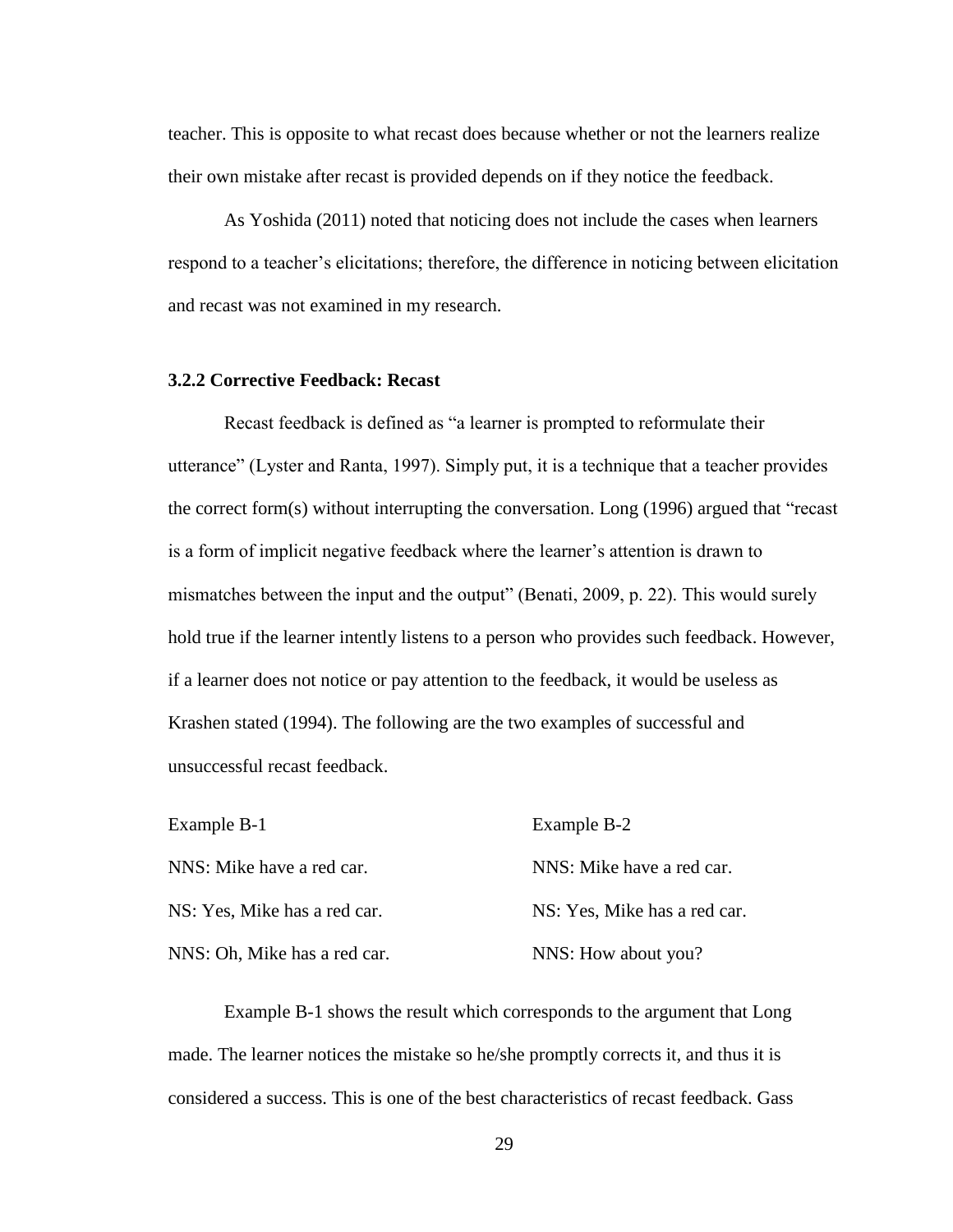(2003) stated, "The immediate juxtaposition of correct and erroneous forms may lead a learner to recognize that his or her own form is in fact erroneous" (p. 247). Despite it was proven by the researchers (e.g., Lyster & Ranta, 1997, Panova & Lyster, 2002) that recast is the most frequently used feedback in immersion programs, they noted that recast was still ambiguous as corrective feedback due to the fact that it did not really promote the learner's uptake. This situation might be the explanation for the example B-2 which NNS continues having a conversation with NS as if recast is not provided.

On the contrary, according to Mackey and Philp (1998), providing recast feedback could promote learners' skills even if it was not directly connected with learner's uptake. They also asserted that recast would be better than other corrective feedback as long as learners possess an abundant readiness to adopt recast feedback. This implies that the skills of the learners who receive recast feedback need to be quick on the uptake when feedback is provided. Similarly, Long, Inagaki, and Ortega (1998) reported that providing negative evidence (recast feedback), had a better effect compared to other corrective feedback which gave learners positive evidence such as explicit feedback.

Then, why does every study show different results and opinions on recast feedback? The reason may not be so complicated. The conceivable explanations are the following. First, all the subjects who participated in that research were different, which largely affected the way of measuring the learners' skills. For instance, some experimenters may have skipped the wrong answer produced by the participants, and thus recast feedback was never provided. Second, it is hard to imagine that the same subjects were used for the different studies. This means that their aptitude for languages were not the same even if they were studying at the same level at different schools. Moreover,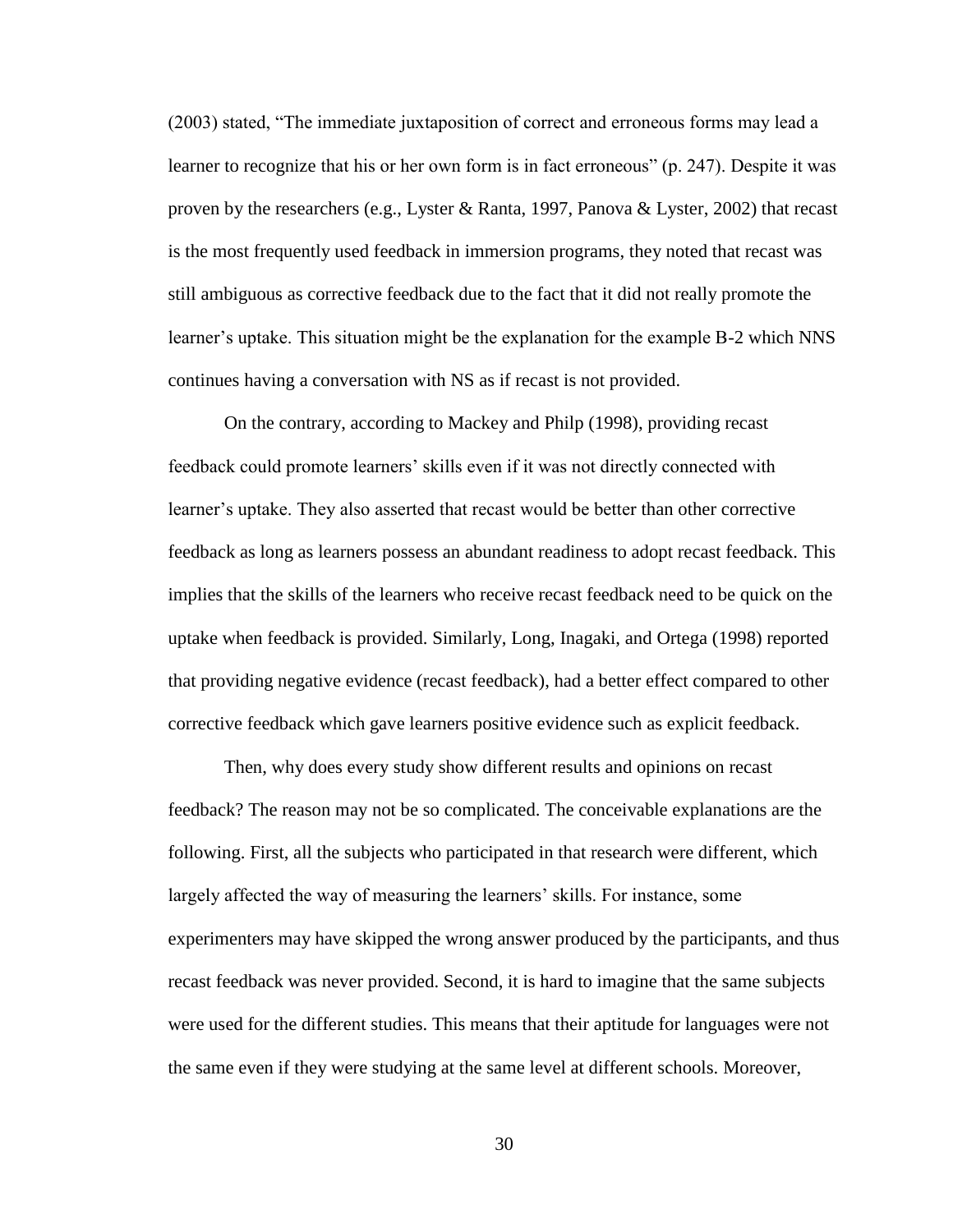students who study a second language have a tendency to get used to feedback provided by their own language teachers. That is, it is safe to say that there will always be a discrepancy in conducting an experiment on humans. Benati (2009) well summarized the points mentioned above; he noted that "One line of research on recast has argued that it is not effective in eliciting immediate revision by learners of their output. A second line is instead, more positive about the role of recast" (p. 22).

## **3.3 Conducting Research on Corrective Feedback**

When it comes to learning a second language, there is no simple explanation for how and what to do and where to start. It is difficult for second language learners, especially adults, to be able to speak their target language appropriately. Then, the question surfaces what teachers can do for their students to guide them down the path. Shumin (2002) stated, "It is necessary to examine the factors affecting learners oral communication components underlying speaking proficiency, and specific skills or strategies used in communication" (p. 204). It is believed that teachers are the one who can help those learners develop their abilities to communicate in the target language. This is why; there have been so many scholars who have conducted research in the area of feedback.

The following are three case studies conducted by the renowned scholars in this area of study, in order to find the rate of repair for each corrective feedback. All were done by audio or video recording in a classroom setting, but the difference is that those subjects for each research were adults learning different languages.

First, in chronological order, Lyster and Ranta (1997) conducted research on French learners. In the end, they reached the conclusion that elicitation by far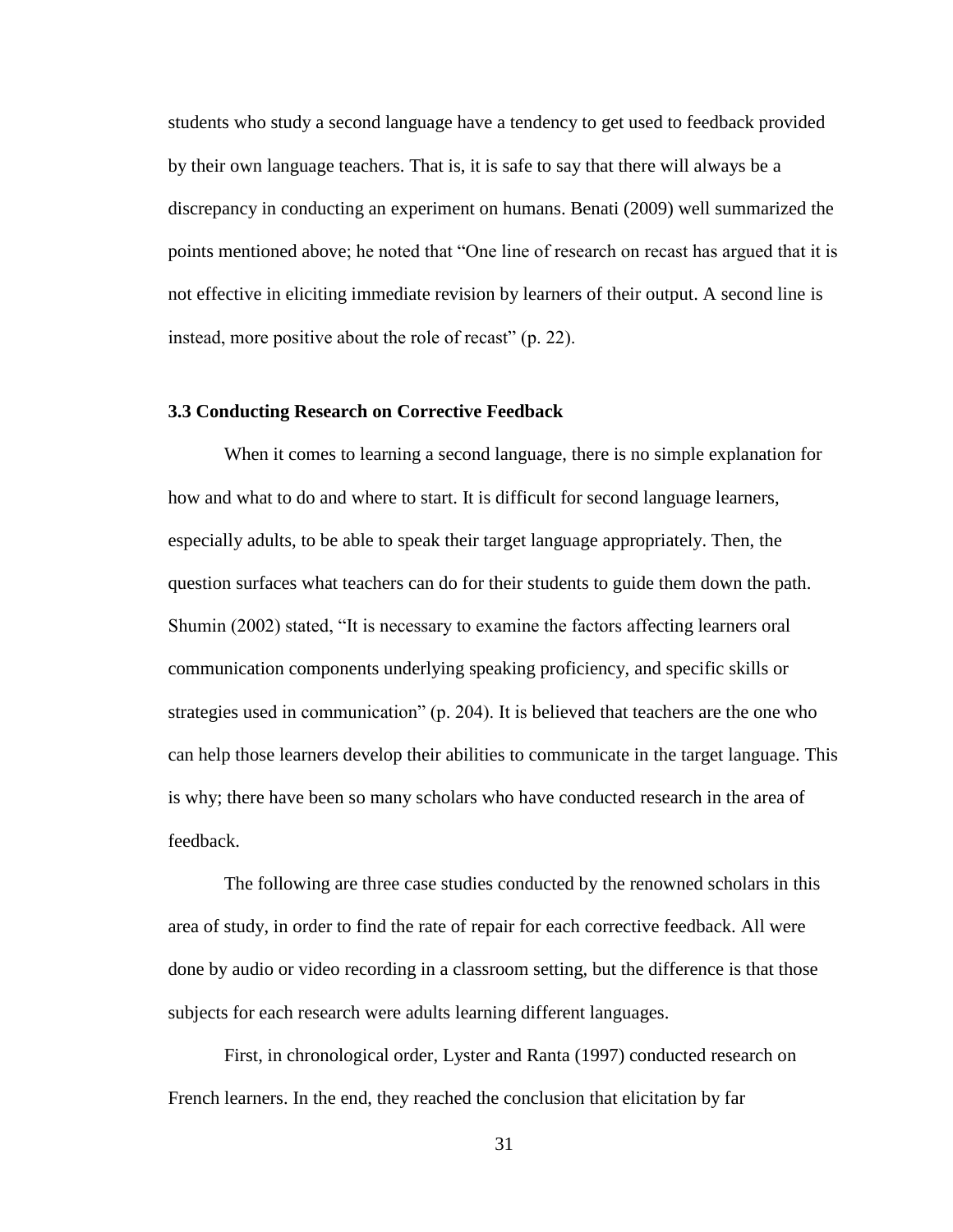outperformed recast in terms of the rate of repair. Second, Long (1998) did his on Spanish learners; as a result, he claimed that recast was more effective compared to other feedback. Third, Mackey and Philp (1998) did theirs on English learners. In their case, they created different groups; one received feedback and the other did not. Consequently, they came to the conclusion that the group that received feedback displayed a better performance. Of all the feedback, Mackey and Philp asserted that recast had the best rate of repair.

## **3.3.1 A Case Study of English Learners**

Suzuki (2004) conducted research on the effectiveness of corrective feedback in a classroom setting. There were 31 students learning English at an intermediate level in the U.S. Since her study was meant to be purely observational, neither the ESL teachers nor students were informed of any research and tape-recording. All the data was extracted from 21 hours of recorded audio. Below are the distributions of corrective feedback and the rates of repairing extracted from that study of Lyster and Ranta (1997) as comparing that of Suzuki 2004).

|       |  |  |  | . The contract of the contract of the contract of the contract of $\mathbf{C} \setminus \mathbf{C}$ , $\mathbf{C} \setminus \mathbf{C}$ , and $\mathbf{C}$ |  |
|-------|--|--|--|------------------------------------------------------------------------------------------------------------------------------------------------------------|--|
|       |  |  |  |                                                                                                                                                            |  |
| 1997) |  |  |  |                                                                                                                                                            |  |
|       |  |  |  |                                                                                                                                                            |  |
|       |  |  |  |                                                                                                                                                            |  |
|       |  |  |  |                                                                                                                                                            |  |

Table 2: Contribution of Corrective Feedback and the Rate of Repairing (Lyster & Ranta,

|                      | Explicit<br>Correction | Metalinguistic<br>clue | Clarification<br>request | Repetition | <b>Elicitation</b> | <b>Recast</b> |  |
|----------------------|------------------------|------------------------|--------------------------|------------|--------------------|---------------|--|
| Contribution         | $7\%$                  | 8%                     | 11%                      | 5%         | 14%                | 55%           |  |
| Rate of<br>Repairing | 36%                    | 45%                    | 28%                      | 31%        | 46%                | 18%           |  |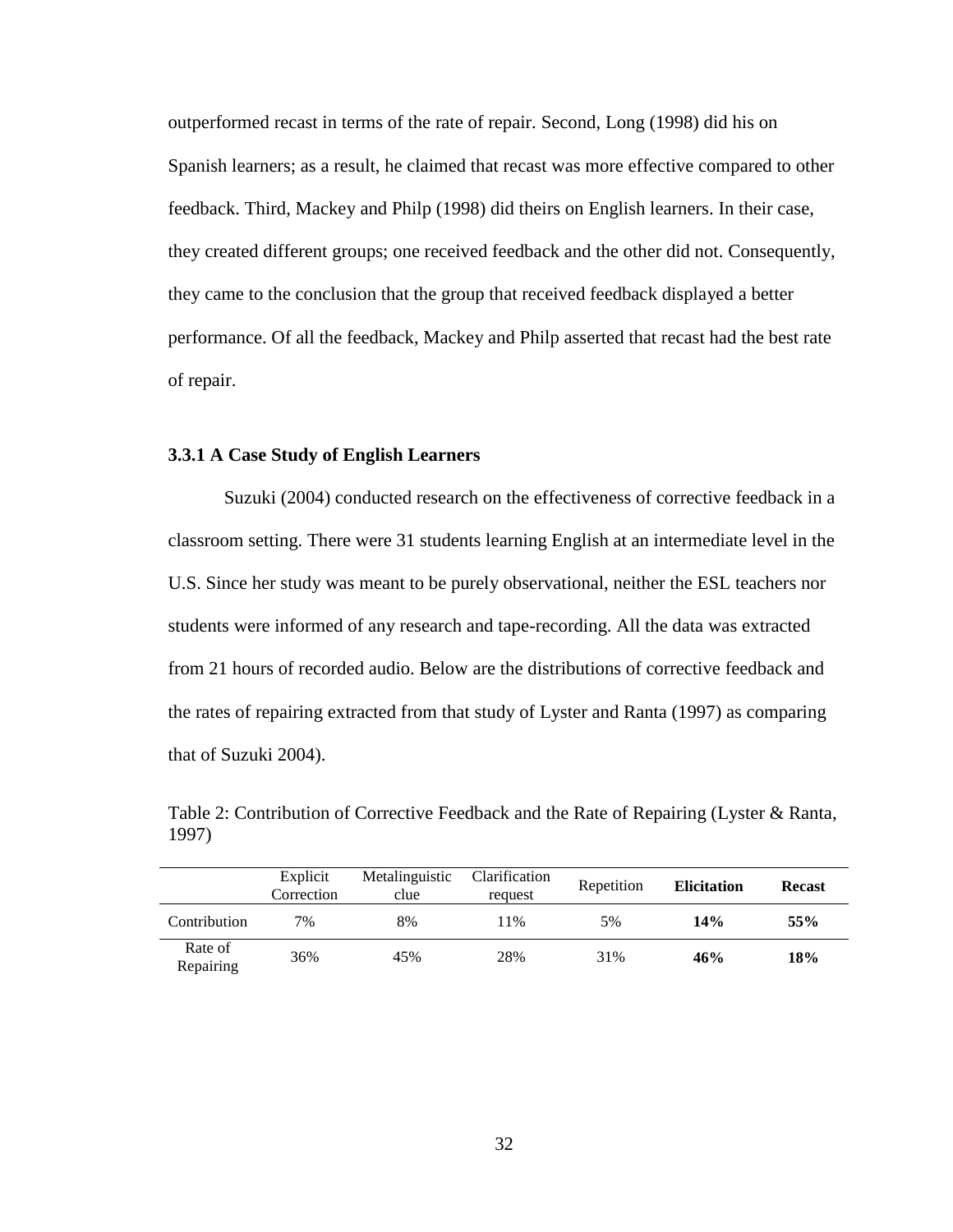|                      | Explicit<br>Correction | Metalinguistic<br>clue | Clarification<br>request | Repetition | <b>Elicitation</b> | <b>Recast</b> |  |
|----------------------|------------------------|------------------------|--------------------------|------------|--------------------|---------------|--|
| Contribution         | 2%                     | 1%                     | 30%                      | 2%         | 5%                 | 60%           |  |
| Rate of<br>Repairing | 100%                   | 50%                    | 37%                      | 40%        | 17%                | 65%           |  |

Table 3: Contribution of Corrective Feedback and the Rate of Repairing (Suzuki, 2004)

Table 2 and 3 exhibit that in both cases, recast was the most frequently used feedback. Even in the study of Suzuki which the teachers were not told anything about feedback, the result shows that they spontaneously used recast feedback by far the most. This may account for the fact that teachers have a strong preference for correcting their students with recast, as explained earlier. This fact seems unsurprising because those researchers had no control over what type of feedback was used in class. For Lyster and Ranta (1997), the contribution of recast exceeded elicitation; however, the rate of repairing was reversed. For Suzuki (2004), the contribution of recast also exceeded elicitation but which was in proportion to the rate of repairing. The difference in the rate of repairing from both studies is noteworthy, despite each case had almost the same contribution of corrective feedback. But what if the teachers could consciously provide equal amounts of each feedback to their learners, would the result have been different? This is a very important finding and the question to consider from their studies.

Suzuki also provided the number of feedback used in the classes, which is the following: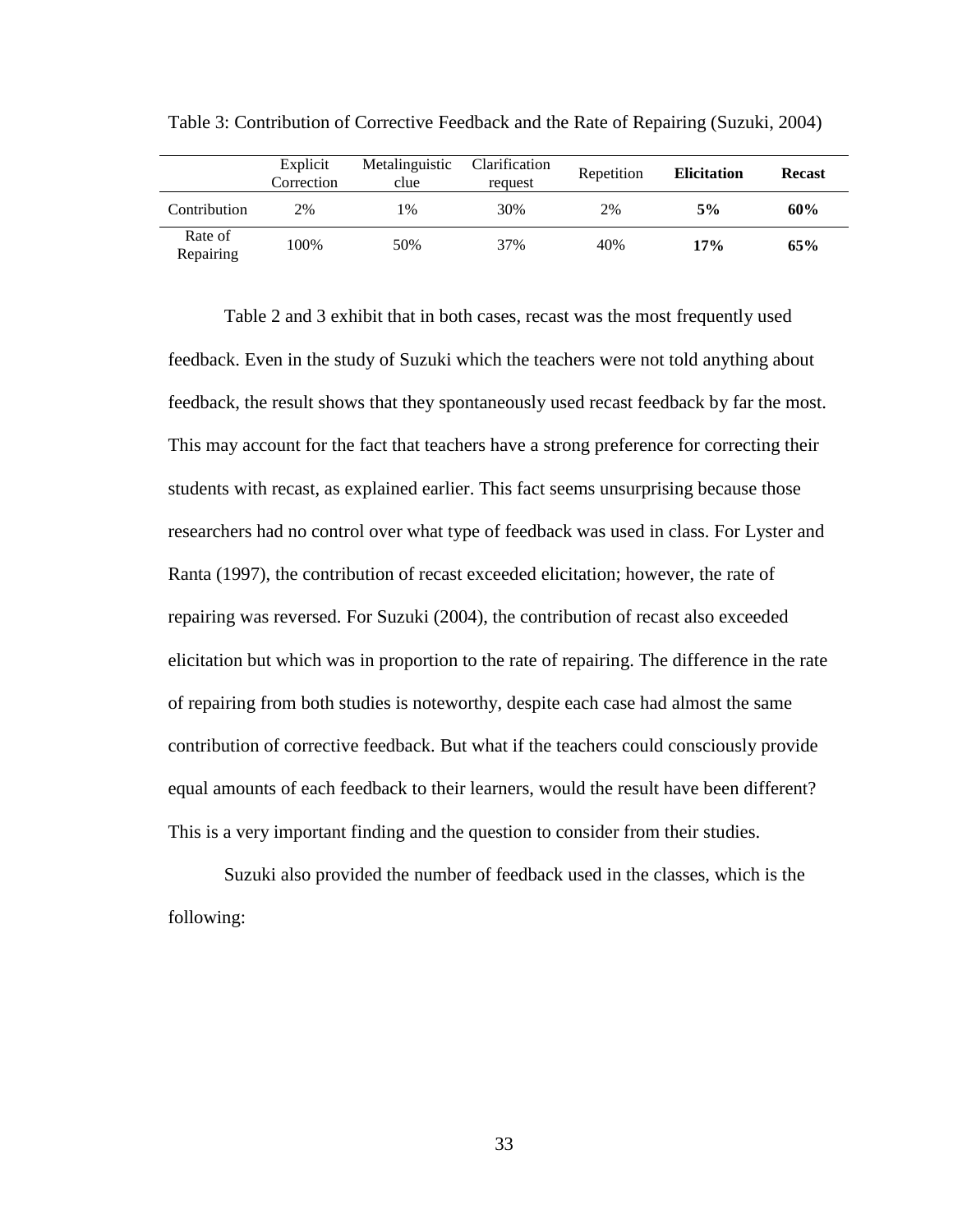| Explicit<br>correction | Metalinguistic Clarification<br>Clue | request | Repetition | Elicitation | Recast | Total |
|------------------------|--------------------------------------|---------|------------|-------------|--------|-------|
|                        |                                      |         |            |             |        | 129   |

Table 4: Number of the Contribution of Corrective Feedback (Suzuki, 2004)

By looking at the numbers above, it is clear that recast was used about 13 times more than elicitation. Thus, there may have been a better chance for the subjects to notice recast and repair the mistakes that they made. On the contrary, however, explicit correction was used only three times and the entire subject that was given to this particular feedback made corrections. Given these two facts which shows the result; the rate of repairing of 65% for recast and 100% for explicit correction as depicted in Table 3. The numbers that are shown in table 3 and 4 are informative. Nevertheless, a great difference in the number of the contribution of feedback seems to have affected the numbers for the rate of repairing.

As to the reason for the different outcomes as seen in table 2 and 3, Suzuki (2004) noted that the main difference between Lyster and Ranta's study, and hers was the target language used in the classrooms. The former was French and the latter was English. Furthermore, she added more possible explanation for the differences in the outcomes, which were the classroom setting, students' ages, and their motivation for learning a language, and the teachers' experience (Suzuki, 2004). These are more than likely some of the potential causes for creating the different results; however, there are other intangible factors that affected the result such as the number of contribution of feedback.

#### **3.3.2 A Case Study of Japanese Learners**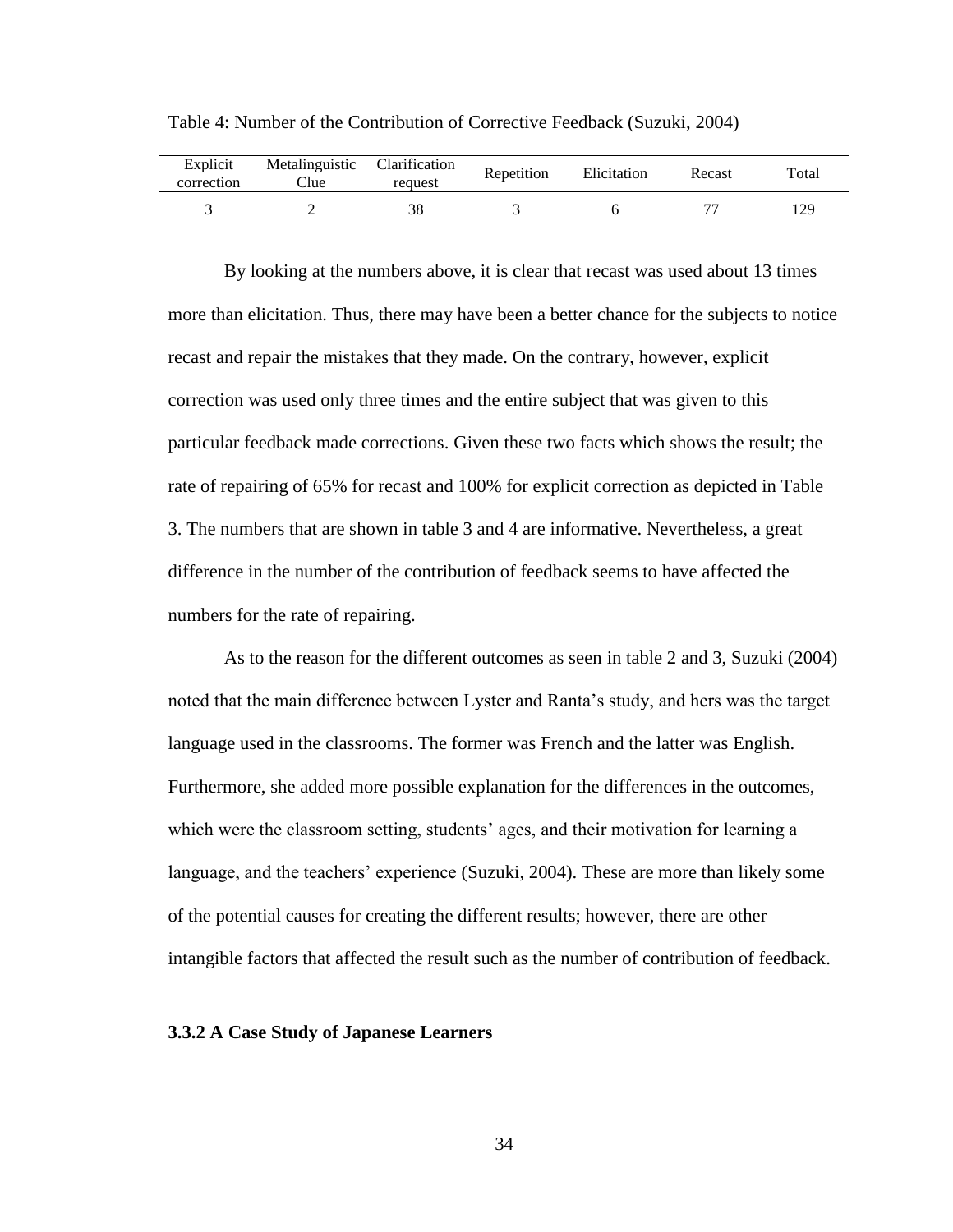Not many studies have looked at the effects of corrective feedback in Japanese as a foreign/second language. Hatasa and Fujiwara (2012) investigated the effects of feedback in Japanese for both in pair work and a typical class setting. For the purpose of comparing the results between their study and, Lyster and Ranta, the outcome extracted from the class setting is examined in this section. The target subjects were taking a Japanese language course at an intermediate level in the U.S. The exact number of students who participated in this research was not reported, but they mentioned that they had five students from each class record the class activities which was a total of 11 hours. Below are the distributions of corrective feedback and the rates of repair extracted from the study of Lyster and Ranta (1997) as comparison with that of Hatasa and Fujiwara (2012).

Table 5: Contribution of Corrective Feedback and the Rate of Repairing (Lyster & Ranta, 1997)

|                      | Explicit<br>Correction | Metalinguistic<br>clue | Clarification<br>request | Repetition | <b>Elicitation</b> | <b>Recast</b> |
|----------------------|------------------------|------------------------|--------------------------|------------|--------------------|---------------|
| Contribution         | 7%                     | 8%                     | 11%                      | 5%         | 14%                | 55%           |
| Rate of<br>Repairing | 36%                    | 45%                    | 28%                      | 31%        | 46%                | 18%           |

Table 6: Contribution of Corrective Feedback and the Rate of Repairing (Hatasa & Fujiwara, 2012)

|                      | Explicit<br>Correction | Metalinguistic<br>clue | Clarification<br>request | Repetition | <b>Elicitation</b> | <b>Recast</b> |  |
|----------------------|------------------------|------------------------|--------------------------|------------|--------------------|---------------|--|
| Contribution         | 3%                     | 8.2%                   | 5.2%                     | 14.6%      | $17.6\%$           | 51.3%         |  |
| Rate of<br>Repairing | 50%                    | 36.4%                  | 35.7%                    | 33.3%      | 72.3%              | 51.1%         |  |

For the contribution of corrective feedback, table 6 reveals the result achieved by Hatasa and Fujiwara (2012) which is very similar to that of Lyster and Ranta (1997) in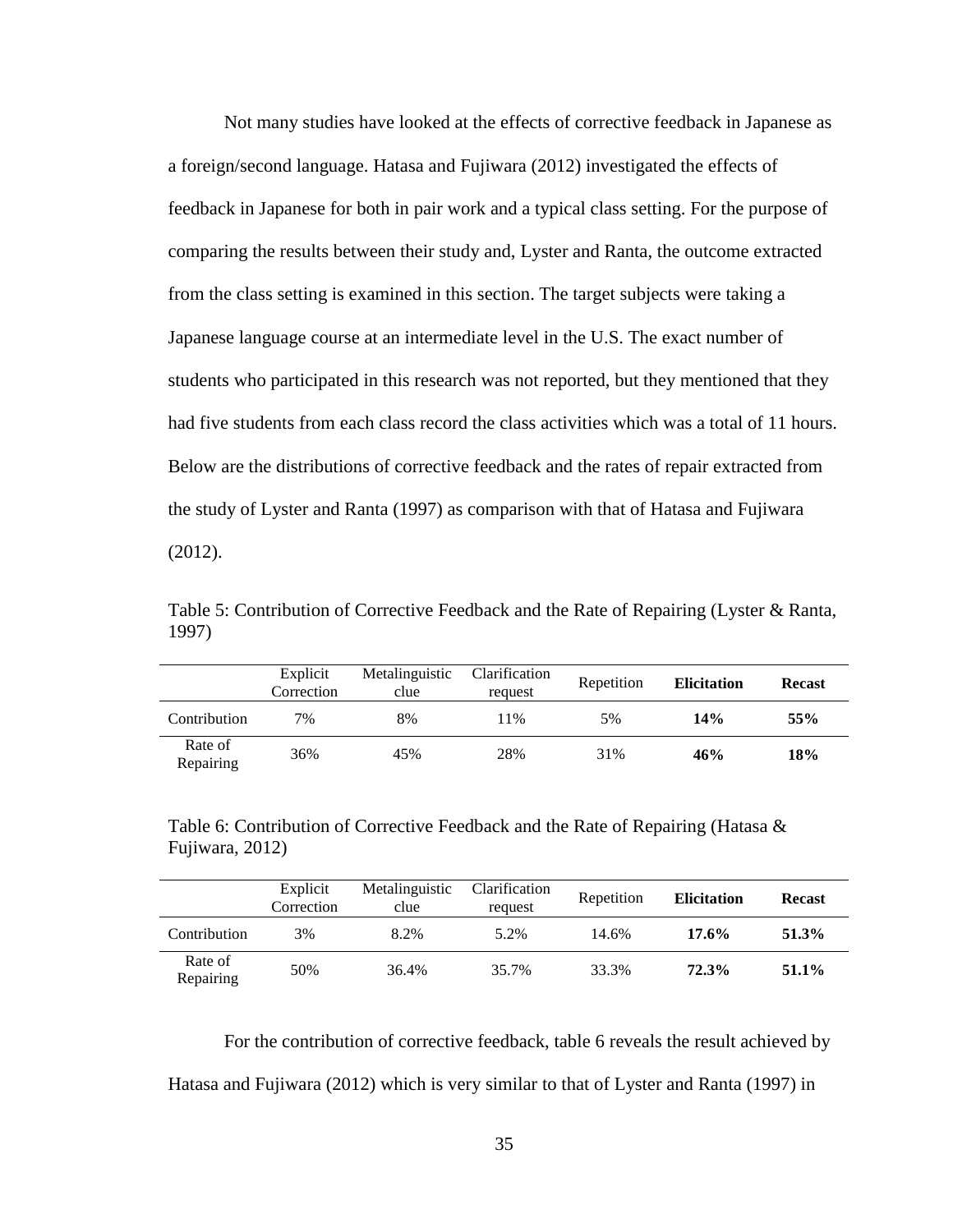table 5, despite there is a 15-year gap between the studies. Moreover, this explains that recast has been traditionally favored and still remains popular among teachers, followed by elicitation.

For the rate of repairing in the case of Hatasa and Fujiwara (2012), elicitation had a better effect than recast on the students, according to the outcome as shown in table 6. This is the same outcome that Lyster and Ranta (1997) achieved as shown in table 5.

What is unique about Hatasa and Fujiwara's study is that it not only examined what type of feedback was used but also noted in which linguistic category the students tended to make mistakes. Below is the table that shows further categories they prepared and looked at were pronunciation, grammar, vocabulary, and miscellaneous which included incomprehensible speech productions.

Table 7: Contribution of Corrective Feedback and the Rate of Repairing for Each Category (Hatasa & Fujiwara, 2012)

|                      | Pronunciation | Grammar | Vocabulary | Miscellaneous |
|----------------------|---------------|---------|------------|---------------|
| Contribution         | 12.73%        | 47.94%  | 35.58%     | 3.745%        |
| Rate of<br>Repairing | 18.05%        | 44.36%  | 35.34%     | 2.26%         |

The table above enables us to see the detailed result and the different aspect of the research that Hatasa and Fujiwara conducted. However, lack of information about the participants is noticeable. Again, they only mentioned the fact that they had five students from each class record the class activities. However, they failed to mention how many classes were involved in this study, which means that the exact amount of students who participated in their research is unknown. In the end, Hatasa and Fujiwara (2012) stated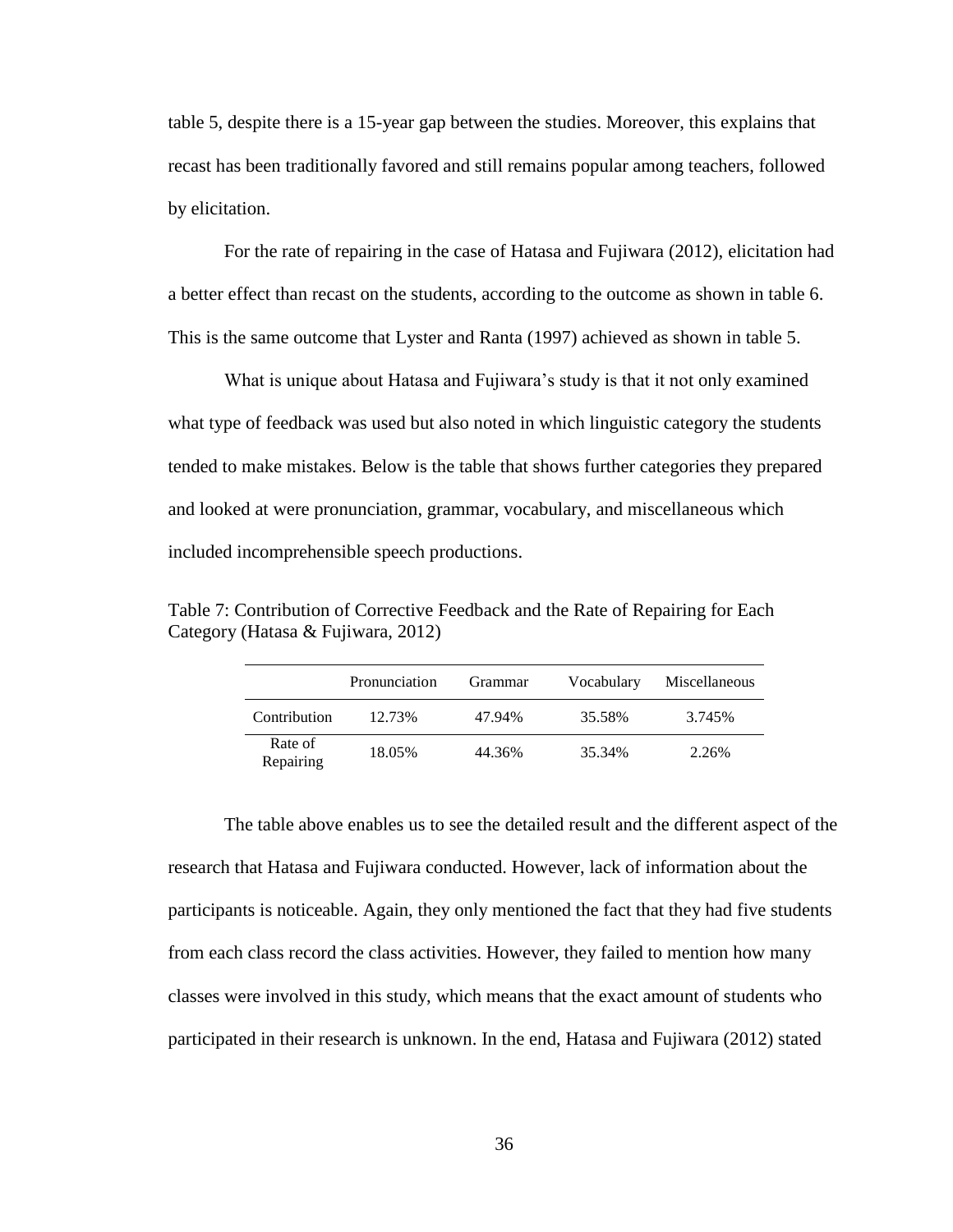as a conclusion that further research needs to be conducted in order to find what type of feedback has a better effect over others.

# **3.4 Summary of the Studies on Corrective Feedback**

There are a large number of scholars (e.g., Carroll & Swain, 1993: Ellis, 2012: Erlam, 2006: Gass & Mackey, 2000: Hatasa & Fujiwara, 2012: Havranek, 2002: Long, Inagaki, & Ortega, 1998: Lyster, 2007: Lyster & Ranta, 1997: Mackey & Philp, 1998: Ohta, 2001: Oliver, 1995: Penning de Vries et al.; 2011: Spencer, 2013: Suzuki, 2004: Takahashi, 2009: Yoshida, 2008) who have conducted research on the effectiveness of corrective feedback in the past. Needless to say, there are similarities and differences, as shown below, regarding a research method, an experimental procedure, etc. among the scholars or the study groups. (The following descriptions are made from general point of view and based on my experience and knowledge of this particular field)

Similarities:

- 1. Attempted to discover what type of feedback works the best for language learners, based on rate of repairing
- 2. Experiments were conducted in a classroom setting
- 3. Feedback was not intentionally used by language teachers (interlocutors), thus the number of feedback was randomly provided
- 4. Participants' utterances were recorded or videotaped in a classroom without the presence of researchers

Differences: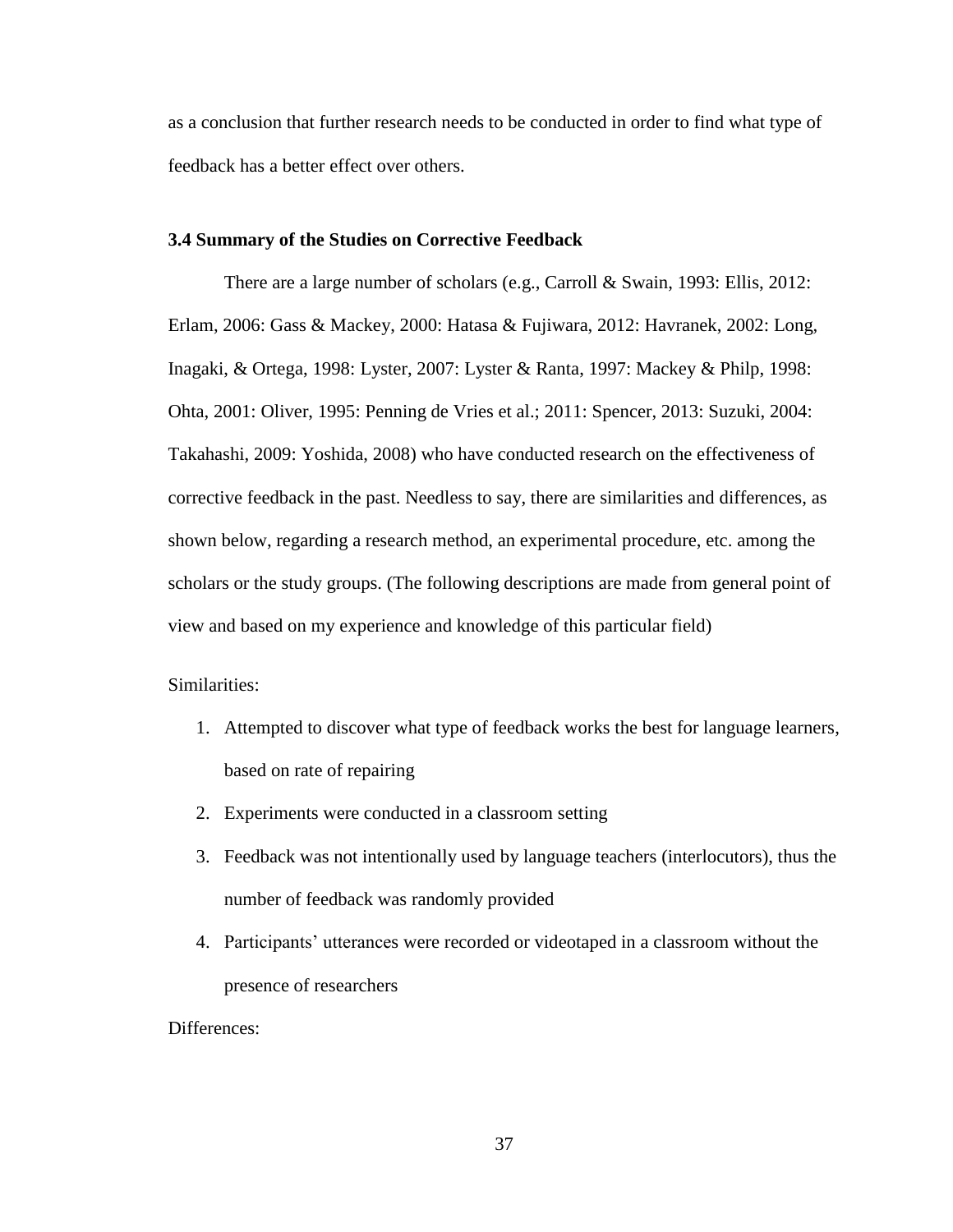- 1. Languages that were used in a classroom and countries in which research was conducted
- 2. The number of feedback that was compared (e.g., compared each category of corrective feedback, six main types of feedback individually, etc.)
- 3. Participants consisted of the learners studying either at the same level or at different levels (e.g., a combination of elementary and intermediate learners)

One cannot say there are opinions on the pros and cons of the experiments that the researchers conducted. However, we can learn something from the past studies. First, similarity 1 is the fact that every researcher typically has a goal to find out what feedback works the best for L2 learners. In order for the researchers to discover the result, they have to rely on rate of repairing. Difference 1 is the unchangeable fact; therefore, what we can do is to compare different results that are from comparable situations. For example, comparing results from a research on learners of Japanese studying at an institution in the U.S. and from a research on learners of Japanese studying at an institution in Japan. This may contribute important and interesting factors of the effectiveness of corrective feedback to certain scholars.

On the other hand, we can tell what has not been done yet in the past through the Similarities category numbers 2 through 4 and the Differences category numbers 2 and 3. Below describes a research setting which is opposite to a typical research environment:

- 1. A research is conducted outside the classroom
- 2. Feedback is intentionally used by a language teacher (an interlocutor)
- 3. Participants' utterances are recorded or videotaped outside the classroom with the presence of a researcher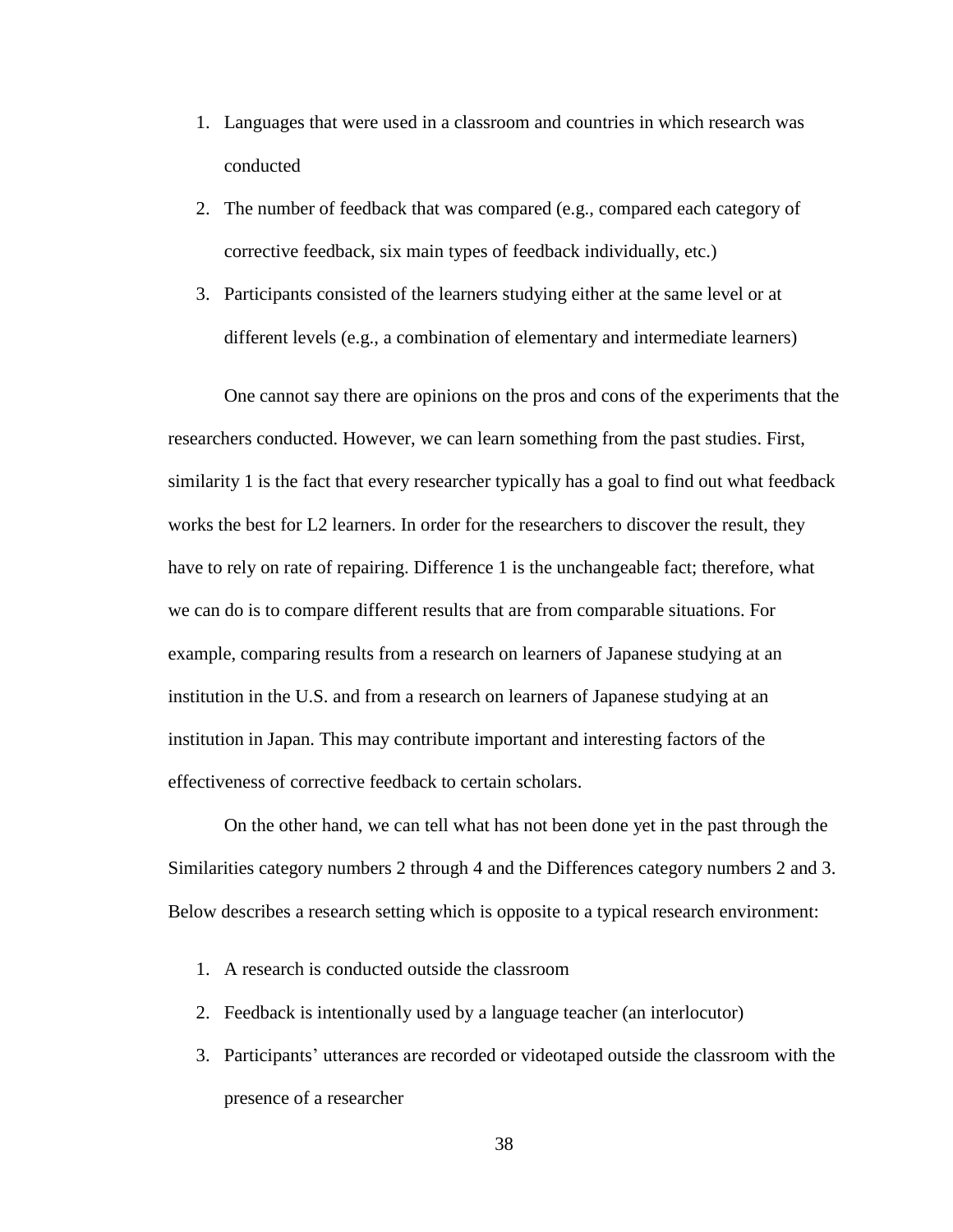- 4. Two particular feedback is compared (neither all the category of corrective feedback nor six main feedback individually)
- 5. Participants consist of learners studying at different language course levels

In short, a combination of conducting research on language learners outside the classroom, selecting two particular types of feedback to compare one with the other, and intentionally providing certain feedback to the learners by oneself is the one that has not been done yet in the past.

In addition, as mentioned above in number 5, collecting participants from different language courses may lead to reveal an interesting outcome and to show an unexpected aspect of the effect of corrective feedback. In the current study, it will be a mixture of intermediate and advanced learners. The primary reason for this combination is that those learners who are at or above an intermediate level are assumed to be able to carry on a natural conversation in Japanese during the research study. As used for the examples of the case studies, neither Suzuki (2004) nor Hatasa and Fujiwara (2012) conducted research this way. The participants in their study were all intermediate learners. However, having different groups in the current study is beneficial because it may allow us to do the following:

- 1. See a better gap, for example, rate of repairing for two particular types of feedback between groups
- 2. Learn the reason why one group of learners does better on a particular feedback than the other group
- 3. Examine the relationship between participant's study level and an outcome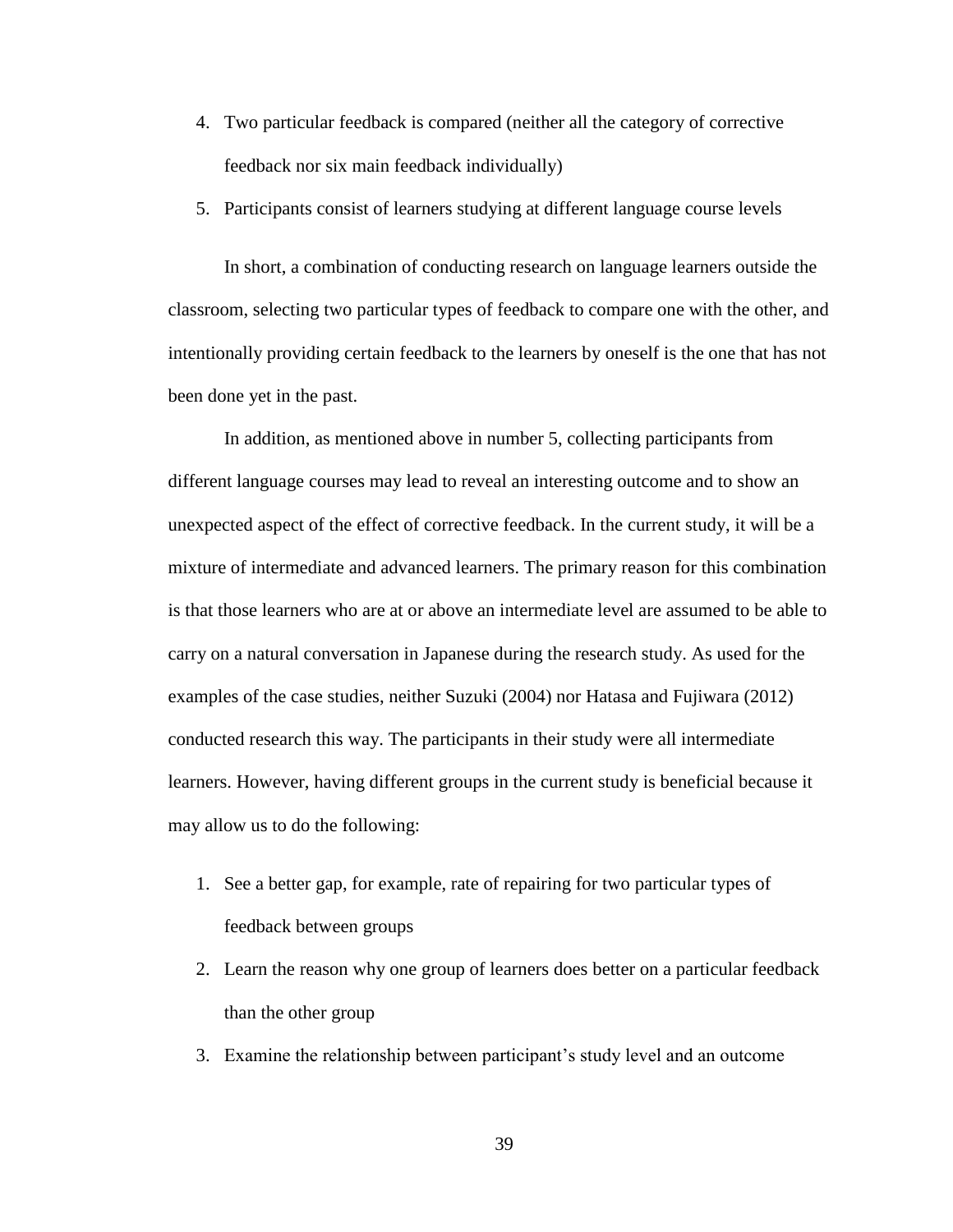Therefore, as a result, it may provide more insight into different aspects of the effectiveness of corrective feedback.

## **3.5 Significance of My Study on Corrective Feedback**

Based on the information processing model, there is a relationship between learners in L2 learning and corrective feedback (Ellis, 2009: Lyster, 2004). The combination of the statement that both scholars made is to explain how recast and prompt facilitate L2 learning. Therefore, comparing these two types of feedback is a must to find out which works better than the other. Of all the feedback that fall under prompt, elicitation is the one to be compared with recast. The reasons for this are as follows:

- 1. Elicitation is the most implicit feedback among all the prompt feedback that include metalinguistic clue, clarification request, and repetition (Takatsuka, 2009). In other words, it is the closest prompt feedback to recast in terms of its implicitness
- 2. Elicitation is the most frequently used feedback among all the prompt feedback in terms of contribution of corrective feedback (Lyster and Ranta, 1997).

With regard to recast, below shows further explanations as to why recast was compared to elicitation in my research:

1. Recast is the most frequently used feedback among all the corrective feedback that include explicit correction and all the prompts (e.g., Lyster & Ranta, 1997, Panova & Lyster, 2002). This is due to the fact that recast is pedagogically expeditious; in other words, is time-saving, less threatening to student confidence, and less disruptive of the flow of interaction (Loewen & Philp, 2006).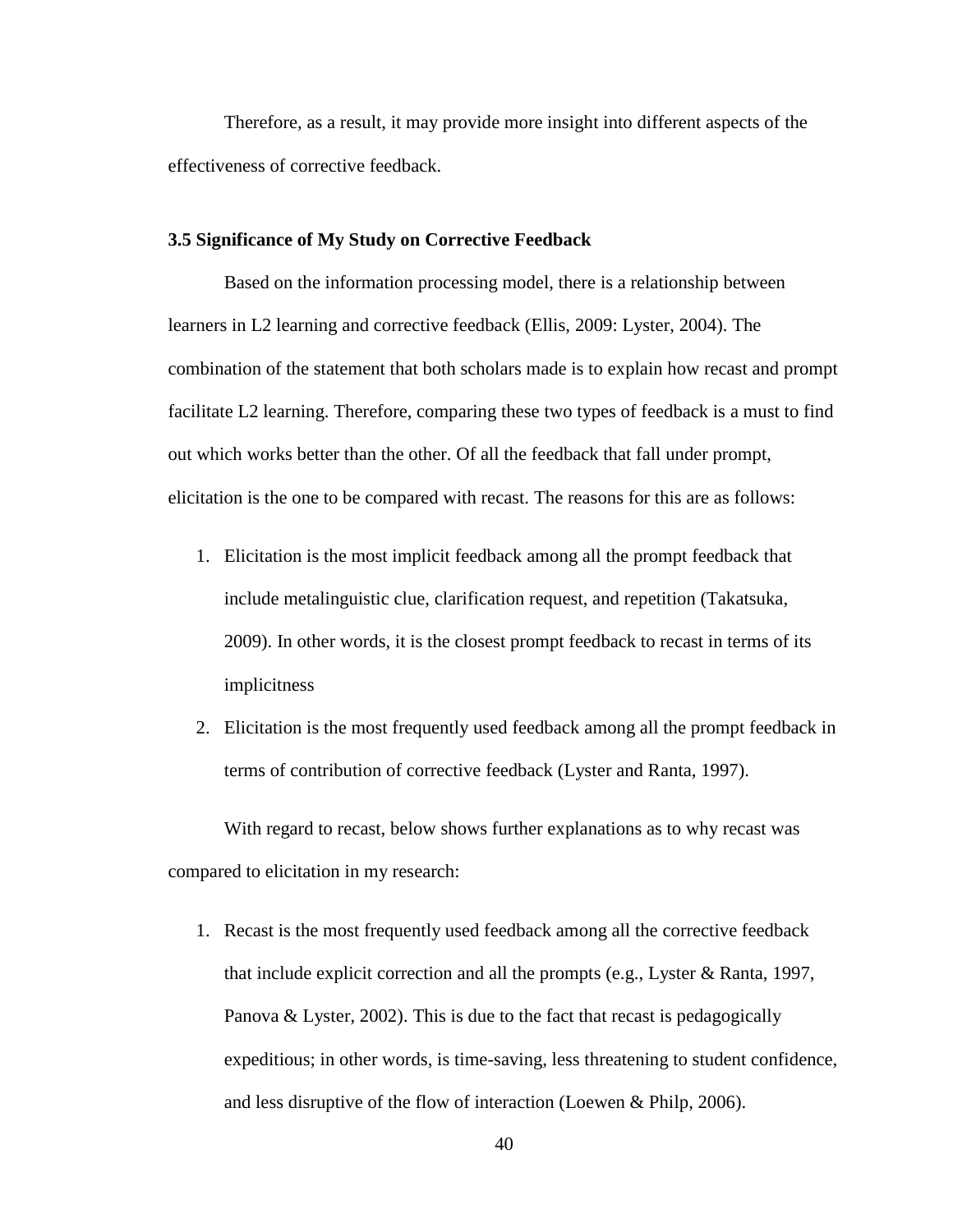2. Many scholars (e.g., Mackey & Philp, 1998: Long, 1998: Suzuki, 2004) have concluded that recast had the best rate of repairing after it was provided to the learners

#### **3.5.1 Reasons for the Purpose of Conducting Research on Corrective Feedback**

There are a couple of facts that made me wonder during the time I studied and examined research procedures and results of corrective feedback that were achieved by scholars in the past. These facts, which could have had a large impact on the results, raised two questions as follows:

- 1. Was the number of each feedback provided in the studies impartial?
- 2. Did each participant in the research have the same opportunity to respond to certain feedback?

For the first one, of course, the teachers (interlocutors) had no control over what type of feedback they could use in the classroom. Therefore, the number of contributions of feedback is different in each case. However, this situation could be problematic because of the following reasons:

1. If one feedback is used by a teacher (an interlocutor) much more than another feedback (whether or not it is done intentionally), the result of rate of repairing for target feedback may be affected

For instance, recast was used 60% (77 times out of 129) and elicitation was used 5% (6 times out of 129) in the case of Suzuki (2004). As a result, the rates of repairing for each feedback that the students achieved were 65% for recast and 17% for elicitation.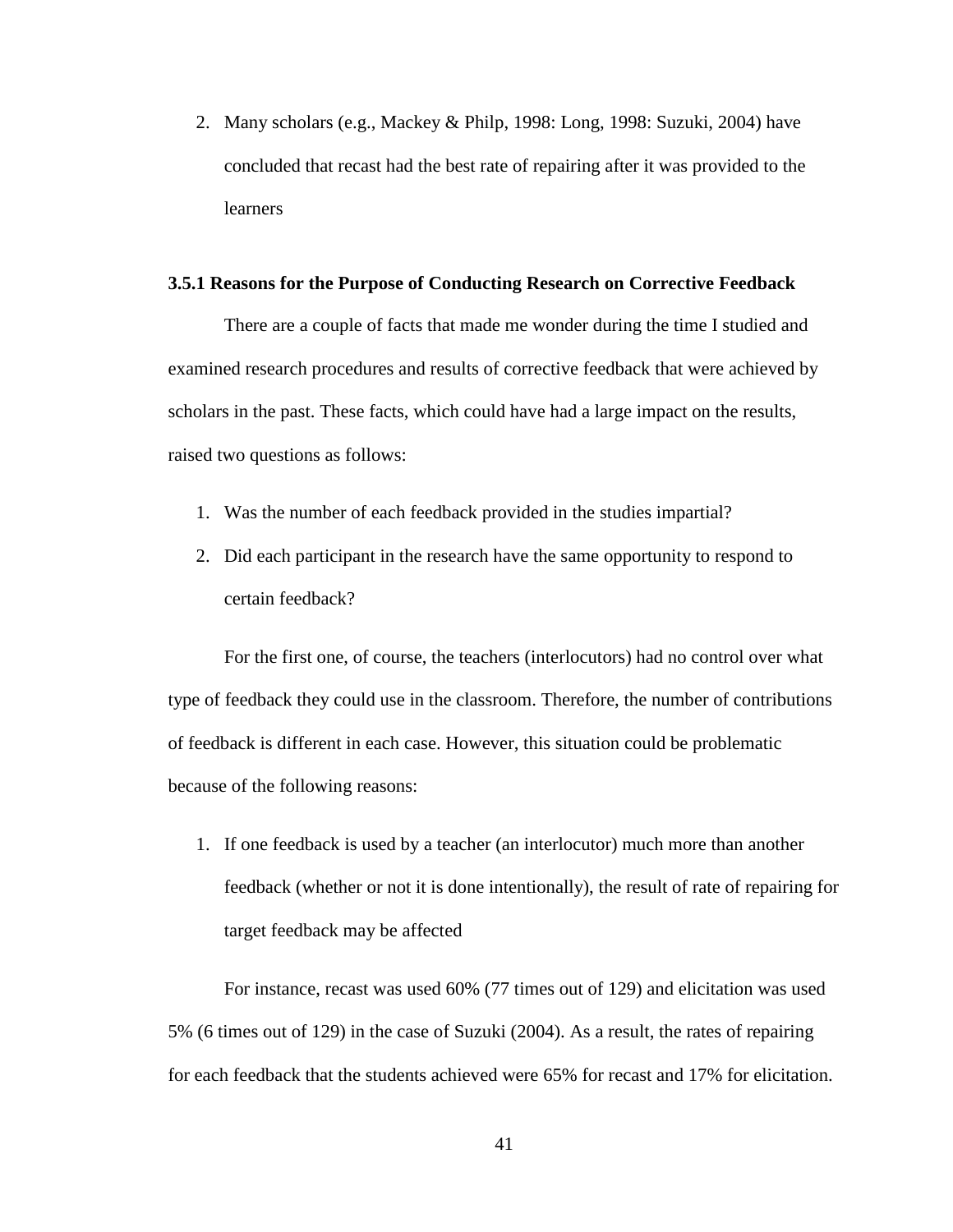This result may be authentic but we can also assume that the students got used to hearing recast and thus could pay more attention to it. Consequently, they could repair their own mistake better after recast was provided than elicitation.

2. Whether or not a detailed description of participants is provided, there is no information on how many students actually responded to given feedback.

For example from the same case depicted above, she provided the information on how many students participated in the research which was 31. But it did not mention the number of participants who actually responded to certain feedback. In other words, whether the whole class was engaged in responding to the given feedback or only a few students were actively participated is unknown. Hence, the number of participants (31 learners in this case) does not really mean anything but just a number.

This is not only the case for Suzuki (2014) but also other studies who have conducted similar types of research. Therefore, it is very important to incorporate these two factors into my research because these were not controlled in any of the previous studies. The following are objectives in my research in order to see which feedback actually worked better for the learners.

- 1. What if relatively similar numbers of elicitation and recast feedback are provided to learners?
- 2. What if every learner has the same opportunity to receive feedback and respond to it?

In order to look into them, the current study is to have a one-on-one conversation with each participant, and provide both elicitation and recast feedback to them.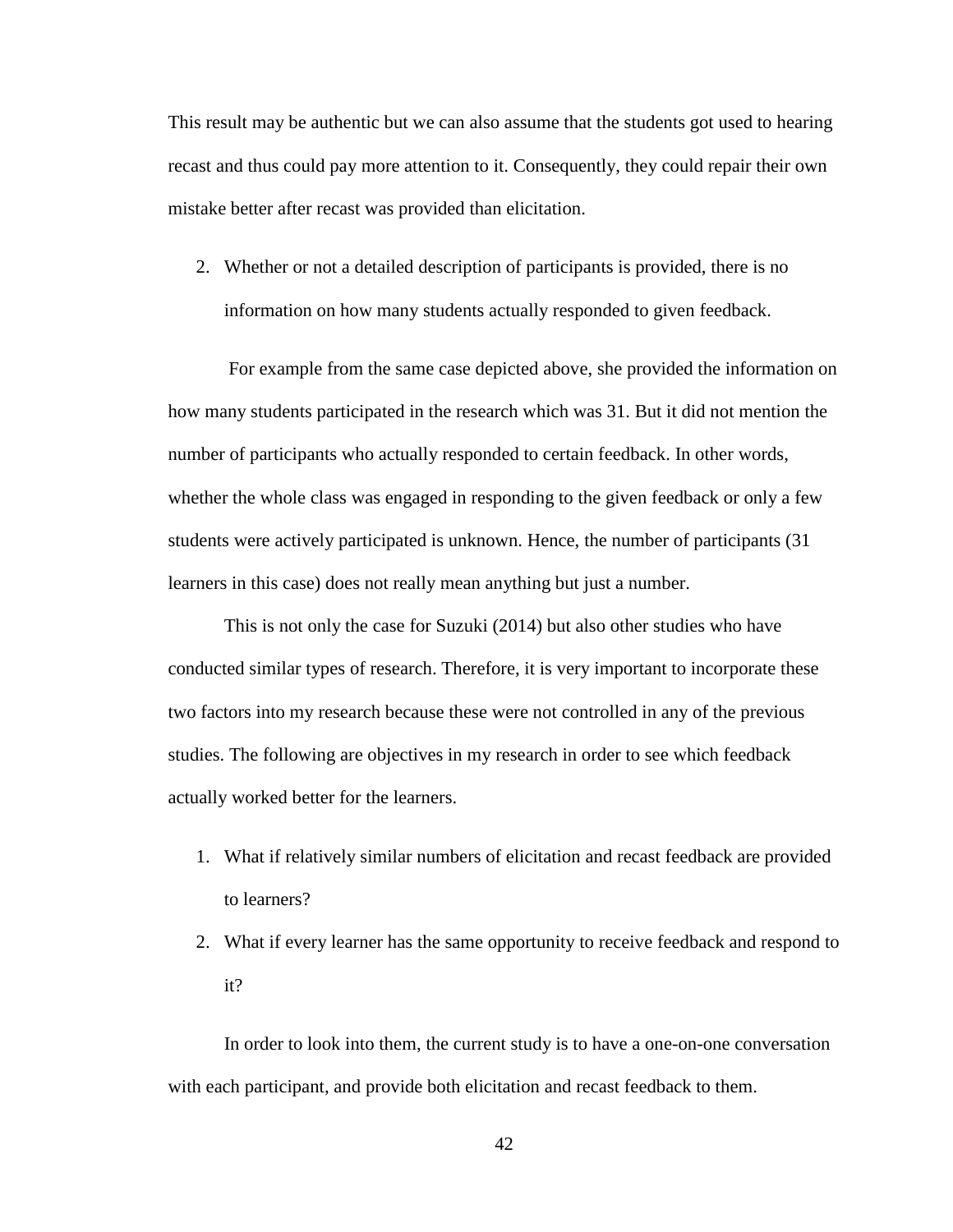## **3.6 Research Questions and Hypotheses**

Some studies (e.g., Lyster & Ranta, 1997; Hatasa & Fujiwara, 2012; Elam, 2014) came to the conclusion that the rate of repairing for elicitation had a better effect than that for recast. On the contrary, other studies (e.g., Long, 1998; Mackey & Philp, 1998; Suzuki, 2004) reached the opposite conclusion. Therefore, I would like to further examine the effect of both elicitation and recast.

- 1. Do learners repair their own mistakes by utilizing the given feedback when later they are asked to answer the same question which they previously tripped up? Which corrective feedback, elicitation or recast, has a better effect on learners?
- 2. Do advanced learners outperform intermediate learners in terms of repairing a mistake that they make?

For the first research question, since learners who participate in the current study will carry on a one-on-one conversation with the researcher, they will have a better chance to notice given feedback compared to being in a classroom setting. However, regardless of what situation each participant is in, reactions to certain feedback that they will take depend on their awareness or consciousness of feedback. In other words, participants need to pay close attention to incoming information (input) from the external environment during the conversation, as many studies emphasized on the importance of paying attention (e.g., Benati, 2009: Gimeno, 2003: Hockenbury, 2014: Hyman, 2014: Schmidt, 1995: Wong, 2011). This way, they will have an opportunity to utilize the given feedback in order to repair their mistakes.

For the second part of research question 1, "Which corrective feedback, elicitation or recast, has a better effect on learners?" Repairing a mistake requires not only attention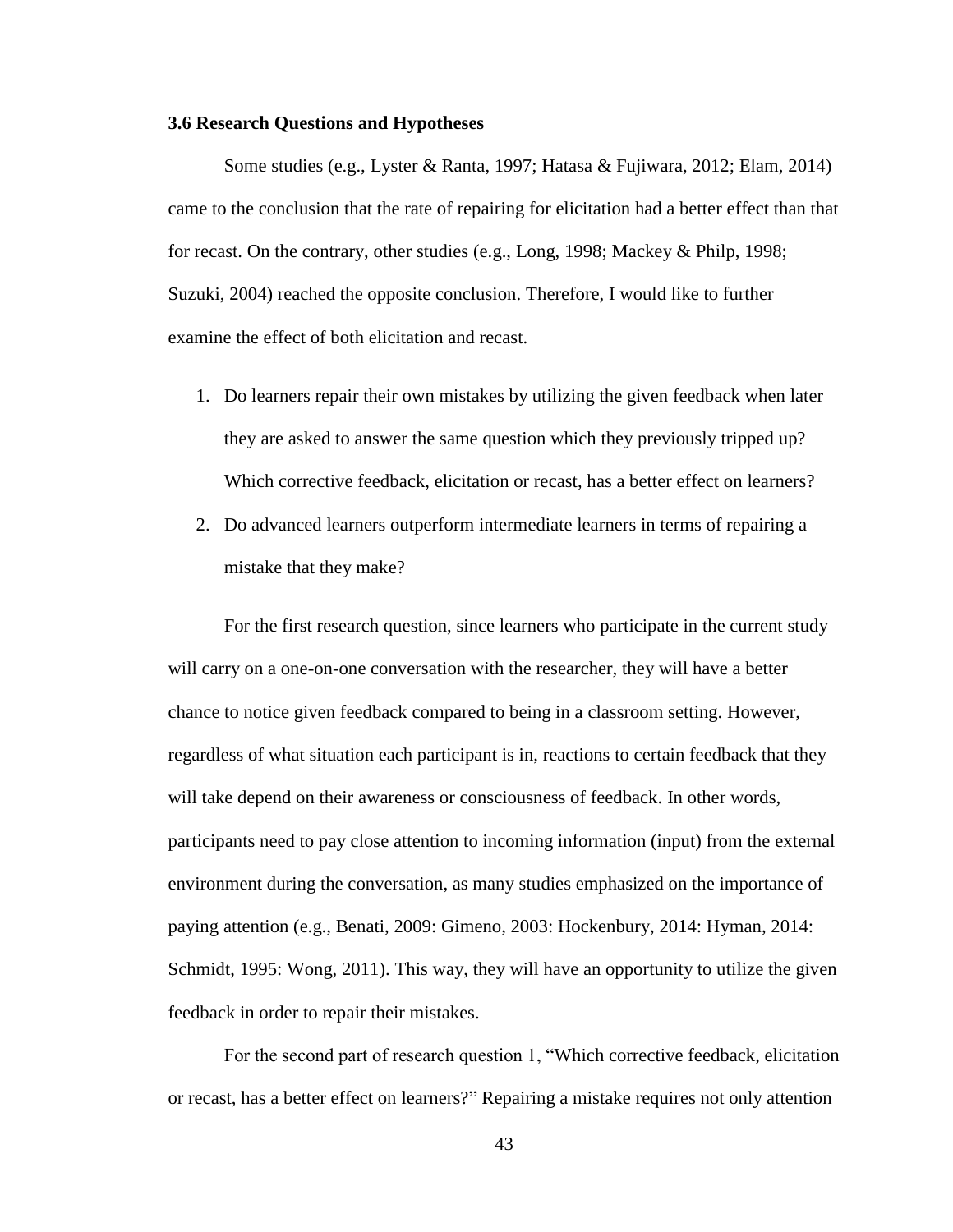but also knowledge, which is based on the integrated theoretical framework of declarative and procedural knowledge. As Lyster (2004) explained the connection between these forms and their relations with the human memory system, recast may assist in transferring the information into long-term memory as declarative knowledge eventually, and elicitation may assist in turning declarative knowledge into procedural knowledge within long-term memory in the long run. This means that knowledge that is already stored in long-term memory has a better chance to be used when elicitation is provided. Moreover, elicitation is feedback that helps learners find the correct answer while recast is feedback that provides the correct form without pointing out errors. Therefore, elicitation is more explicit for learners to respond to when it is provided. As a result, Elicitation requires relatively less attention from them compared to recast.

With regard to the second research question, it is assumed that advanced learners will outperform intermediate learners in terms of repairing a mistake. The reason for this assumption is that advanced learners have more knowledge of the Japanese language since they have spent more time on studying the subject. Nassaji and Fotos (2010) stated, "Elicitations lead to self-correction only if learners already have some knowledge of the targeted form. Therefore, elicitations may be more effective for more advanced learners who are able to recognize and correct their errors" (Ch. 5). In other words, advanced learners have more declarative and procedural knowledge in their memory system; therefore, they will be able to retrieve necessary information to reformulate their utterance.

Based on the detailed explanation above, hypotheses drawn from the mechanism of the cognitive psychology are as follows: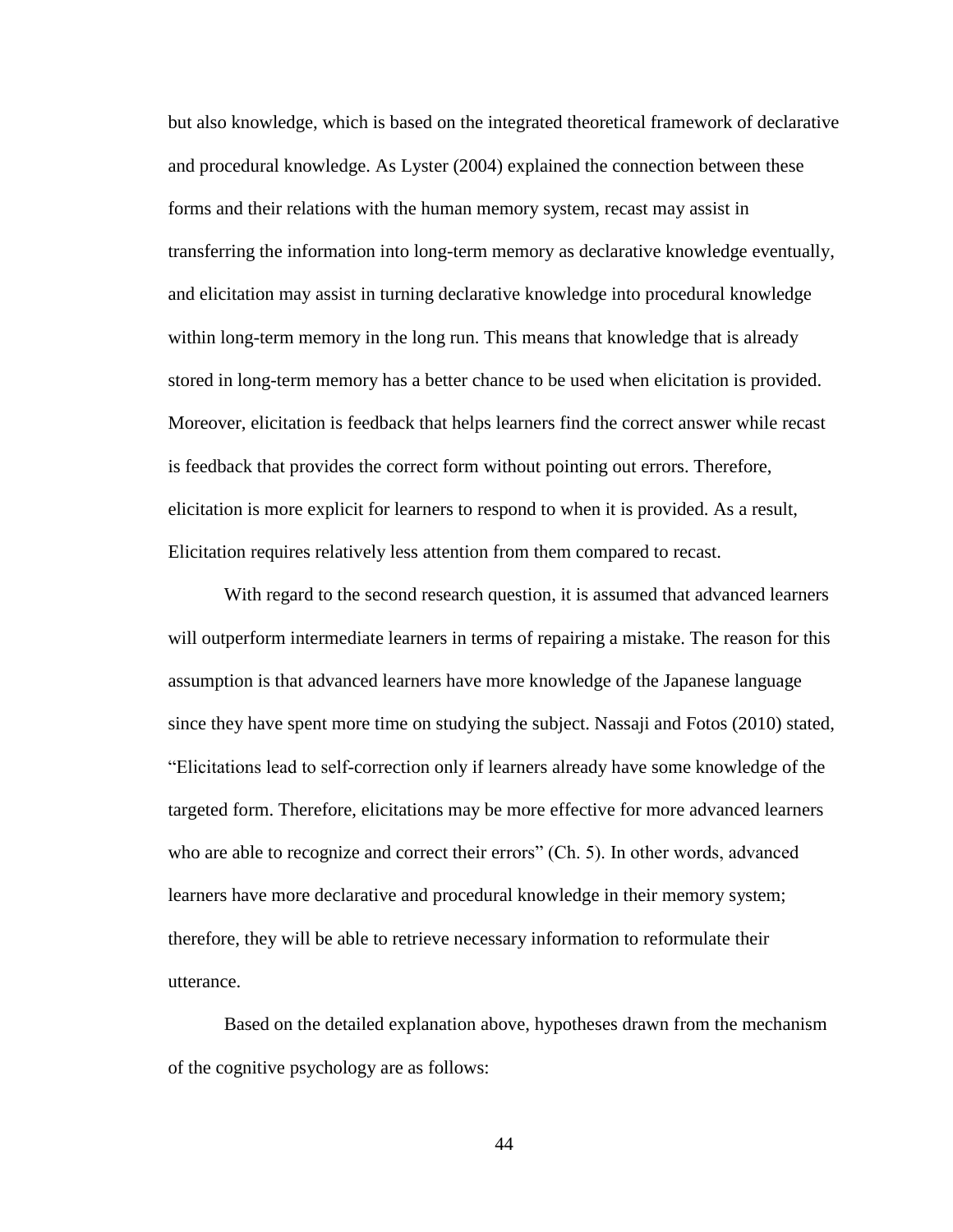## *Hypothesis One*

Learners who participate in an interactional (one-on-one) conversation will be able to utilize the given feedback if they notice the gap between their utterance and a correct form invoked by recast or elicitation, based on the human memory system.

It is assumed that elicitation will have a better effect on learners in terms of repairing a mistake. This is due to the fact that it is more explicit than recast, and thus learners have a better opportunity to notice the gap when elicitation is provided. Furthermore, elicitation helps learners to recall and utilize internalized information that is stored in their long-term memory as declarative knowledge while recast supports learners to internalize new information. This means that the learner will be more likely to respond to and therefore correct a mistake after elicitation is given because it demands learners to manage internalized information, based on the information processing model.

## *Hypothesis Two*

Based on the fact that advanced learners have more experience studying the Japanese language in and outside the classroom. Hence, the amount of information on the targeted forms that is stored in their memory system is larger than intermediate learners. As a result, advanced learners will outperform intermediate learners in terms of repairing a mistake.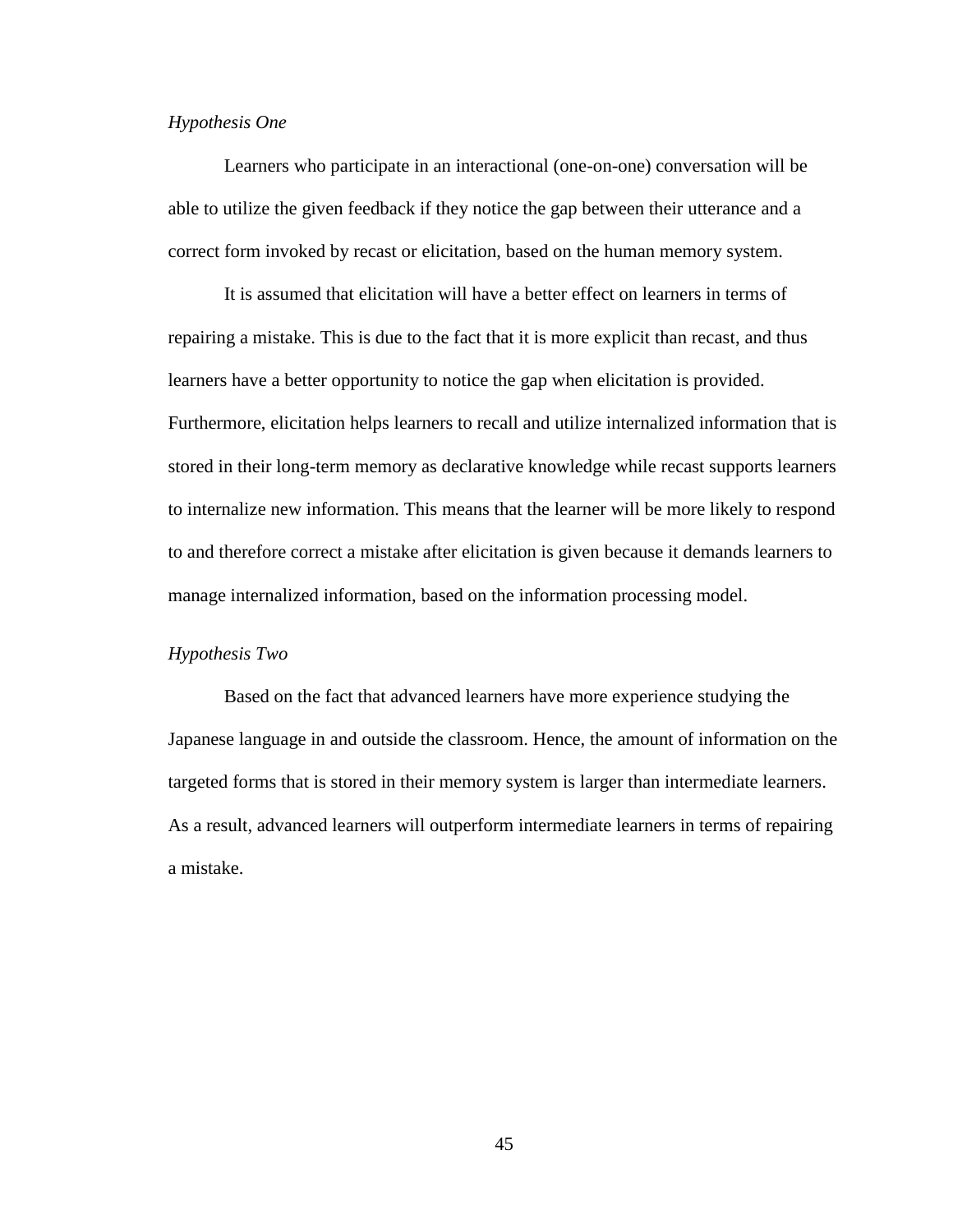# **CHAPTER 4**

# **METHOD**

# **4.1 Participants**

All 25 of the subjects were students at the University of Massachusetts Amherst when the research was conducted. They were grouped as either an advanced or intermediate. For the former, there were 12 participants who were either taking a Japanese language course at an advanced level designed for  $4<sup>th</sup>$  year students or graduate students majoring in Japanese. For the latter, there were 13 participants who were taking a Japanese language course at an intermediate level designed for 3<sup>rd</sup> year student. The subjects were asked to participate in this research by the researcher or his fellow graduate student. Once they agreed to participate, the researcher had a short conversation with each subject in order to ensure that they showed the following:

- 1. Willingness to voluntarily participate in the research
- 2. Capability of carrying on a conversation in Japanese
- 3. Acceptance of the research environment where the conversation was being recorded
- 4. Further support in filling out a questionnaire regarding their interests in Japanese, preferences for learning style and setting, etc., on completion of the research

When all the conditions were met, the participants signed the consent form which explained further the details of the procedure of the experiment. In accordance with the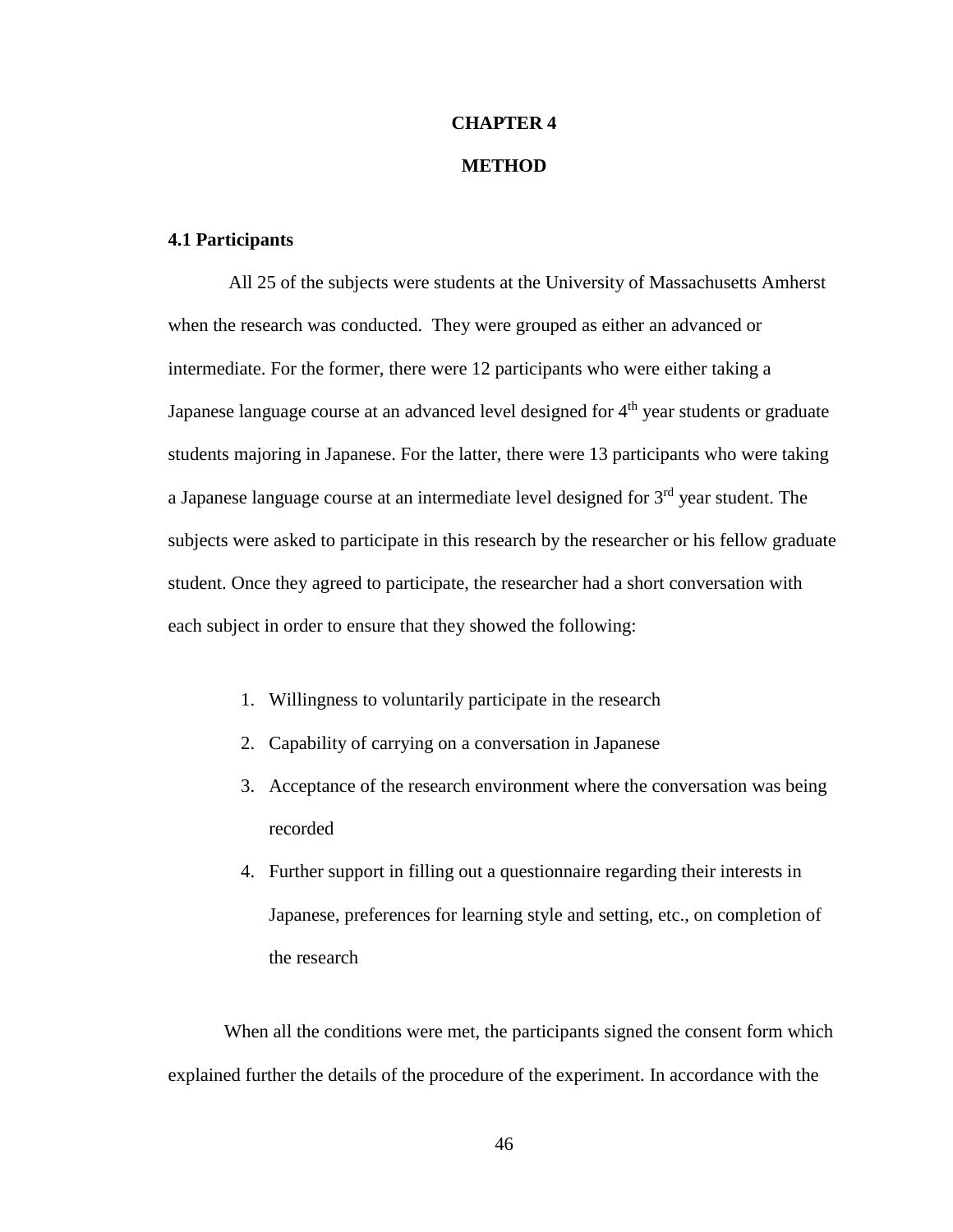regulations enforced by the institutional review board (IRB), each participant was assigned a number (1, 2, 3…) and the conversation would have been suspended at any time if the subject showed any signs of being uncomfortable or unpleasantness. Hence, every participant completed their part of the study without incident.

## **4.2 Design and Procedure**

Each participant individually met with the researcher twice in Herter Hall at the University of Massachusetts Amherst to have a natural conversation in Japanese for approximately 10 minutes per session. The second session was held exactly a week after the first session in order to create the same condition for all participants.

Providing each participant the same topic and question at the beginning of the conversation was a must. The following are explanations as to how the topic and the question were made for the research.

Starting with a broader aspect, the topic had to be something that each participant was familiar with in order to maintain the natural flow of conversation. Therefore, topic A was set for a holiday which included their past winter break (for recast) and the upcoming spring break (for elicitation). Topic B was set for a trip which included their past travel experience (for recast) and a future plan for a trip (elicitation). These topics were considered appropriate since all the participants were students who have had and will have these experiences. The figure below shows in what order each topic was used: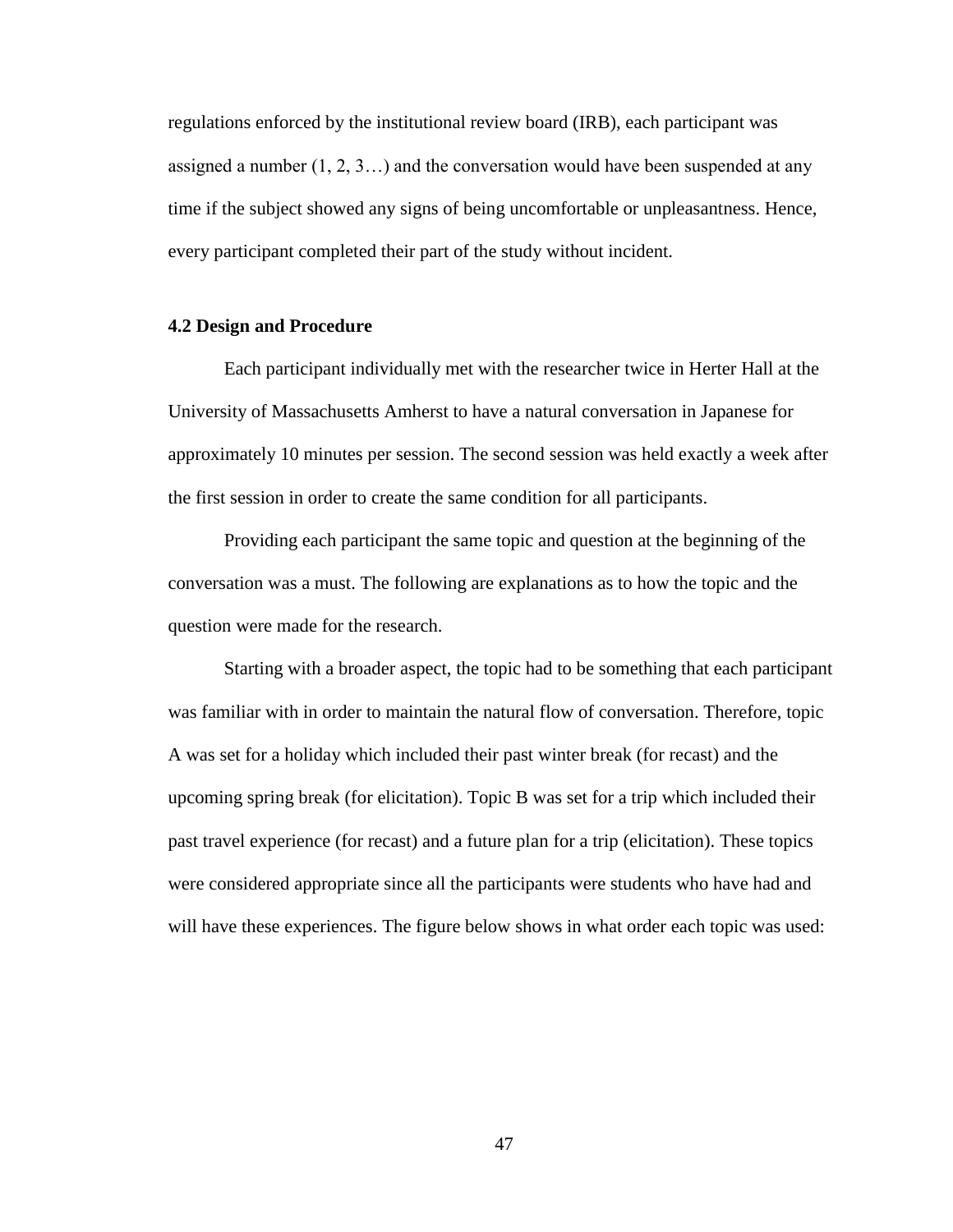

Figure 6: Order of the Topic for Week 1 and 2 (Note: Q is for question)

Figure 6 depicts the questions that were prepared in past and future tense based on the topics. The primary reason for doing this was not to make the participants lose interest in having conversations. For example, if they were asked to talk about their past experience throughout the same session, they may have become uninterested in the topic. Therefore, in order to avoid this problem, two different tenses were used.

With regard to reasons why the conversation for each week started off with topic A and the different feedback are the following: First, each topic was treated as an icebreaker, thus it did not matter which came first. Second, this research was not to examine the participants' reactions to the different topics, but it was to examine the participants' reactions to the different feedback. Hence, week 1 started with recast followed by elicitation and the exact opposite order took place during week 2. Below shows the actual questions prepared for each topic and feedback:

# Topic A (Holiday)

1: For Recast

- What did you do during the past winter break?
- What was the most enjoyable thing during the past winter break?
- What kind of gift have you received or given on Christmas day?
- I didn't go anywhere during the past winter break. Do you know where I should have gone to have fun?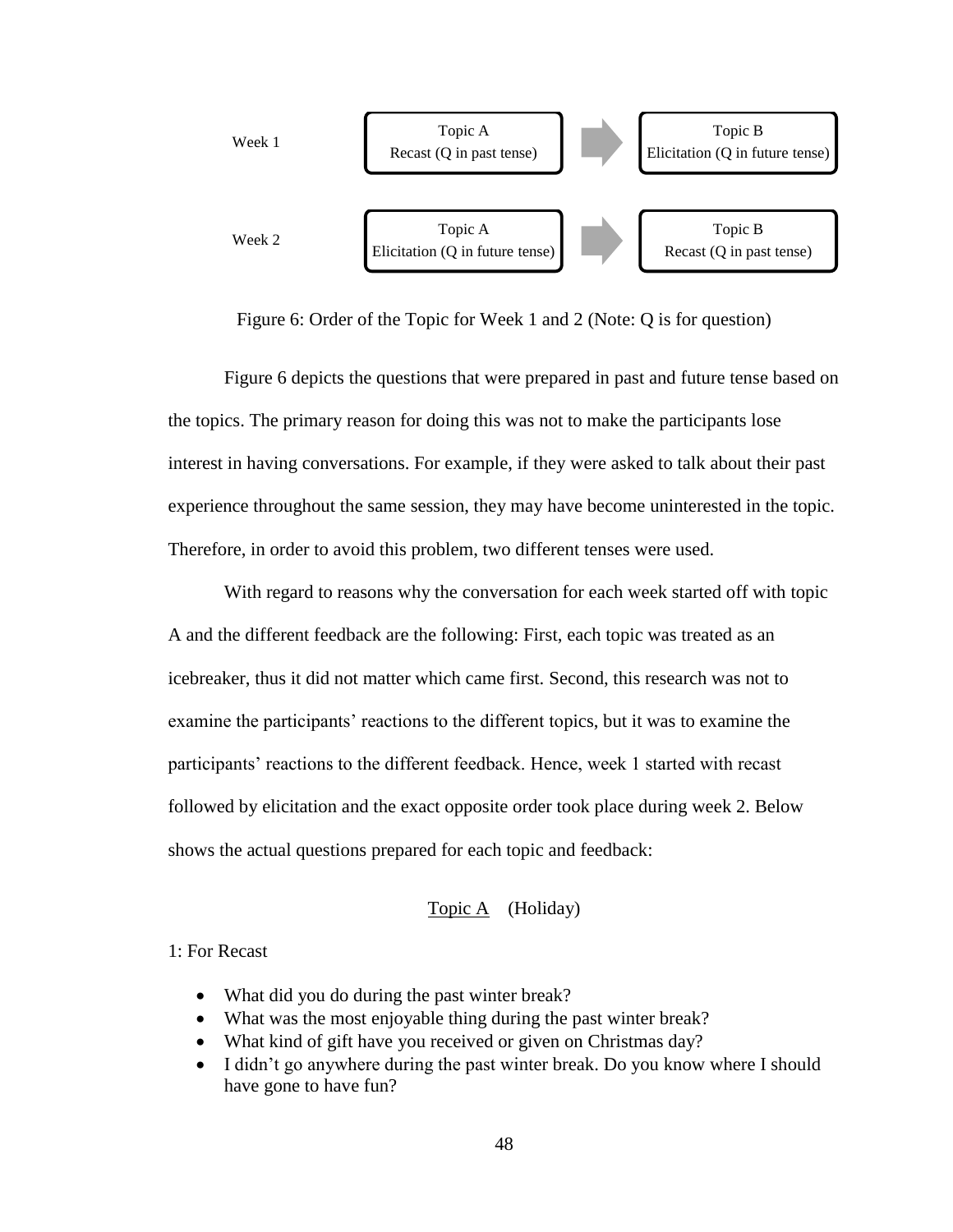# 2: For Elicitation

- How do you usually spend your spring break?
- What would you like to do during the upcoming spring break if you have no assignment?
- Do you like spring compared to other seasons? Why?
- I am planning to go to either an amusement park or a zoo with my friends during the upcoming spring break. Which one do you think is better? Why?

# Topic B (Trip)

# 3: For Recast

- Where have you traveled?
- What is the most memorable thing during your last trip?
- What kind of souvenir have you bought, and for whom?
- I took a trip to Europe alone last year. It was fun but I felt a bit lonely. Do you like to travel alone or with others? Why?

# 4: For Elicitation

- Where would you like to go for a trip?
- What would you like to do during your trip?
- What do you think would come in handy to take on your trip?
- I would like to take a trip during the summer. Where would you recommend me to go?

Since all the participants were at or above the intermediate level of Japanese,

these topics were appropriate and thus equally used for all of them. Furthermore, the

topics were treated as an icebreaker; this means that each participant was able to extend

the subjects of the conversation by freely utilizing more difficult terms, structure, etc.

based on their skills of the Japanese language.

# **4.3 Sample Responses to Corrective Feedback**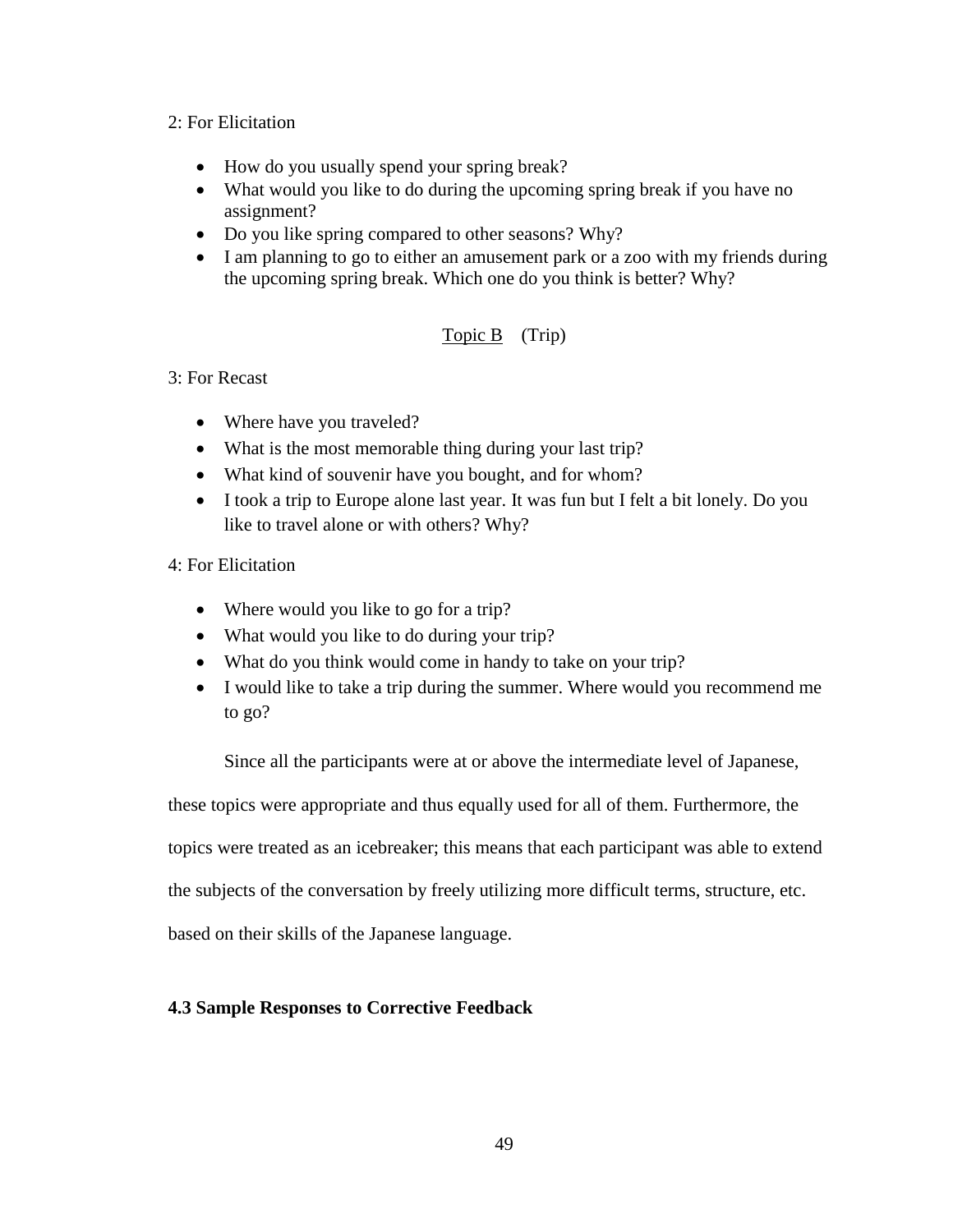The conversation begins with a NS who asks a NNS a question shown in Romanized Japanese followed by the translation in Italicized English. An example from the conversation of topic A prepared for recast is the following:

NS: Fuyu yasumi de ichiban tanoshikatta koto wa nan desu ka? *What was the most enjoyable thing during the past winter break?*

This is immediately followed by the response made by the NNS in Romanized Japanese with the parenthesis which depicts what type of mistake he/she makes. In the same way as the previous one, the translation in Italicized English is shown below the Romanized Japanese with the parenthesis which indicates the closest or exact mistaken area that the NNS makes.

NNS: Tomodachi to Hawai de iki mashita. (Error in particle: "de" should be "ni" or "e") *I went (to) Hawaii with my friends.*

The example above shows the successful translation of Japanese into English. This is because of the NSS's mistake in particle which should be "ni" or "e" perfectly matches the existing vocabulary "to" in English. However, this is not the case all the time. In which situation, you will see (…) in Italicized English due to the fact that there is no compatible vocabulary or explanation between the languages. The following is the example:

NS: Hawai de nani wo shimashita ka? *What did you in Hawaii?* NNS: Eiga ga mimashita. (Error in particle: "ga" should be "wo") *I watched (…) a movie.*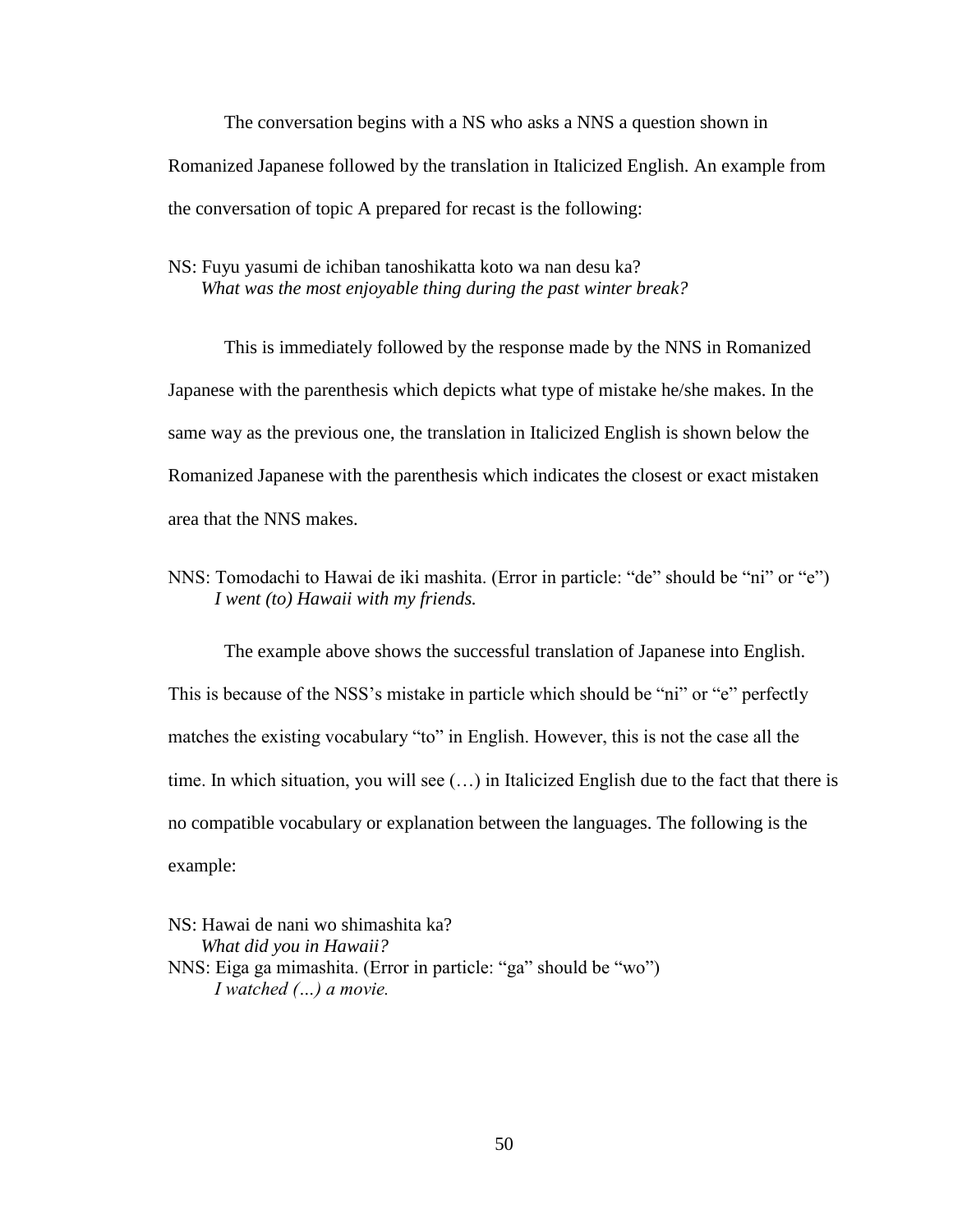In this case, Japanese requires the particle "wo" after the noun eiga (movie). On the contrary, English does not require such a particle so that (…) is a simple indication of the NSS's mistake.

The following are examples that demonstrate how feedback is given, how mistake is counted, and so forth. Additionally, after certain feedback is provided there is a waiting period of a minute or longer, which I call –time elapse–, to ask the same question which the NNS tripped up previously. This time duration is based on the school of thought as to short-term memory which may last ranging from up to about 20 seconds to less than a minute for unrehearsed information (See 2.2.1 under chapter 2). Therefore, the NS waits longer than these suggested times in order to examine the effects of the given feedback. (Note: during the actual conversation, a waiting period –time elapse– ranged from a minute to a few minutes. The reason for this was not to break off the conversation that was naturally flowing)

Below shows the conversation in present tense and recast feedback (examples from the conversation of topic A), followed by elicitation (examples from the conversation of topic B):

In the case of participant X

## *Recast*

Example 1

NS: Fuyu yasumi ni nani wo shimashita ka? *What did you do during the past winter break?* NNS: Watashi no suki hon wo toshokan de yomi mashita. (Error in conjugation: "suki" should be "sukina")  *I read my (favorite) book at a library*. NS: Sukina hon wo yomi mashita ka. (Recast)  *You read your favorite book.*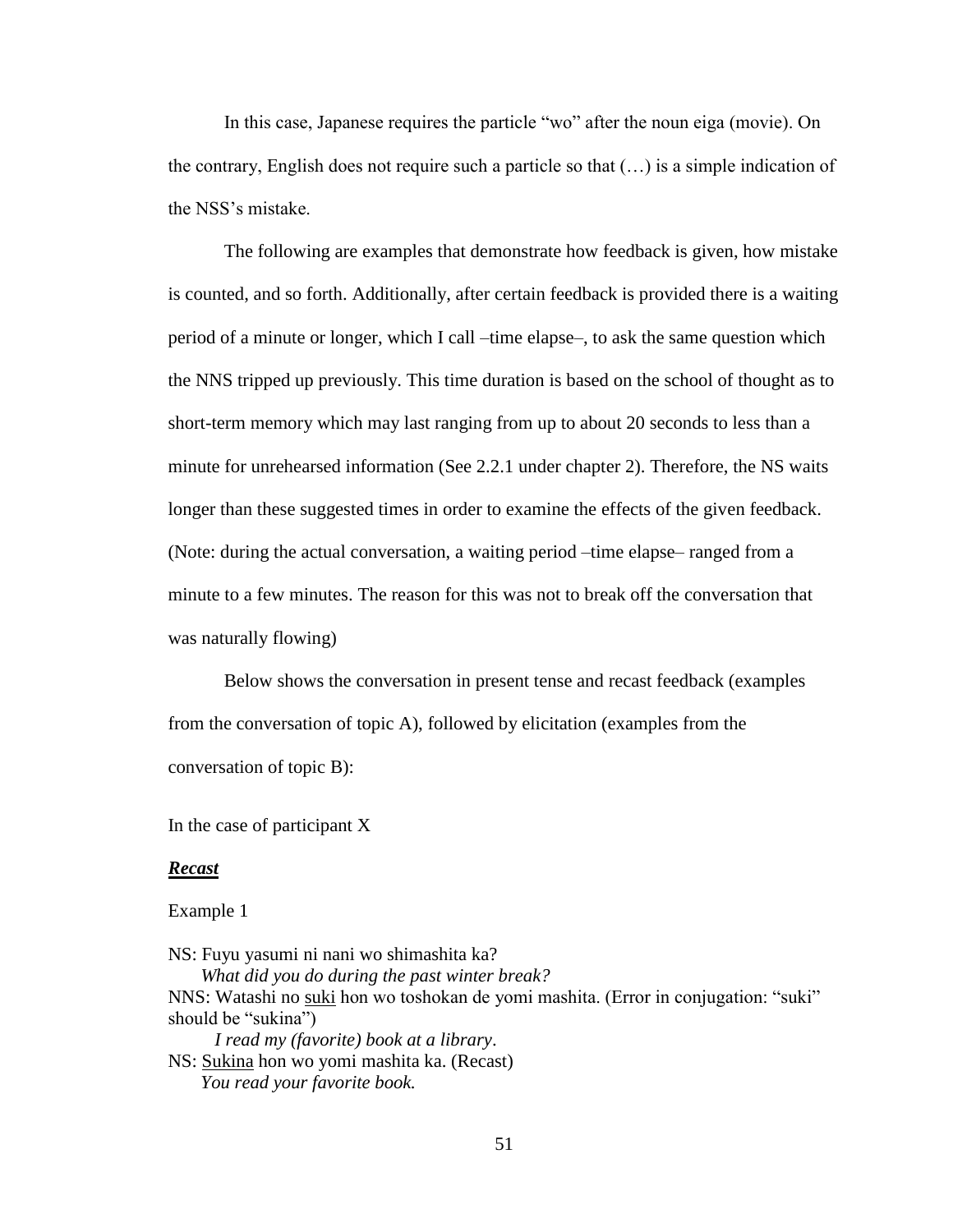-Time elapsed-

NS: Fuyu yasumi ni nani wo shimashita ka? *What did you do during the past winter break?* NNS: Watashi no sukina hon wo toshokan de yomi mashita. (Corrected)  *I read my favorite book at a library*.

## Example 2

NS: Kurisumasu ni donna purezento wo moratta koto ga arimasu ka? *What kind of gift have you received on Christmas day?* NNS: Jisho-denshi wo moratta koto ga arimasu. (Error in vocabulary: "Jisho-denshi" should be "Denshi-jisho")  *I have received a (dictionary electronic)*. NS: Denshi-jisho desu ka. (Recast) *Oh, an electronic dictionary.*

## -Time elapsed-

NS: Kurisumasu ni donna purezento wo moratta koto ga arimasu ka? *What kind of gift have you received on Christmas day?*

NNS: Jisho-denshi wo moratta koto ga arimasu. (Not corrected) *I have received a (dictionary electronic)*.

## *Elicitation*

Example 3 NS: Doko ni ryokou ni ikitai desu ka? *Where would you like to go for a trip?* NNS: Bosuton wo ikitai desu. (Error in particle: "wo" should be "ni" or "e")  *I would like to go (to) Boston*. NS: Bosuton? (Elicitation)  *Boston?* NS: Bosuton… ni ikitai desu.  *I would like to go (to) Boston*. -Time elapsed-NS: Doko ni ryokou ni ikitai desu ka? *Where would you like to go for a trip?* NNS: Bosuton ni ikitai desu. (Corrected)

*I would like to go to Boston*.

#### Example 4

NS: Ryokou ni nani wo motte iku to benri da to omoi masu ka?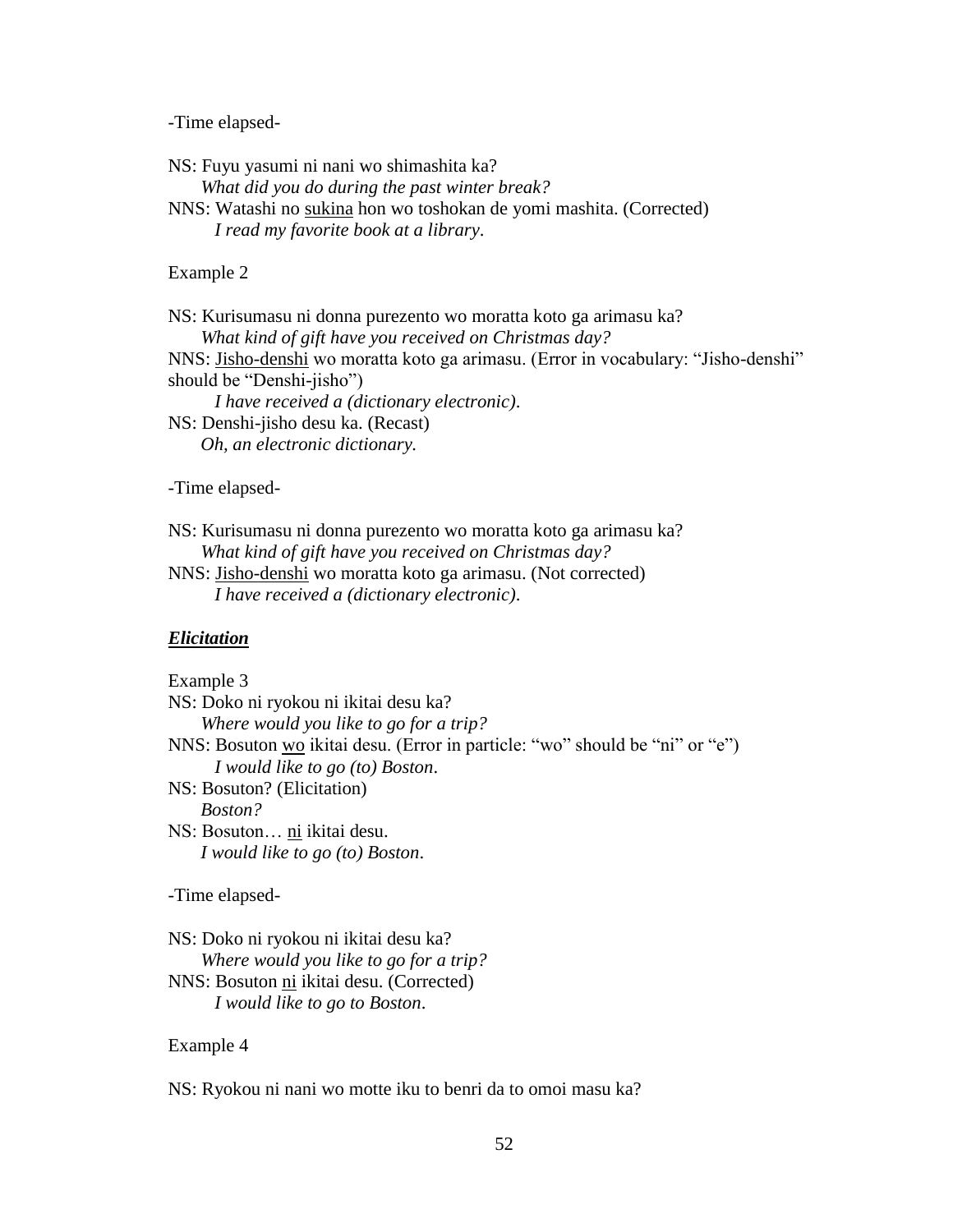*What do you think would come in handy to take on your trip?* NNS: Pasokon ka chiisai-na kamera. (Error in conjugation: "chiisai-na" should be "chiisai" or "chiisana")  *A computer or a (small) camera*. NS: Pasokon ka? (Elicitation) *A computer or?* NNS: Chiisai kamera… *A small camera…*

-Time elapsed-

NS: Ryokou ni nani wo motte iku to benri da to omoi masu ka? *What do you think would come in handy to take on your trip?* NNS: Pasokon ka chiisai-na kamera. (Not corrected) *A computer or a (small) camera.*

In the examples depicted above, there were a total of four feedback provided to

the NNS by the NS (twice for each). Below is the result of participant X.

Table 8: Summary of the Result of Participant X

|             | <b>Total Number of</b><br>Feedback Received   Correction Made | Total Number of | Rate of Repairing<br>in Percentage |
|-------------|---------------------------------------------------------------|-----------------|------------------------------------|
| Recast      | 2 (V1 and C1) $*$                                             | $1 (C1)$ **     | 50%                                |
| Elicitation | 2 (C1 and P1)                                                 | 1 (P1)          | 50%                                |

\*Note: V is for vocabulary, C is for conjugation, and P is for particle

For recast, participant X made mistakes in vocabulary and conjugation once for each thus shown as 2 (V1 and C1)\* and corrected his/her own mistake only in conjugation therefore shown as  $1 (C1)$ <sup>\*\*</sup>. Consequently, the rate of repairing is 50% because 1 out of 2 was corrected. The same goes for elicitation, and therefore the rate of repairing is 50%.

# **4.4 Data Base**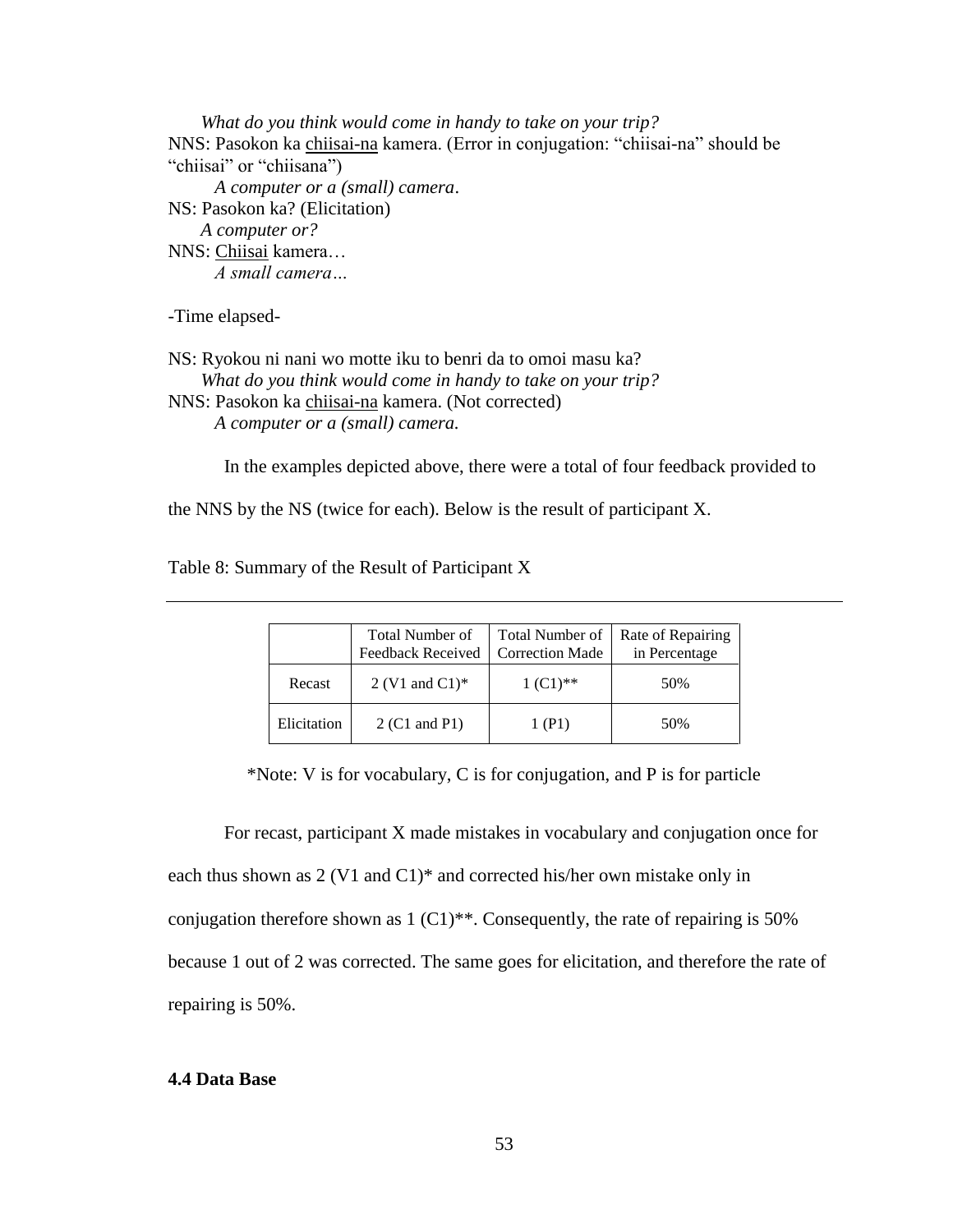For the purpose of the conversation analysis, the recorded materials were first transcribed into written form. During the conversation between the researcher and the participants, there were times that the participants digressed from the given topic. However, the conversation was continued in order to maintain the natural flow of conversation. Thus, those areas, where the participants digressed and thus had no opportunities to receive any feedback, and incomprehensible speech productions were treated as error episodes.

The questionnaire had nine questions regarding their relationship with the language of Japanese, their study style, a desired class environment, etc. The purpose of the questionnaire was to analyze the aspect of why each participant performed in a certain way during the conversation. The questionnaire that the participants filled out is the following: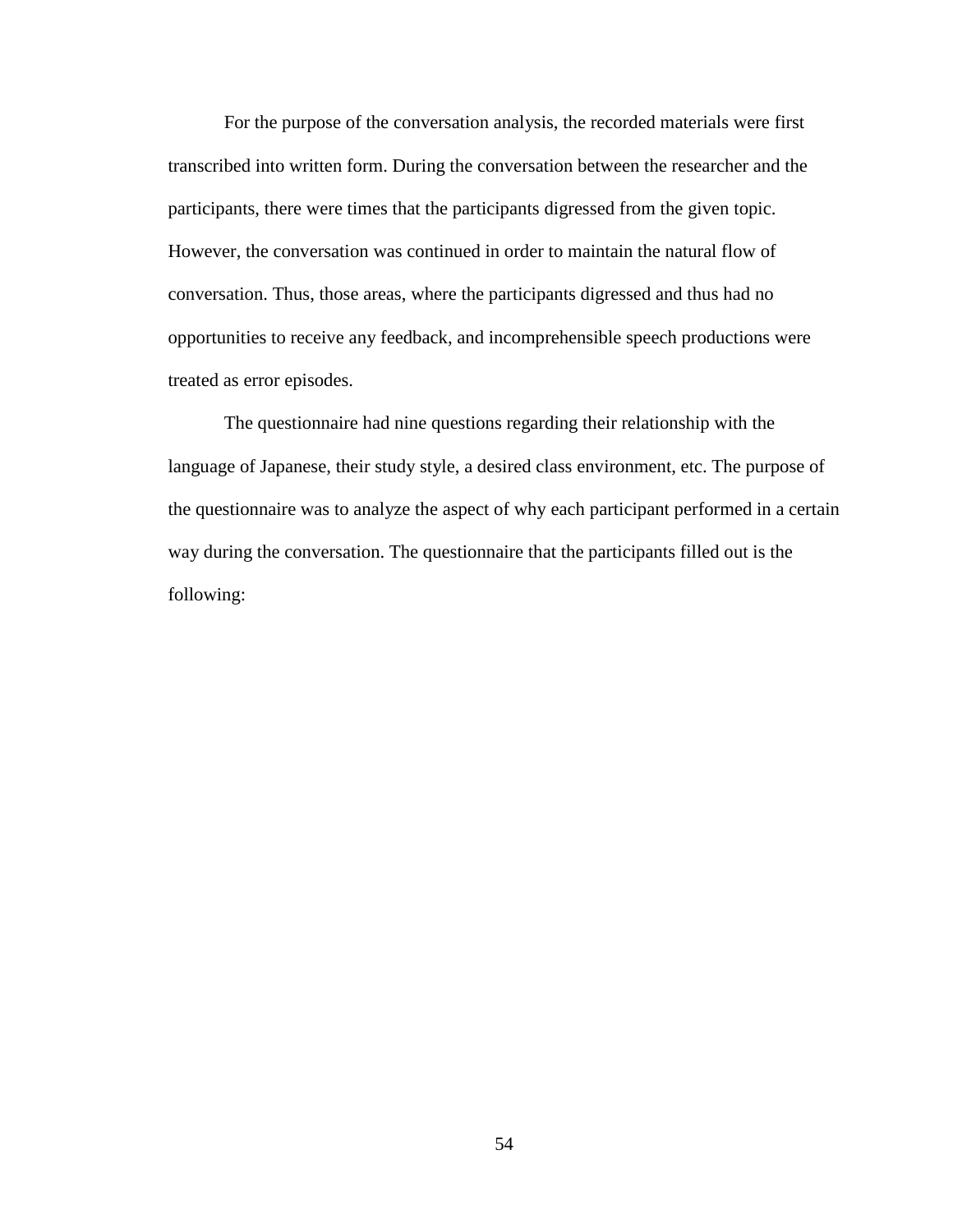# **Ouestionnaire**

Please answer the following questions on both sides of this paper

# **Regarding yourself**

Please circle one and explain if necessary

**A**: What do you usually do the most outside the class in order to improve on your skills of Japanese?

- 1. Talking to your friends over medias such as Skype, Facebook, and the like
- 2. Meeting your TAs or tutors and carry on a conversation with them
- 3. Watching Japanese cartoons or movies
- 4. Self-study (Describe exactly what you do)

**B**: Based on your answer above, please estimate how long you spend on it average per week during this semester?

- 1. Less than 5 hours
- 2. Between 5-10 hours
- 3. Between 10-15 hours
- 4. Over 15 hours
- 5. Other (Please explain)

**C**: Have you ever stayed or studied in Japan? If so, where, how long, and what was the occasion?

- 1. If yes, please explain these in detail
- 2. No

**D**: What was the reason or motive for you to decide to study the language of Japanese?

Please circle one and explain

- 1. I have a specific goal to achieve in the future with this particular language (Please explain your goal)
- 2. I am attracted to the Japanese language, culture, and the like (Please explain these in detail)
- 3. Other (Please explain)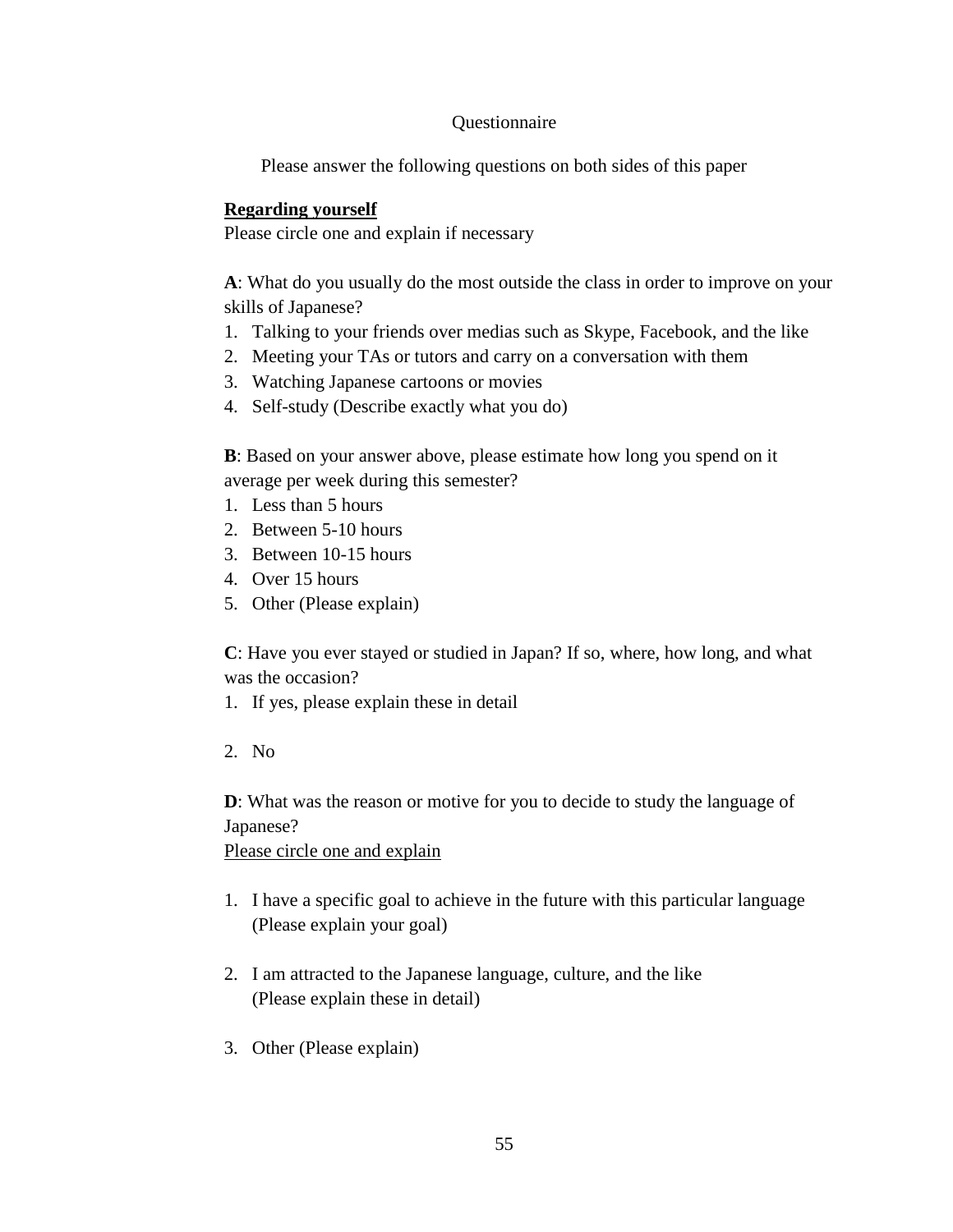# **Regarding the Japanese language class**

Please circle one and explain if necessary

- **E**: Which language class are you willing to take?
- 1. A class that is very interesting and entertaining
- 2. A class that is well organized and planned

**F**: What kind of feedback do you want your instructor to provide when you make a mistake?

- 1. Feedback that is clear and very direct on what has to be corrected
- 2. Feedback that helps me find the correct answer (I would like to find out what is wrong with my answer)
- 3. Feedback that provides the correct form without pointing out my errors
- 4. No feedback
- 5. Other (Please explain)

**G**: Which language class do you prefer?

- 1. A class that I enjoy even if I do not really learn
- 2. A class that I learn even if I do not really enjoy

**H**: Which situation is ideal for you when you are having a conversation in Japanese with a native speaker of that language?

- 1. I would like him/her to make a correction when I make a mistake even if the conversation is interrupted
- 2. I would like to have a conversation without any interruption

**I**: Are you planning to take a higher level of a Japanese language course after your current one?

- 1. Undecided
- 2. Yes, definitely
- 3. No, thank you

If the answer is NO, please explain why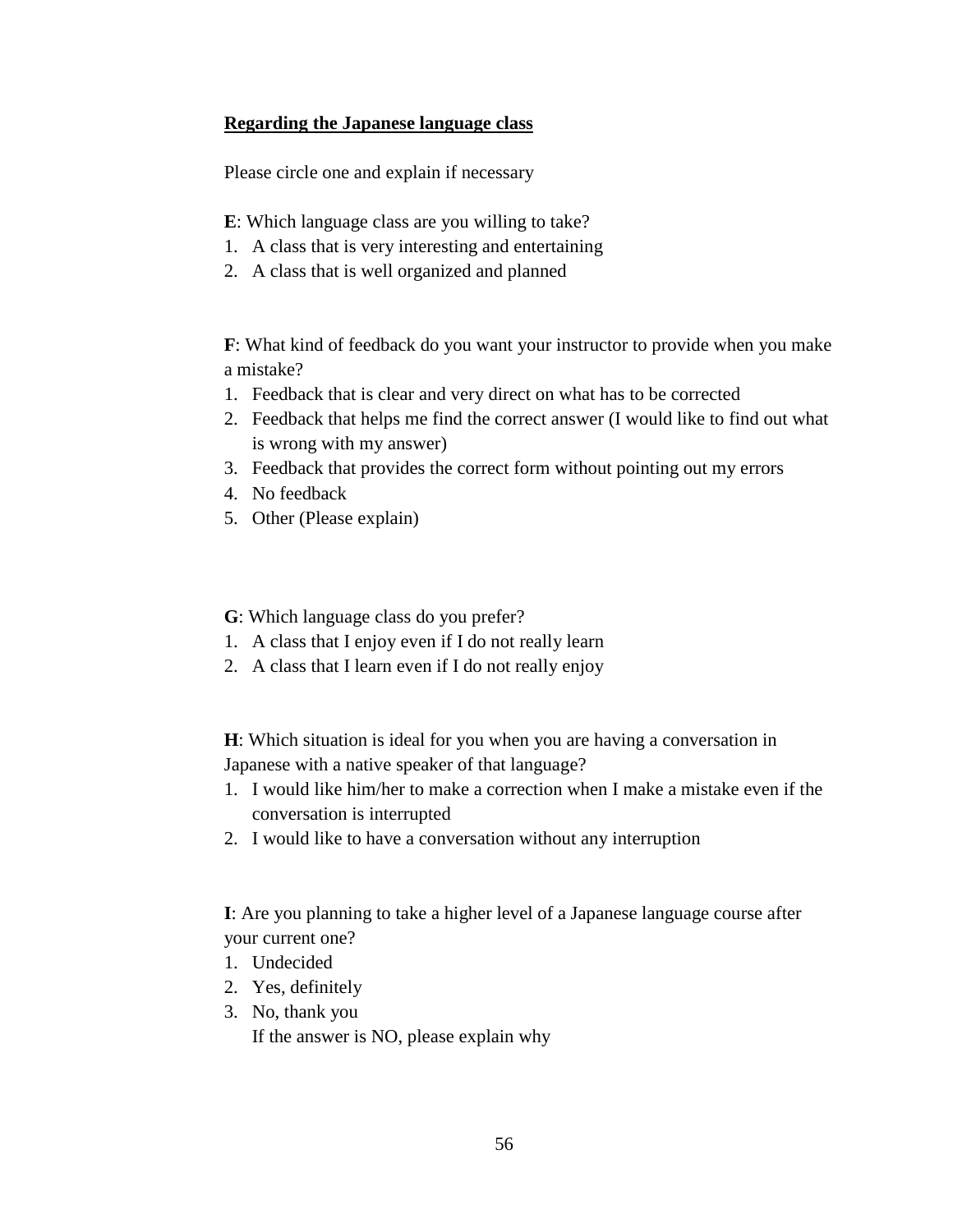## **CHAPTER 5**

# **RESULTS AND DISCUSSION**

## **5.1 Results from the Experiment**

The main purpose of this research was to compare two types of feedback, recast and elicitation, in order to examine which one has a better effect on the learners of Japanese language. Therefore, we must first focus on the results from all the participants as a whole in accordance with the research questions. Below is the table that shows the summary of all of the data extracted from each participant.

|                | Rate of Repairing for Recast | Rate of Repairing for Elicitation |
|----------------|------------------------------|-----------------------------------|
| Participant 1  | 100%                         | 100%                              |
| Participant 2  | 33.33%                       | 100%                              |
| Participant 3  | 100%                         | 100%                              |
| Participant 4  | $0\%$                        | 100%                              |
| Participant 5  | 50%                          | 100%                              |
| Participant 6  | 0%                           | 0%                                |
| Participant 7  | 50%                          | 100%                              |
| Participant 8  | 33.33%                       | 100%                              |
| Participant 9  | 50%                          | 100%                              |
| Participant 10 | 33.33%                       | 50%                               |
| Participant 11 | 100%                         | 100%                              |
| Participant 12 | 0%                           | 0%                                |

Table 9: All the Results of the Rate of Repairing for Recast and Elicitation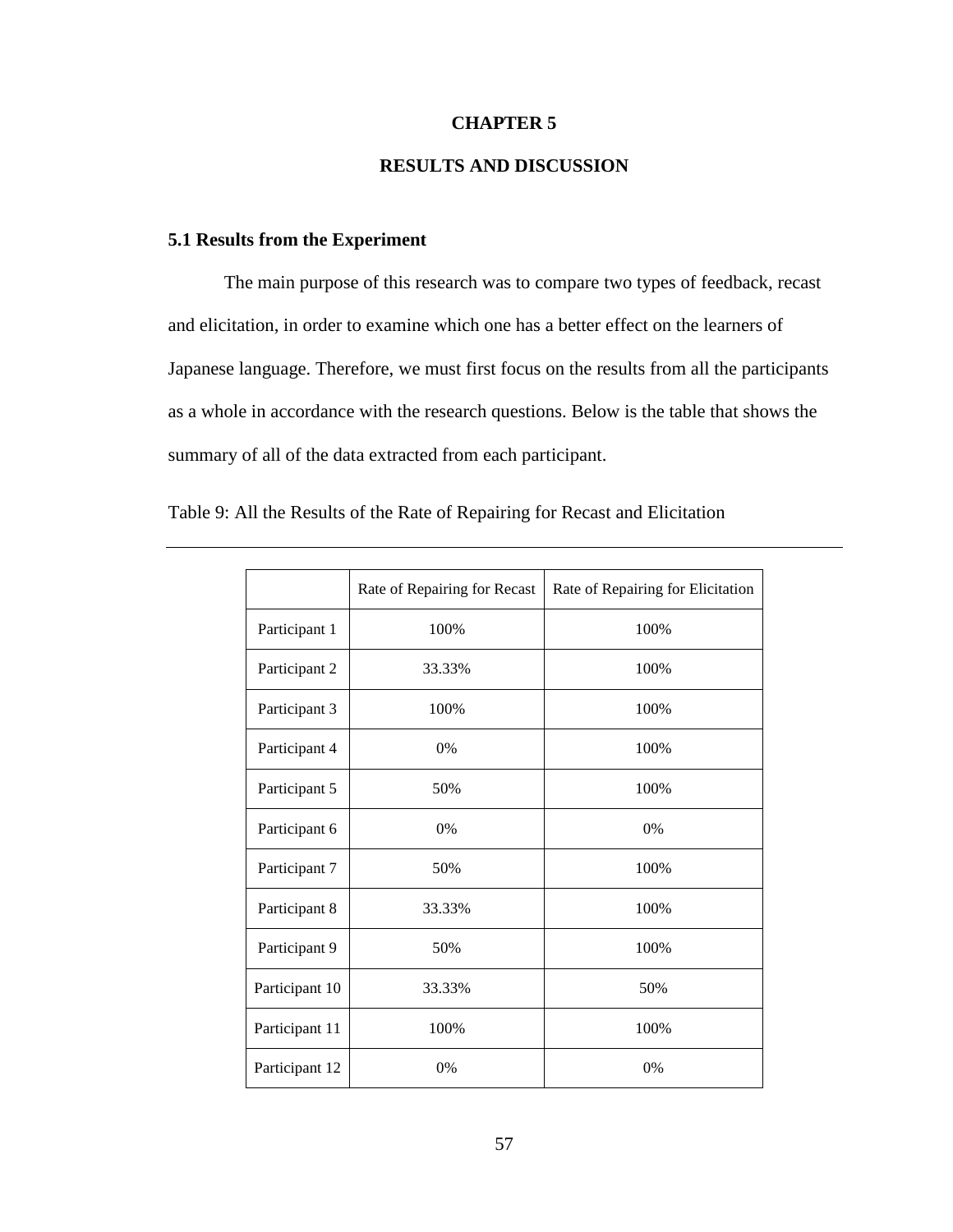|                | Rate of Repairing for Recast | Rate of Repairing for Elicitation |
|----------------|------------------------------|-----------------------------------|
| Participant 13 | 66.67%                       | 80%                               |
| Participant 14 | $0\%$                        | 50%                               |
| Participant 15 | 50%                          | 66.67%                            |
| Participant 16 | 75%                          | 50%                               |
| Participant 17 | 66.67%                       | 66.67%                            |
| Participant 18 | 0%                           | 0%                                |
| Participant 19 | 33.33%                       | 50%                               |
| Participant 20 | 66.67%                       | 100%                              |
| Participant 21 | 33.33%                       | 100%                              |
| Participant 22 | 50%                          | 50%                               |
| Participant 23 | 100%                         | 0%                                |
| Participant 24 | 0%                           | 66.67%                            |
| Participant 25 | 33.33%                       | 66.67%                            |

## **5.2 Analyzing Research Question 1-1**

Do learners repair their own mistakes by utilizing the given feedback when later they are asked to answer the same question which they previously tripped up? Which corrective feedback, elicitation or recast, has a better effect on the learners?

For the first question, according to the numbers depicted in table 9, 22 out of 25 participants (88%) repaired their own mistakes at least once or more after receiving certain feedback. Needless to say, the frequency in use of the given feedback varied with individuals. In detail, of all 22 participants who repaired their mistakes at least once or more mentioned above, 18 participants (82%) reacted to both types of feedback and the rest only reacted to either one of them. Therefore, the answer to the first research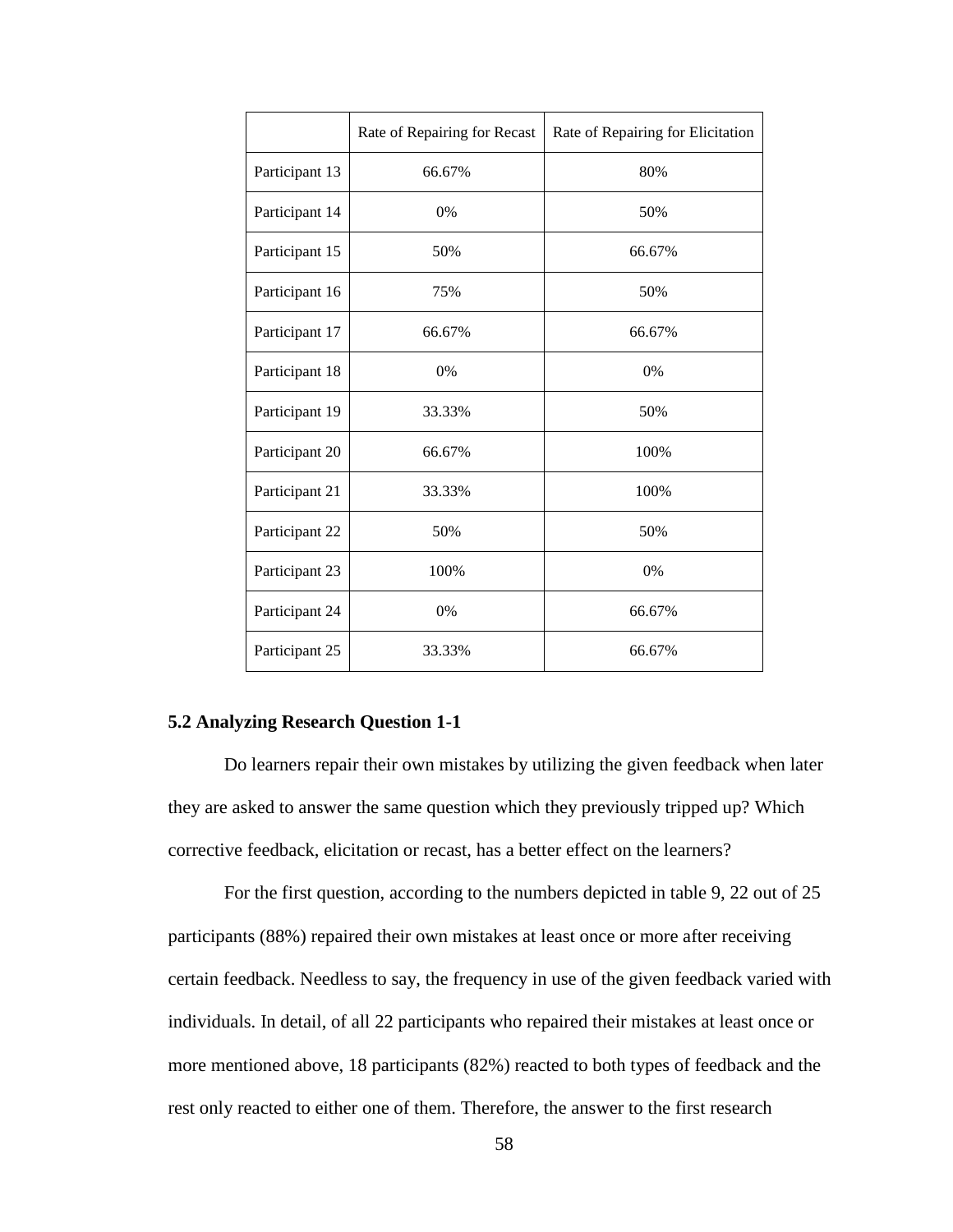question 1-1 is that most of the learners, accounts for 88%, could utilize the given feedback in order to make corrections.

## **5.3 Analyzing Research Question 1-2**

The second part of research question 1: "Which corrective feedback, elicitation or recast, has a better effect on learners?"

All the data was submitted to t-Test (a two-sample statistical test) in order to observe if there was a statistically significant difference between two types of feedback and to obtain mean values. As a result, there was a significant difference in the scores of recast ( $M = 45.00$ ,  $SD = 33.85$ ) and elicitation ( $M = 67.87$ ,  $SD = 36.25$ ), conditions; t(24)  $= -2.85, p < .05.$ 

Therefore, the result calculated by the t-Test confirms the answer to research question 1-2 that the average rate of repairing for elicitation exceeded that for recast. That is, elicitation had a better effect than recast did on the learners of Japanese in the current study. In theory, this result is not surprising because elicitation is not as implicit as recast.

## **5.3.1 Further Analysis into Research Question 1-2**

Some scholars (e.g., Long, 1998; Mackey & Philp, 1998; Suzuki, 2004) who have conducted research in this particular area have discovered that recast had a better effect on learners of a language. It is likely that each case has different variables such as environment, method that each study used, etc.

In the current study, a potential reason why elicitation had a better effect than recast may be related to all the participants' answers to question A on the questionnaire is as follows: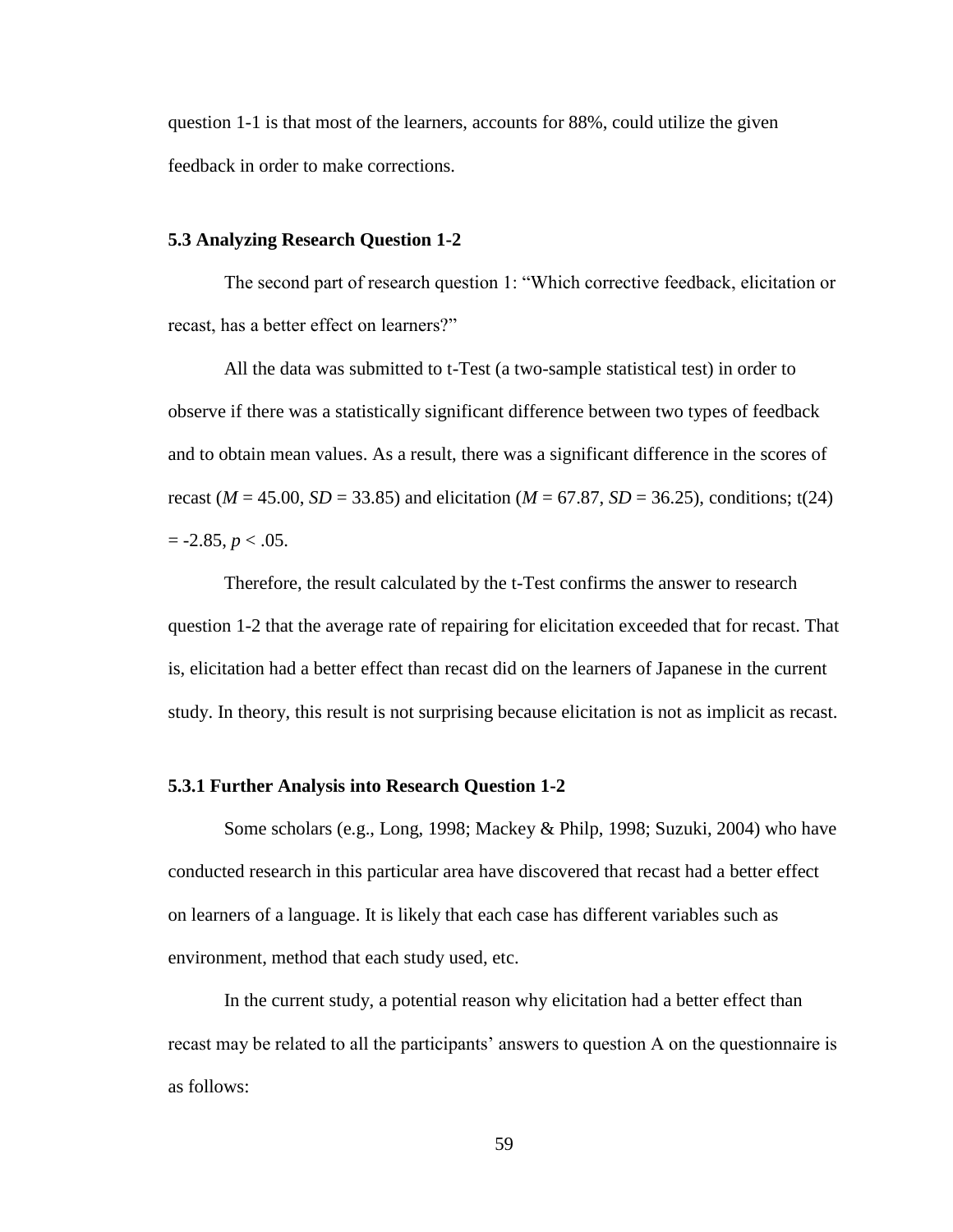- Question A: What do you usually do the most outside the class in order to improve on your skills of Japanese?
- 1. Talking to your friends over medias such as Skype, Facebook, and the like
- 2. Meeting your TAs or tutors and carry on a conversation with them
- 3. Watching Japanese cartoons or movies
- $\Omega$ 2 4 6 8 10 Answer 1 Answer 2 Answer 3 Answer 4 Number of Learners Advanced Learners Intermediate Learners
- 4. Self-study

Figure 7: Number of Participants Who Chose Each Answer to Question A

As depicted in figure 7, a total of 18 participants, which accounts for 72%, picked either answer 3 or 4. This indicates that most of them are used to learning on their own. In these cases, the learners have little or no chance to receive any feedback. The following may be one of the explanations for the outcome: elicitation had a better effect than recast. Learners are usually not required to be active when they study by themselves or by watching TV. If it is their routine to study Japanese in these ways, they may not be used to receiving oral feedback regardless of the type. Recast is implicit, especially compared to elicitation, and it is assumed that the participants in the study had more difficulty noticing the feedback of recast than elicitation.

Another possible explanation for the fact that elicitation had a better effect than recast may be related to question F on the questionnaire.

 Question F: What kind of feedback do you want your instructor to provide when you make a mistake?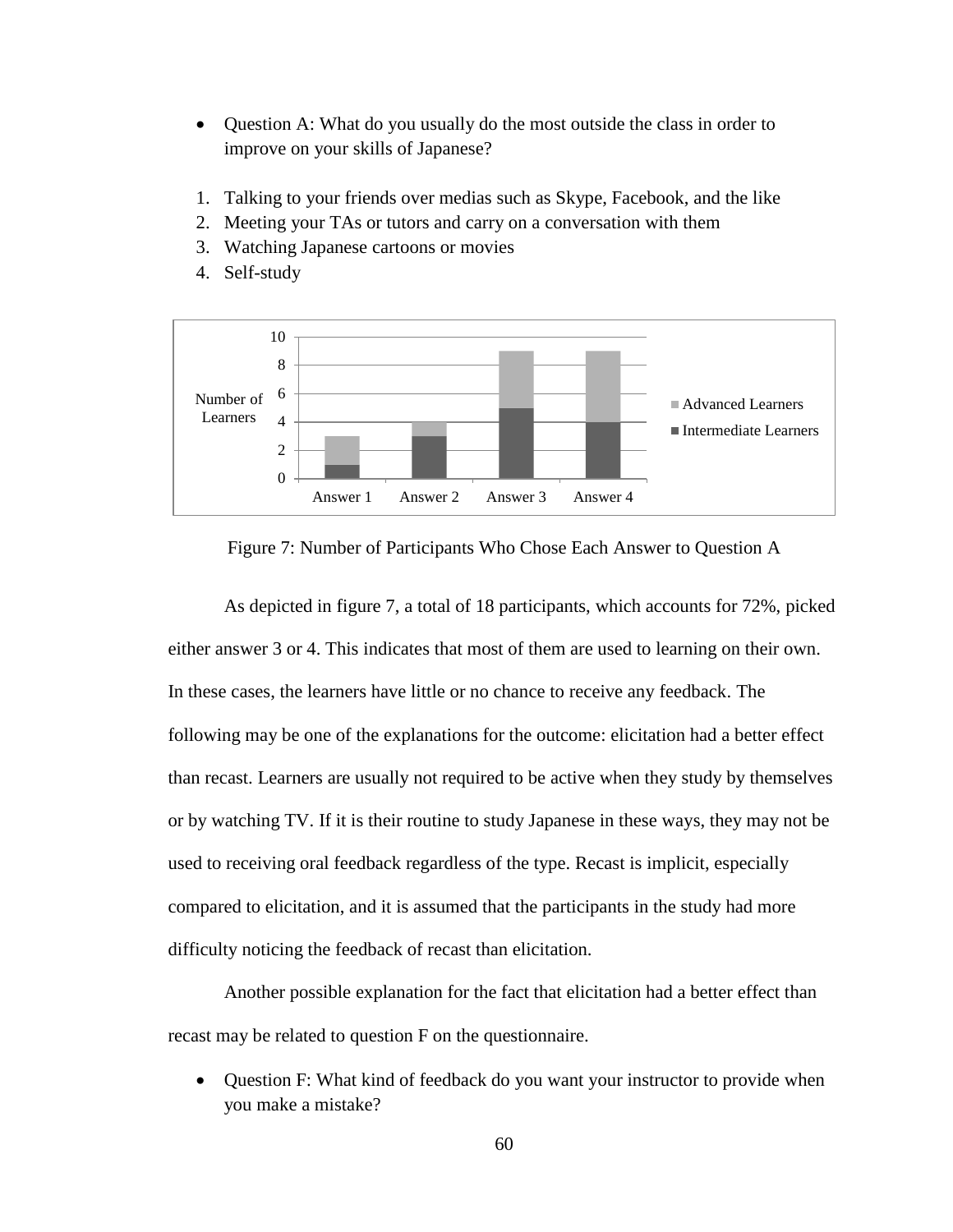- 1. Feedback that is clear and very direct on what has to be corrected
- 2. Feedback that helps me find the correct answer (I would like to find out what is wrong with my answer)
- 3. Feedback that provides the correct form without pointing out my errors
- 4. No feedback
- 5. Other (Please explain)



Figure 8: Number of Participants Who Chose Each Answer to Question F

Surprisingly, all the participants chose either answer 1 or 2. Answer 1 implies explicit correction and metalinguistic clue which were not used in this research. For instance, a teacher overtly informs the learner of his/her mistake while providing the correct form for explicit correction, and the explanation for the error for metalinguistic clue. Answer 2 and 3 suggest elicitation and recast feedback respectively. As seen in figure 8, none of the participants chose answer 3. This means that they appreciate receiving feedback that is as explicit as possible. For these two potential reasons that I stated above could be the cause of why the rate of repairing for elicitation exceeded that for recast.

#### **5.4 Analyzing Research Question 2**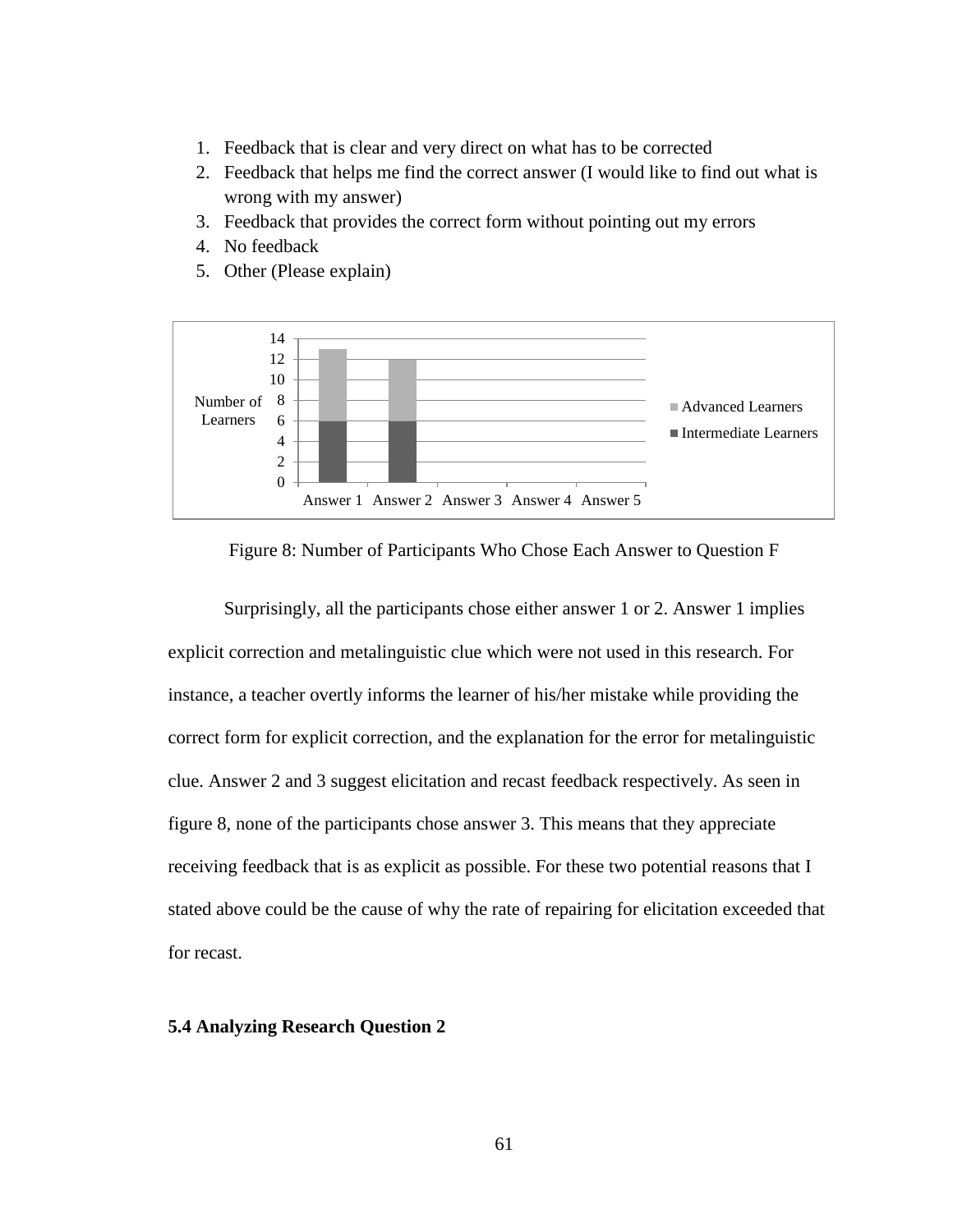Do advanced learners outperform intermediate learners in terms of repairing a mistake that they make?

After collecting data from all of the participants, mean and standard deviation (SD) of the rates of repairing for each feedback and group were calculated as shown in table 10 below.

Table 10: Mean and Standard Deviation of the Rate of Repairing for Recast and Elicitation and the Average Rate of Repairing Achieved by the Advanced and Intermediate Learners

|                                        | <b>Advanced Learners</b> | Intermediate Learners |
|----------------------------------------|--------------------------|-----------------------|
| Rate of Repairing for Recast (SD)      | 45.83% (37.69)           | 44.23% (31.44)        |
| Rate of Repairing for Elicitation (SD) | 79.17% (39.65)           | 57.44% (30.68)        |
| Average Rate of Repairing (SD)         | 62.50% (41.49)           | 50.84% (31.17)        |

As depicted in the above table, the average rate of repairing for the advanced group ( $M = 62.50$ ,  $SD = 41.49$ ) exceeded that of the intermediate group ( $M = 50.84$ ,  $SD =$ 31.17). This outcome logically provides the answer to research question 2. However, it was important to see if there was a statistically significant difference between the groups. Thus, all the data was submitted to a repeated measures analysis of variance (ANOVA), using the general linear model procedure (Bonferroni).

The main effect of feedback yielded an *F* ratio of  $F(1, 23) = 8.626$ ,  $p < .05$ , indicating that there was a statistically significant difference as proved by the t-Test in section 5.3. Whereas, there was no statistically significant interaction between the types of feedback and the two groups of advanced and intermediate learners,  $F(1, 23) = 1.613$ ,  $p > .05$ . There was no group difference either,  $F(1, 23) = 1.027$ ,  $p > .05$ , despite the fact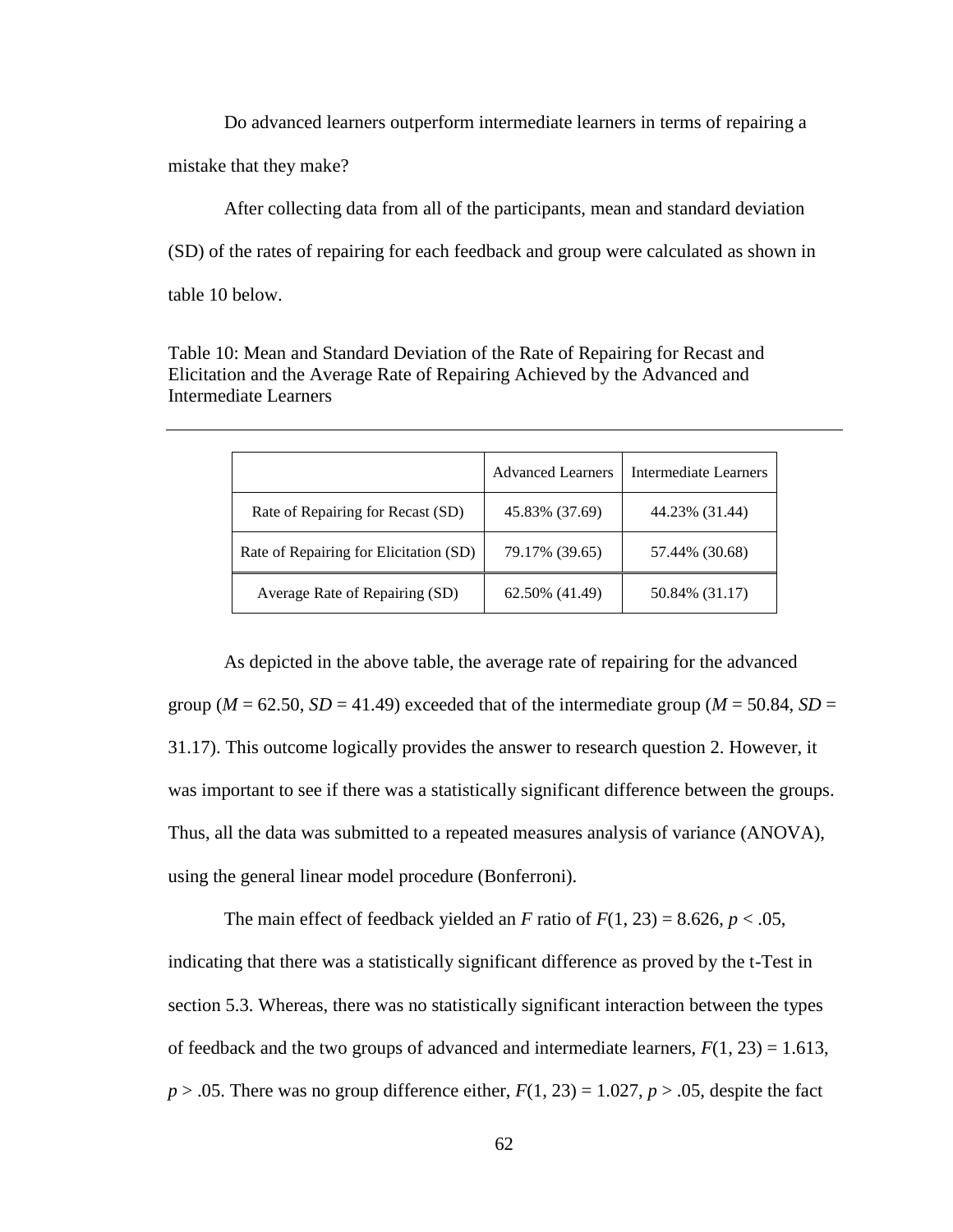that the advanced group clearly had a better average rate of repairing than the intermediate group as shown in table 10. This contradiction may be caused by the following reasons:

- The sample sizes that were used in the current study are relatively small. According to some studies (e.g., Prothero and Emry, 2005: Warner, 2012), a sample size that is larger than 30 per group is considered adequate. Otherwise, it might create a paradox when it comes to a statistical measurement
- There is no intersection as seen in the profile plots below (created by General Linear Model: Repeated Measures). This is more than likely caused by the high variance therefore the data points are spread out

**Profile Plots** 



Figure 9: The Profile Plots

As for the within subject factor, the  $p < .05$  for the difference between recast and elicitation shows a significant difference statistically, while the between subject factor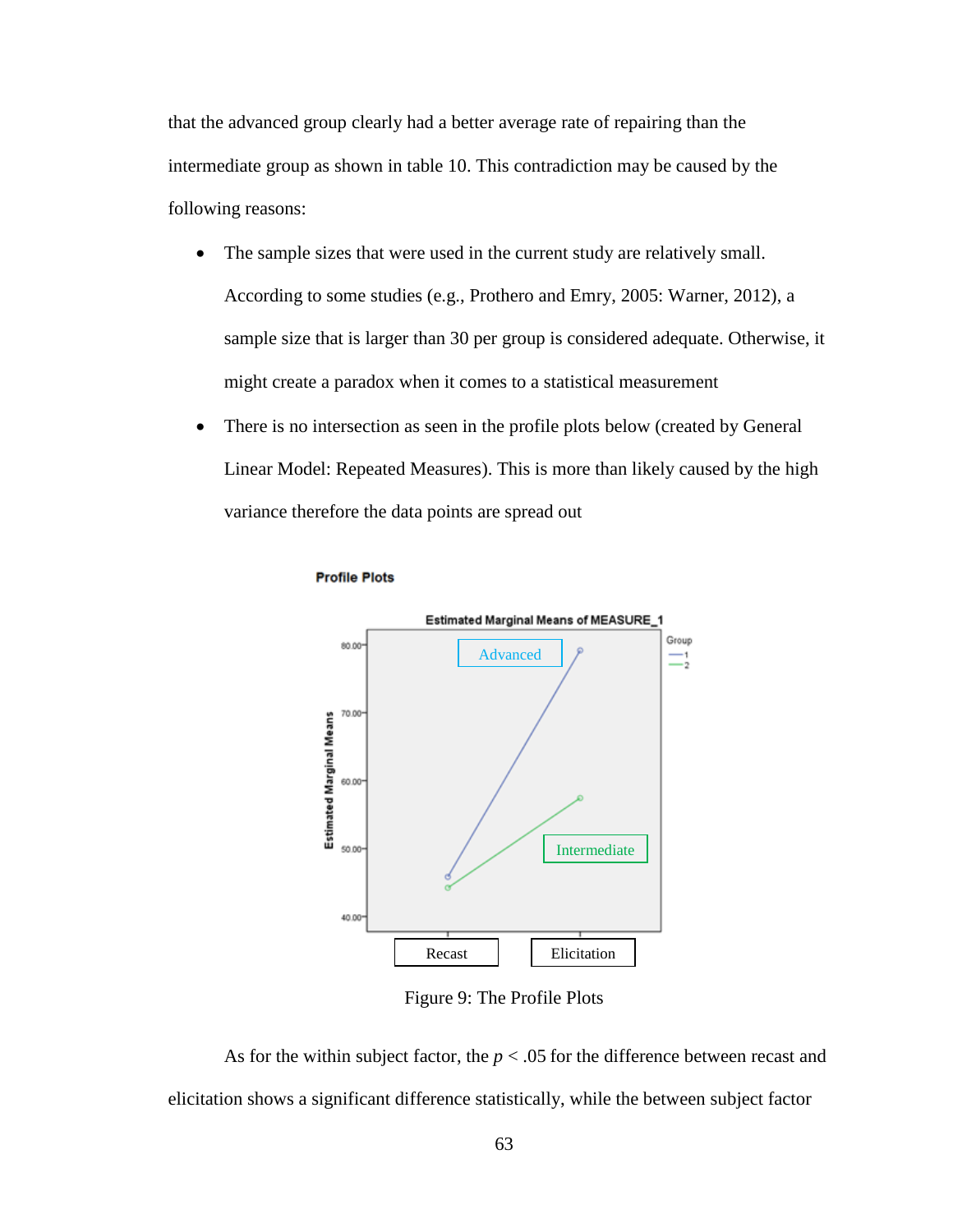indicates there is no significant interaction between the two types of feedback and the two subject groups. That is, verifying the within subject factor is the key to supporting the answer to research question 2. Interestingly, the rates of repairing for recast achieved by both groups ( $M = 45.83$  for the advanced and  $M = 44.23$  for the intermediate as shown in table 10) are much alike. This means that the difference in the rates of repairing for elicitation is the decisive factor that led to generate a better average rate of repairing for the advanced group, as a result.

Although there is no statistically significant difference between the learners groups according to the results from the ANOVA, the following facts partially and moderately support the hypothesis 2 that the advanced group outperformed the intermediate group.

- As stated in section 3.6, Nassaji and Fotos (2010) mentioned, "Elicitations lead to self-correction only if learners already have some knowledge of the targeted form. Therefore, elicitations may be more effective for more advanced learners who are able to recognize and correct their errors" (Ch. 5)
- Remarkably, 75% of the advanced learners achieved 100% of the rate of repairing for elicitation and approximately 15% of the intermediate learners achieved the same

Hence, it can be said that the difference in the rates of repairing for elicitation is the decisive factor that leads to the answer to research question 2.

In the current study, a statistically significant difference between learners groups was not observed due to the small sample size. However, increasing the sample size by collecting more data in the future, it is likely that a statistically significant difference will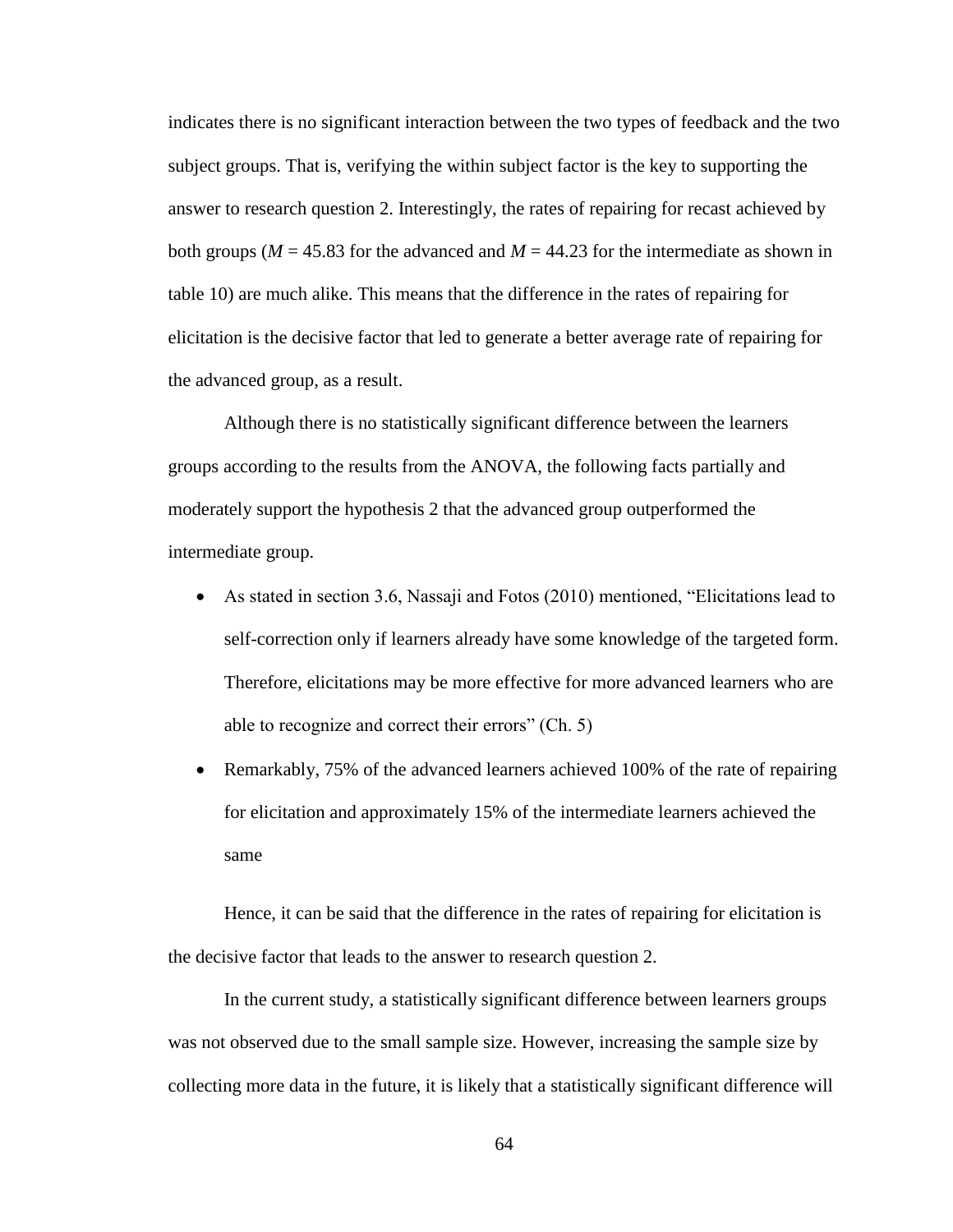be observed. In short, the role of sample size in a statistical test must be carefully considered because effects are harder to detect in smaller samples.

#### **5.5 Analyzing Linguistic Categories**

It is not only significant to know which feedback worked better for the learners but also important to examine where the students tended to make a mistake. This idea was first adopted from Hatasa and Fujiwara's (2012) study which had the categories of pronunciation, grammar, vocabulary, and miscellaneous. However, I decided to take a different approach in terms of linguistic categories, and thus created my own inspired by the following studies:

Nagata (2000) focused on word-level errors (e.g., vocabulary and conjugation errors) and sentence-level errors (e.g., particle errors) when she conducted research into feedback. Yasohama (2013) has used an oral proficiency assessment module designed for learners of Japanese who are at or above an intermediate level. This module supplies an evaluation rubric, which specifies to what areas teachers need to pay attention during the evaluation process. These areas are the following:

- 1. Content/details
- 2. Sentence connectives
- 3. Vocabulary and expressions
- 4. Particles
- 5. Conjugation
- 6. Pronunciation and accent

The common areas found in both studies (vocabulary, particle, and conjugation) were suitable for my research; therefore, used for the purpose of further analysis. Below are the figures that depict under what categories the participants fell. Figure 10 and 11 represent the advanced and intermediate learners respectively.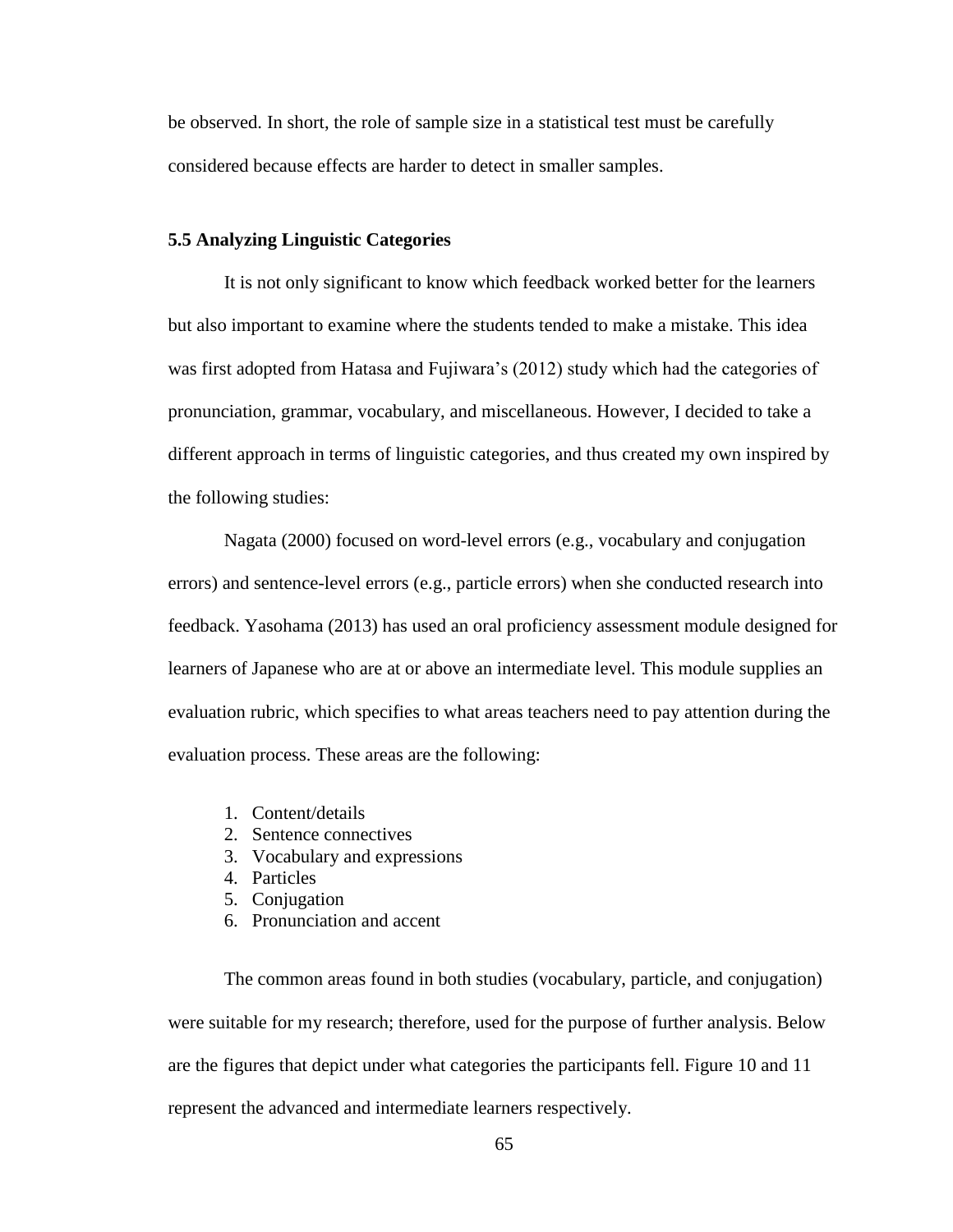

Figure 10: Number of Mistakes and Repairs for the Advanced Learners



Figure 11: Number of Mistakes and Repairs for the Intermediate Learners

There are distinct similarities between the advanced and intermediate learners. First, vocabulary did not really trip them up. Even if the participants made a mistake in vocabulary, they were able to repair their own mistakes for the most part. This fact tells us that they may have carefully chosen and used the words within the limits of their knowledge since vocabulary is the category that does not generally require changing its original form depending on context.

Second, the advanced and intermediate learners had a tendency to make more mistakes in conjugation and particle than in vocabulary. The average rates of repairing for the combination of these areas are approximately 50% for both groups. Unlike vocabulary, conjugation and particle require language learners' attention, skills, knowledge, and the like in order to produce a correct form because both require changing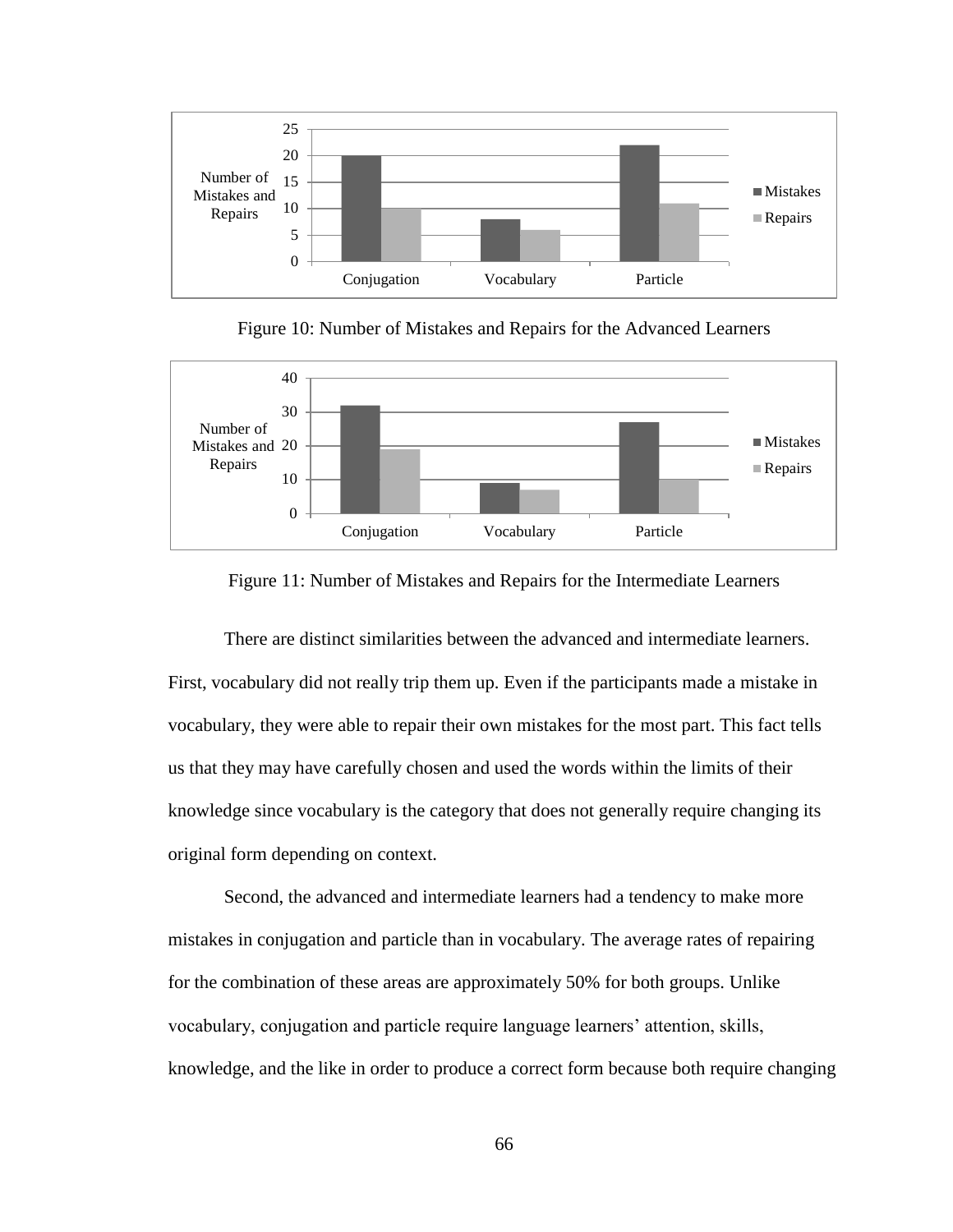its original form depending on context. For instance, if a NS asks a NSS a question in past tense, the NSS should be aware that the answer must be in past tense. The answers to question E on the questionnaire shows an interesting fact which may be one of the explanations as to why the participants made more mistakes in these two particular areas.

- Question C: Which language class are you willing to take?
- 1. A class that is very interesting and entertaining
- 2. A class that is well organized and planned



Figure 12: Number of Participants Who Chose Each Answer to Question C

As shown in figure 12, 17 out of 25 participants (approximately 70%) selected answer 1 which they prefer a class that is very interesting and entertaining. This is not a decisive factor why they made more mistakes and displayed the lower rate of repairing in conjugation and particle. However, there is an assumption we can make for this. If the participants truly prefer being in an interesting as well as entertaining setting, they would simply enjoy having a conversation. This means that the participants may have been satisfied with the fact that they could make themselves understood with their Japanese during the research procedure. For example, even if a NNS makes a small mistake in particle, a NS is easily able to understand what he/she means contextually.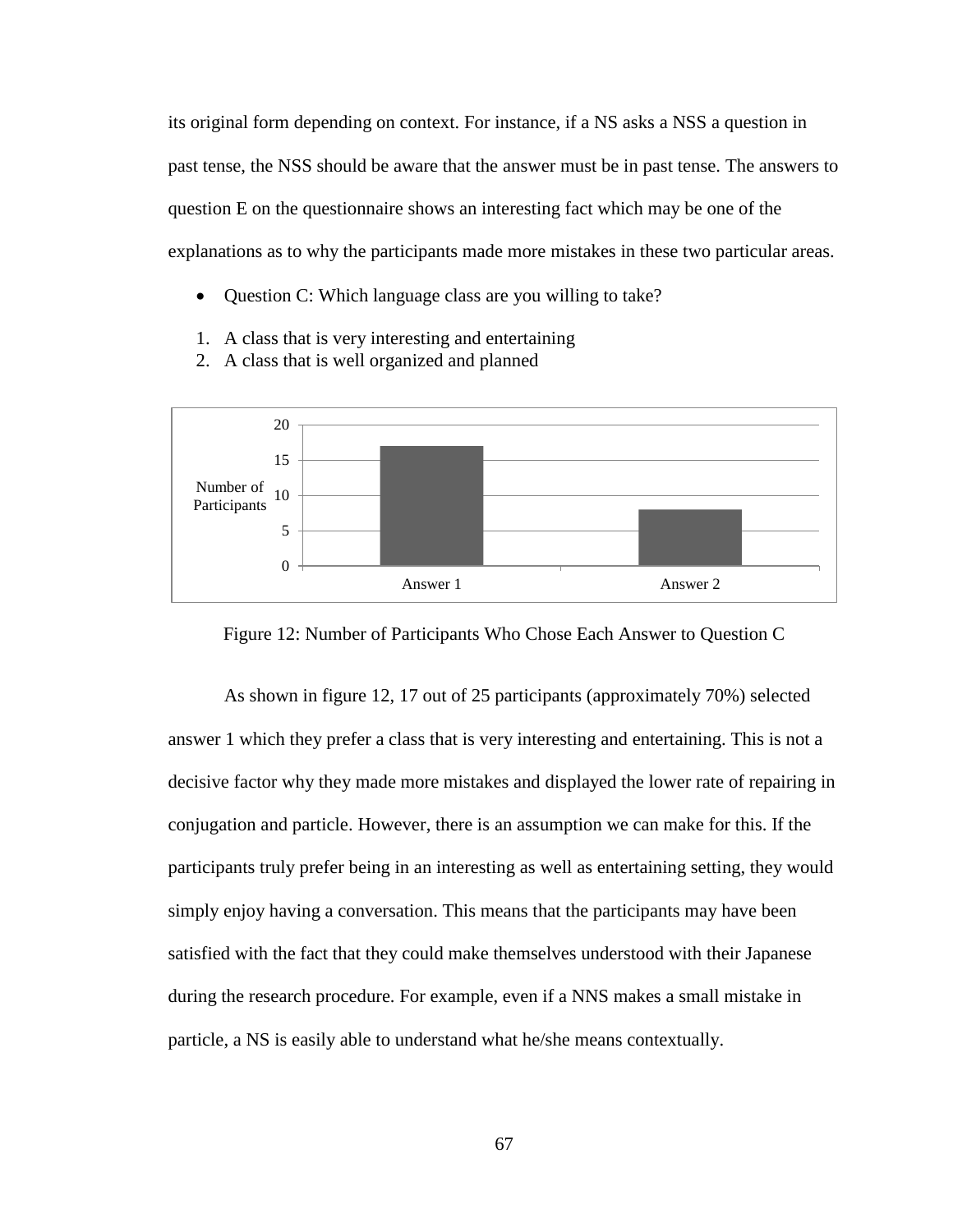The important finding in this section is that the learners made more mistakes in conjugation and particle regardless of their language levels. In other words, these two linguistic categories are difficult for the learners of Japanese to make a necessary correction. Below shows conceivable reasons why more mistakes in conjugation and particle occur than in vocabulary:

- 1. Japanese particle system is complex in general
- 2. Conjugation requires several linguistic steps to produce a correct form
- 3. Vocabulary is simpler than the two categories above

Nagasawa (1999) pointed out that the acquisition of particle use is extremely difficult for L2 Japanese learners. Moreover, mistakes made in speaking cannot be changed once speech is produced, unlike mistakes made in writing. Thus, conjugation and particle can be troublesome in speaking because they require changing its original form depending on context.

That is to say, it is understandable that vocabulary, which does not generally require changing its original form depending on context, had the least mistakes and the best rate of repairing among three linguistic categories. For further detail, please refer to the Appendix which shows the number of mistakes and corrections that each participant made, along with a particular linguistic category that they fell under.

#### **5.6 Analyzing Individual Participants**

Only conversations, where the participants made a mistake and thus received certain feedback, were transcribed into written form. However, they can be found under the appendix due to its large volume so what you will see in this chapter is the summary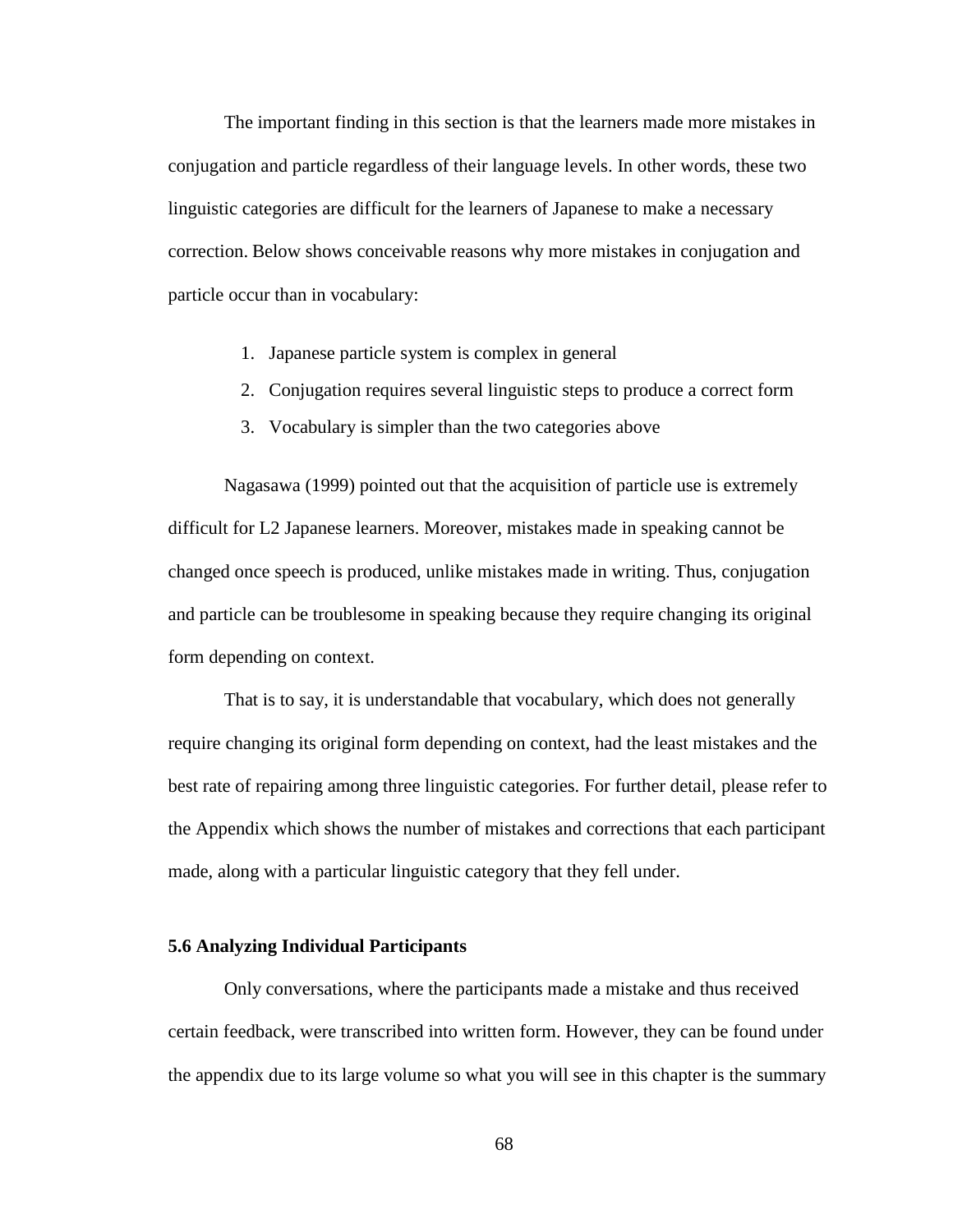of the result achieved by all the participants. Each participant was assigned a number; therefore, for instance, the first one was named participant 1. Below are the summaries of all the participants.

|               | Type of Feedback | Number of<br><b>Feedback Received</b> | Number of<br><b>Correction Made</b> | Rate of Repairing |
|---------------|------------------|---------------------------------------|-------------------------------------|-------------------|
| Participant 1 | Recast           | 2 (V1 and P1)                         | 2 (V1 and P1)                       | 100%              |
|               | Elicitation      | 2 (C1 and P1)                         | 2 (C1 and P1)                       | 100%              |
| Participant 2 | Recast           | 3 (C1 and P2)                         | 1 <sub>(C1)</sub>                   | 33.33%            |
|               | Elicitation      | 2 (C1 and P1)                         | 2 (C1 and P1)                       | 100%              |
| Participant 3 | Recast           | 1(P1)                                 | 1(P1)                               | 100%              |
|               | Elicitation      | 1(V1)                                 | 1(V1)                               | 100%              |
| Participant 4 | Recast           | 4 (C2 and P2)                         | $\boldsymbol{0}$                    | 0%                |
|               | Elicitation      | 3 (C1, V1 and P1)                     | 3 (C1, V1 and P1)                   | 100%              |
| Participant 5 | Recast           | 2(C2)                                 | 1 <sub>(C1)</sub>                   | 50%               |
|               | Elicitation      | 1(P1)                                 | 1(P1)                               | 100%              |
| Participant 6 | Recast           | 2 (C1 and P1)                         | $\boldsymbol{0}$                    | 0%                |
|               | Elicitation      | 3 (C2 and V1)                         | $\boldsymbol{0}$                    | 0%                |
| Participant 7 | Recast           | 4 (C1 and P3)                         | 2(P2)                               | 50%               |
|               | Elicitation      | $2(C1 \text{ and } V1)$               | 2 (C1 and V1)                       | 100%              |

# Table 11: Summary of the Individual Results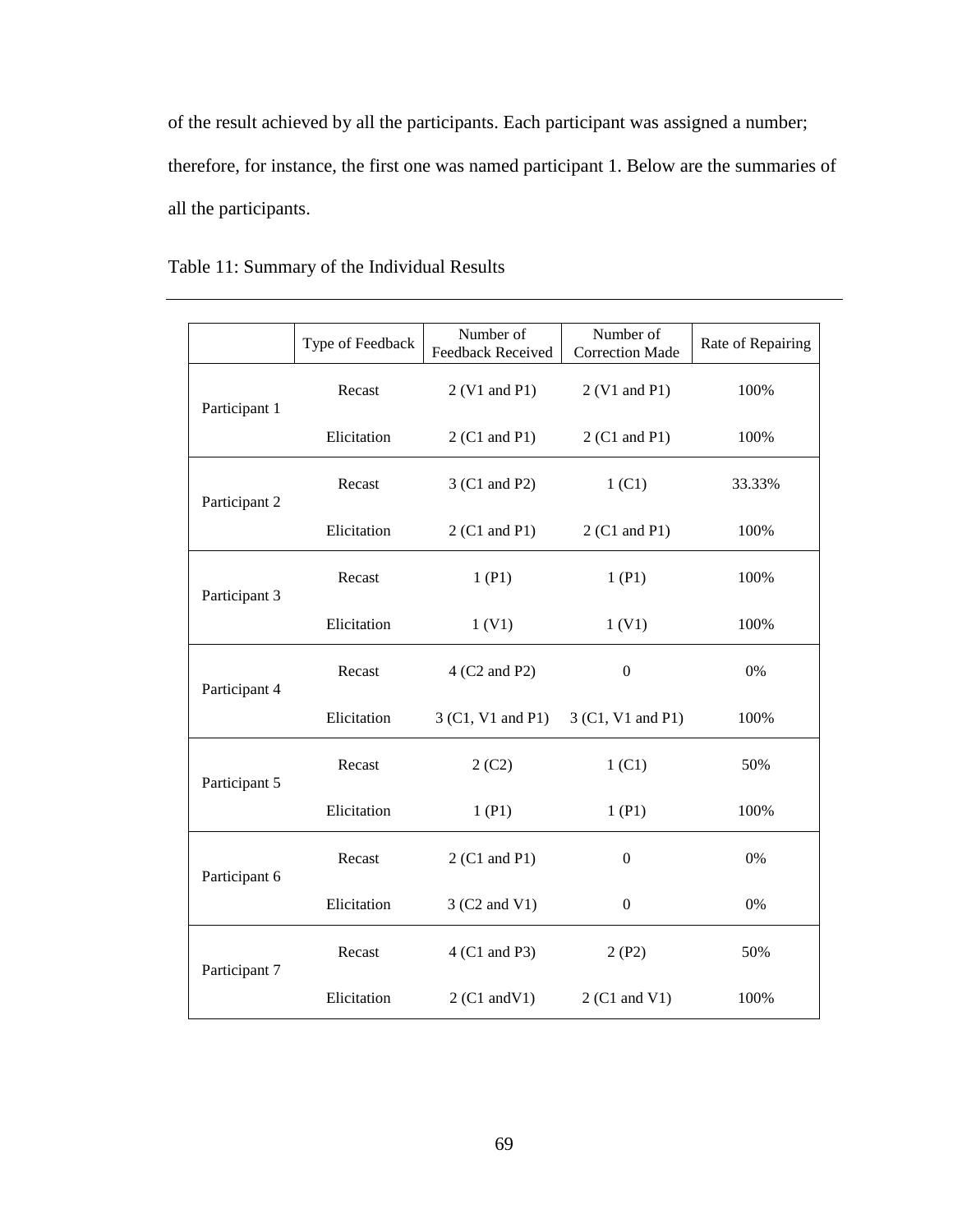|                | Type of Feedback | Number of<br>Feedback Received      | Number of<br><b>Correction Made</b> | Rate of Repairing |
|----------------|------------------|-------------------------------------|-------------------------------------|-------------------|
| Participant 8  | Recast           | 3 (C2 and P1)                       | 1 (C1)                              | 33.33%            |
|                | Elicitation      | 3 (C1, V1 and P1) 3 (C1, V1 and P1) |                                     | 100%              |
| Participant 9  | Recast           | 2 (V1 and P1)                       | 1(P1)                               | 50%               |
|                | Elicitation      | 1 (C1)                              | 1 (C1)                              | 100%              |
| Participant 10 | Recast           | 3 (V1 and P2)                       | 1(V1)                               | 33.33%            |
|                | Elicitation      | 2(C2)                               | 1 (C1)                              | 50%               |
| Participant 11 | Recast           | 1(P1)                               | 1(P1)                               | 100%              |
|                | Elicitation      | $\boldsymbol{0}$                    | $\boldsymbol{0}$                    | 100%              |
| Participant 12 | Recast           | 2(P2)                               | $\overline{0}$                      | 0%                |
|                | Elicitation      | 1 (C1)                              | $\boldsymbol{0}$                    | 0%                |
| Participant 13 | Recast           | 3 (C2 and P1)                       | 2(C2)                               | 66.67%            |
|                | Elicitation      | 5 (C4 and V1)                       | 4 (C3 and V1)                       | 80%               |
| Participant 14 | Recast           | 2 (C1 and P1)                       | $\boldsymbol{0}$                    | 0%                |
|                | Elicitation      | 2(P2)                               | 1(P1)                               | 50%               |
| Participant 15 | Recast           | 2(C2)                               | 1 <sub>(C1)</sub>                   | 50%               |
|                | Elicitation      | 3 (C1, V1, and P1)                  | 2 (C1 and V1)                       | 66.67%            |
| Participant 16 | Recast           | 4 (C2, V1, and P1)                  | 3 (C1, V1, and P1)                  | 75%               |
|                | Elicitation      | 2(C2)                               | 1 (C1)                              | 50%               |
| Participant 17 | Recast           | 3(P3)                               | 2(P2)                               | 66.67%            |
|                | Elicitation      | 3 (C2 and P1)                       | 2 (C1 and P1)                       | 66.67%            |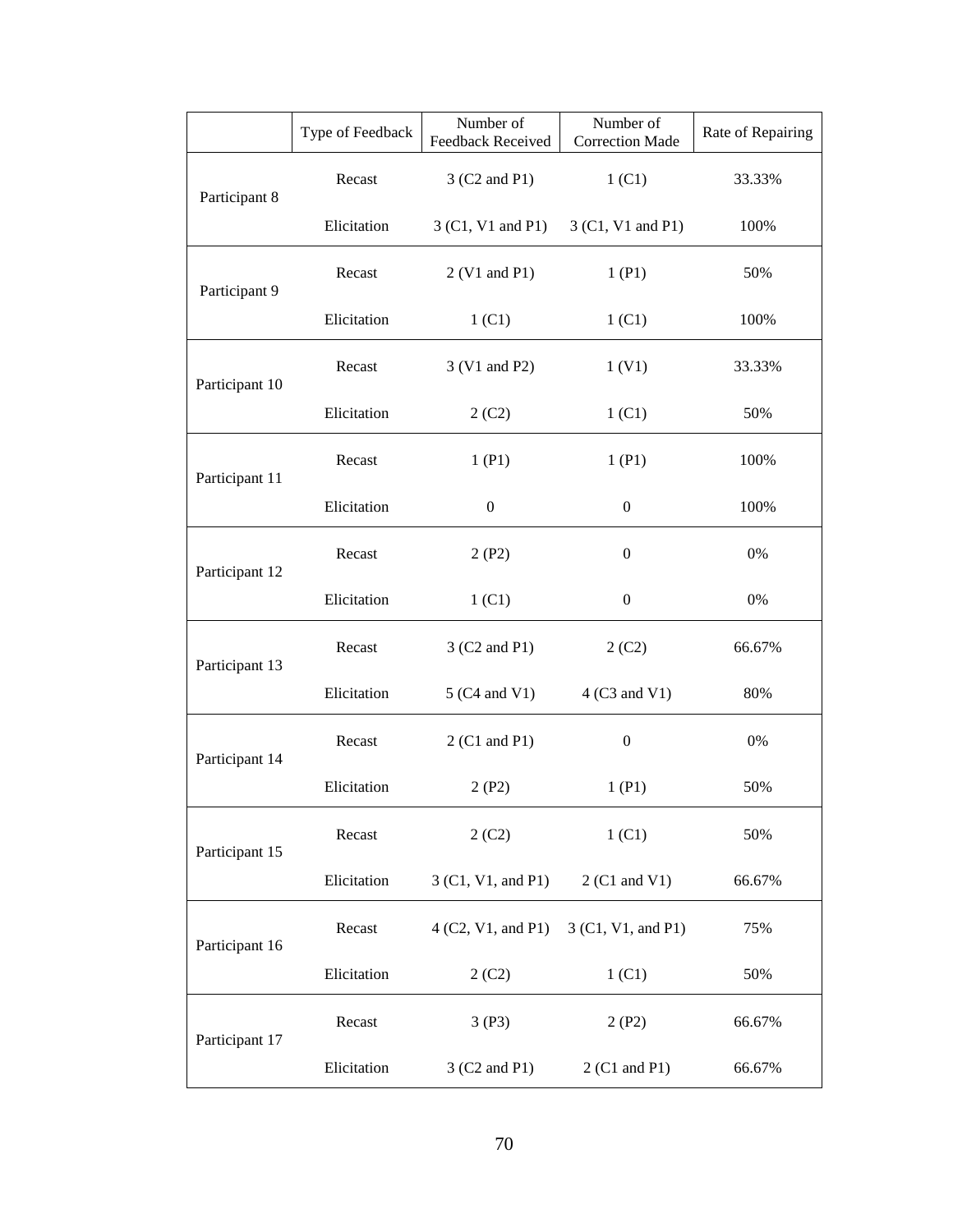|                | Type of Feedback | Number of<br>Feedback Received | Number of<br><b>Correction Made</b> | Rate of Repairing |
|----------------|------------------|--------------------------------|-------------------------------------|-------------------|
| Participant 18 | Recast           | 3(P3)                          | $\boldsymbol{0}$                    | 0%                |
|                | Elicitation      | 1(P1)                          | 0                                   | 0%                |
| Participant 19 | Recast           | 3 (C2 and P1)                  | 1(P1)                               | 33.33%            |
|                | Elicitation      | 2 (C1 and V1)                  | 1 <sub>(C1)</sub>                   | 50%               |
| Participant 20 | Recast           | 3 (C2 and P1)                  | 2(C2)                               | 66.67%            |
|                | Elicitation      | 2 (C1 and V1)                  | 2 (C1 and V1)                       | 100%              |
| Participant 21 | Recast           | 3 (V1 and P2)                  | 1(P1)                               | 33.33%            |
|                | Elicitation      | 2 (C1 and V1)                  | 2 (C1 and V1)                       | 100%              |
| Participant 22 | Recast           | 2(P2)                          | 1(P1)                               | 50%               |
|                | Elicitation      | 2(P2)                          | 1(P1)                               | 50%               |
| Participant 23 | Recast           | 2(C2)                          | 2(C2)                               | 100%              |
|                | Elicitation      | 2 (C1 and P1)                  | 0                                   | 0%                |
| Participant 24 | Recast           | 3(P3)                          | $\boldsymbol{0}$                    | 0%                |
|                | Elicitation      | 3 (C2 and V1)                  | 2 (C1 and V1)                       | 66.67%            |
| Participant 25 | Recast           | 3 (C2 and P1)                  | 1(P1)                               | 33.33%            |
|                | Elicitation      | 3 (C2 and V1)                  | 2 (C1 and V1)                       | 66.67%            |

## **5.6.1 Analyzing Individual Participants: Certain Reaction to Feedback Part I**

As shown in table11, there were three out of 25 participants, who showed no reaction to either feedback. Participant 6 and 12 were advanced learners and participant 18 was an intermediate learner. It is difficult to note why only these three participants did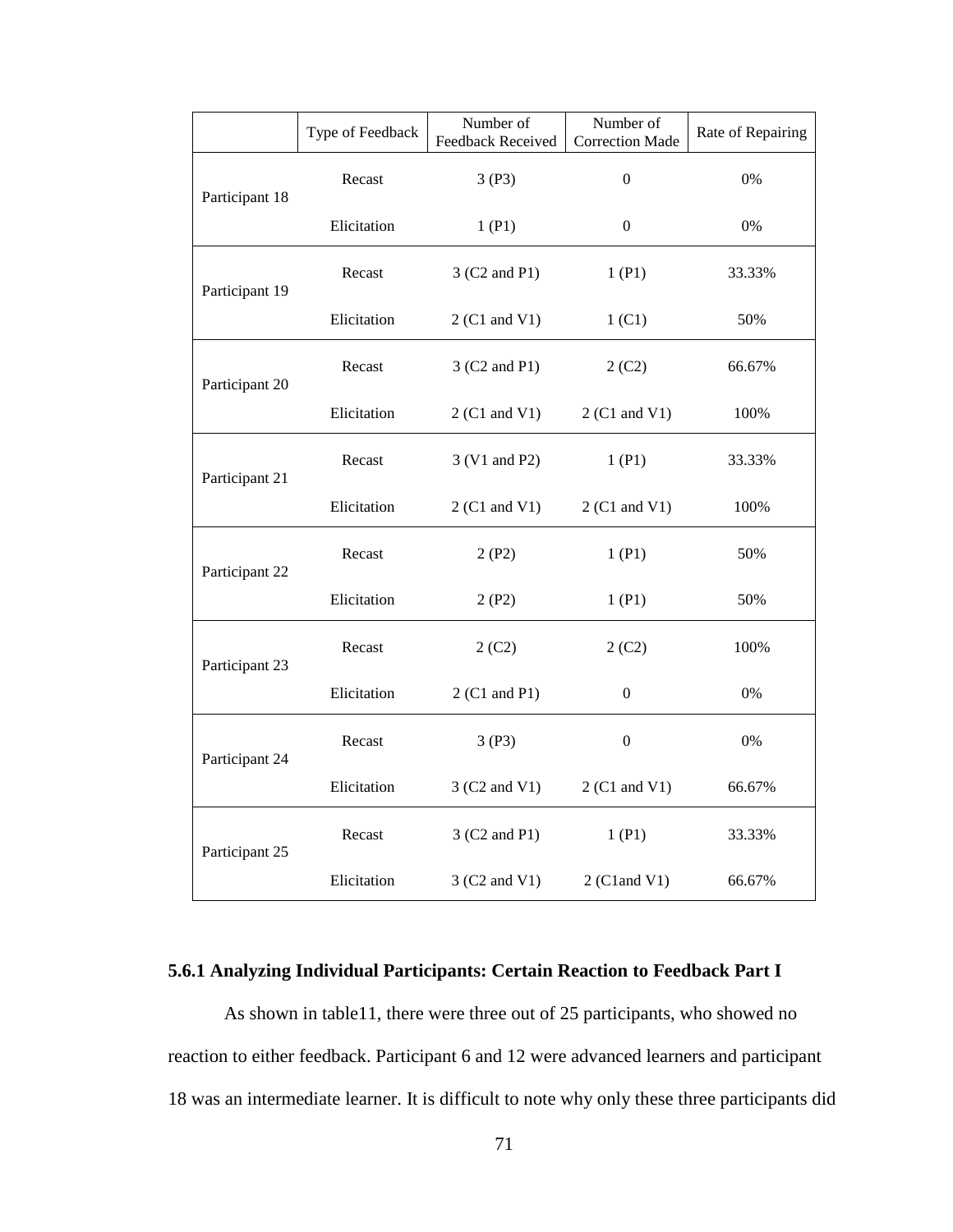not react to either feedback. However, there are a few factors that we can take into consideration, which are the following:

- 1. The difference between a conversation in research and a formal conversation practice in the classroom
- 2. The gap between their metacognitive strategy and the strategy that these three participants used in conversation
- 3. The limitation of working memory / When learners use all the memory capacity to process meanings, they may not have any space left to process grammatical aspects

Due to the difference in situation in which they carried on the conversation with the researcher as opposed to an usual classroom setting, they may not have been able to apply particular knowledge about how to and when to use strategies for learning. Furthermore, it is important to note the fact that working memory has limited capacity. Winne (2011) stated his view on working memory, "Only a small selection of all the potentially available experience, information, and knowledge can be grist for cognitive and metacognitive operations" (p. 16). Thus, working memory of these three participants who did not react to either feedback may have been overwhelmed because of the above reasons.

### **5.6.2 Analyzing Individual Participants: Certain Reaction to Feedback Part II**

There were only two participants whose reactions to recast were greater than elicitation. Below is the table that depicts the outcome achieved by participant 16 and 23.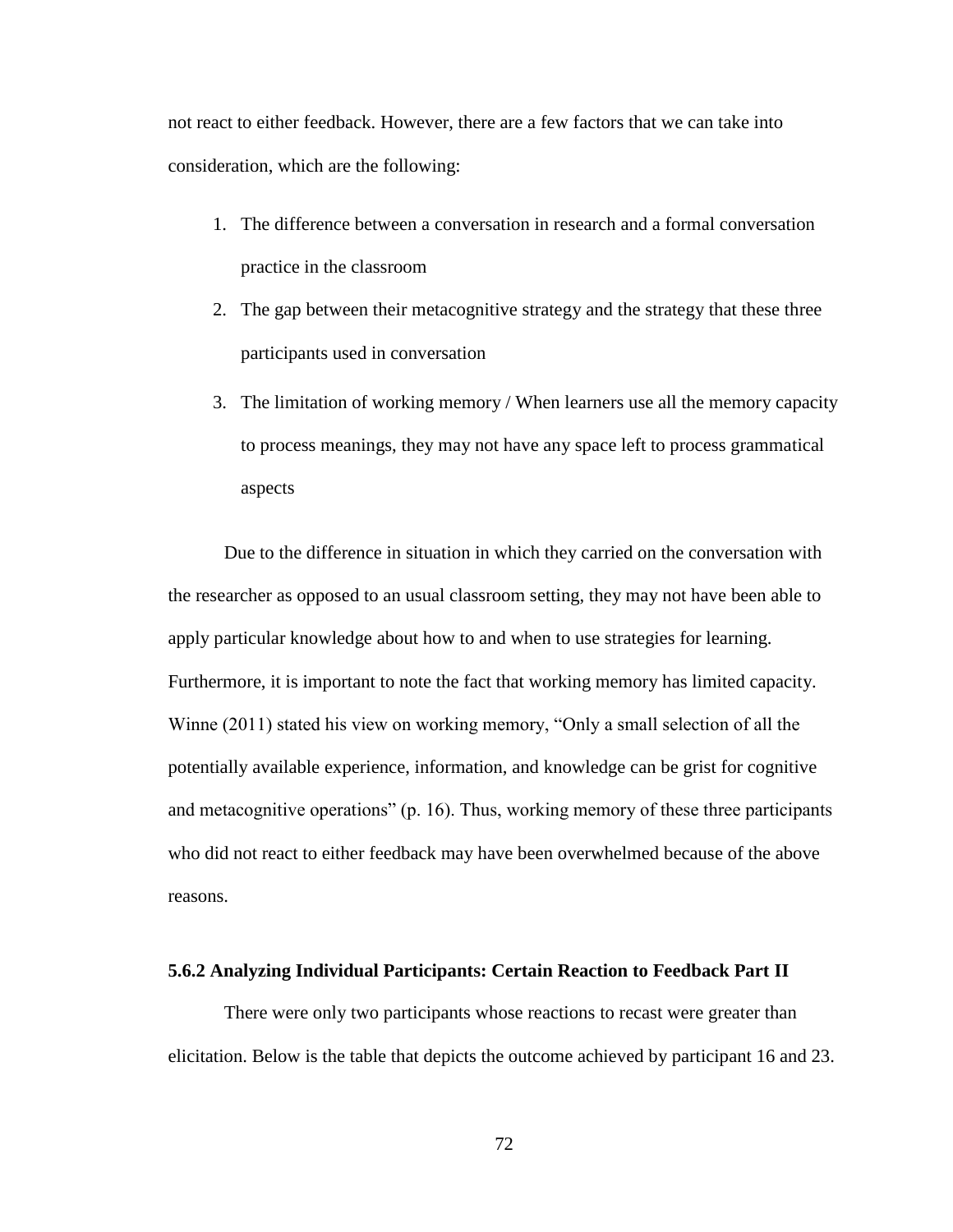|                | Rate of Repairing for Recast | Rate of Repairing for Elicitation |
|----------------|------------------------------|-----------------------------------|
| Participant 16 | 75%                          | 50%                               |
| Participant 23 | 100%                         | $0\%$                             |

#### Table 12: Results of the Rate of Repairing for Recast and Elicitation

Both participants 16 and 23 were intermediate learners. Therefore, the questionnaires filled out by the intermediate group were examined in order to find similarities and differences. The following question on the questionnaire was the one that two participants, 16 and 23, had in common.

- Question H: Which situation is ideal for you when you are having a conversation in Japanese with a native speaker of that language?
- 1. I would like him/her to make a correction when I make a mistake even if the conversation is interrupted
- 2. I would like to have a conversation without any interruption

For question H, they were the only ones who chose answer 2 which undoubtedly explains that they do not want their conversations to be hindered. This hints that they might simply prefer recast to elicitation since recast does not break off the conversation. Hence, these two participants might have been more focused during the conversation designed for recast.

#### **5.7 Limitations of the Study**

There are many scholars that have conducted research in this particular area who have said that certain feedback works better than others. However, the research that I conducted followed my own methodology. This means that there is no comparison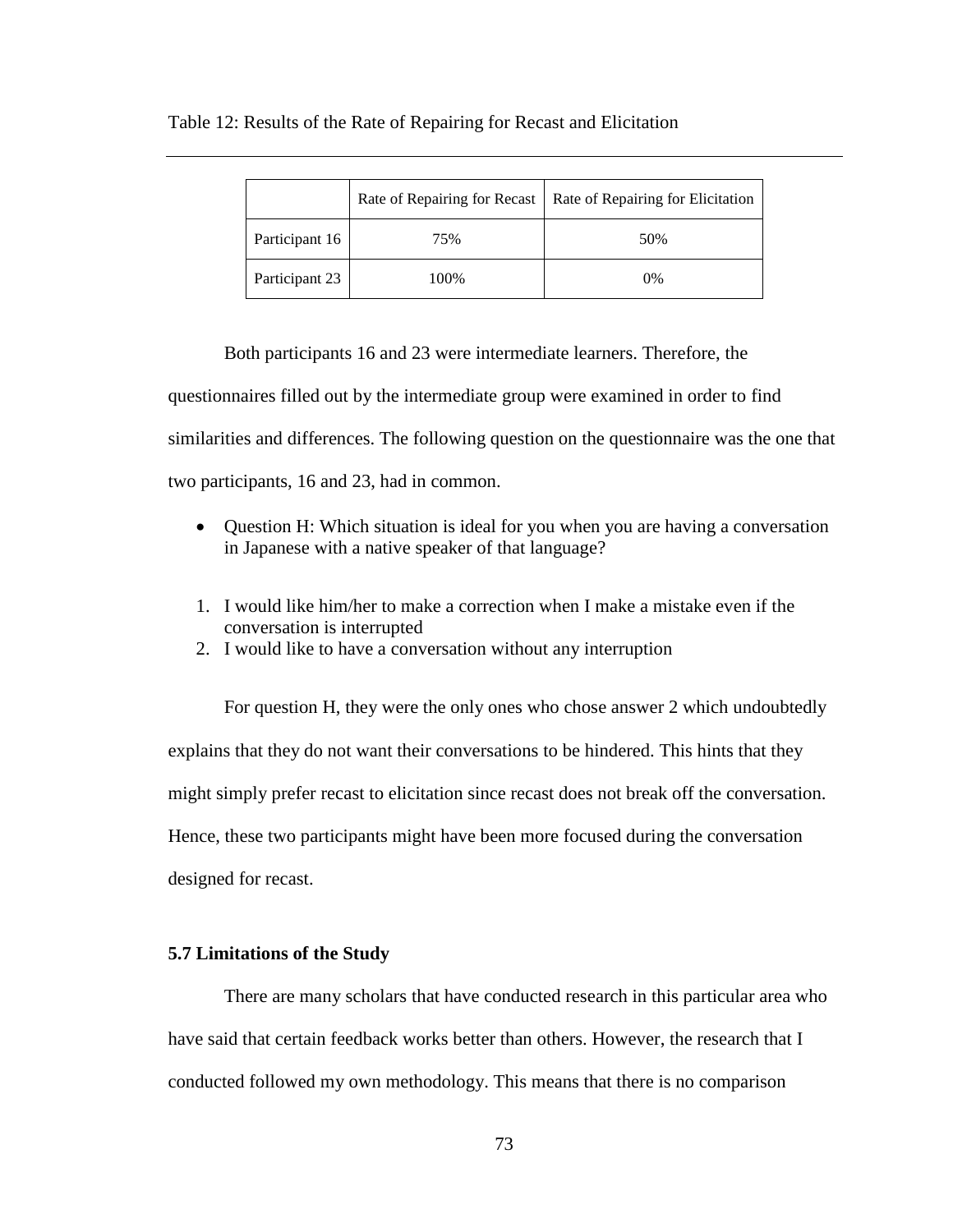between the results that I achieved and the results that were extracted by other researchers who have much more experience in this area of study. Most scholars usually conduct research on language learners in a class setting. They typically videotape or record the entire class activities in order for them to carefully examine the case later on. Whereas my research took place in a face-to- face situation due to the fact that I wanted to give certain feedback to each one of the participants.

Another factor that may have affected the result of my research is that I had to recruit the participants who could voluntarily spare their time for me. However, both advantage and disadvantage of my method were discovered. First, the advantage was collecting the students who had a great passion for learning the language of Japanese. Otherwise, they would not have voluntarily participated in the research. Second, the disadvantage was being unable to examine other learners who were unable to spare their time or were uncomfortable carrying on a face-to-face conversation in a second language.

Lastly, the results would have been different if other areas of topics such as a political or an environmental issue were used. In general, these particular topics require a wider range of vocabulary and demand more critical thinking than the topics that were actually used. However, the topics, holiday and trip, were used in order to maintain the natural flow of conversation in this research.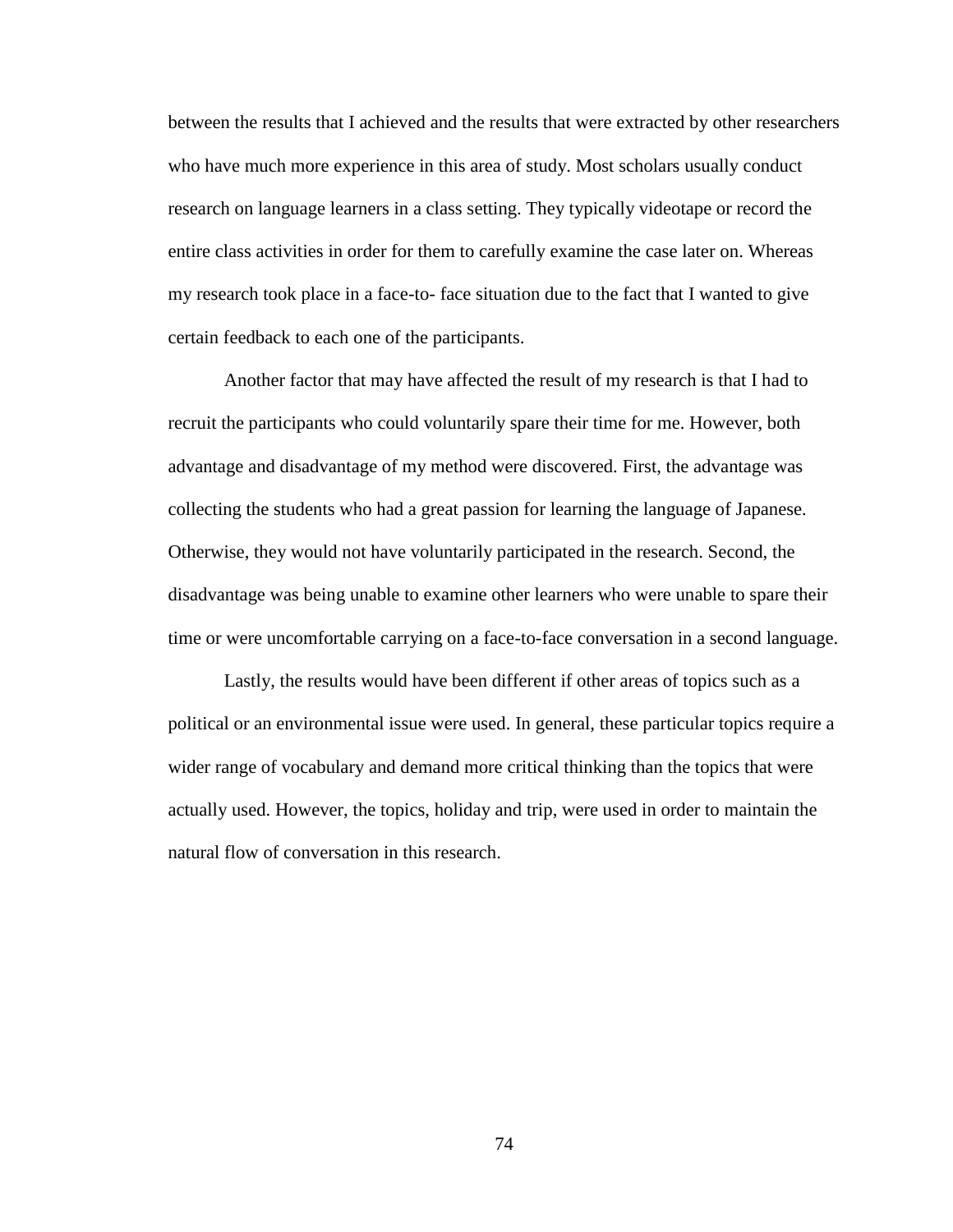#### **CHAPTER 6**

### **CONCLUSION AND FUTURE DIRECTION**

### **6.1 Conclusion**

This research was conducted for the purpose of examining which feedback, recast and elicitation, had a better effect on the learners of Japanese language studying at the University of Massachusetts Amherst. All 25 participants were either advanced or intermediate learners; therefore, they were capable of naturally carrying on a conversation in Japanese.

There have been so many scholars who have conducted similar research as I did. However, the validity of the conclusions that they made had been somewhat unclear to me. The reason for this is that each scholar had their own method of doing research in this area of study. For example, some compared six of the main corrective feedback to each of them. Some compared explicit with implicit feedback. To my knowledge, there has never been a single standard method that all studies followed.

The main issue that I encountered when I first became interested in this research is that not many studies that have conducted research in this area of study have provided clear information on the numbers of participants who reacted to certain feedback. Some studies did not clearly mention how often feedback was actually provided. For these particular reasons, I decided to conduct research on the learners of Japanese by having a one-on-one conversation. In doing so, every one of the subjects that participated in my research had equal opportunity to produce speech and receive a certain feedback as necessary when they made a mistake. This is how I was able to minimize the potential discrepancies as stated above.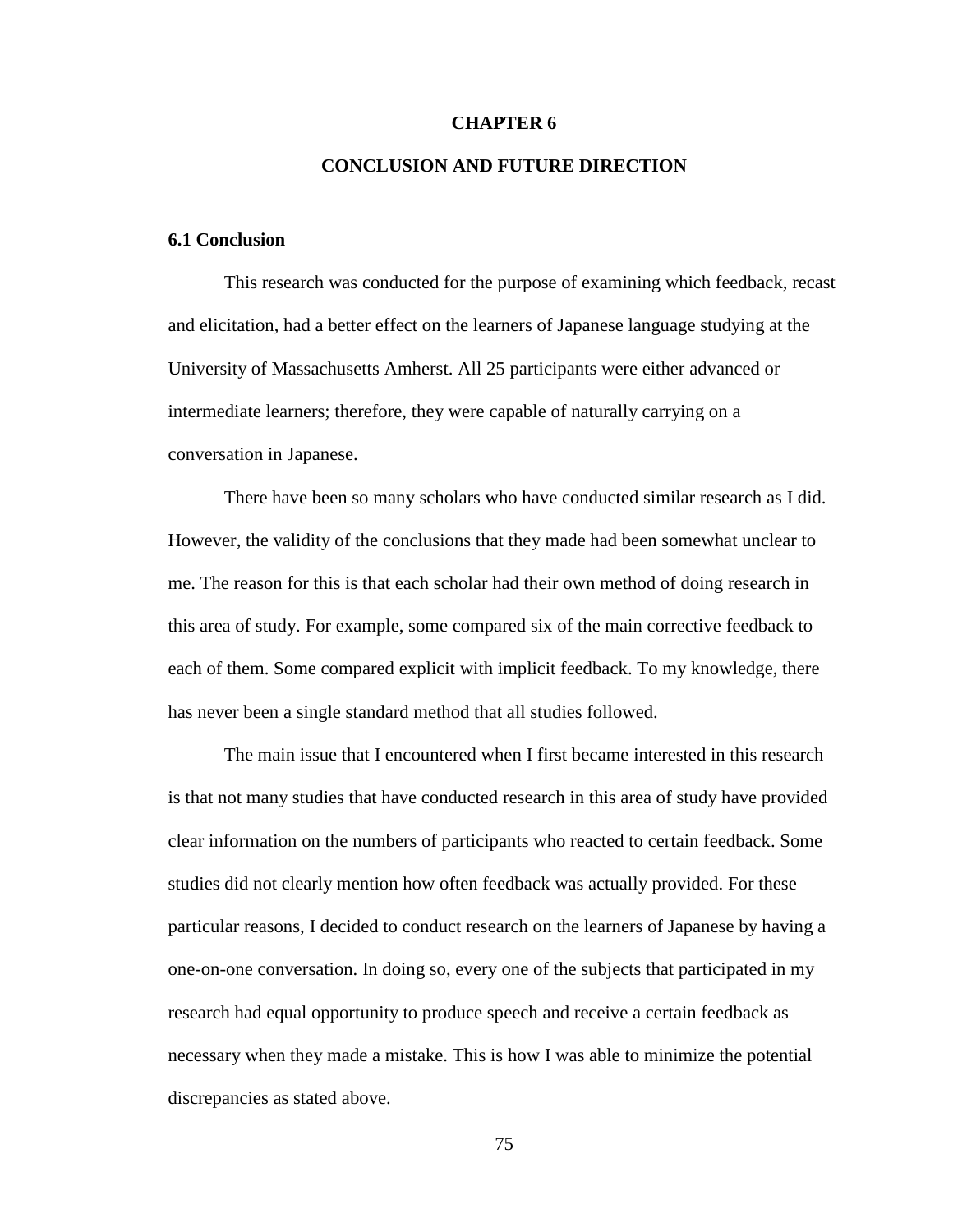What I learned the most from this research is the fact that elicitation feedback outperformed recast feedback. This result was not surprising because recast is the most implicit among all of the feedback. After all, it is certainly difficult for learners to notice recast feedback unless they are used to it or pay close attention to what others say. However, as most scholars in this area of study have agreed upon, recast is the most frequently used feedback by teachers in a class setting. The reasons for this are as follows: first, recast feedback is a linguistic technique used in language teaching to implicitly correct learners' mistakes, in such way that a conversation is not interrupted. Second, it is due to time restrictions that teachers have to manage. Though it depends entirely on many factors such as class size, regulations set by an institution, and so forth, teachers do not have time for providing explicit or even elicitation feedback every time learners make a mistake. For example, the Japanese language courses at the University of Massachusetts Amherst typically consist of 50 minutes for discussion and 75 minutes for lecture which is designed for 14 weeks per semester. Within the given time, these courses need to be completed; thus even if the instructors know the importance of providing feedback to their students, it is difficult for them to do so. This is the reality that I found that elicitation had a better effect on the participants if elicitation was in fact used. Therefore, it is desired that language teachers would take this result into consideration by any means, and thus provide a prompt feedback such as elicitation more often to L2 learners. By increasing the efficiency in utilization of elicitation in the L2 learning environment, a potential positive outcome may result. Ideally, making a learning environment which elicitation can be used may be more desirable. However, it can be very time-consuming to implement such a plan due to time constraints.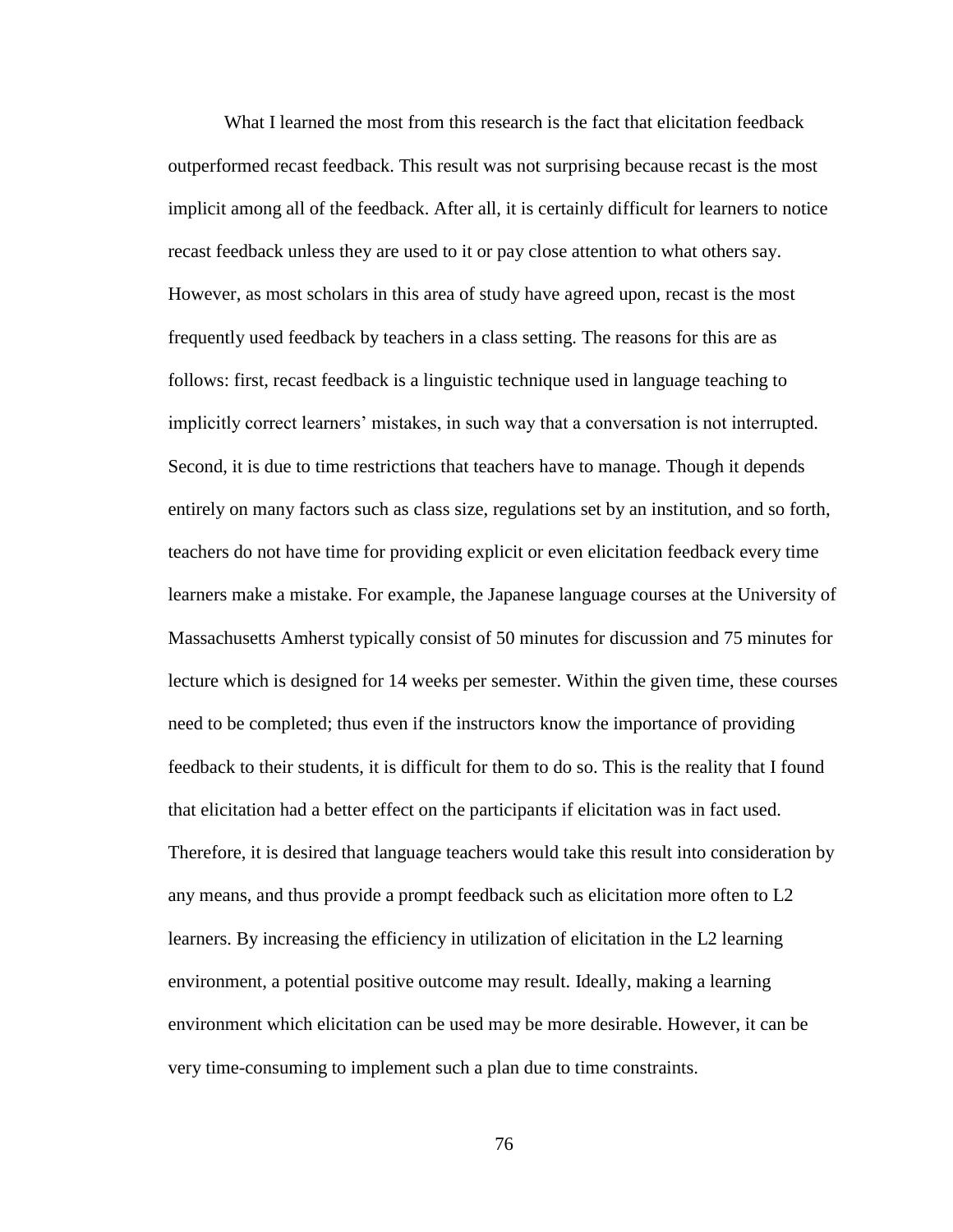There are still conceivable ways to evaluate the efficacy of elicitation in other settings. For instance, in a class setting as mentioned earlier, the Japanese language courses at the University of Massachusetts Amherst typically consist of discussion and lecture. Therefore, teachers are able to find out how well elicitation works in one of the sessions. This way, if a positive outcome develops, teachers or institutions would be able to provide a better learning environment for L2 learners by making the most of elicitation feedback.

Lastly, comparing the rate of repairing for the advanced learners against the intermediate learners was worth examining. There are so many explanations for this phenomenon. First, the advanced learners have more experience studying the language of Japanese. This means that they have been exposed much longer to the situation in which they had opportunities to have a conversation with native speakers of Japanese. Additionally, they have taken more Japanese language courses during the course of their lives. Even only these two facts can evidently be enough proof to say that the result was expected. The interesting part after extracting all of the data from the participants is that both advanced and intermediate learners displayed almost the same reaction to recast feedback. As shown in table 10, the rate of repairing for recast is about 46% for the former and is about 44% for the latter group. This suggests that only one thing that differentiated one from the other is elicitation feedback. Outstandingly, 75% of the advanced learners achieved 100% of the rate of repairing for elicitation and approximately 15% of the intermediate learners achieved the same. This particular feedback requires learners to retain what is being told in order for them to reproduce a correct form. Therefore, the advanced learners who have more experience and spent more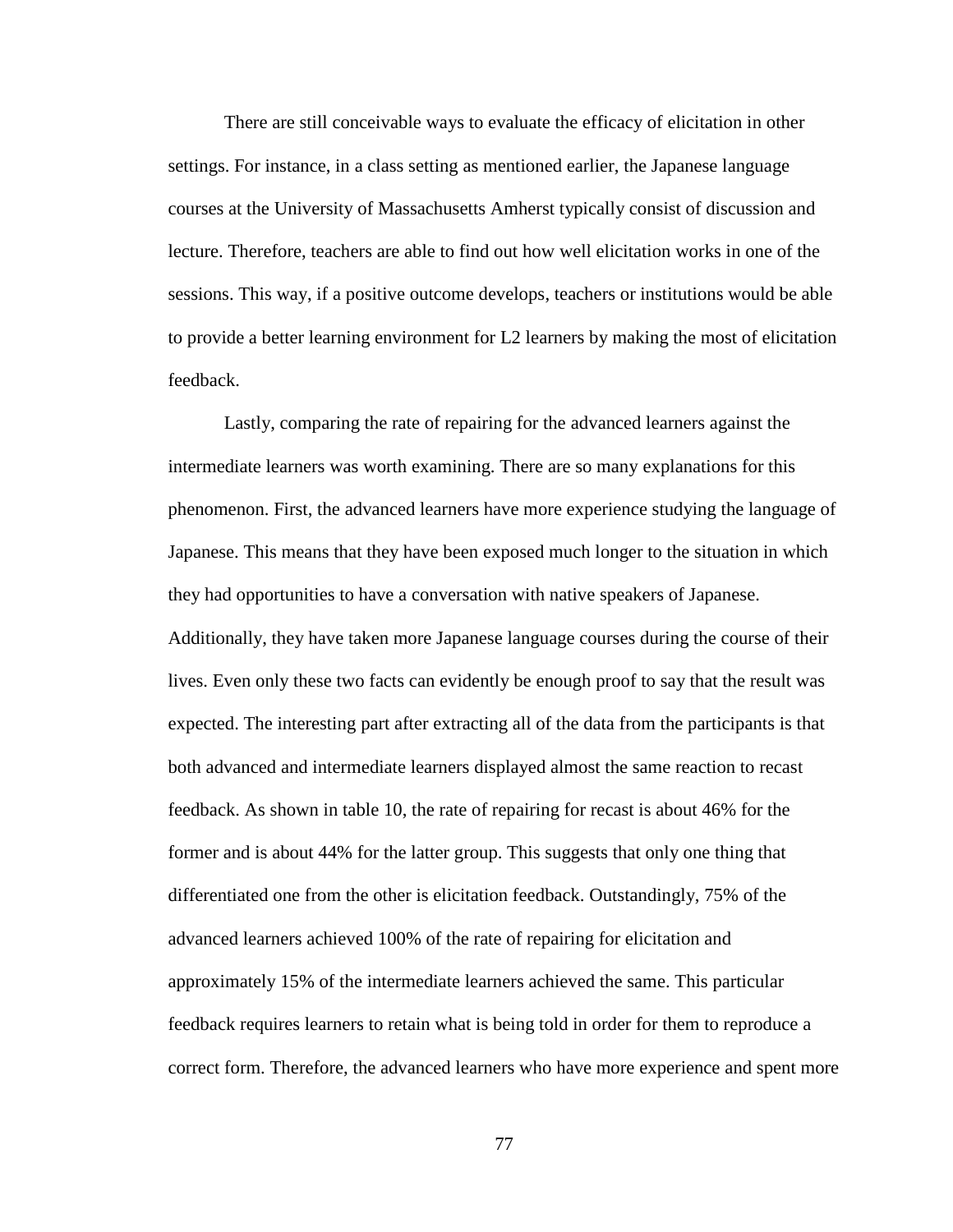time studying Japanese are most likely used to receiving a larger variety of feedback more frequently than the intermediate learners are. That is, it is assumed that the advanced learners have more information on the Japanese language stored in their memory system. Nevertheless, both groups proved that elicitation feedback had a better effect in terms of repairing the mistakes that they made. This result concludes my research into the effectiveness of corrective feedback, recast and elicitation.

#### **6.2 Future Direction**

The objective of this thesis was to examine the effectiveness of corrective feedback on language learners. Therefore, the participants had a one-on-one conversation with the researcher. However, there are a couple of factors that can be addressed in order to improve a research situation for future work based on some of the shortcomings of the current study.

First, having a large number of participants is one of the most important factors. This is because the way each individual reacts and responds to a certain condition is usually different. Therefore, it is assumed that the more participants that are involved, the wider variety of results will be achieved. In the current study, there were 12 participants for the advanced and 13 for the intermediate group that have provided beneficial information on the effects of feedback. Nevertheless, when it comes to data and statistical analysis, this number might not be enough. For example, as stated in section 5.4, a statistically significant difference was not observed between the groups. This is due to the small sample size and the high variance, which ended up creating no interaction. Thus, increasing a sample size would help produce better statistical evidence to support one's study.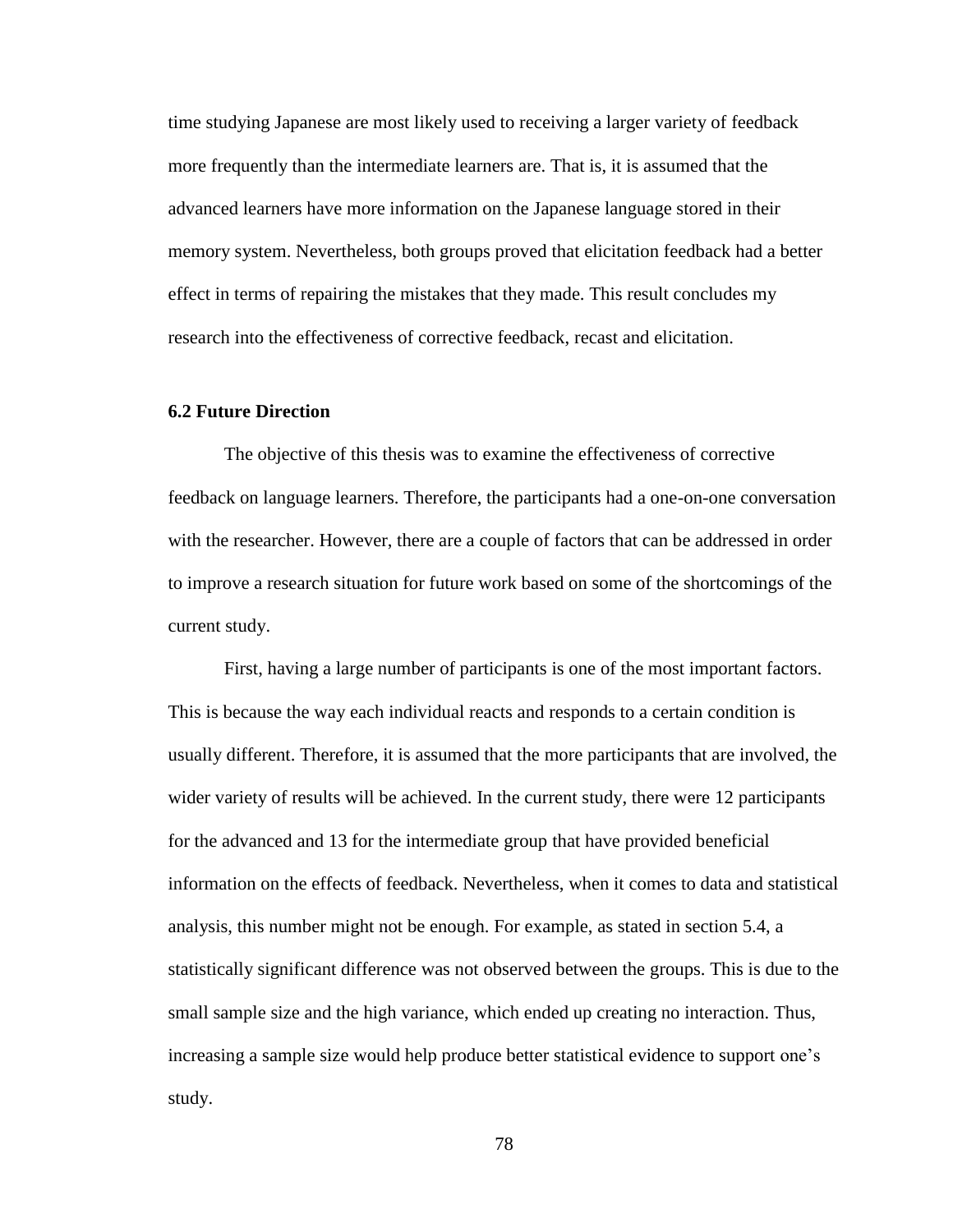Second, carrying out this type of study with a larger variety of linguistic categories, topics, and corrective feedback is another important factor to collect more useful data from participants. For instance, the topics and linguistic categories that were used in the current study were limited to a few each. But if there were more categories, more relationships between the participants and potential unique effects would have been examined. Hence, it may also lead to an increase in sample size which would see a broader aspect of similarities and differences statistically.

Therefore, these shortcomings as mentioned above suggest a variety of research directions that need to be analyzed in order to make a better learning environment in which feedback works as a powerful technique.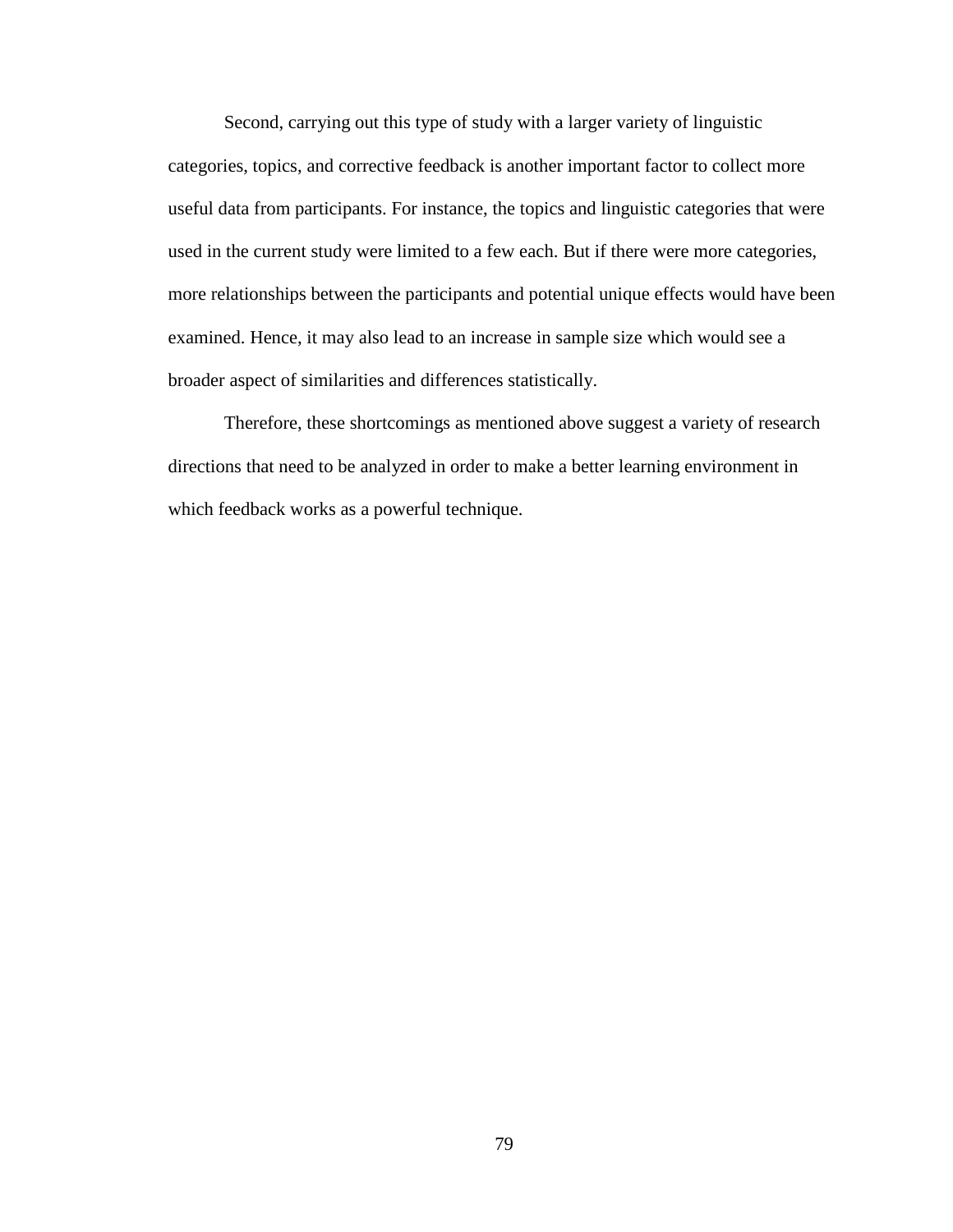#### **APPENDIX**

### TRANSCRIBED CONVERSATIONS OF EACH PARTICIPANT TO

### WHICH FEEDBACK WAS PROVIDED

#### **Participant 1**

### First attempt

#### *Recast*

NS: Fuyu yasumi de ichiban tanoshikatta koto wa? *What was the most enjoyable thing during the past winter break?* NNS: Shinyoo to atte hanashita koto. (Error in vocabulary: "shinyoo" should be "shinyuu")  *Meeting and chatting with my (best friend)*. NS: Shinyuu to aimashita ka. (Recast)  *You met your best friend.* -Time elapsed-

NS: Fuyu yasumi de ichiban tanoshikatta koto wa? *What was the most enjoyable thing during the past winter break?* NNS: Shinyuu to atte hanashita koto. (Corrected) *Meeting and chatting with my best friend*.

### *Elicitation*

| NS: Nihon de itte mitai tokoro wa doko desuka?                                             |
|--------------------------------------------------------------------------------------------|
| What part of Japan do you want to visit?                                                   |
| NNS: Okinawa kana, datte itta nai. (Error in conjugation: "itta" should be "itta koto ga") |
| I say, probably Okinawa because I (have) never been there.                                 |
| NS: Datte itta? (Elicitation)                                                              |
| Because you?                                                                               |
| NNS: Datte itta koto ga nai kara.                                                          |
| Because I have never been there.                                                           |
| -Time elapsed-                                                                             |

NS: Nihon de itte mitai tokoro wa doko desuka? *What part of Japan do you want to visit?* NNS: Okinawa kana, datte itta koto ga nai kara. (Corrected) *Because I have never been there*.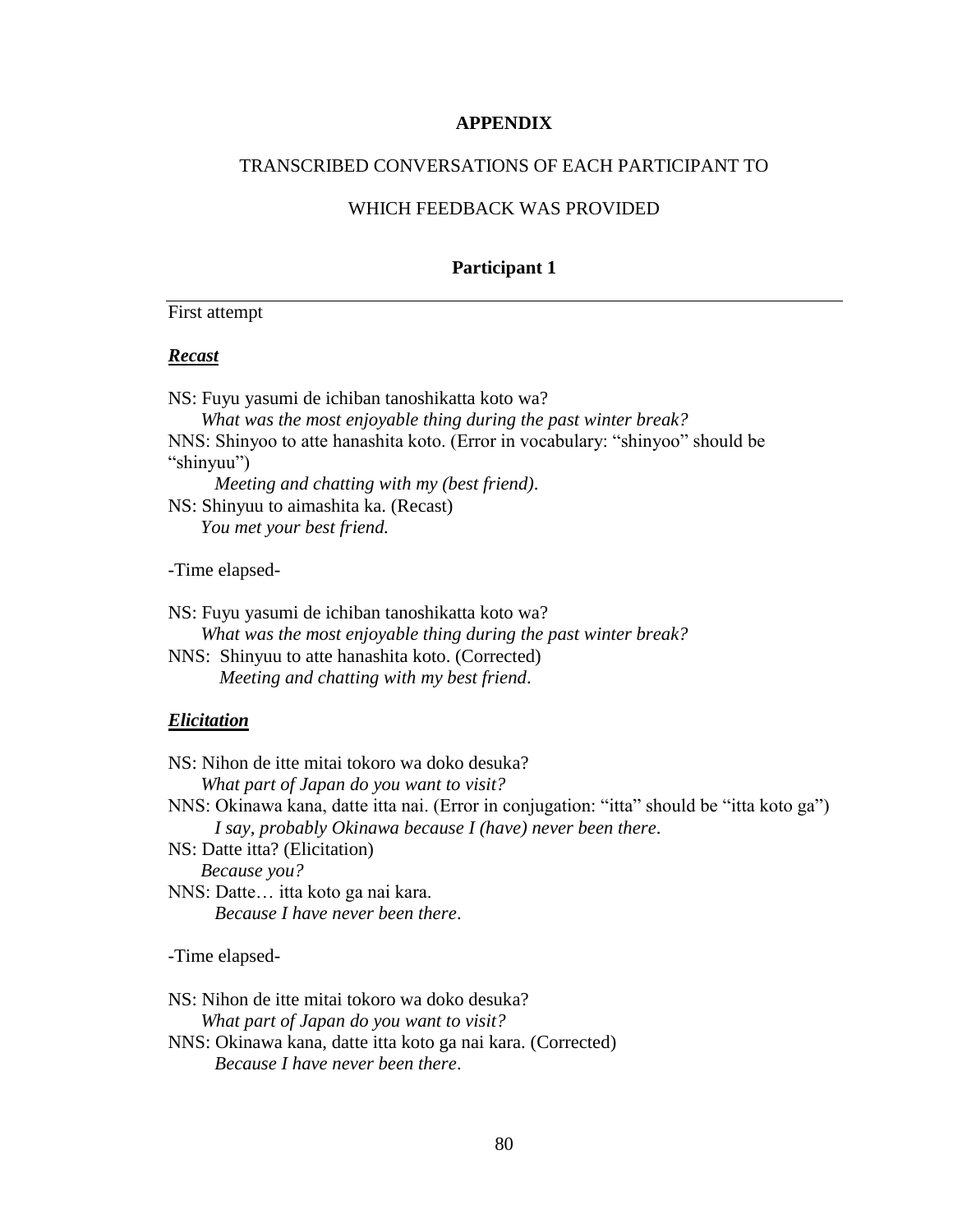#### Second attempt

### *Elicitation*

NS: Haru wa hoka no kisetsu to kurabete suki desu ka? Sore wa doushite desu ka? *Do you like spring compared to other seasons? Why?*

NNS: Haru ga suki. Aki wa happa ochitete kitanai. (Error in particle: "ga" should be after "happa")

 *I like spring. In fall the fallen leaves (…) make everything look so messy.* NS: Aki wa happa? (Elicitation)  *In fall the fallen leaves?*

NNS: Aki wa happa ga ochitete kitanai. *In fall the fallen leaves make everything look so messy*.

-Time elapsed-

NS: Haru wa hoka no kisetsu to kurabete suki desu ka? Sore wa doushite desu ka? *Do you like spring compared to other seasons? Why?*

NNS: Aki wa happa ga ochitete kitanai. (Corrected) *In fall the fallen leaves make everything look so messy*.

### *Recast*

NS: Dare ni donna omiyage wo katta koto ga arimasu ka? *What kind of souvenir have you bought, and for whom?* NNS: Furorida de chichi ni T-shatsu wo katta koto ga arimasu. Basuketto booru ni suru tokoro de. (Error in particle: "ni" should be "wo")  *I have gotten a T-shirt for my father (at) a basketball stadium in Florida*  NS: Basuketto booru wo suru tokoro de. (Recast)  *At a basket ball stadium.*

-Time elapsed-

NS: Do kode otoosan no T-shatsu wo kaimashita ka? *Where did you buy the t-shirt for your father?* NNS: Furorida no basuketto booru wo suru tokoro de. (Corrected) *At a basketball stadium in Florida.*

### **Participant 2**

### First attempt

#### *Recast*

NS: Watashi wa fuyu yasumi ni doko ni mo ikimasen desita. Doko ni ike ba yokatta to omoi masu ka?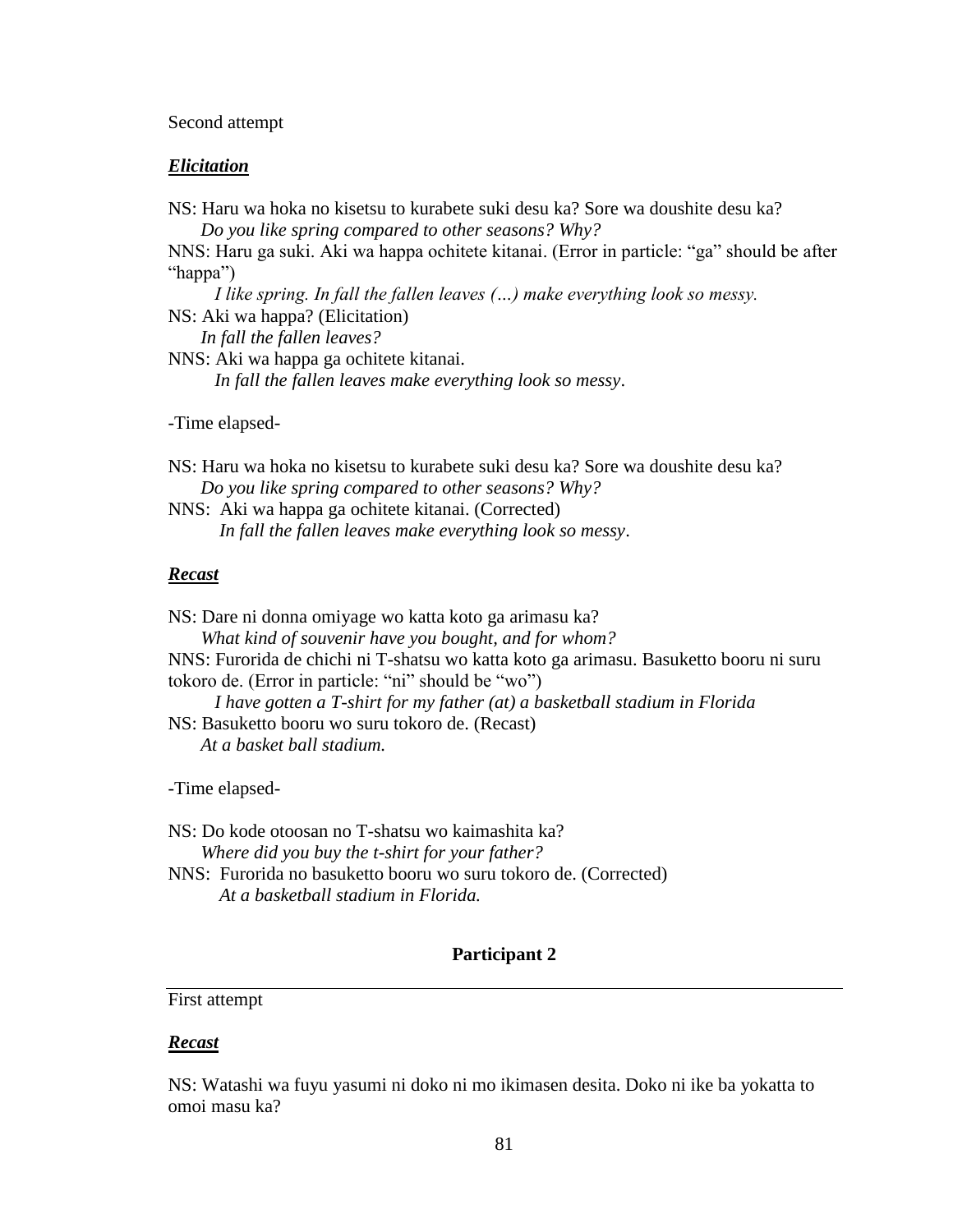*I didn't go anywhere during the past winter break. Do you know where I should have gone to have fun?* NNS: Pekin kana, tada atama de ukanda. (Error in particle: "de" should be "ni")  *I say, probably Beijing. It just came (to) mind.*

NS: Tada atama ni ukanda. (Recast)  *It just came to mind.*

-Time elapsed-

NS: Watashi wa fuyu yasumi ni doko ni mo ikimasen desita. Doko ni ike ba yokatta to omoi masu ka?

 *I did not go anywhere during the past winter break. Do you know where I should have gone to have fun?*

NNS: Pekin, tada atama de ukanda. (Not corrected)  *Beijing. It just came (to) mind.*

#### *Elicitation*

NS: Ryokou ni nani wo motte iku to benri da to omou? *What do you think would come in handy to take on your trip?* NNS: Pasokon. Jouhou ga sagasite… (Error in particle: "ga" should be "wo")  *My personal computer because I can search (for) information…* NS: Jouhou? (Elicitation)  *Information?* NNS: Jouhou wo sagasite... *Search for information*.

-Time elapsed-

NS: Ryokou ni nani wo motte iku to benri da to omou? *What do you think would come in handy to take on your trip?* NNS: Pasokon, datte jouhou wo sagaseru. (Corrected)  *My personal computer because I can search for information.*

#### Second attempt

#### *Elicitation*

NS: Yuuenchi ni ittara mazu nani wo shitai desu ka?

 *What do you want to do first when you go to an amusement park?* NNS: Abuna sona norimono ni noritai. (Error in conjugation: "sona" should be "sasouna")

 *I would like to try something that seems (dangerous).*  NS: Abuna? (Elicitation)  *(Dangerous)?*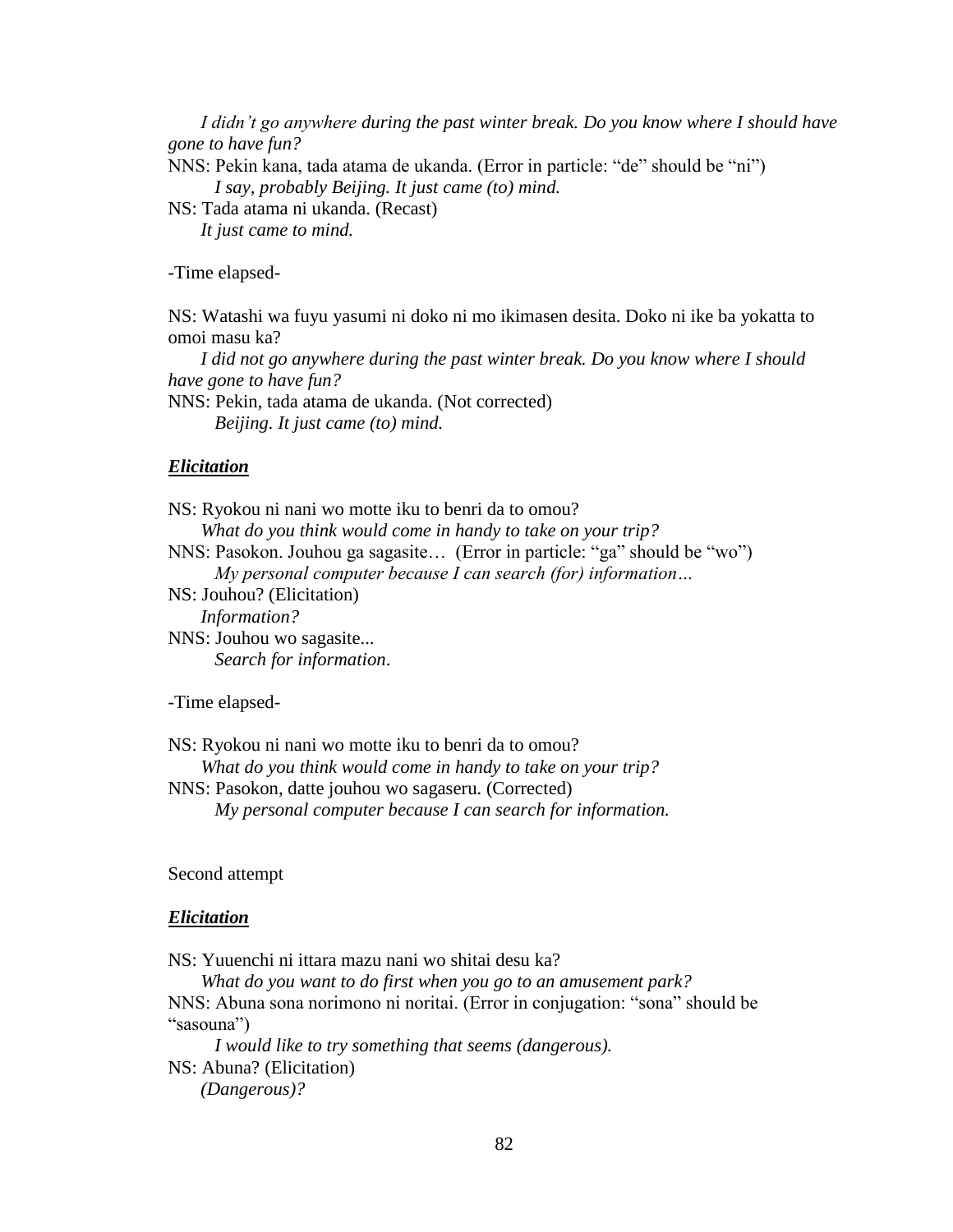NNS: Abona… sasouna norimono. *Something that seems dangerous*.

-Time elapsed-

NS: Yuuenchi ni ittra mazu nani wo shitai desu ka? *What do you want to do first when you go to an amusement park?* NNS: Abuna sasouna norimono ni noritai. (Corrected) *I would like to try something that seems dangerous.* 

#### *Recast*

NS: Ryokou no omoide wo oshiete kudasai.

*Please tell me about your memorable trip.*

NNS: Pasupooto ga wasurete hikoujou ni itta no. Asa nanaji kurai datta. (Error in particle: "ga" should be "wo" and in conjugation: "nanaji" should be "shichiji")

 *I went to an airport (without) my passport. It was around (seven) o'clock in the morning.* 

NS: Pasupooto wo wasurete hikoujou ni itta no? Asa shichiji kurai ni? (2 recasts)  *You went to an airport without your passport at seven o'clock in the morning?*

-Time elapsed-

NS: Ryokou no omoide wo oshiete kudasai.

*Please tell me about your memorable trip.*

NNS: Pasupooto ga wasurete hikoujou ni itta no. Asa shichiji kurai ni. (1 corrected, 1 not corrcted)

 *I went to an airport (without) my passport. It was around seven o'clock in the morning.*

### **Participant 3**

#### First attempt

### *Recast*

NS: Fuyu yasumi ni nani wo shimashita ka?

*What did you do during the past winter break?*

- NNS: Tomodachi wo aini kanada ni iki mashita. (Error in particle: "wo" should be "ni")  *I went to Canada (to) see my friends.*
- NS: Tomodachi ni aini. (Recast)  *To see your friends.*

-Time elapsed-

NS: Kanada ni itta riyuu wo mouichido oshiete kudasai?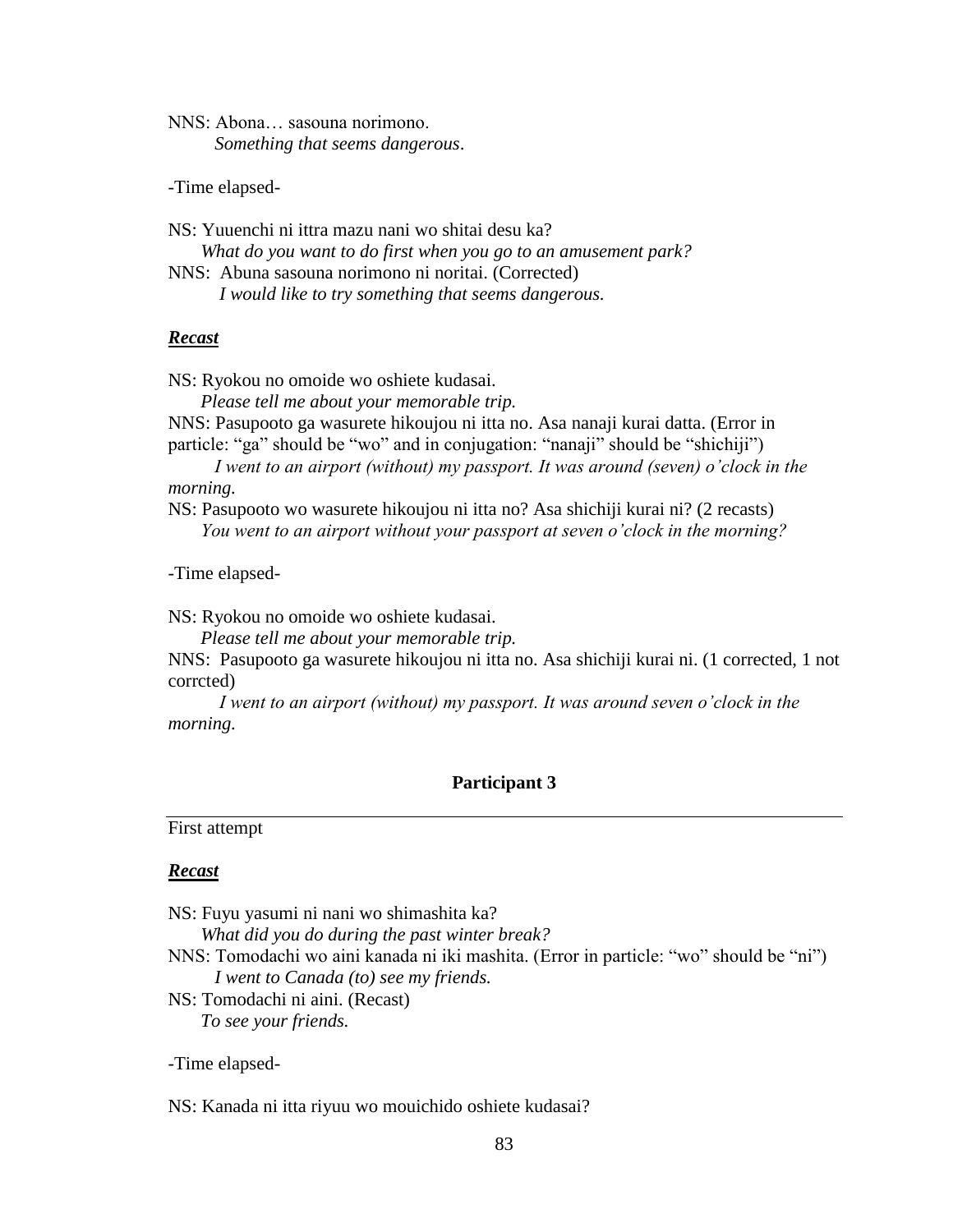*Would you please tell me one more time why you went to Canada?* NNS: Tomodachi ni au tame ni. (Corrected)

*To see my friends*.

### *Elicitation*

 $N/A$ 

### Second attempt

### *Elicitation*

NS: Haru wa hoka no kisetsu to kurabete suki desu ka? Sore wa doushite desu ka? *Do you like spring compared to other seasons? Why?* NNS: Aki no hou ga suki. kouyuu ga kirei dakara. (Error in vocabulary: "kooyuu" should be "kouyou")  *I like fall better because the (red leaves of autumn) are so beautiful.* NS: Aki no kou? (Elicitation)  *The (red leaves) of autumn?* NNS: Aki no kou… you. *The red leaves of autumn*.

-Time elapsed-

NS: Doushite aki ga suki desu ka? *Why do you like fall?* NNS: Kouyou ga kirei dakara. (Corrected) *Because I like the red leaves of autumn.*

### *Recast*

 $N/A$ 

### **Participant 4**

### First attempt

### *Recast*

NS: Fuyu yasumi ni nani wo shimashita ka? *What did you do during the past winter break?* NNS: Arubaito wo simashita. Demo isshuukan ni hataraite yame mashita. (Error in particle: "ni" should be eliminated)  *I worked part-time but I quit after working (…) for a week.* NS: Ishuukan hataraite yame mashita ka. (Recast)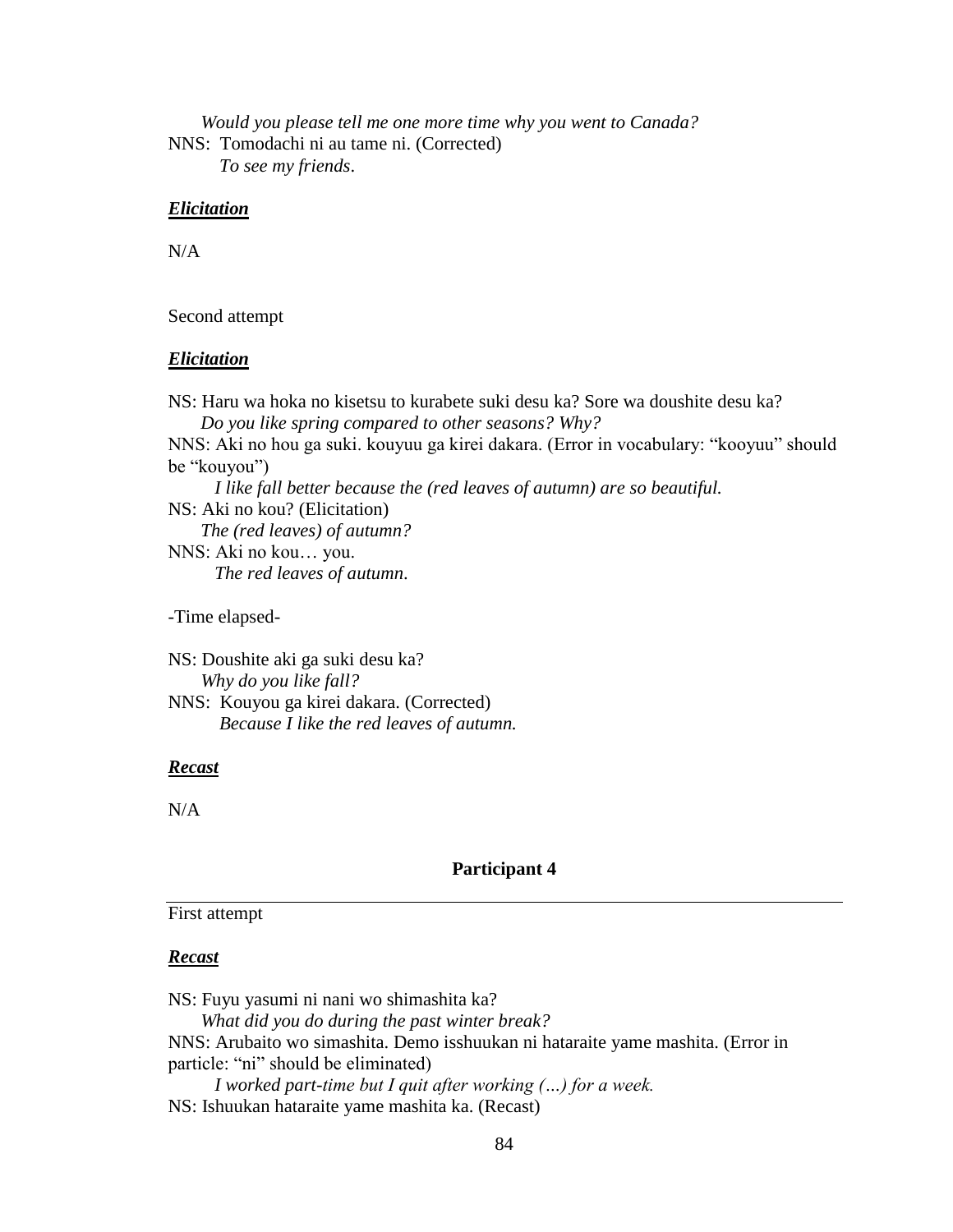*You quit after working for a week.*

-Time elapsed-

NS: Itsu arubaito wo yame mashita ka? *When did you quit working the part-time job?* NNS: Isshuukan ni hataraite yame mashita. (Not corrected) *I worked part-time but I quit after working (…) for a week.*

NS: Fuyu yasumi de ichiban tanoshikatta koto wa?

 *What was the most enjoyable thing during the past winter break?* NNS: Boku no koukou no toki no tomodachi wa ie ni kimashita. (Error in particle: "wa" should be "ga")

 *My friends from high school came (to) my place*.

NS: Tomodachi ga ie ni kimashita ka. (Recast)  *Your friends came to your place.*

-Time elapsed-

NS: Fuyu yasumi de ichiban tanoshikatta koto wa?

*What was the most enjoyable thing during the past winter break?*

NNS: Boku no koukou no toki no tomodachi wa ie ni kimashita. (Not corrected) *My friends from high school came (to) my place*.

#### *Elicitation*

NS: Ryokou ni nani wo motte iku to benri da to omou? *What do you think would come in handy to take on your trip?* NNS: Sumaato fon ni motte ikitai to omou. (Error in particle: "ni" should be "wo")  *I think that I would like to take a smart phone (with) me*. NS: Sumaato fon? (Elicitation)  *A smart phone?* NNS: Sumaato fon wo motte ikitai. *I want to take a smart phone with me*. -Time elapsed-

NS: Ryokou ni nani wo motte iku to benri da to omou?

*What do you think would come in handy to take on your trip?*

NNS: Sumaato fon wo motte iku to omoimasu. (Corrected)  *I think that I would like to take a smart phone (with) me*.

Second attempt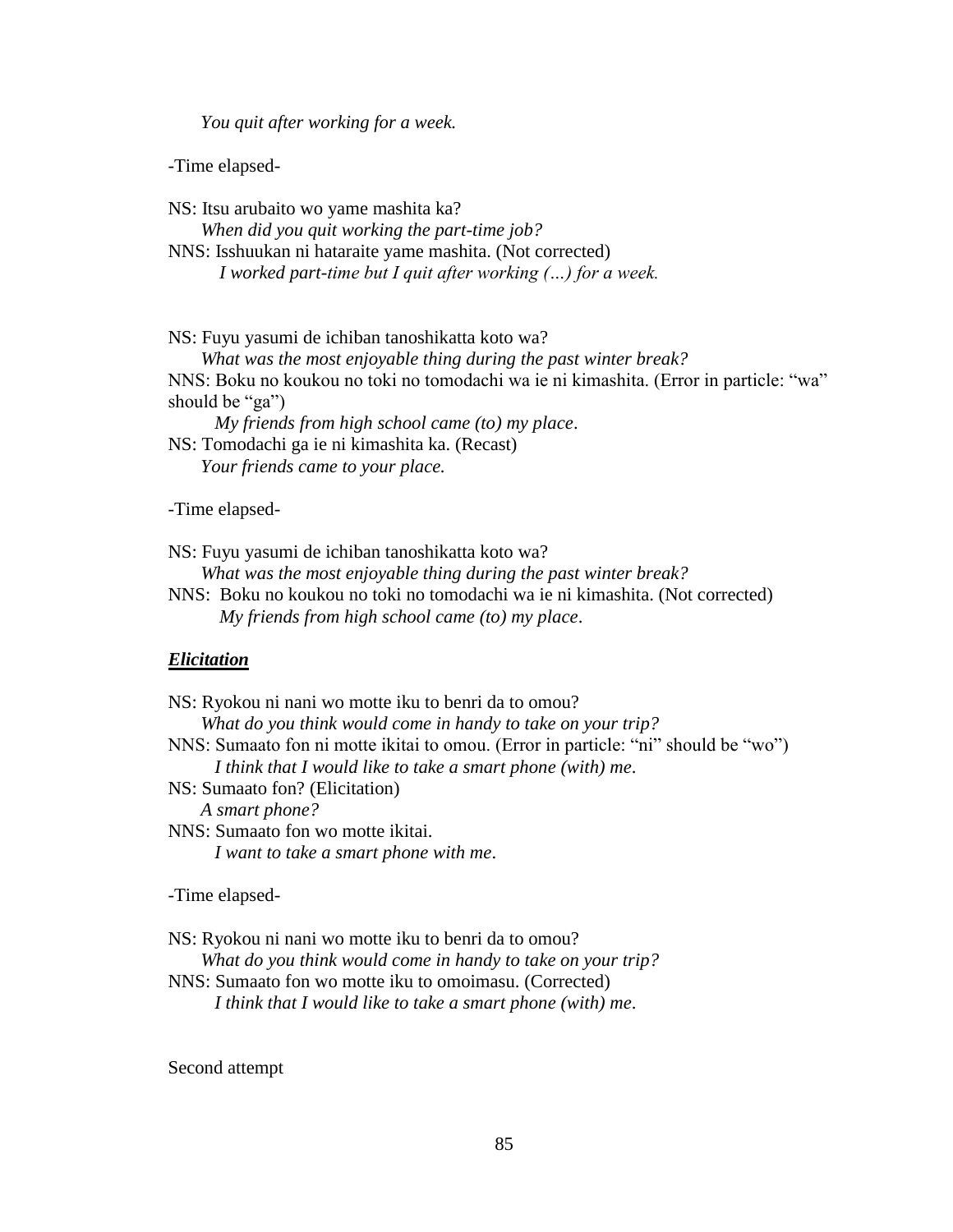#### *Elicitation*

NS: Haru yasumi wa nani wo suru yotei desu ka? *Why are you going to do during the spring break?* NNS: Shuusoku katsudou wo suru yotei desu. (Error in vocabulary: "Shuusoku" should be "Shuushoku")  *I will do (job hunting).* NS: Shuu? (Elicitation)  *(Job)?* NNS: Shuu… shoku katsudou. *Job hunting.*

-Time elapsed-

NS: Haru yasumi wa nani wo suru yotei desu ka? *Why are you going to do during the spring break?* NNS: Shuushoku katsudou wo shimasu. (Corrected) *I will do job hunting.*

NS: Donna shigotoba ga ii desu ka? *What kind of work place do you prefer?* NNS:Yasashii bosu ga aru tokoro. (Error in conjugation: "aru" should be "iru")  *A place where (there) is a nice boss.* NS: Yasashii bosu ga? (Elicitation)  *A nice boss?* NNS: Yasashii bosu ga iru tokoro. *A place where there is a nice boss.*

-Time elapsed-

NS: Donna shigotoba ga ii desu ka? *What kind of work place do you prefer?* NNS: Yasashii bosu ga iru tokoro. (Corrected) *A place where there is a nice boss.*

### *Recast*

NS: Haruyasumi ni doko ni ikitai desu ka? *Where do you want to go during the spring break?* NNS: Amerika to chigau na tokoro. (Error in conjugation: "na" should be eliminated)  *A place that is (different) from America.* NS: Amerika to chigau tokoro desu ka. (Recast)  *A place that is different from America.*

-Time elapsed-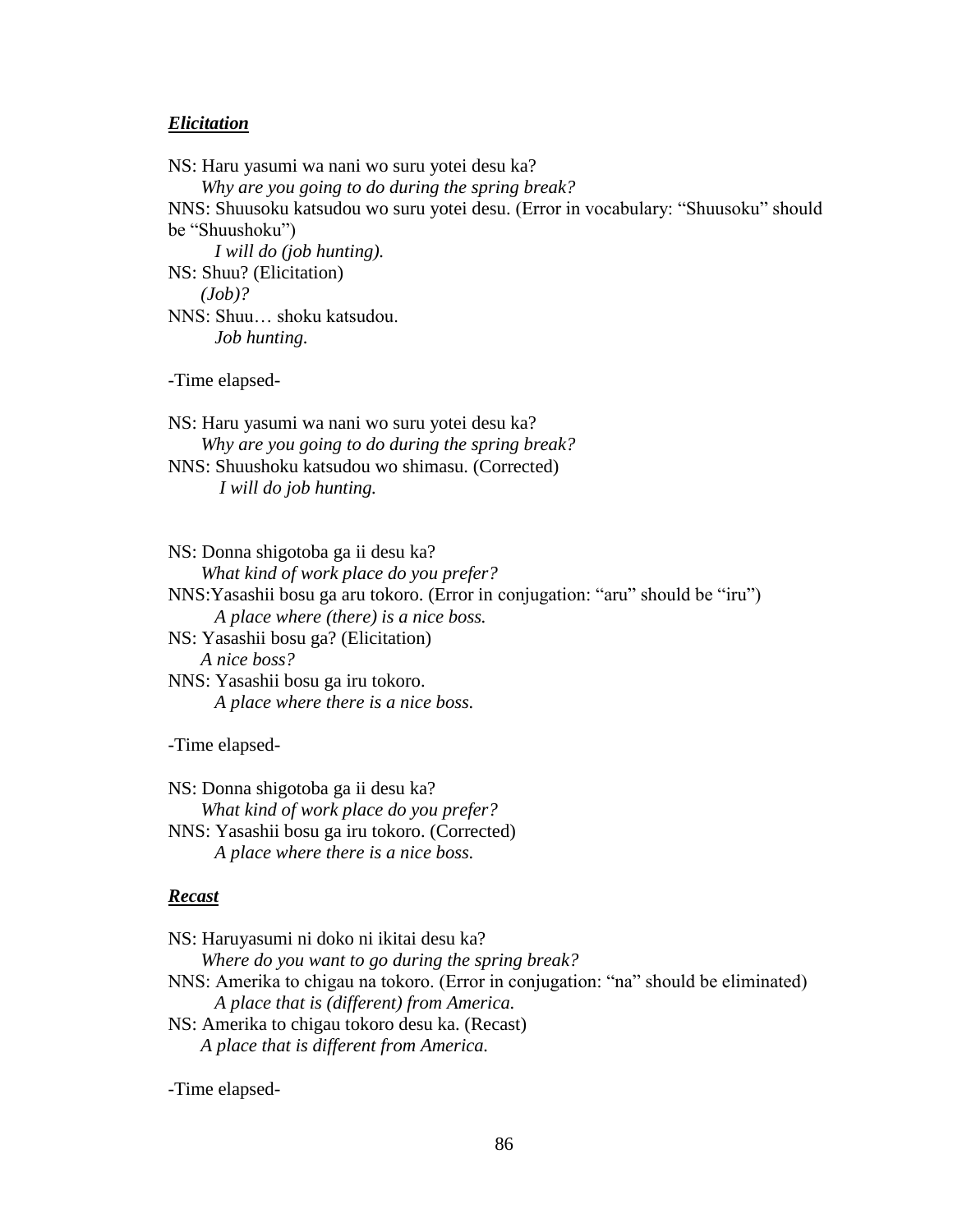NS: Haruyasumi ni doko ni ikitai desu ka? *Where do you want to go during the spring break?* NNS: Amerika to chigau na tokoro. (Not corrected) *A place that is (different) from America.*

NS: Ichiban tanoshikatta haru yasumi no omoide wa nan desu ka? *What is the most memorable thing during your past trip?* NNS: Girisha ni ichigatsu-kan itta koto kana. (Error in conjugation: "ichigatsu-kan" should be "ikkagetsu-kan")  *Probably the trip to Greece (for a month)*. NS: Ikkagetsu-kan desu ka. (Recast)  *For a month.*

-Time elapsed-

NS: Ichiban tanoshikatta haru yasumi no omoide wa nan desu ka? *What is the most memorable thing during your past trip?* NNS: Girisha ni ichigatsu-kan itta koto. (Not corrected) *The trip to Greece (for a month)*.

### **Participant 5**

First attempt

### *Recast*

NS: Senkou ha nani desuka?

*What is your major?*

NNS: Ima wa nihongo wo senkou suru kedo, konpyuutaa mo senkou suru tsumori desu. (Error in conjugation: the first "suru" should be "shiteiru")

 *I am now major(ing) in Japanese but planning to major in computer as well.*

NS: Nihongo wo senkou site imasu ka. (Recast)  *You are majoring in Japanese now.*

-Time elapsed-

NS: Senkou no hanashi wo mouichido onegai shimasu.

*Would you please tell me again what your major is?*

NNS: Ima wa nihongo wo senkou suru kedo, konpyuutaa mo senkou suru tsumori desu. (Not corrected)

*I am now major(ing) in Japanese but planning to major in computer as well.*

### *Elicitation*

N/A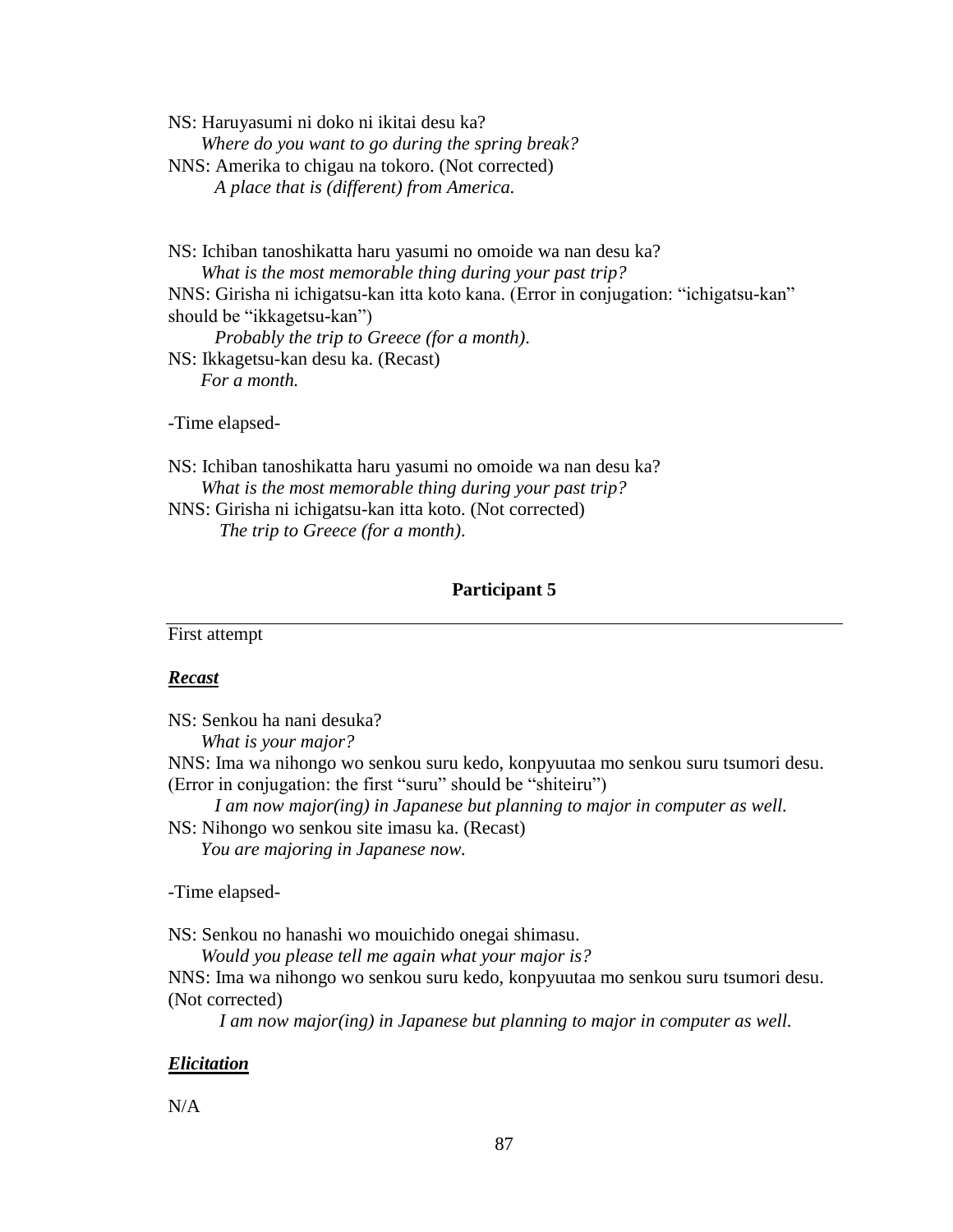#### Second attempt

#### *Elicitation*

NS: Haru yasumi wa nani wo suru yotei desu ka? *What are you going to do during the spring break?* NNS: Tomodachi to eiga ni miru to omoi masu. (Error in particle: "ni" should be "wo")  *I think I will (watch) a movie with my friend.* NS: Eiga? (Elicitation)  *Movie?* NNS: Eiga wo miru to omou. *I think I will watch a movie.*

-Time elapsed-

NS: Haru yasumi wa nani wo suru yotei desu ka? *What are you going to do during the spring break?* NNS: Eiga wo miru yotei desu. (Corrected) *I am planning to watch a movie.*

#### *Recast*

NS: Ryokou no omoide wo oshiete kudasai. *Please tell me about your memorable trip.* NNS: Yonnen-sei no toki washinton ni iki mashita. (Error in conjugation: "Yonnen-sei" should be "Yonen-sei")  *I went to Washington D.C. when I was in (fourth grade).* NS: Yonen-sei no toki desu ka. (Recast)  *When you were in fourth grade.*

-Time elapsed-

NS: Ryokou no omoide wo oshiete kudasai.

*Please tell me about your memorable trip.*

NNS: Yonen-sei no toki washinton ni iki mashita (Corrected) *I went to Washington D.C. when I was in fourth grade.*

### **Participant 6**

### First attempt

### *Recast*

NS: Fuyu yasumi de ichiban tanoshikatta koto wa?

 *What was the most enjoyable thing during the past winter break?* NNS: Rasubegasu de itta. (Error in particle: "de" should be "ni" or "e")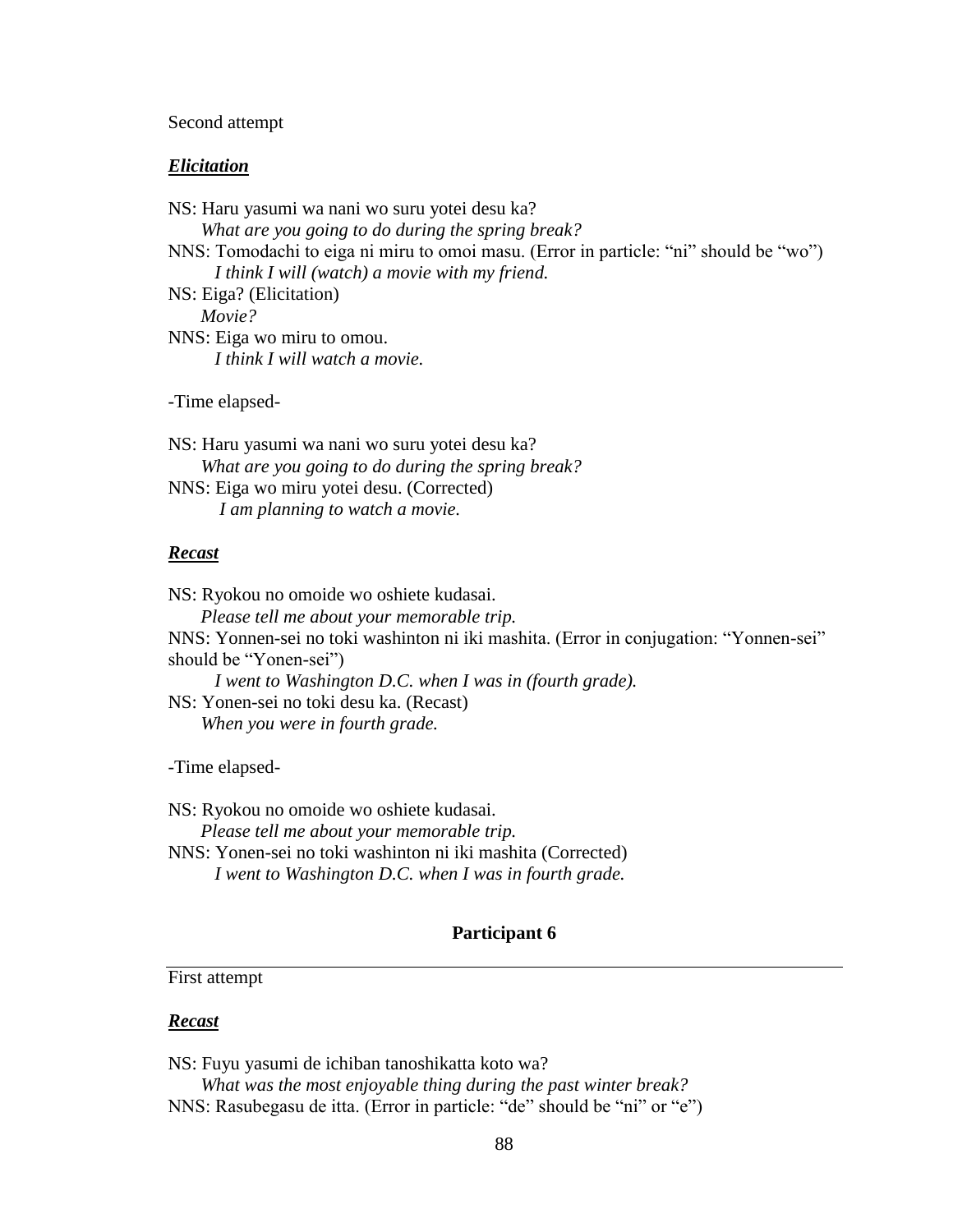*I went (to) Las Vegas*. NS: Rasubegasu ni itta. (Recast)  *You went to Las Vegas.*

-Time elapsed-

NS: Fuyu yasumi doko ni iki mashita? *Where did you go during the winter break?* NNS: Rasubegasu de itta. (Not corrected) *I went (to) Las Vegas.*

### *Elicitation*

NS: Ryokou ni nani wo motte iku to benri da to omou? *What do you think would come in handy to take on your trip?* NNS: Pasokon. Pasokon ga inai to anshin dekinai. (Error in conjugation: "inai" should be "nai")  *My personal computer because I don't feel easy (without) it*. NS: Pasokon ga? (Elicitation)  *Personal computer?* NNS: Pasokon ga naito... *Without my personal computer*.

-Time elapsed-

NS: Ryokou ni nani wo motte iku to benri da to omou? *What do you think would come in handy to take on your trip?* NNS: Pasokon desu. Inai to fuan dakara. (Not corrected)  *My personal computer because I don't feel easy (without) it*.

NS: Donna dezaato ga suki desuka?

*What kind of sweets do you like?*

NNS: Choko to minto no majiawase no aisu. (Error in conjugation: "maji" should be "maze")

 *A (combination) of chocolate and mint flavored ice cream*.

NS: Choko to minto no? (Elicitation)

 *Chocolate and mint?* NNS: Mazeawase...

*Combination*.

-Time elapsed-

NS: Donna dezaato ga suki desuka? *What kind of sweets do you like?* NNS: Choko to minto no majiawase no aisu. (Not corrected)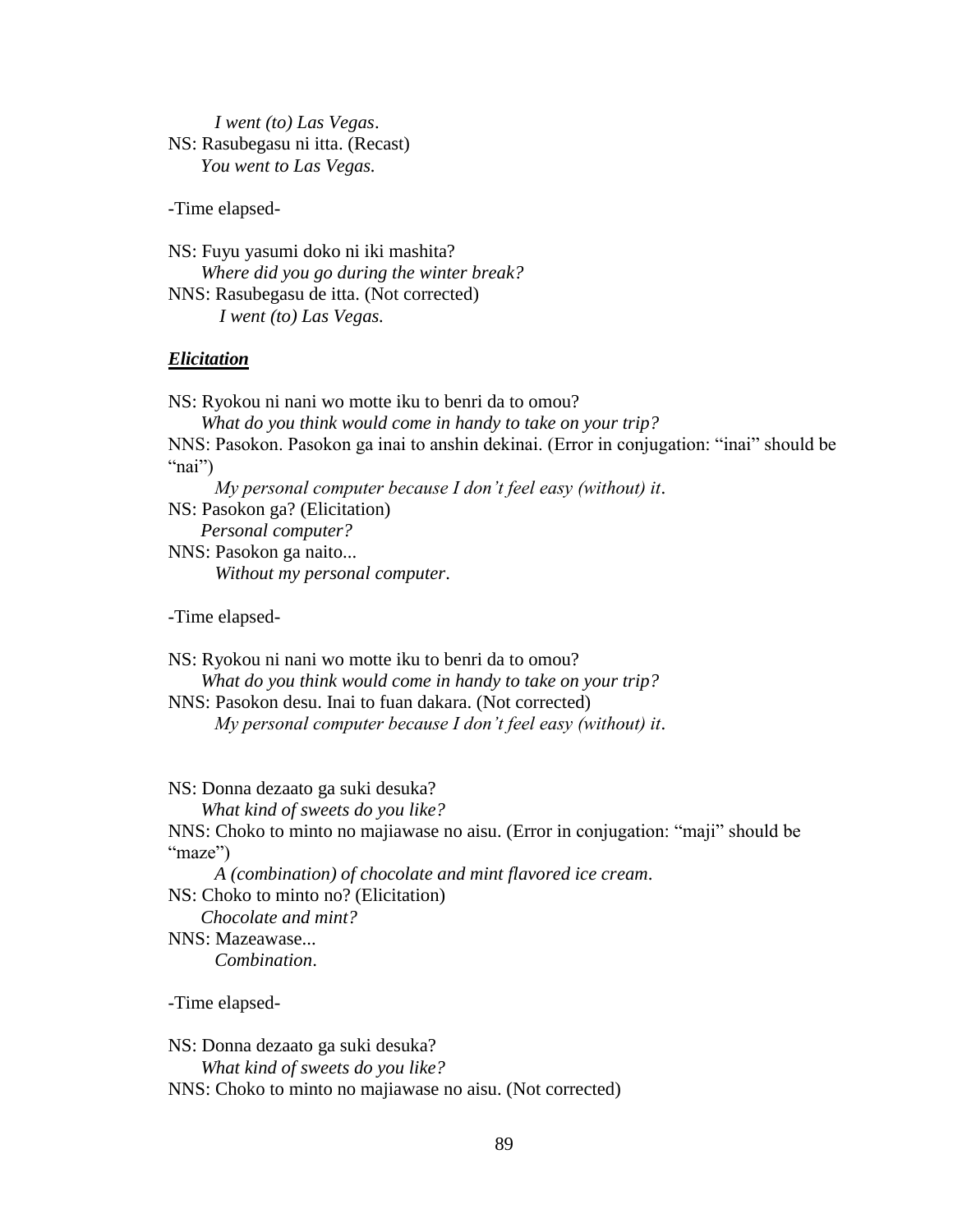*The (combination) of chocolate and mint flavored ice cream*.

Second attempt

### *Elicitation*

NS: Ryokou wa suki desu ka? *Do you like to take a trip?* NNS: Hai, suki desu. Demo shukudai wo issho ni tsurete iku noga chotto ne. (Error in vocabulary: "tsurete" should be "motte")  *Yes, I do. But I have to (bring) my homework.* NS: Shukudai wo? (Elicitation)  *Your homework?* NNS: Shukudai wo… motte ikanakere ba. *I have to bring my homework.* -Time elapsed-

NS: Ryokou ni iku toki, nani ga hitsuyou desu ka? *What do you need when you take a trip?*

NNS: Ippai arimasu ga, shukudai wa tsurete ikanakya ne. (Not corrected) *There are so many things but I have to (bring) my homework.*

### *Recast*

NS: Donna doubutsu ga suki desu ka? *What kind of animal do you like?* NNS: Inu kana. Tomodachi ga ookii inu wo nippiki katteru. (Error in conjugation: "nippiki" should be "nihiki")  *Dogs. My friend keeps (two) big dogs.* NS: Nihiki mo katte masu ka. (Recast)  *Your friend keeps two.*

-Time elapsed-

NS: Tomodachi wa inu wo nani-biki katte imasu ka. *How many dogs does your friend keep?* NNS: Nippiki (Not corrected) (*Two).*

### **Participant 7**

First attempt

*Recast*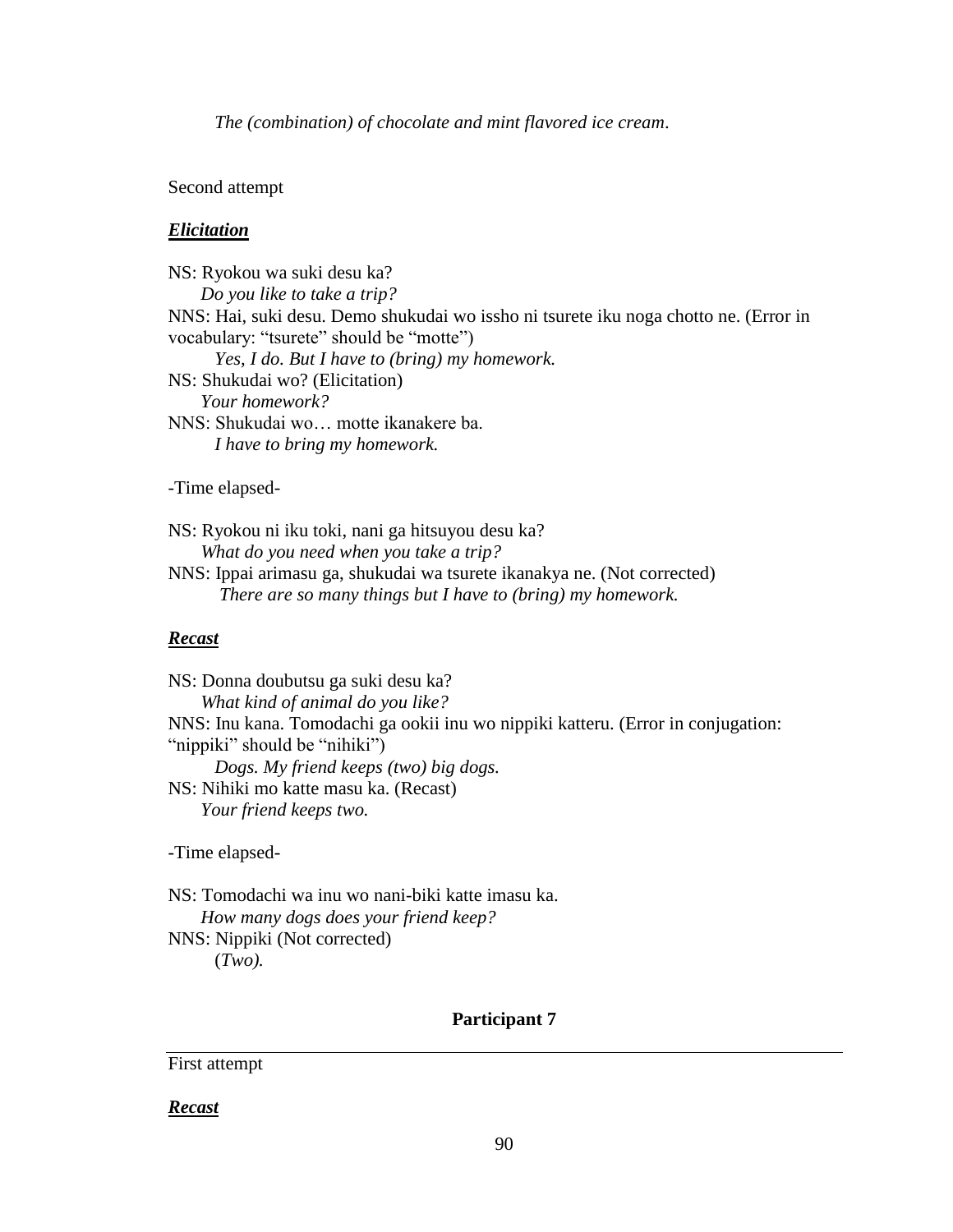NS: Fuyu yasumi ni nani wo shimashita ka? *What did you do during the past winter break?* NNS: Kanojo to resutoran ni deeto shita. (Error in particle: "ni" should be "de")

 *I took my girl friend (to) a restaurant*.

NS: Resutoran de deeto desu ka. (Recast)  *To a restaurant.*

-Time elapsed-

NS: Fuyu yasumi ni nani wo shimashita ka? *What did you do during the past winter break?*

NNS: Kanojo to resutoran de deeto shita. (Corrected) *I took my girl friend to a restaurant*.

NS: Watashi wa fuyu yasumi ni doko ni mo ikimasen desita. Doko ni ike ba yokatta to omoi masu ka?

 *I didn't go anywhere during the past winter break. Do you know where I should have gone to have fun?*

NNS: Dizunii waarudo kana, datte iroiro na dekiru koto ga aru kara. (Error in particle: "na" should be "to")

 *I say, probably Disney World because there are so many things (that) you can do.* NS: Iroiro to dekirukoto ga arimasu ka. (Recast)

 *So many things that I can do.*

-Time elapsed-

NS: Fuyu yasumi ni doko ni ike ba yokatta to omoi masu ka?

*Do you think where I should have gone to during the past winter break?*

NNS: Dizunii waarudo kana, datte iroiro na dekiru koto ga aru kara. (Not corrected)  *I say, probably Disney World because there are so many things (that) you can do.*

### *Elicitation*

NS: Ryokou ni nani wo motte iku to benri da to omou?

*What do you think would come in handy to take on your trip?*

NNS: Keitai kana datte tsuitara au tomodachi ni. (Error in conjugation: "au tomodachi ni" should be "tomodachi ni au")

 *I say, probably a cell phone because I will meet my friends (when) I arrive*.

NS: Tomodachi ni? (Elicitation)

 *Friends?*

NNS: Tomodachi ni au kara. *Because I will meet my friends*.

-Time elapsed-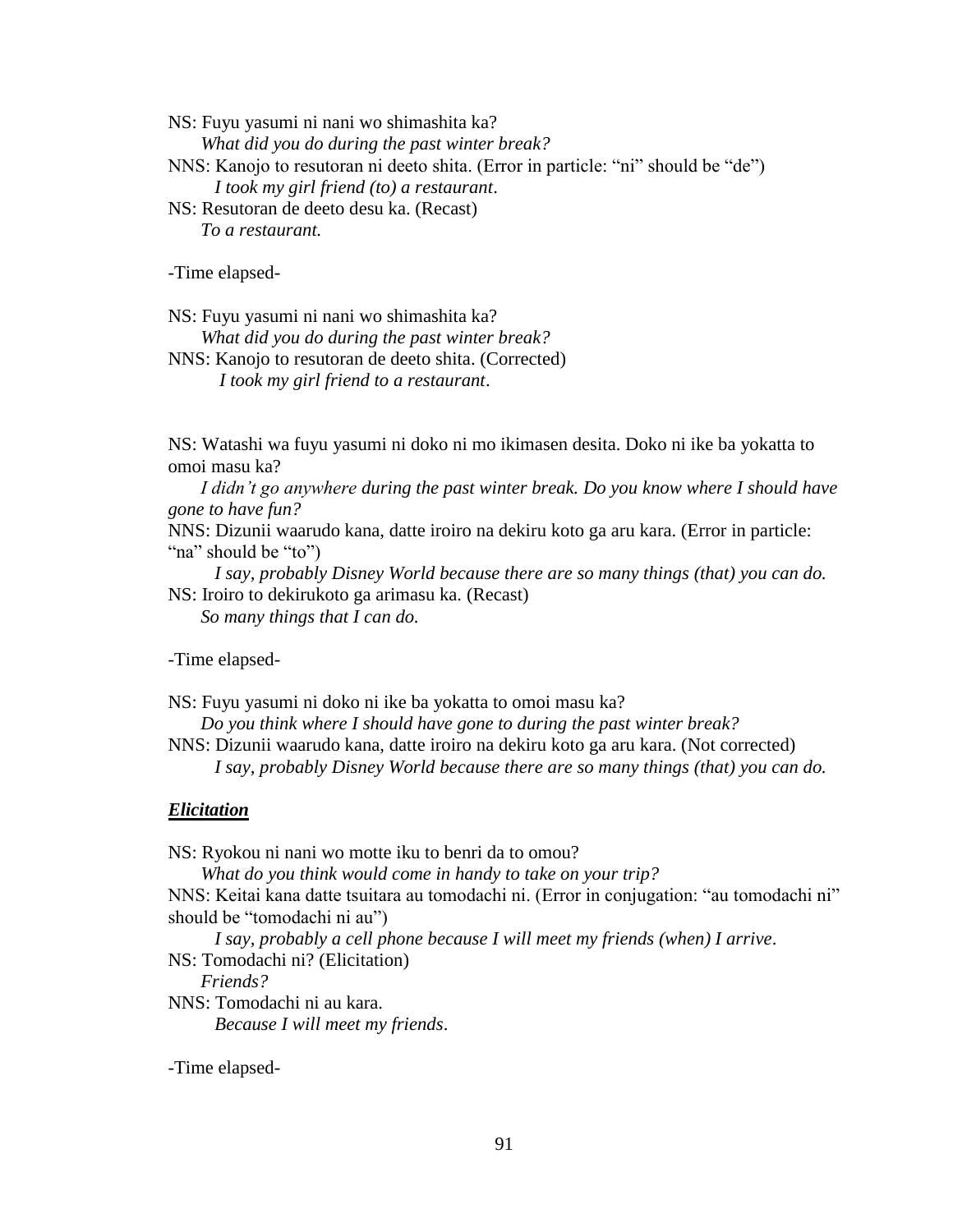NS: Ryokou ni nani wo motte iku to benri da to omou? *What do you think would come in handy to take on your trip?*

NNS: Keitai kana datte tsuitara tomodachi ni au kara. (Corrected)  *I say, probably a cell phone because I will meet my friends when I arrive*.

Second attempt

#### *Elicitation*

NS: Haru yasumi ni nani wo shimasu ka?

 *What are you planning to do during the spring break?* NNS: Tabun, kariforunia no ani ni yori ni iku. (Error in vocabulary: "yori" should be "ai")  *Probably, I will go (see) my brother who lives in California.*

NS: Ani ni? Ani ni a…? (Elicitation)  *Go (see) your brother?*

NNS: Ai ni iku kana.

*Go see my brother, right?*

-Time elapsed-

NS: Haru yasumi ni nani wo shimasu ka? *What are you planning to do during the spring break?* NNS: Kariforunia no ani ni ai ni iku. (Corrected)

*Go see my brother who lives in California.* 

### *Recast*

NS: Haruyasumi ni tomodachi to yuuenchi ka doubutsuen ni iku tsumoridesu. Dochira no hou ga ii to omoi masu ka?

 *I am planning to go to either an amusement park or a zoo with my friends during the upcoming spring break. Which do you think is better?*

NNS: Doubutuen kana. Datte saru ga suki kara. (Error in conjugation: "kara" should be "dakara")

 *I say, a zoo (because) I like monkeys.*

NS: Saru ga suki dakara. (Recast)  *Because you like monkeys.*

-Time elapsed-

NS: Doushite doubutsuen ga suki desu ka. *Why do you like a zoo?* NNS: Saru ga suki kara. (Not corrected) *(Because) I like monkeys.*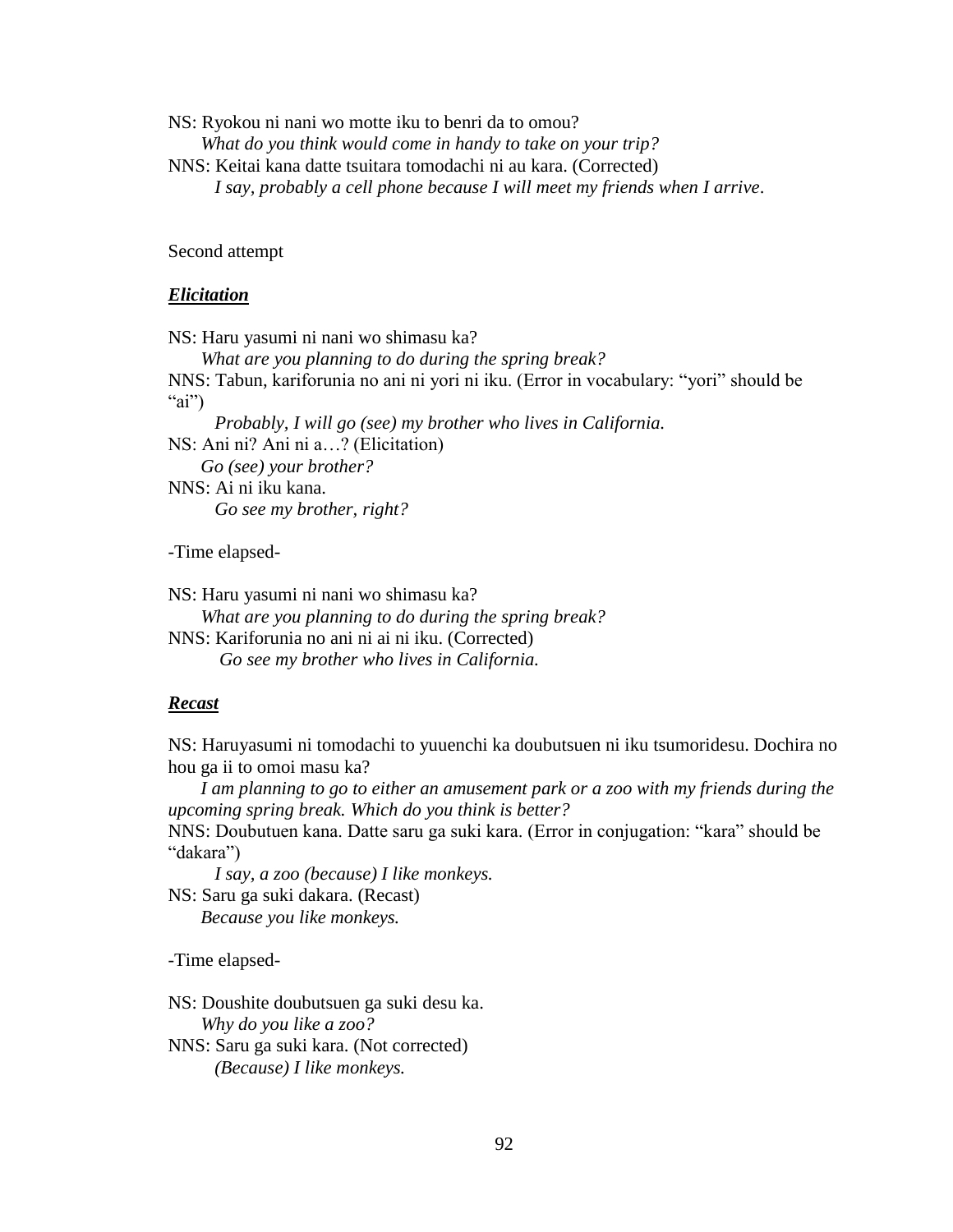NS: Ryokou wa hitori de iku noto minna de iku noto dochira ga ii desu ka? *Do you like to travel alone or with others?*

NNS: Hitori. Datte takusan hito to ittara taihen. (Error in particle: "no" should be before "hito")

 *I prefer to travel alone because it can be troublesome if I go with (many) people.* NS: Takusan no hito to ittara ne. (Recast)

 *If you go with many people.*

-Time elapsed-

NS: Doushite hitori de ryokou ni ikitai desu ka? *Why do you want to take a trip alone?* NNS: Takusan no hito wa iya dakara. (Corrected) *Because I don't like to do things with (many) people*.

#### **Participant 8**

#### First attempt

#### *Recast*

NS: Fuyu yasumi de ichiban tanoshikatta koto wa? *What was the most enjoyable thing during the past winter break?* NNS: Jyuu nigatsu nijyuu kyuu nichi ni konyaku shimashita. (Error in conjugation: "kyuu" should be "ku")  *I was engaged on (29)th of December*. NS: Nijyuu ku nichi? (Recast)  *29th?* 

-Time elapsed-

NS: Itsu konyaku shimashita ka? *When were you engaged?* NNS: Jyuu nigatsu nijyuu kyuu nichi. (Not corrected) *On (29)th of December*.

NS: Watashi wa fuyu yasumi ni doko ni mo ikimasen desita. Doko ni ike ba yokatta to omoi masu ka?

 *I didn't go anywhere during the past winter break. Do you know where I should have gone to have fun?*

NNS: Biichi kana, datte fuyu wa dare ni mo inai kara. (Error in particle: "ni" should be eliminated)

 *I say, probably the beach because no one (…) is there during winter.* NS: Dare mo inai kara. (Recast)

 *Because no one is there.*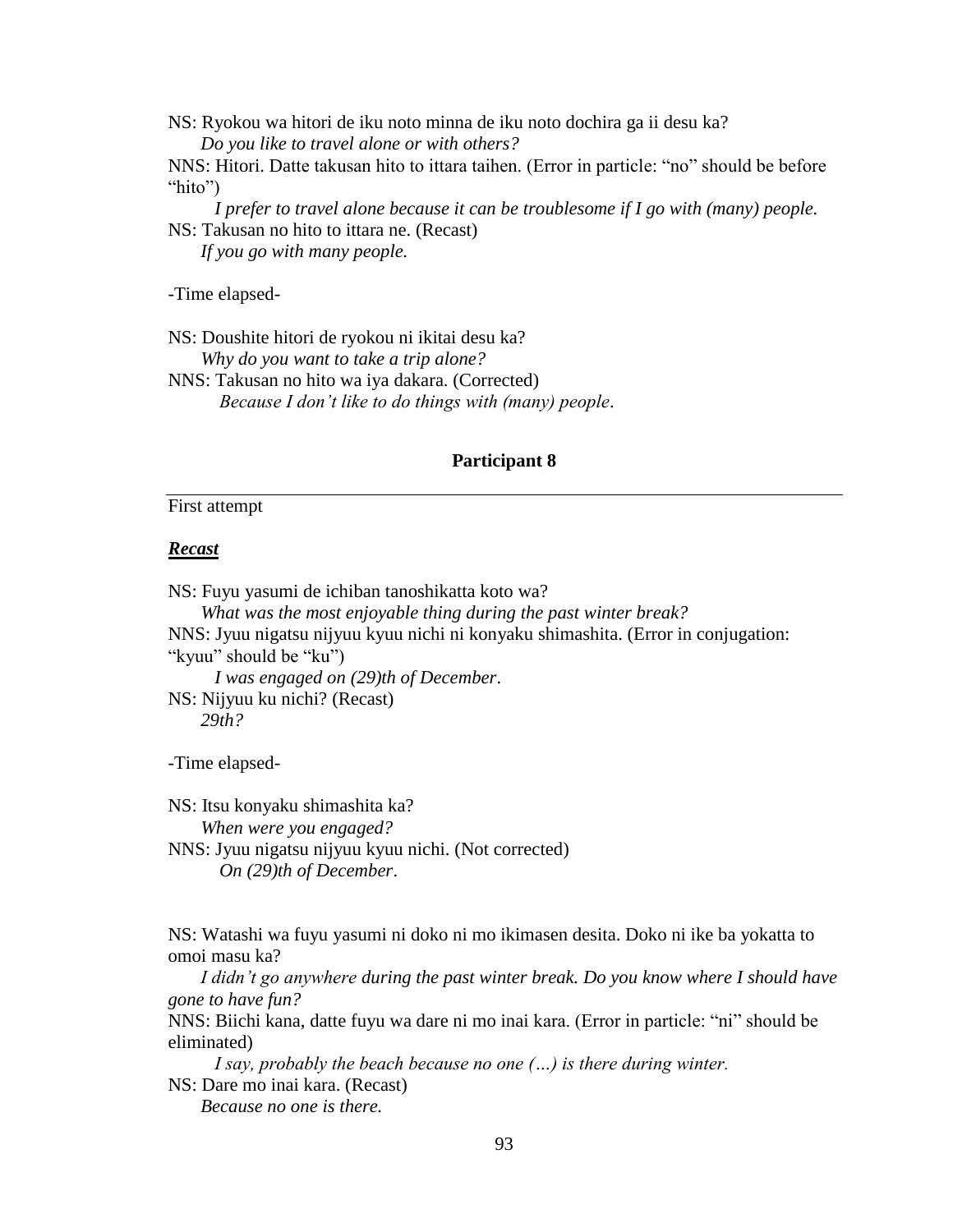-Time elapsed-

NS: Watashi wa fuyu yasumi ni doko ni mo ikimasen desita. Doko ni ike ba yokatta to omoi masu ka?

 *I didn't go anywhere during the past winter break. Do you know where I should have gone to have fun?*

NNS: Biichi, datte fuyu wa dare ni mo inai kara. (Not corrected)  *Probably the beach because no one (…) is there during winter.*

### *Elicitation*

NS: Ryokou ni nani wo motte iku to benri da to omou? *What do you think would come in handy to take on your trip?* NNS: Konyaku yubiwa. Ikko dake to omotta kedo futatsu aru. (Error in conjugation: "to" should be "dato")  *My engagement rings*. *I thought that I would get (only) one but I got two.* NS: Ikko? (Elicitation)  *One?*

NNS: Ikko dake dato omotta yo. *I thought that I would get only one*.

-Time elapsed-

NS: Ryokou ni nani wo motte iku to benri da to omou? *What do you think would come in handy to take on your trip?* NNS: Konyaku yubiwa. Ikko dake dato omotta kedo futatsu aru. (Corrected)  *My engagement rings*. *I thought that I would get only one but I got two.*

### Second attempt

### *Elicitation*

NS: Douyatte jikka ni itsumo kaeri masu ka? *How do you always go back to your hometown?* NNS: Hikouki de kaeri masu. Soshite ato ni-wa basu mo noru. (Error in particle: "ni-wa" should be "de")  *I will go back to my hometown by plane. (Later on), I will take a bus too.* NS: Ato? (Elicitation)  *Later?* NNS: Ato de basu ni mo noru. *Later on, I take a bus.*

-Time elapsed-

NS: Douyatte jikka ni itsumo kaeri masu ka?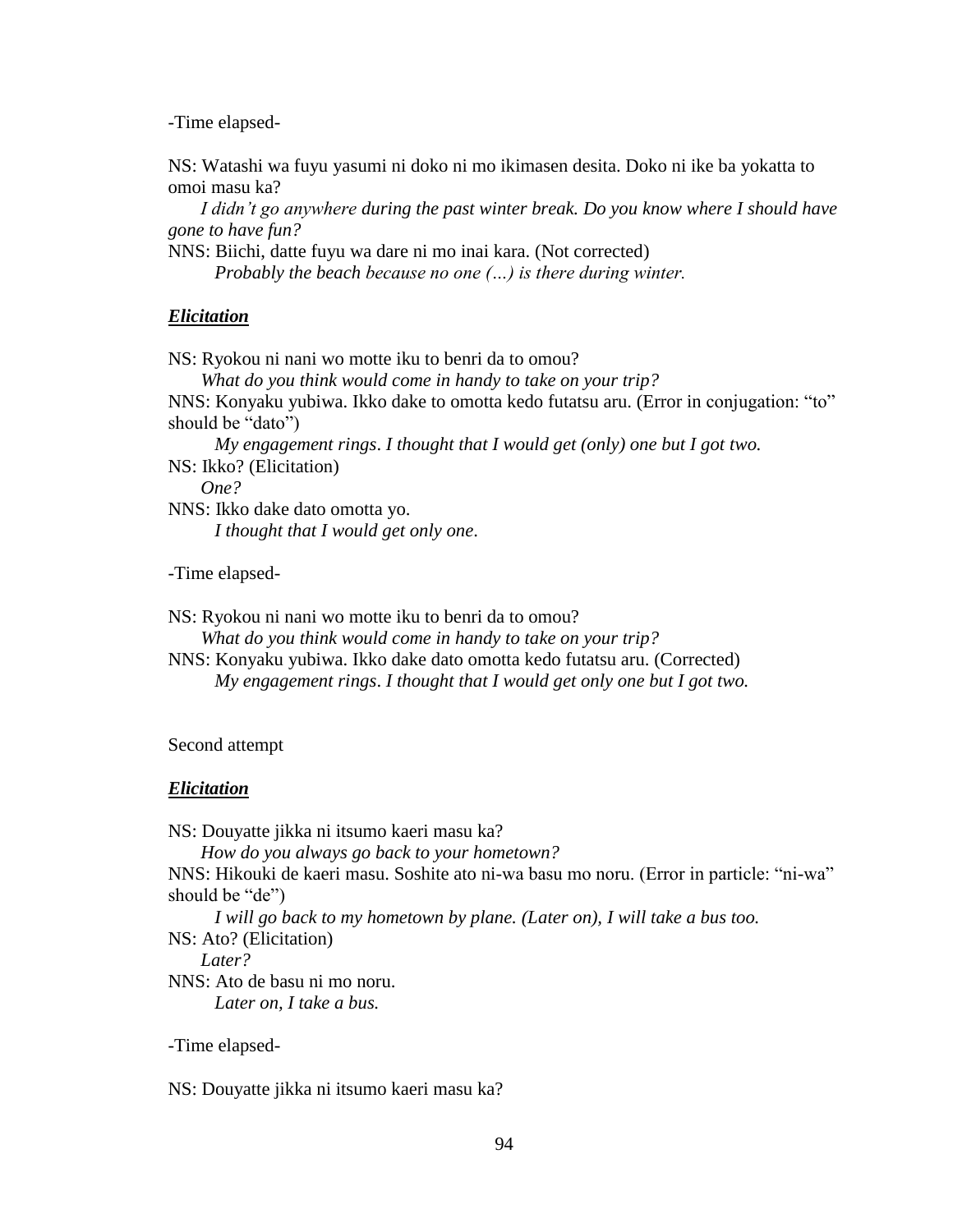*How do you always go back to your hometown?* NNS: Hikouki. Ato de basu mo ne. (Corrected) *By airplane. Later on, I will catch a bus.* 

NS: Donna kisetsu ga suki desu ka? *What season do you like?* NNS: Natsu ga suki. Datte kou-kyuu dakara. (Error in vocabulary: "kou-kyuu" should be "kyuu-kou")  *I like summer because school is closed.* NS: Gakkou ga kyuu? (Elicitation)  *School is?* NNS: Kyuu-... kyuu-kou? *School is closed?*

-Time elapsed-

NS: Doushite natsu ga suki desu ka. *Why do you like summer?* NNS: Kyuu-kou dakara. (Corrected) *Because school is closed.*

#### *Recast*

NS: Ryokou wa hitori de iku noto minna de iku noto dochira ga ii desu ka? *Do you like to travel alone or with others?* NNS: Chiisai-na guruupu ga ichiban ii kana. (Error in conjugation: "Chiisai-na" should be "Chiisana" or "Chiisai")  *(A small) group is the best.* NS: Chiisana guruupu ne. (Recast)  *A small group.*

-Time elapsed-

NS: Ryokou wa hitori de iku noto minna de iku noto dochira ga ii desu ka? *Do you like to travel alone or with others?*

NNS: Chiisana guruupu ga ichiban. (Corrected) *A small group is the best.*

### **Participant 9**

### First attempt

### *Recast*

NS: Fuyu yasumi ni nani wo shimashita ka?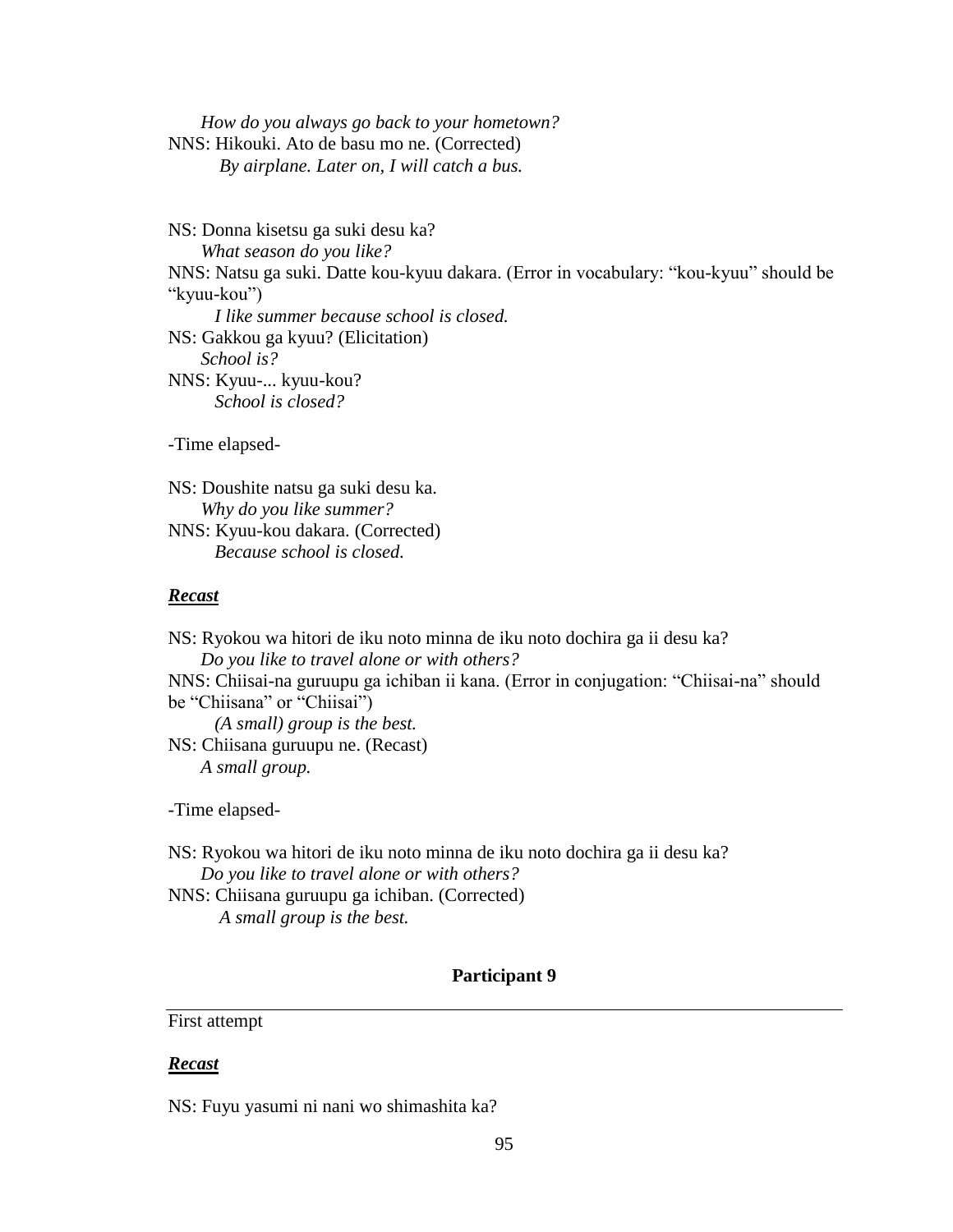*What did you do during the past winter break?*

NNS: Chotto niito\* no you natta. (Error in particle: "ni" is needed after "you")

 *I was like a neet*. \*Neet (niito) - young people not in employment, education or training

NS: Niito no you ni narimashita ka. (Recast)  *You were like a neet.*

-Time elapsed-

NS: Fuyu yasumi ni nani wo shimashita ka? *What did you do during the past winter break?*

NNS: Niito no you ni narimashita. (Corrected) *I was like a neet*.

#### *Elicitation*

NS: Doko ni ryokou ni ikitai desu ka? *Where do you want to go for a trip?* NNS: Fransu. Mukashi furansu go naratta kara. Mou wasureta kedo, sugu moto ni modosu to omou. (Error in conjugation: "modosu" should be "modoseru")  *France because I learned French before. Although I forgot how to speak French, I think I (can) recall it easily.* NS: Moto ni modo? (Elicitation)  *Recall?* NNS: Modoseru. *I can recall it*.

-Time elapsed-

NS: Furansu go wo oboete imasu ka? *Do you still remember how to speak French?* NNS: Wasureta kedo, sugu moto ni modoseru to omou. (Corrected)  *Although I forgot how to speak French, I think I can recall it easily*.

Second attempt

#### *Elicitation*

N/A

#### *Recast*

NS: Nihon ni itta toki nani wo shitakoto ga arimasu ka? *What have you done when you were in Japan?*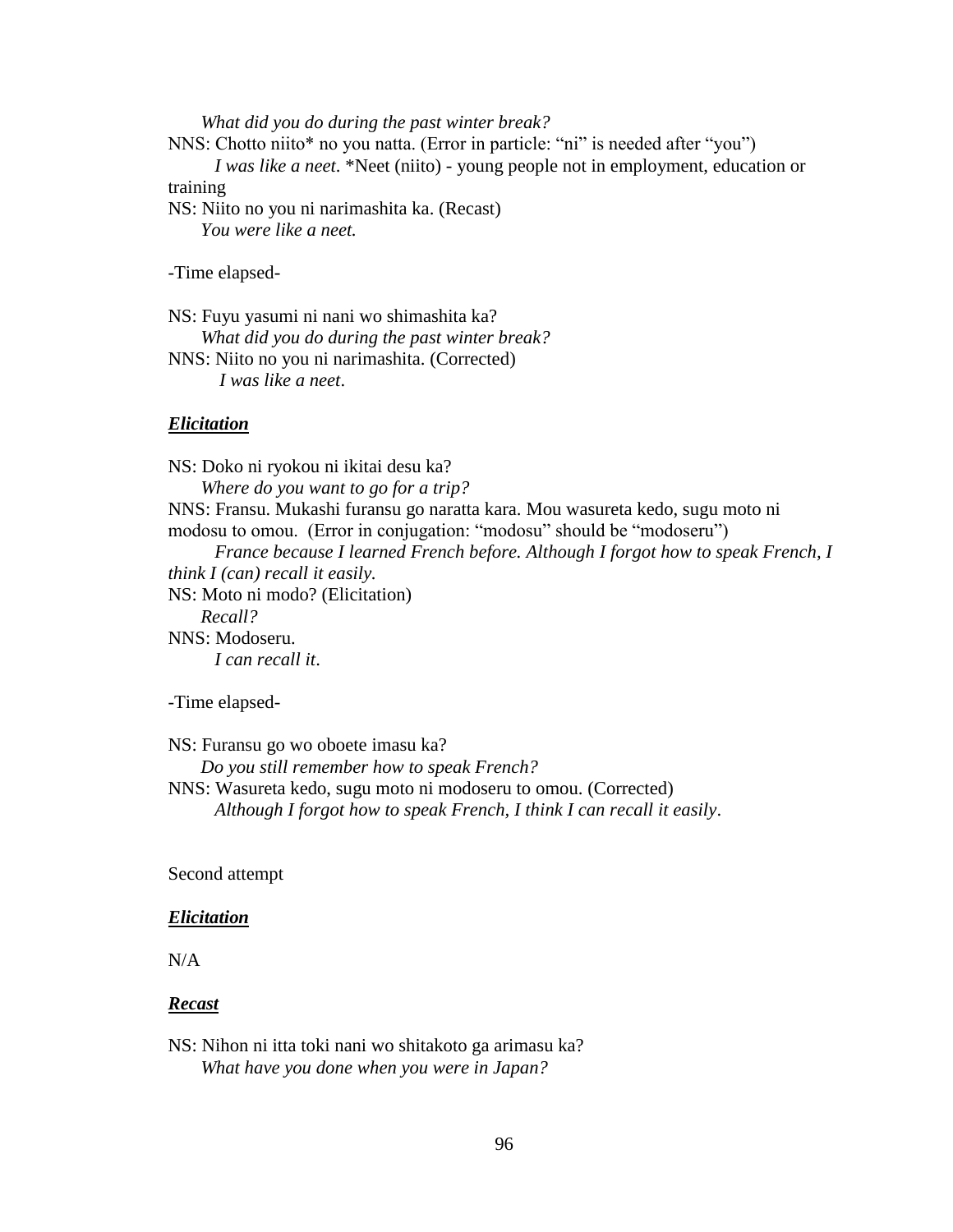NNS: Tada gakkou ni shitete, tomodachi to asonda. (Error in vocabulary: "shitete" should be "ittete")

 *I just (attended) school and hung out with my friends.* NS: Tada gakkou ni ittete. (Recast)  *You just attended school.*

-Time elapsed-

NS: Nihon ni itta toki nani wo shitakoto ga arimasu ka? *What have you done when you were in Japan?* NNS: Gakkou ni shiteta dake. (Not corrected) *I just (attended) school.*

## **Participant 10**

# First attempt

### *Recast*

NS: Fuyu yasumi ni nani wo shimashita ka? *What did you do during the past winter break?*

NNS: Tomodachi to nyuuyooku wo itta. (Error in particle: "wo" should be "ni" or "e")  *I went (to) New York with my friends*.

NS: Nyuuyooku ni ikimashita ka. (Recast)  *You went to New York.*

#### -Time elapsed-

NS: Fuyu yasumi ni tomodachi to doko ni ikimashita? *Where did you go with your friends during the past winter break?* NNS: Tomodachi to nyuuyooku wo itta. (Not corrected) *I went (to) New York with my friends*.

#### *Elicitation*

NS: Doko ni ryokou ni ikitai desu ka? *Where do you want to go for a trip?* NNS: Fransu. Kodomo no toki wa furansugo yomeru kedo... (Error in conjugation: "yomeru" should be "yometa")  *France because I (can) read French when I was young.*  NS: Kodomo no toki wa? (Elicitation)  *When you were young?* NNS: Yometa kedo. *I could read*.

-Time elapsed-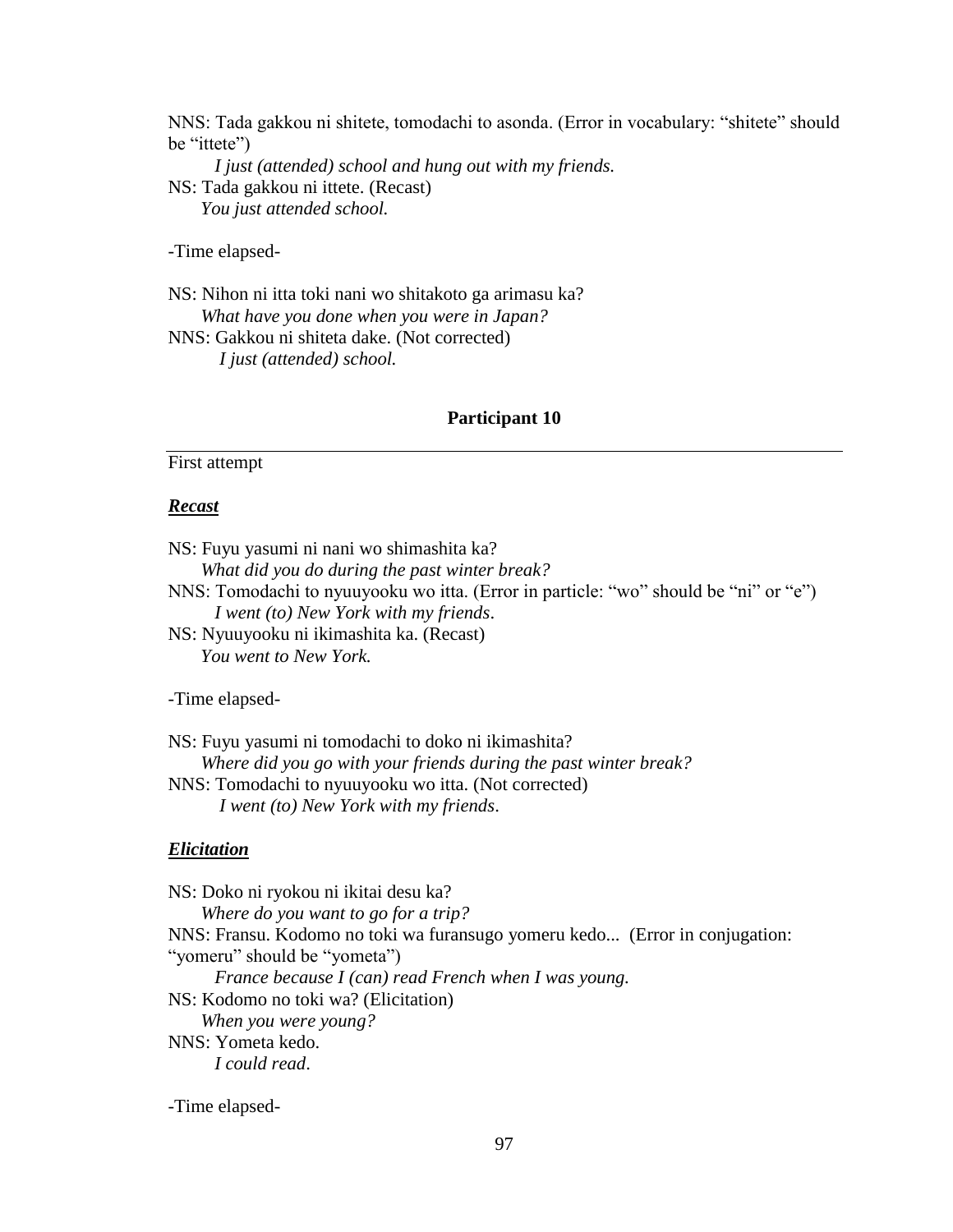NS: Furansugo ga wakarimasu ka?

*Do you understand French?*

NNS: Kodomo no toki wa furansugo yometa kedo, ima wa muri. (Corrected)  *I could read French when I was young but not now*.

Second attempt

# *Elicitation*

NS: Haru yasumi ni nani wo shimasu ka? *What are you planning to do during spring break?* NNS: Itsumo chanto shita majime yotei wa tukura nai. (Error in conjugation: "majime" should be "majimena")  *I do not usually make a (proper) plan.* NS: Majime? (Elicitation)  *Proper?* NNS: majimena yotei. *A proper plan.*

-Time elapsed-

NS: Yasumi no yotei wa tsukura nai no?  *What are you planning to do during spring break?* NNS: Uun, majime yotei wa tsukura nai yo. (Not corrected) *No, I do not make a (proper) plan.* 

# *Recast*

NS: Nihon de nani wo shita koto ga arimasu ka? *What have you done when you were in Japan?* NNS: Santa wo ai ni ittari omiyagi wo kattari sita. (Error in particle: "wo" after santa should be "ni" and in vocabulary: "omiyagi" should be "omiyage")

 *I have gone to (see) a Santa Claus and bought (souvenirs).*

NS: Santa ni ai ni ittari omiyage wo kattari shimashita ka. (Recast)  *You have gone to see a Santa Claus and bought souvenirs.*

-Time elapsed-

NS: Nihon de nani wo shita koto ga arimasu ka?

*What have you done when you were in Japan?*

NNS: Santa wo ai ni ittari omiyage wo kattari sita. (1 corrected, 1 not corrected) *I have gone to (see) a Santa Claus and bought souvenirs.*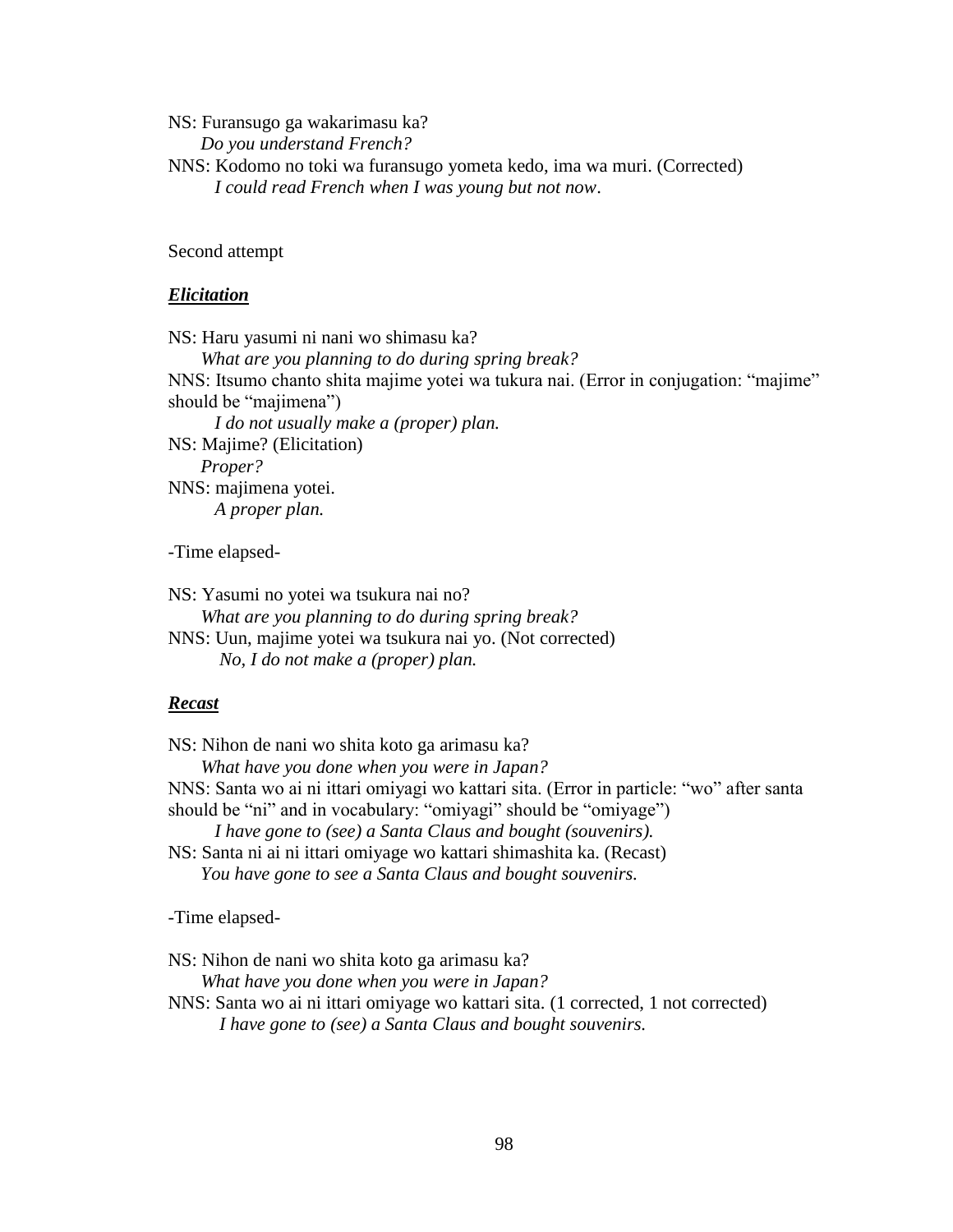# **Participant 11**

# First attempt

# *Recast*

| NS: Fuyu yasumi ni nani wo shimashita ka?                                            |
|--------------------------------------------------------------------------------------|
| What did you do during the past winter break?                                        |
| NNS: Kyooto ni obaachan aini itta. (Error in particle: "ni" should be before "aini") |
| I went to Kyoto (to) see my grandmother.                                             |
| NS: Obaachan ni aini itta. (Recast)                                                  |
| To see your grandmother.                                                             |
| -Time elapsed-                                                                       |

NS: Fuyu yasumi ni tomodachi to doko ni ikimashita? *Where did you go with your friends during the past winter break?* NNS: Kyooto ni obaachan ni aini itta. (Corrected) *I went to Kyoto to see my grandmother*.

### *Elicitation*

N/A

Second attempt

## *Elicitation*

 $N/A$ 

# *Recast*

N/A

# **Participant 12**

# First attempt

### *Recast*

NS: Fuyu yasumi de ichiban tanoshikatta koto wa? *What was the most enjoyable thing during the past winter break?* NNS: Terebi eiga wo mita. (Error in particle: "de" should be after terebi)  *I watched a movie (on) TV*. NS: Terebi de eiga wo mita. (Recast)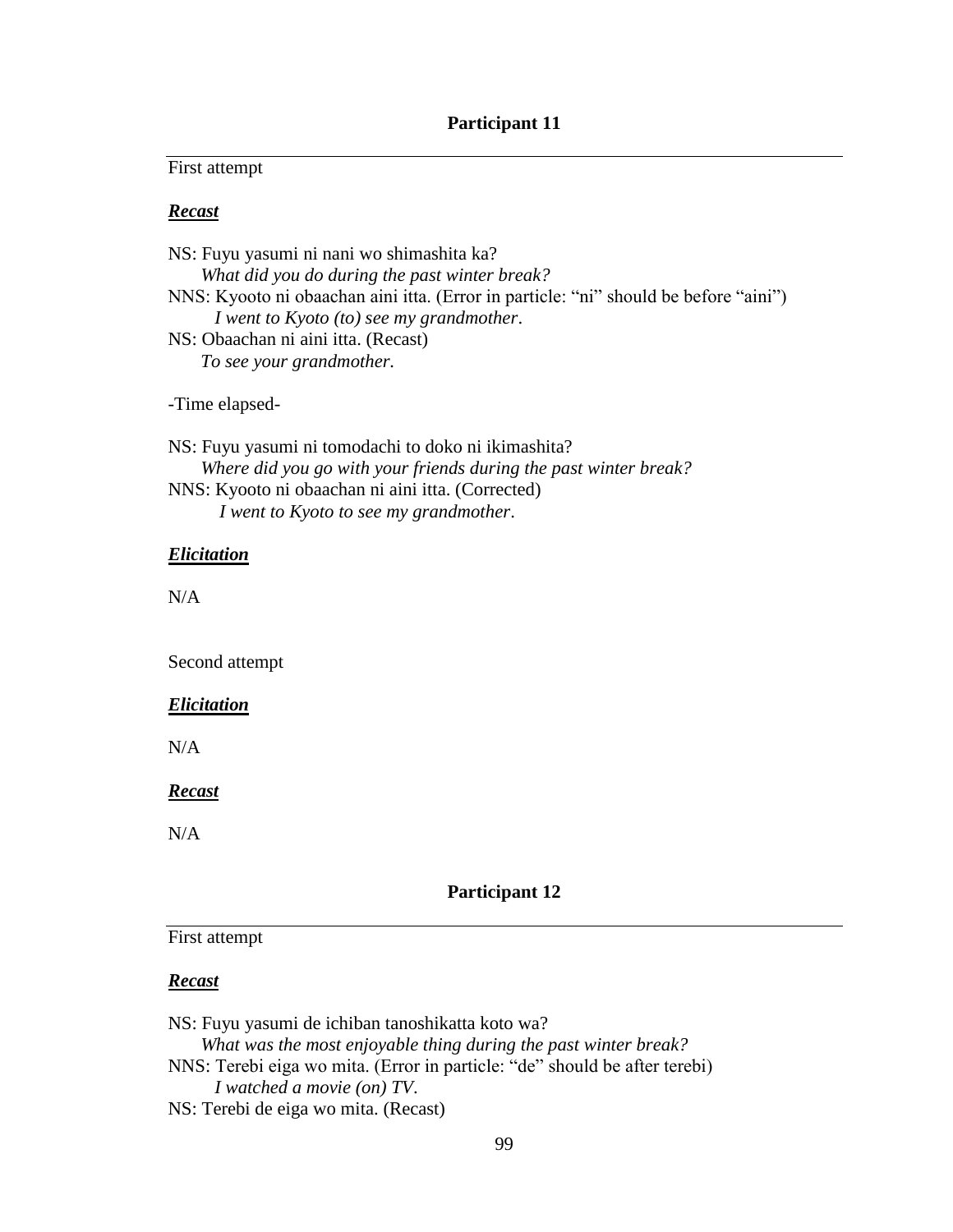*You watched a movie on TV.*

-Time elapsed-

NS: Fuyu yasumi de ichiban tanoshikatta koto wa? *What was the most enjoyable thing during the past winter break?* NNS: Terebi eiga wo mita. (Not corrected) *I watched a movie (on) TV*.

### *Elicitation*

N/A

Second attempt

#### *Elicitation*

NS: Doushite aki ga suki desu ka? *Why do you like fall?* NNS: Samu-sugi nai shi atsui-sugi nai kara desu. (Error in conjugation: "atsui-sugi" should be "atsu-sugi")  *Because fall is neither too cold nor (hot).* NS: Samu-sugi nai shi atsu? (Elicitation)  *Neither too cold nor?* NNS: Atsu-sugi nai. *Not too hot.*

-Time elapsed-

NS: Doushite aki ga suki desu ka? *Why do you like fall?* NNS: Samu-sugi nai shi atsui-sugi nai kara. (Not corrected) *Because fall is neither too cold nor (hot).*

### *Recast*

NS: Ryokou no omoide wo oshiete kudasai. *Please tell me about your memorable trip.* NNS: Furorida ni ojisan ga resutoran ga atte, soko de arubaito wo shimashita. (Error in particle: "ga" after "ojisan" should be "no") *I worked part-time at (my uncle's) restaurant in Florida.* NS: Ojisan no resutoran de arubaito wo shimashita ka. *You worked part-time at your uncle's restaurant.*

-Time elapsed-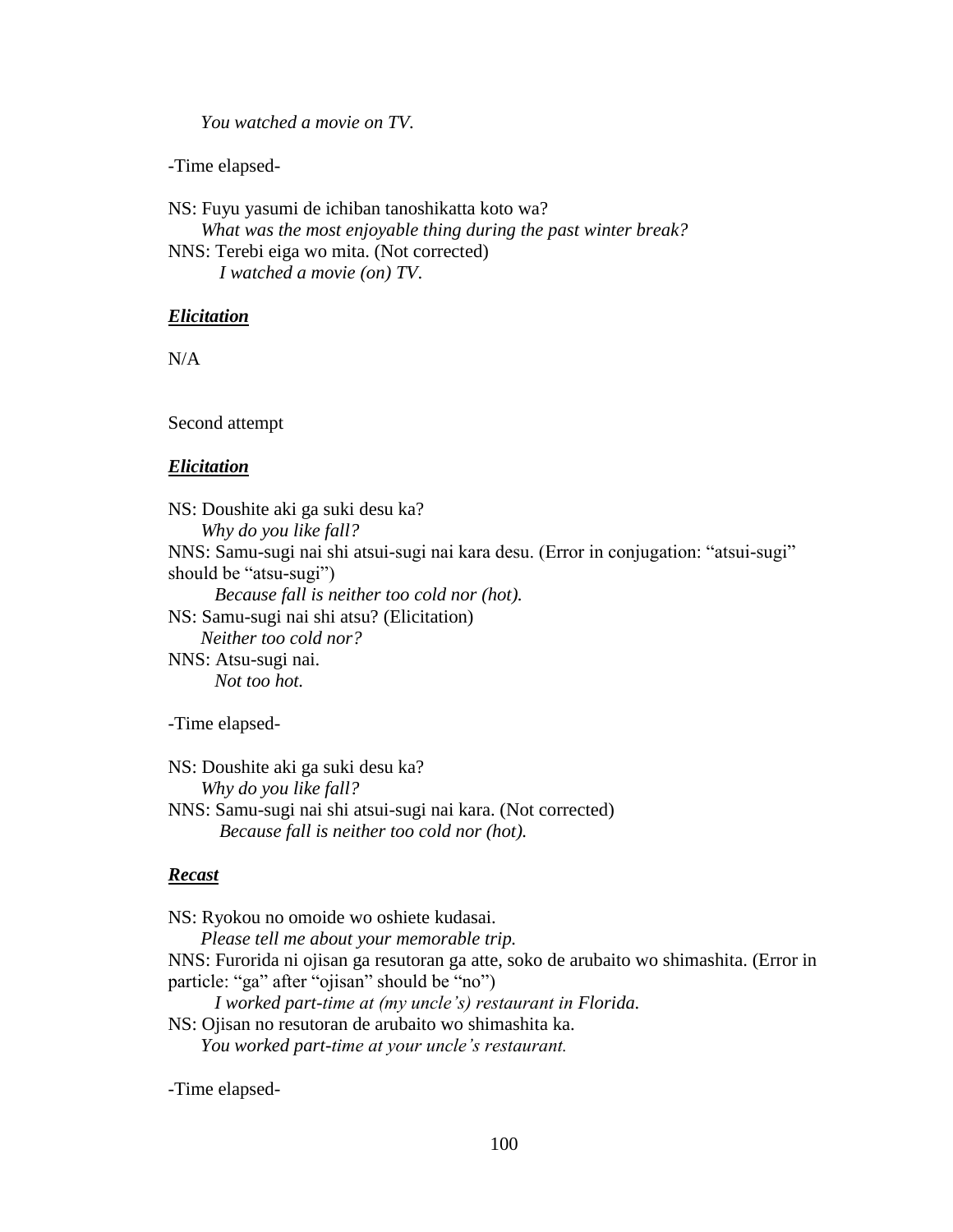NS: Furorida no doko de nani wo shimashita ka? *Where and what did you do in Florida?* NNS: Ojisan ga resutoran de arubaito wo shimashita. (Not corrected)  *I worked part-time at (my uncle's) restaurant.*

### **Participant 13**

## First attempt

# *Recast*

NS: Fuyu yasumi ni nani wo shimashita ka? *What did you do during the past winter break?* NNS: Arubaito wo shimasu. (Error in conjugation: "shimasu" should be "shimashita")  *I (work) part-time*. NS: Arubaito wo shimashita ka. (Recast)

 *You worked part-time.*

-Time elapsed-

NS: Fuyu yasumi ni nani wo shimashita ka? *What did you do during the past winter break?* NNS: Arubaito wo shimashita. (Corrected) *I worked part-time.*

#### *Elicitation*

NS: Doko ni ryokou ni ikitai desu ka? Dousite desuka? *Where do you want to go for a trip? Why?* NNS: Nihon ni ikitai desu. Tomodachi ga Chiba ni arimasu. (Error in conjugation: "arimasu" should be "imasu")  *I would like to go to Japan because one of my friends lives (there).* NS: Tomodachi ga Chiba ni? (Elicitation)  *In Chiba, your friend?* NNS: Tomodachi ga Chiba ni imasu. *My friend lives in Chiba*.

-Time elapsed-

NS: Doko ni ryokou ni ikitai desu ka? Dousite desuka? *Where do you want to go for a trip? Why?* NNS: Nihon ni ikitai desu. Tomodachi ga Chiba ni sunde imasu. (Corrected)  *I would like to go to Japan because one of my friends lives (there).*

NS: Nihon ni ittara nani ga ichiban shitai desu ka?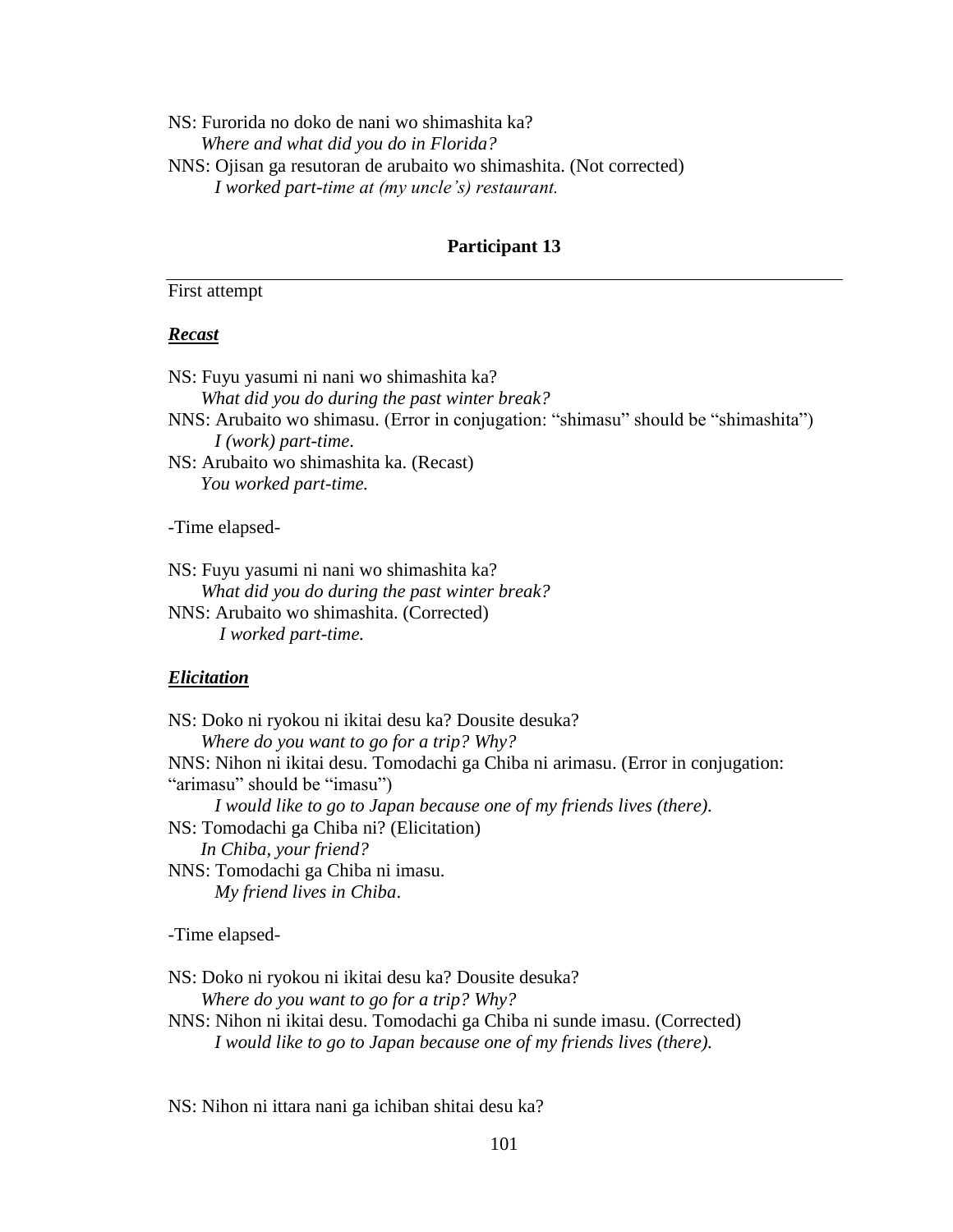*What would you like to do the most when you go to Japan?* NNS: Shinkansen ni noritari... (Error in conjugation: "noritari" should be "nottari")  *Ride on a bullet train (and)…* NS: Shinkansen ni? (Elicitation)  *A bullet train?* NNS: Nottari. *Ride on a bullet train and..*.

-Time elapsed-

NS: Nihon ni ittara nani ga ichiban shitai desu ka? *What would you like to do the most when you go to Japan?* NNS: Shinkansen ni nottari.... (Corrected)  *Ride on a bullet train and…*

Second attempt

#### *Elicitation*

NS: Haru wa hoka no kisetsu to kurabete suki desu ka? Sore wa doushite desu ka? *Do you like spring compared to other seasons? Why?* NNS: Haru ga suki. Furu ga kirai desu. Tada kirai node. (Error in vocabulary: "furu" should be "fuyu" and in conjugation: "node" should be "nanode")  *I prefer spring (because) I do not like (winter).*  NS: Fu? (Elicitation)  *(Winter)?* NNS: Sumimasen… fuyu. *I am sorry, winter*. NS: Fuyu ga kirai? (Elicitation)  *(Because) you do not like winter?* NNS: Kirai nanode… *Because I do not like…*

-Time elapsed-

NS: Haru wa hoka no kisetsu to kurabete suki desu ka? Sore wa doushite desu ka? *Do you like spring compared to other seasons? Why?*

NNS: Haru ga suki. Fuyu ga kirai node. (1 corrected, 1 not corrected) *I prefer spring (because) I do not like winter.*

NS: Haru yasumi wa nani wo shimasu ka?

*What do you usually do during spring break?*

NNS: Sukoshi osake wo nomumasu. (Error in conjugation: "nomumasu" should be "nomimasu")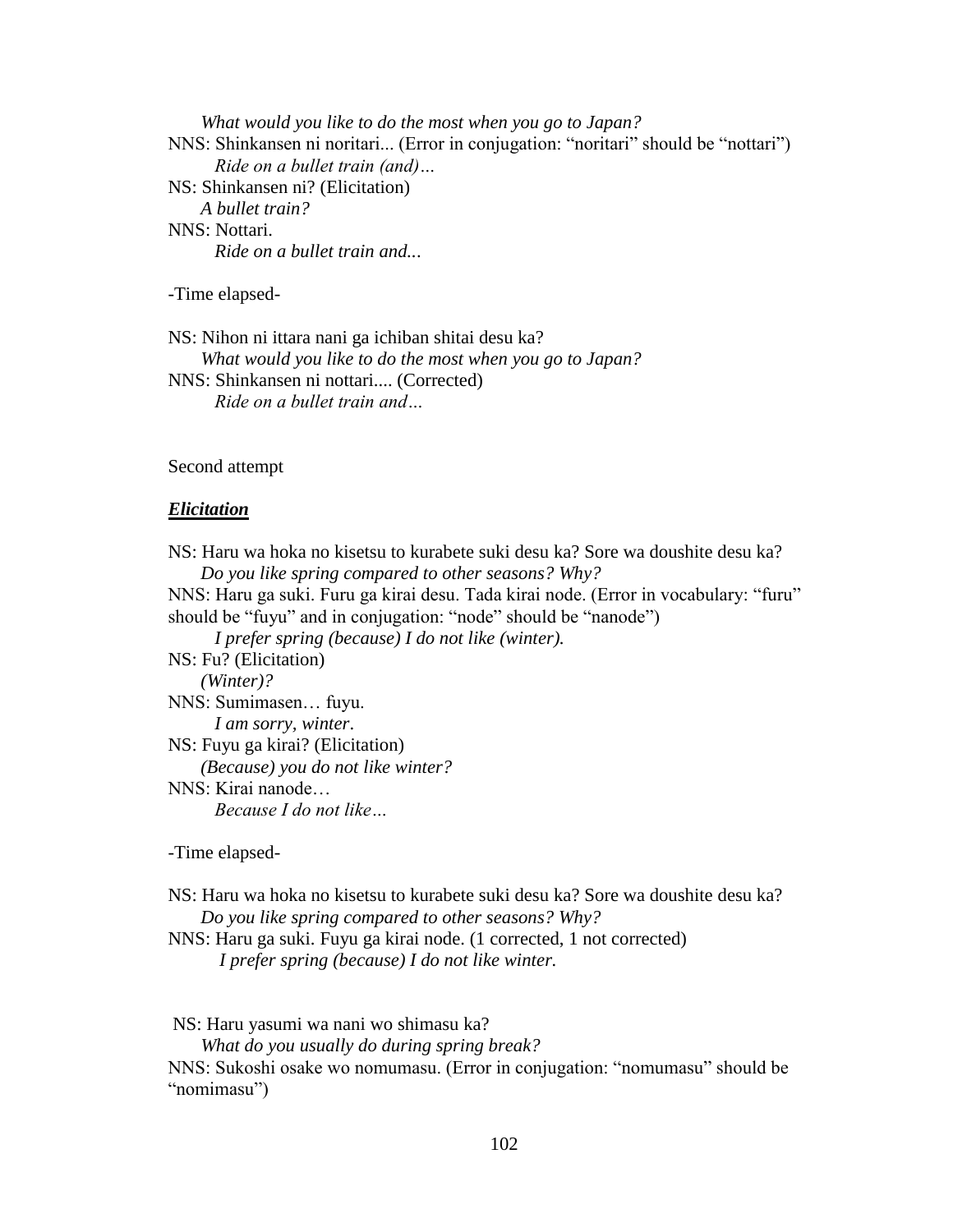*I (drink) a bit of alcohol.* NS: Osake wo nomi? (Elicitation)  *(Drink) a bit of alcohol?* NNS: Nomi... masu. *I drink.*

-Time elapsed-

NS: Haru yasumi wa nani wo shimasu ka? *What do you usually do during spring break?* NNS: Sukoshi osake wo nomimasu. (Corrected)  *I (drink) a bit of alcohol.*

### *Recast*

NS: Ryokou no omoide wo oshiete kudasai. *Please tell me about your memorable trip.* NNS: Rooma ni iru aida ni-ga watashi no tanjoobi desu. (Error in particle: "ni-ga" should be "ga" and in conjugation: "desu" should be "deshita")  *I (have) my birthday (when) I was in Rome.* NS: Rooma ni iru aida ga Tanjoobi deshita ka. (Recast)  *You had your birthday.*

-Time elapsed-

NS: Ryokou no omoide wo oshiete kudasai. *Please tell me about your memorable trip.* NNS: Rooma ni iru aida ni-ga watashi no tanjoobi deshita. (1corrected, 1 not corrected) *I had my birthday (when) I was in Rome.*

## **Participant 14**

### First attempt

#### *Recast*

NS: Fuyu yasumi de ichiban tanoshikatta koto wa?

*What was the most enjoyable thing during the past winter break?*

- NNS: Ichiban tanoshikatta no koto wa… (Error in particle: "no koto" should be "koto")  *The most enjoyable thing (of) was*
- NS: Ichiban tanoshikatta koto wa. (Recast)  *The most enjoyable thing was…*

-Time elapsed-

NS: Fuyu yasumi de ichiban tanoshikatta koto wa?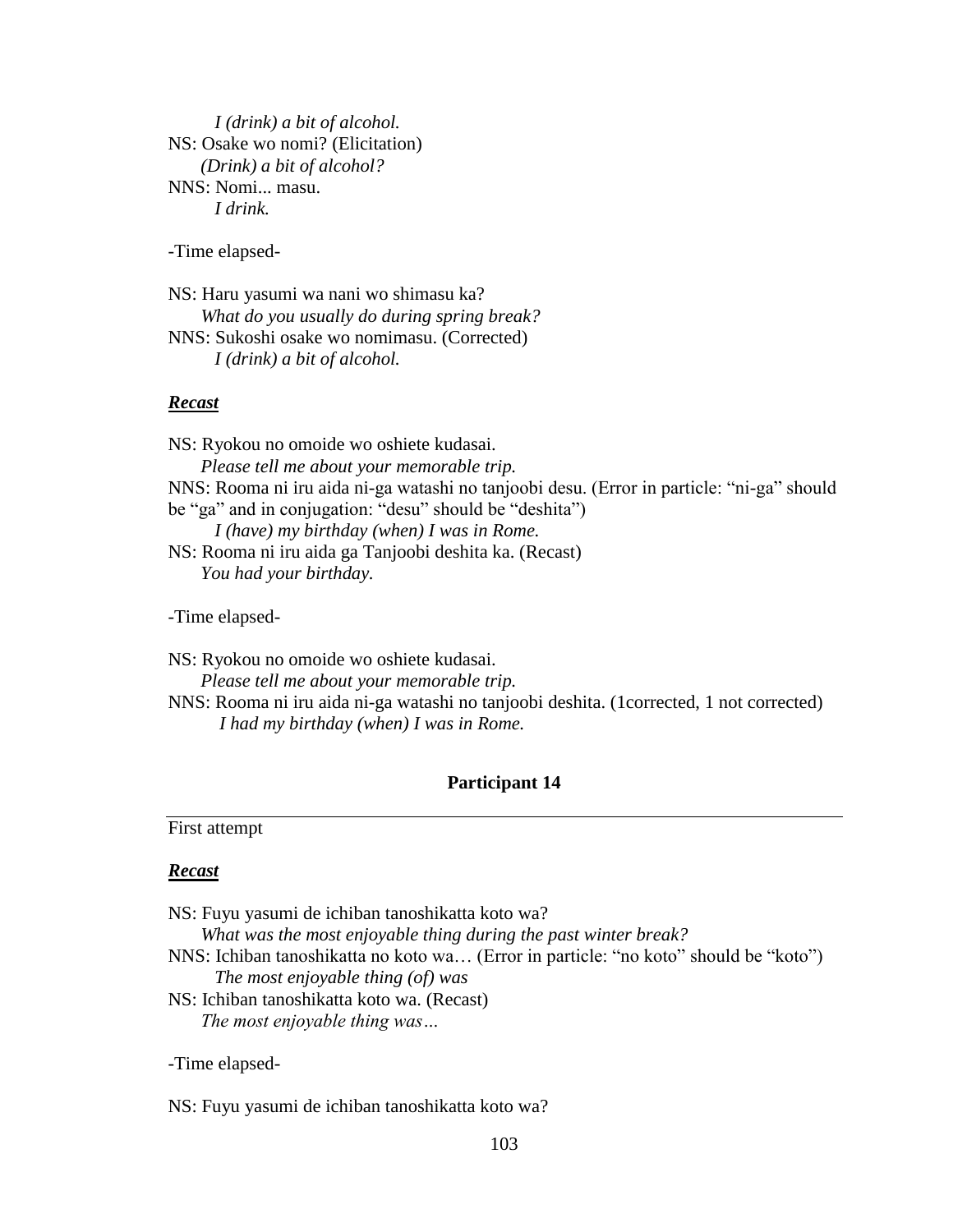*What was the most enjoyable thing during the past winter break?* NNS: Ichiban tanoshikatta no koto wa…. (Not corrected) *The most enjoyable thing (of) was…*

### *Elicitation*

NS: Nihon ni ittara nani ga ichiban shitai desu ka? *What would you like to do the most when you go to Japan?* NNS: Akihabara ni ittari bijyutsukan ni mitari shitai. (Error in particle: "ni" after bijyutsukan should be "wo")  *I want to go to Akihabara and look (for) museums.* NS: Bijyutsukan? (Elicitation)  *Museums?* NNS: Bijyutsukan wo. *Look for museums*.

-Time elapsed-

NS: Nihon ni ittara nani ga ichiban shitai desu ka? *What would you like to do the most when you go to Japan?* NNS: Akihabara ni ittari bijyutsukan ni mitari shitai. (Not corrected)  *I want to go to Akihabara and look (for) museums.*

Second attempt

#### *Elicitation*

NS: Haru yasumi ni nani wo shimasu ka? *What are you planning to do during spring break?* NNS: Atarashii no eiga wo mini ikimasu. (Error in particle: "no" should be eliminated)  *I am going to watch a (new) movie.*  NS: Atarashii? (Elicitation)  *(New)?* NNS: Atarashii eiga. *A new movie*. -Time elapsed-

NS: Haru yasumi ni nani wo shimasu ka?

*What are you planning to do during spring break?*

NNS: Atarashii eiga wo mini ikimasu. (Corrected) *I am going to watch a new movie.*

#### *Recast*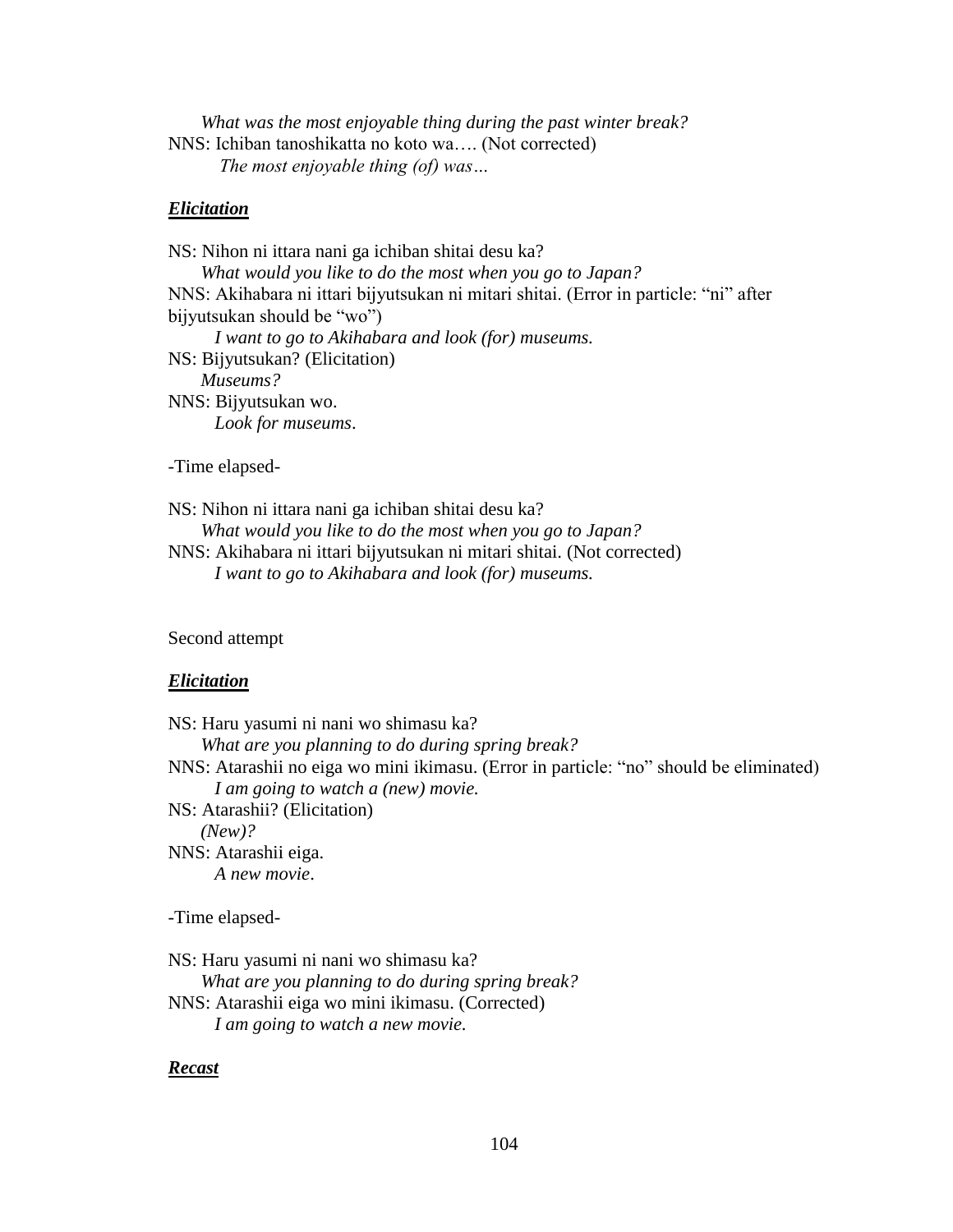NS: Ryokou wa hitori de iku noto minna de iku noto dochira ga ii desu ka? *Do you like to travel alone or with others?* NNS: Minna de iku hou ga ii desu. Nigiyakai desu kara. (Error in conjugation: "nigiyakai" should be "nigiyaka")  *I travel with others because it is more (fun).*  NS: Nigiyaka desu yone. (Recast)  *It is fun.*

-Time elapsed-

NS: Ryokou wa hitori de iku noto minna de iku noto dochira ga ii desu ka? *Do you like to travel alone or with others?*

NNS: Nigiyakai desu kara minna de iku hou ga ii desu. (Not corrected) *I travel with others because it is more (fun).*

### **Participant 15**

### First attempt

### *Recast*

NS: Fuyu yasumi ni nani wo shimashita ka?

*What did you do during the past winter break?*

NNS: Pueruto riko ni ikimashita. Umi ga kirei desu. (Error in conjugation: "desu" should be "deshita")

 *I went to Puerto Rico*. The ocean (is) beautiful.

NS: Umi ga kirei deshita ka. (Recast)  *The ocean was beautiful.*

-Time elapsed-

NS: Pueruto riko no umi no inshou wa? *What was your impression of the ocean in Puerto Rico?* NNS: Totemo kirei desu. (Not corrected) *It (is) very beautiful*.

#### *Elicitation*

NS: Ryokou ni nani wo motte iku to benri da to omou? *What do you think would come in handy to take on your trip?* NNS: Tabemono. Kuki toka… (Error in vocabulary: "kuki" should be "kukkii")  *Food such as cookie…* NS: Ku? (Elicitation)  *Coo?* NNS: Kukkii... *Cookie*.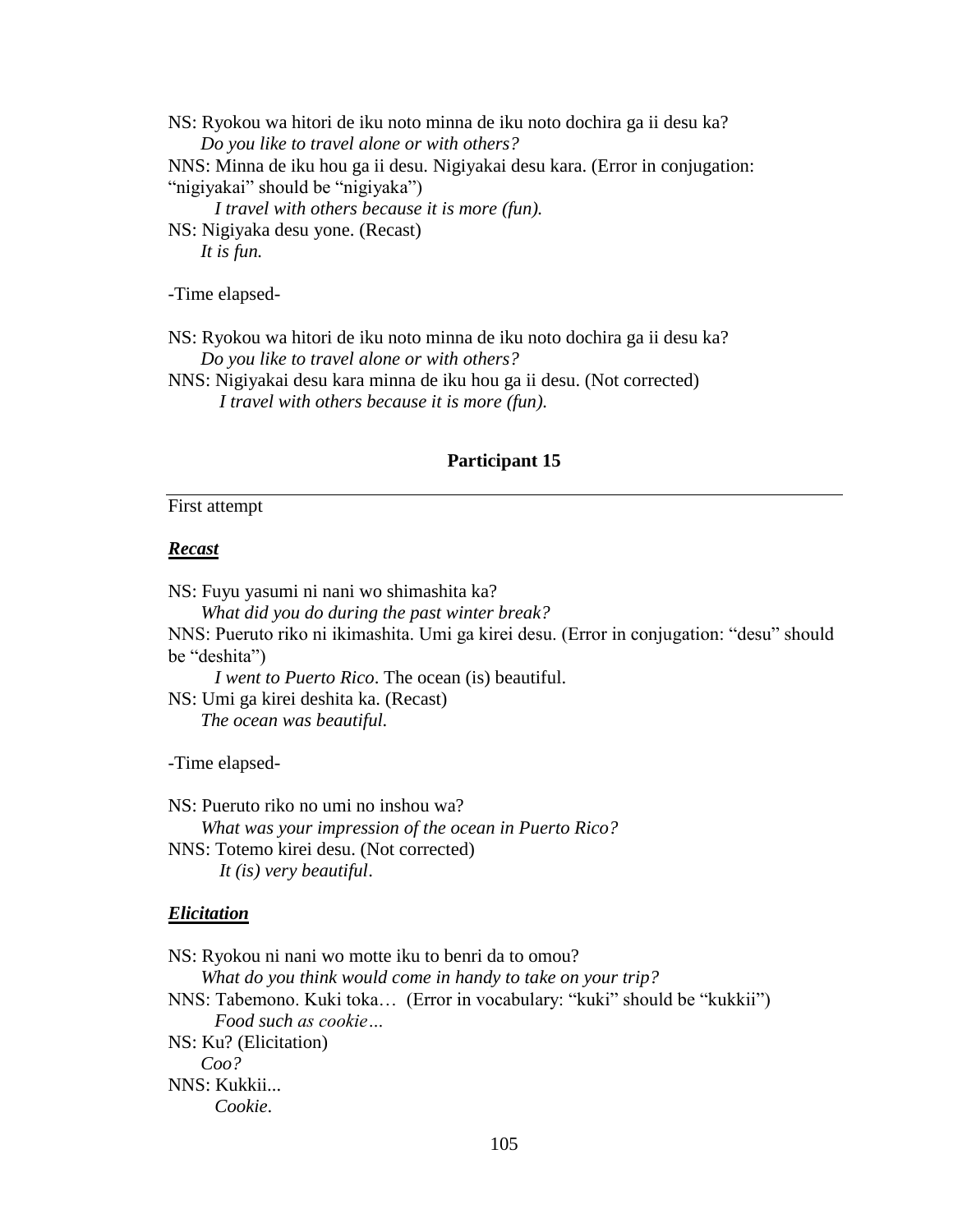-Time elapsed-

NS: Ryokou ni nani wo motte iku to benri da to omou? *What do you think would come in handy to take on your trip?* NNS: Kukkii. (Corrected)  *Cookie.*

NS: Nihon no tomodachi to nihon de donna gohan wo tabeta koto ga arimasu ka? *What kind of food have you had with your Japanese friends in Japan?* NNS: Kaiten sushi. Gochisou ageta (Error in conjugation: "ageta" should be "shite ageta")  *Revolving sushi bar. It was my treat.* NS: Gochisou? (Elicitation)  *Treat?* NNS: Gochisou... shite ageta *It was my treat.*

-Time elapsed-

NS: Nihon no tomodachi to nihon de donna gohan wo tabeta koto ga arimasu ka? *What kind of food have you had with your Japanese friends in Japan?*

NNS: Kaiten sushi. Gochisou shite ageta. (Corrected)  *It was my treat.*

Second attempt

### *Elicitation*

NS: Haru yasumi ni nani wo shimasu ka? *What are you planning to do during spring break?* NNS: Heya ni gorogoro shimasu. (Error in particle: "ni" should be "de")  *I will idle my time away (in) my room.*  NS: Heya? (Elicitation)  *(in) your room?* NNS: Heya… de. *In my room.*

-Time elapsed-

NS: Haru yasumi ni nani wo shimasu ka? *What are you planning to do during spring break?* NNS: Heya ni gorogoro shimasu. (Not corrected) *I will idle my time away (in) my room.*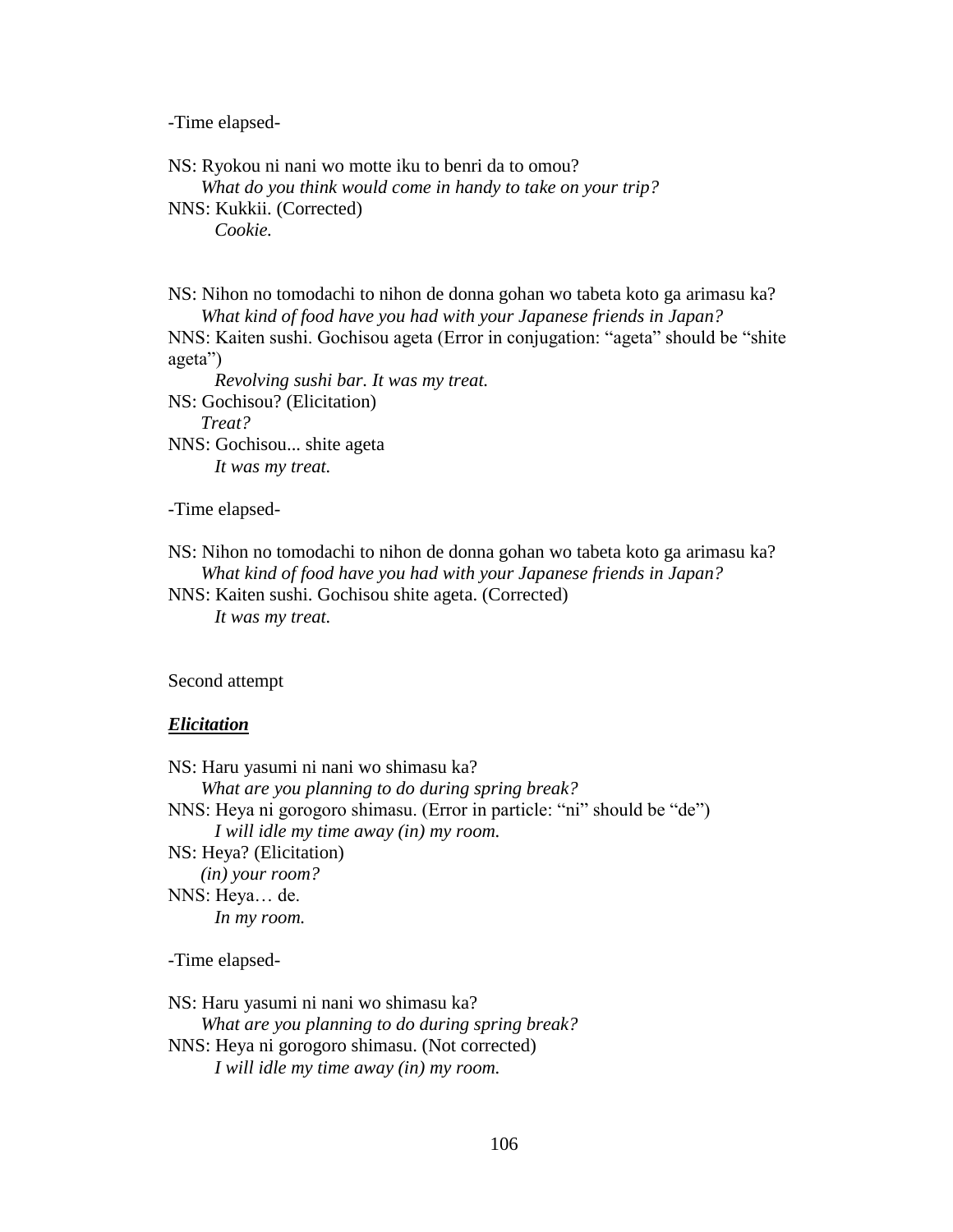# *Recast*

NS: Donna nihon no tabemono ga suki desuka? *What kind of Japanese food do you like?* NNS: Nihon no raamen wa nani mo suki. (Error in conjugation: "nani" should be "nandemo")  *I like (all kinds) of Japanese noodles.* NS: Nandemo suki desuka. (Recast)

 *You like all kinds.*

-Time elapsed-

NS: Donna nihon no tabemono ga suki desuka? *What kind of Japanese food do you like?* NNS: Nihon no raamen wa nani mo suki. (Corrected) *I like all kinds of Japanese noodles.*

## **Participant 16**

# First attempt

# *Recast*

| NS: Fuyu yasumi ni nani wo shimashita ka?                                    |
|------------------------------------------------------------------------------|
| What did you do during the past winter break?                                |
| NNS: GRE no benkyou wo shimashita. Eigo wa muzukashii kedo suugaku wa yasui. |
| (Error in vocabulary: "yasui" should be "miyasui")                           |
| I studied for GRE. Verbal was very difficult but math was (cheap).           |
| NS: Suugaku wa miyasui desu ka. (Recast)                                     |
| Math was easy for you.                                                       |
| -Time elapsed-                                                               |
| NS: GRE ni tsuite mouichido hanashite kuremasu ka?                           |
| Would you please talk about your study for GRE?                              |
| MMC, Figo we mugukeebii kodo guugeku we miyegui to amaimeebite (Corrected)   |

NNS: Eigo wa muzukashii kedo suugaku wa miyasui to omoimashita. (Corrected) *I thought that verbal was very difficult but math was easy*.

NS: Fuyu yasumi de ichiban tanoshikatta koto wa?

*What was the most enjoyable thing during the past winter break?*

NNS: Tomodachi to gohan ni tabe ni ikimashita. (Error in particle: "ni" should be "wo")  *I had dinner with my friends*.

NS: Gohan wo tabemashita ka. (Recast)  *You had dinner with your friends.*

-Time elapsed-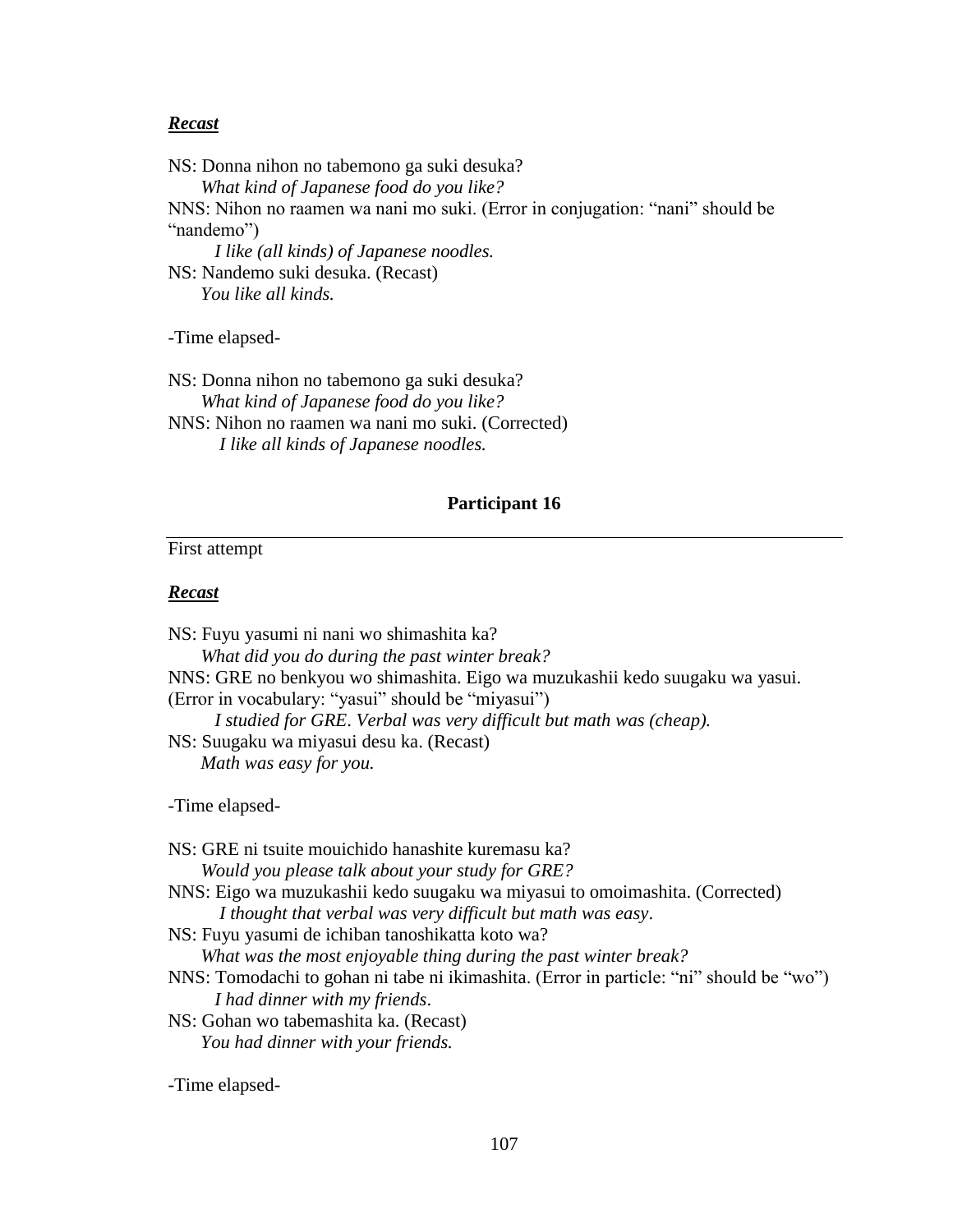NS: Fuyu yasumi de ichiban tanoshikatta koto wa? *What was the most enjoyable thing during the past winter break?* NNS: Tomodachi to gohan ni tabe ni ikimashita. (Corrected) *I had dinner with my friends*.

# *Elicitation*

NS: Ryokou ni nani wo motte iku to benri da to omou? *What do you think would come in handy to take on your trip?* NNS: Keitai… Demo shashin wa amari suki. (Error in conjugation: "suki" should be "suki jyanai")  *My cell phone but I (…) like to take a picture too much.* NS: Shashin wa amari? (Elicitation)  *You do not really?* NNS: Amari suki jyanai... *Do not like it too much*.

-Time elapsed-

NS: Keitai denwa de Shashin wo toru no wa suki desuka ? *Do you like to take a picture with your phone?*

NNS: Shashin wa suki jyanai kedo keitai wa suki desu. (Corrected)  *Although I do not like to take a picture, I do like my cell phone.*

## Second attempt

### *Elicitation*

NS: Kyanpasu ni sunde imasu ka? *Do you live on campus?* NNS: Iie. Kokokara amari tooiku nai tokoro ni sunde imasu. (Error in conjugation: "tooiku" should be "tooku")  *No. I live off campus which is not too (far) from here.*  NS: Kokokara amari? (Elicitation)  *Too (far) from here?* NNS: Amari tooku nai desu. *Not too far from here.*

-Time elapsed-

NS: Kyanpasu ni sunde imasu ka? *Do you live on campus?* NNS: Kokokara amari tooiku nai tokoro desu.. (Not corrected) *I live in a place which is not too (far) from here.*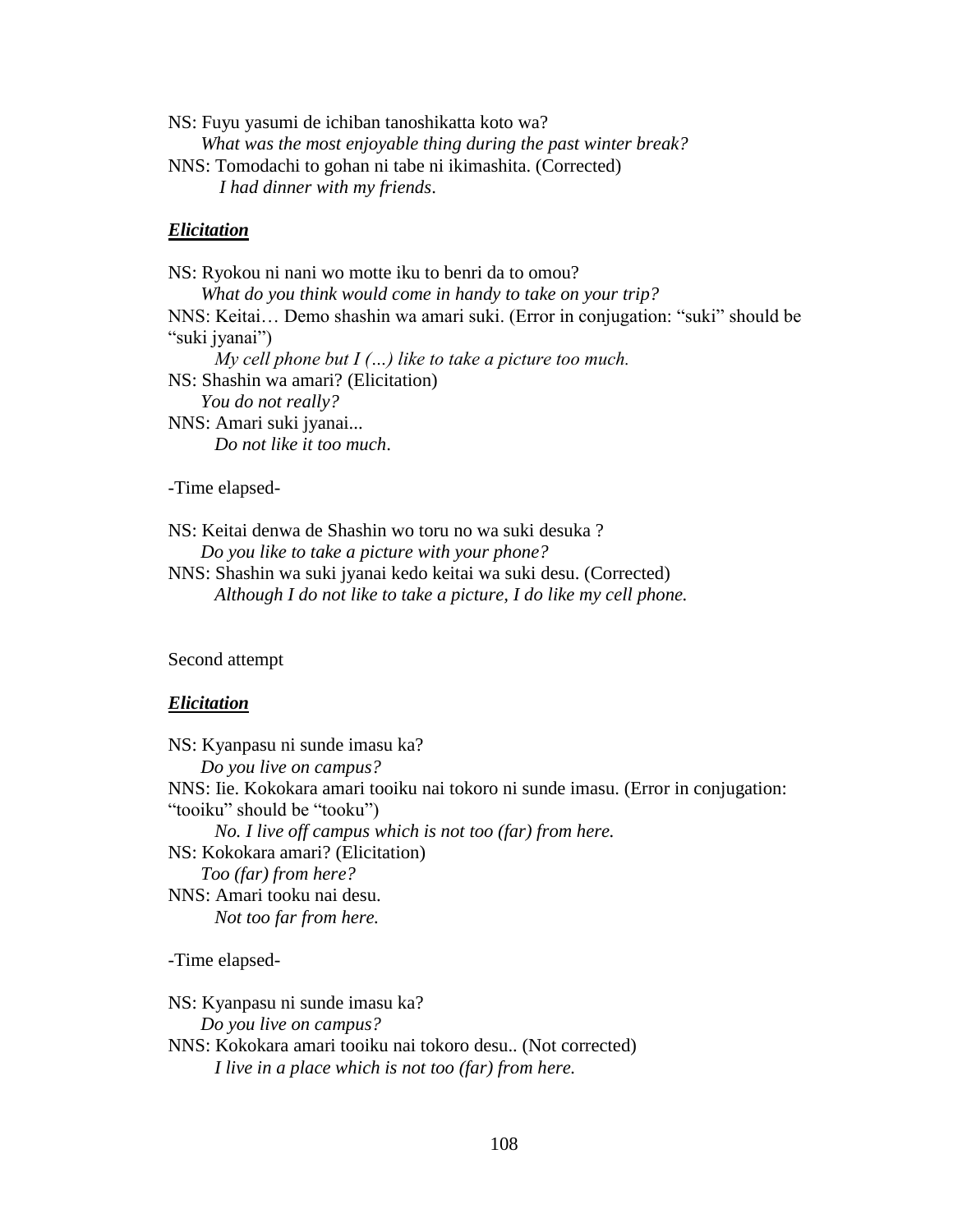# *Recast*

NS: Sore wa takakatta desu ka?

*Was that expensive?*

NNS: Totemo ookii-dakara takaku nakatta. (1 corrected, 1 not corrected)  *Not expensive (because) it was very big.* 

# **Participant 17**

# First attempt

# *Recast*

NS: Kurisumasu ni donna purezento wo morai mashita ka?

*What kind of gift did you receive for Christmas?*

NNS: Haha no furui no keitai wo morai mashita. (Error in particle: "no" should be eliminated)

 *I received an old (…) cell phone that my mother used.* NS: Furui keitai. (Recast)  *An old cell phone.*

-Time elapsed-

NS: Okaasan kara donna keitai wo moratta no? *What kind of cell phone did you receive from your mother?* NNS: Haha no furui keitai desu. (Corrected) *My mother's old cell phone*.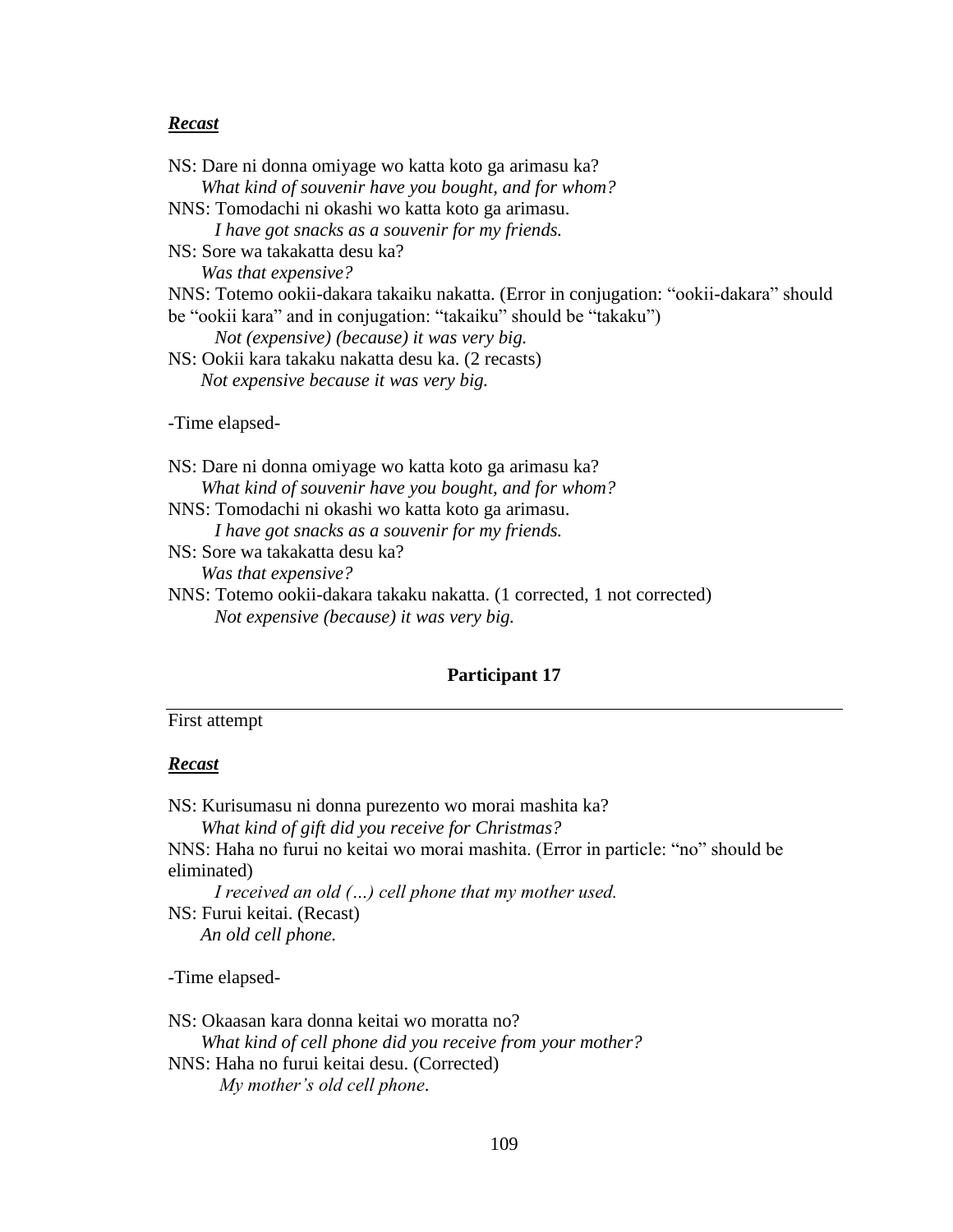NS: Watashi wa fuyu yasumi ni doko ni mo ikimasen desita. Doko ni ike ba yokatta to omoi masu ka?

 *I didn't go anywhere during the past winter break. Do you know where I should have gone to have fun?*

NNS: Jya, tsugi no fuyu yasumi, boku to issho ni bosuton ni ikimasen no? (Error in particle: "no" should be "ka")

 *Then, why don't you go to Boston with me next winter break (?)* NS: Ikimasen ka? (Recast)

 *Shall we go?*

-Time elapsed-

NS: Watashi wa fuyu yasumi ni doko ni mo ikimasen desita. Doko ni ike ba yokatta to omoi masu ka?

 *I didn't go anywhere during the past winter break. Do you know where I should have gone to have fun?*

NNS: Dakara, tsugi no fuyu yasumi, boku to issho ni bosuton ni ikimasen no? (Not corrected)

 *So, why don't you go to Boston with me next winter break (?)*

### *Elicitation*

NS: Doko ni ryokou ni ikitai desuka? *Where do you want to go for a trip?*

NNS: Honkon… Datte honkon wa boku no bunka kara. (Error in conjugation: "kara" should be "dakara")

 *Hongkong (because of) my culture.* NS: Bunka? (Elicitation)  *Culture?* NNS: Bunka dakara... *Because of my culture*.

-Time elapsed-

NS: Doushite honkon ni ikitai no? *Why do you want to go to Hongkong?* NNS: Honkon wa boku no bunka dakara. (Corrected)  *Hongkong because of my culture.*

NS: Tsugi no natsu, doko ni ryokou ni iku to ii to omoi masuka?

*Where would you recommend me to go for a summer trip?*

NNS: Hawai… atatakai kara hawai ga itta hou ga ii. (Error in particle: "ga" should be "ni")

 *Hawaii because it is warm so you should go (to) Hawaii.* NS: Hawai? (Elicitation)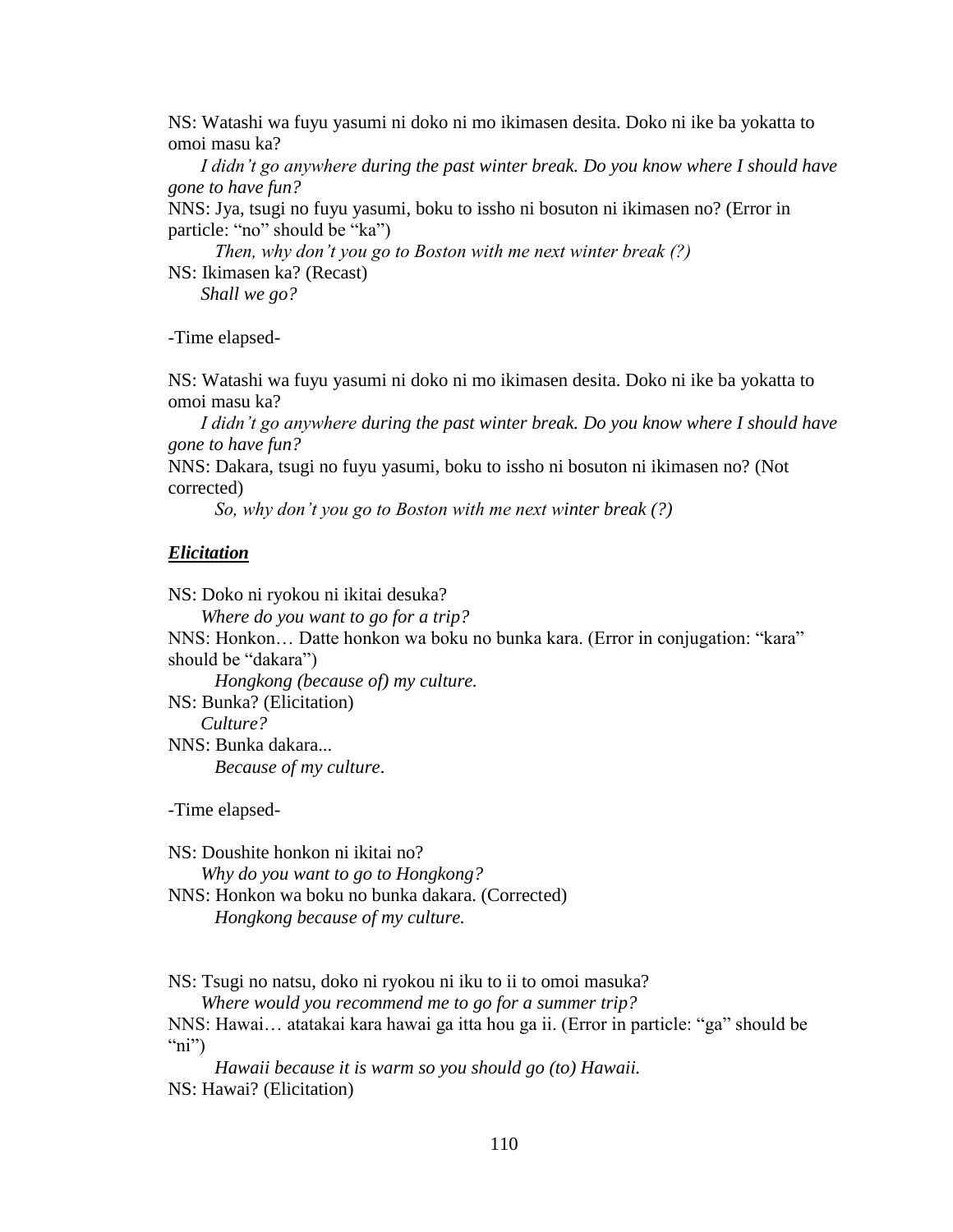# *Hawaii?* NNS: Hawai ni itta hou ga ii... *You should go to Hawaii.*

-Time elapsed-

NS: Tsugi no natsu, doko ni ryokou ni iku to ii to omoi masuka? *Where would you recommend me to go for a summer trip?* NNS: Hawai ni itta hou ga ii to omou. (Corrected)  *I think you better go to Hawaii.*

## Second attempt

### *Elicitation*

NS: Donna tabemono ga suki desu ka? *What kind of food do you like?* NNS: Chuuka ryouri ga suki dake. (Error in conjugation: "suki" should be "sukina")  *I (like) only Chinese food.*  NS: Chuuka ryouri ga? (Elicitation)  *Chinese food?* NNS: Chuuka ryouri ga sukina dake. *I like only Chinese food.*

-Time elapsed-

NS: Donna tabemono ga ichiban suki desu ka? *What kind of food do you like the most?* NNS: Chuuka ryouri ga suki dake. (Not corrected) *I (like) only Chinese food.*

### *Recast*

NS: Ryokou no omoide wo oshiete kudasai. *Please tell me about your memorable trip.* NNS: Yamagata de taiko tataita koto. (Error in particle: "wo" is needed after "taiko") *I (beat) a Japanese drum in Yamagata.* NS: Taiko wo tataki mashita ka. *You beat a Japanese drum.*

-Time elapsed-

NS: Yamagata de nani wo shimashita ka? *What did you do when you were in Yamagata?* NNS: Taiko wo tataki masihta. (Corrected)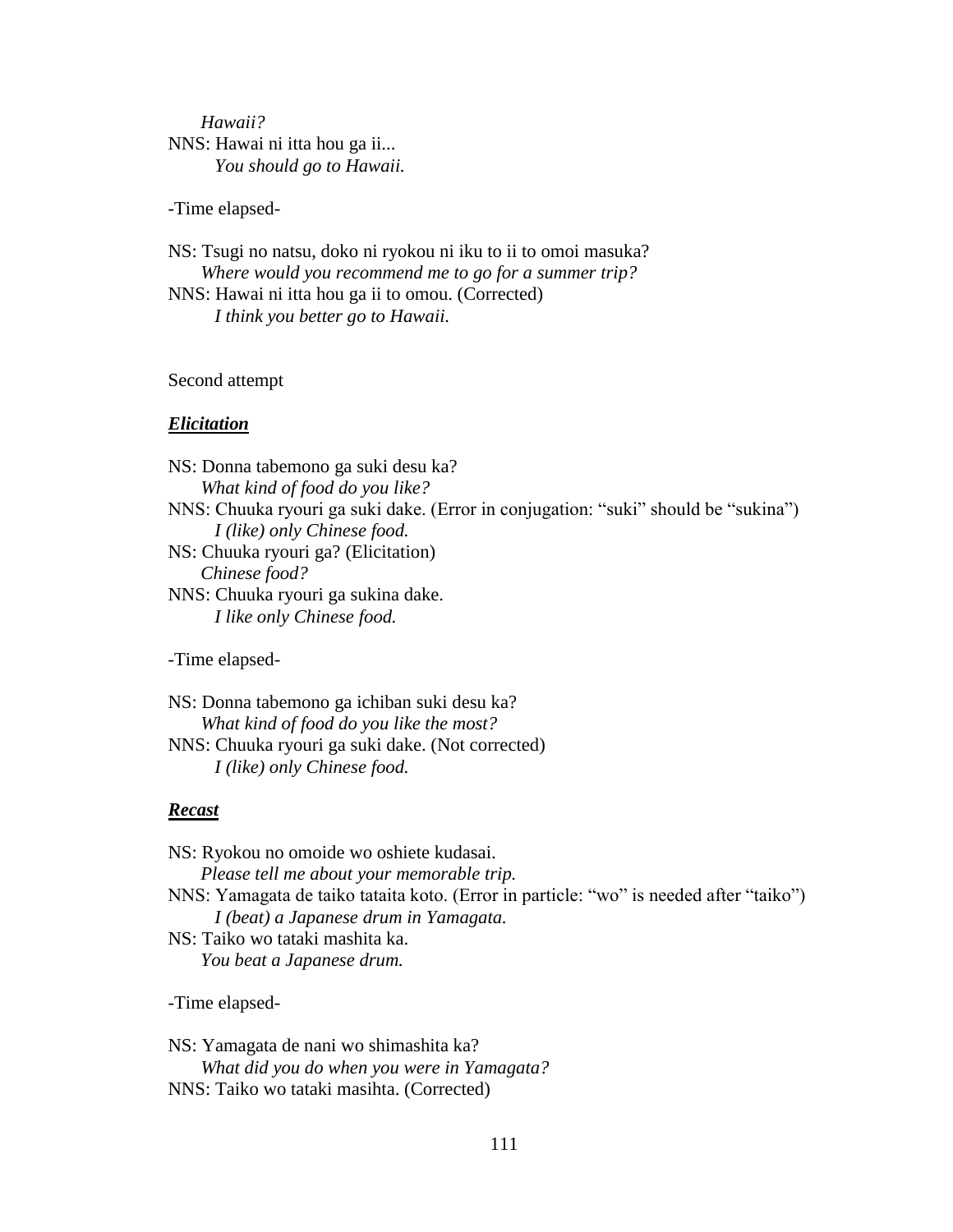*I beat a Japanese drum.*

## **Participant 18**

First attempt

#### *Recast*

NS: Fuyu yasumi ni nani wo shimashita ka?

*What did you do during the past winter break?*

NNS: Oshougatu de kazoku to bosuton ni itte iroiro na tokoro ni aruki mashita. (Error in particle: "de" should be "ni" and "ni" before aruki should be "wo")

 *(On) New Year's Day, I went to Boston with my family and walked (around).*

NS: Oshougatsu ni kazokuto issho ni iroiro na tokoro wo aruki mashita ka. (Recast x 2)  *On New Year's Day, you walked around in Boston with your family.*

#### -Time elapsed-

NS: Fuyu yasumi ni nani wo shimashita ka?

*What did you do during the past winter break?*

NNS: Oshougatu de kazoku to bosuton ni itte iroiro na tokoro ni aruki mashita. (Neither one is corrected)

 *(On) New Year's Day, I went to Boston with my family and walked (around). I do not remember*.

### *Elicitation*

N/A

Second attempt

### *Elicitation*

NS: Haruyasumi wa itsumo nani wo shimasu ka? *What do you usually do during spring break?* NNS: Rirakkusu no tame ni ie de imasu. (Error in particle: "de" should be "ni")  *I usually stay (at) my place for relaxation.*  NS: Ie? (Elicitation)  *Your place?* NNS: Ie ni iru. *Stay at my place.*

-Time elapsed-

NS: Haruyasumi wa itsumo nani wo shimasu ka?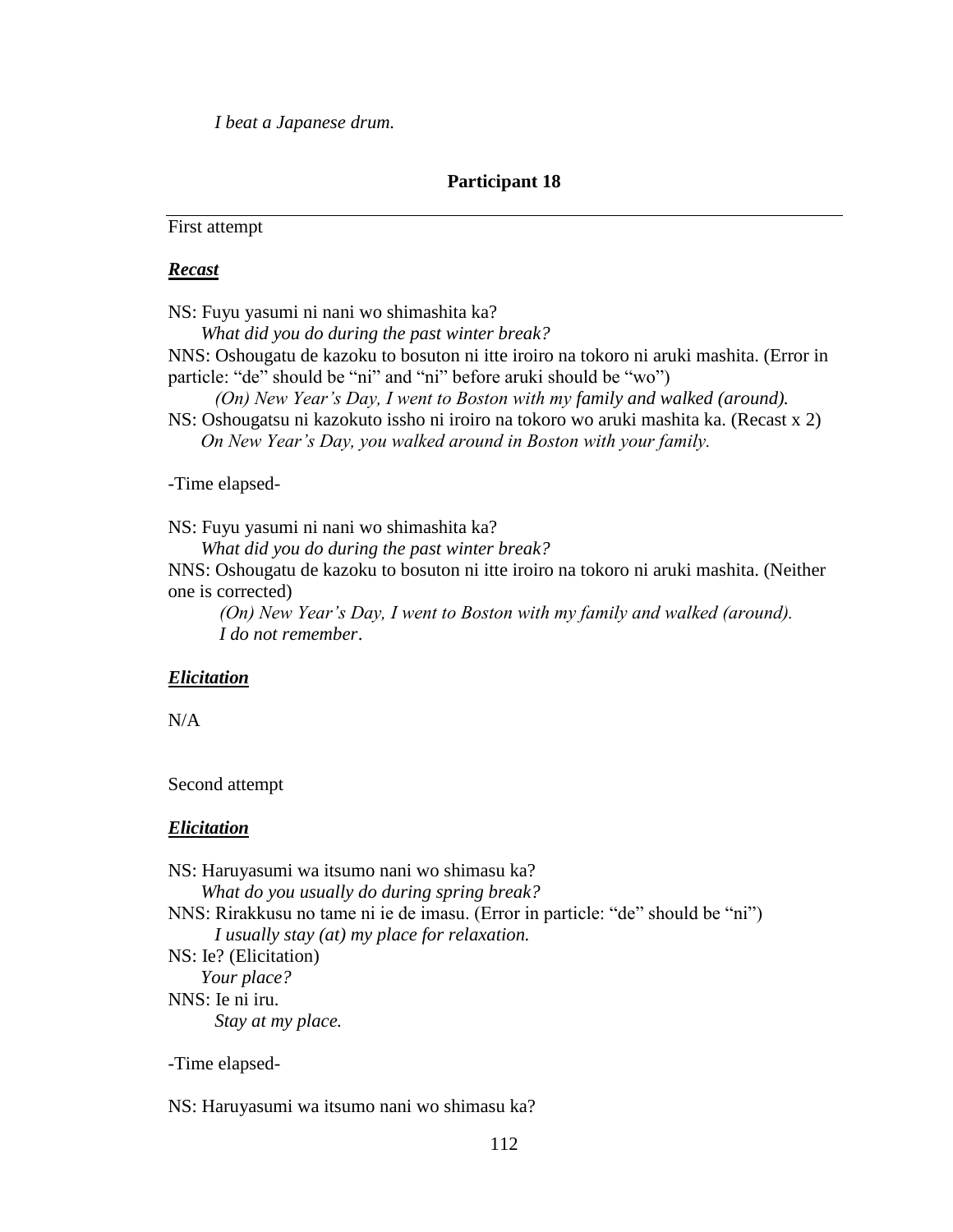*What do you usually do during spring break?* NNS: Taitei ie de imasu. (Not corrected) *I usually stay (at) my place.* 

### *Recast*

| NS: Ryokou wa hitori de iku noto minna de iku noto dochira ga ii desu ka?                |
|------------------------------------------------------------------------------------------|
| Do you like to travel alone or with others?                                              |
| NNS: Takusan hito to jyanai hou ga ii. (Error in particle: "no" is needed before "hito") |
| I would rather not to take a trip with many (people).                                    |
| NS: Takusan no hito to jya naku.                                                         |
| Not with many people.                                                                    |
|                                                                                          |

-Time elapsed-

NS: Ryokou wa hitori de iku noto minna de iku noto dochira ga ii desu ka? *Do you like to travel alone or with others?* NNS: Takusan hito wa chotto. (Not corrected)

*Not with many (people).* 

# **Participant 19**

First attempt

## *Recast*

NS: Kurisumasu ni nani wo shimashita ka?

*What did you do on Christmas day?*

NNS: Bosuton de ookii na kurisumasu tsurii wo mimasu. (Error in conjugation: "na" should be eliminated or "ookii na" should be "ookina" and in conjugation: "mimasu" should be "mimashita" or "mita")

 *I (see) a (big) Christmas tree in Boston*. NS: Ookii kurisumasu tsurii wo mimashita ka. (Recast)  *You saw a big Christmas tree.*

-Time elapsed-

NS: Kurisumasu ni nani wo shimashita ka?

*What did you do on Christmas day?*

NNS: Tada ookii na kurisumasu tsurii wo mimasu. (Neither one is corrected) *I (see) a (big) Christmas tree in Boston*.

## *Elicitation*

NS: Nihon ni itta koto ga arimasu ka? *Have you been to Japan?*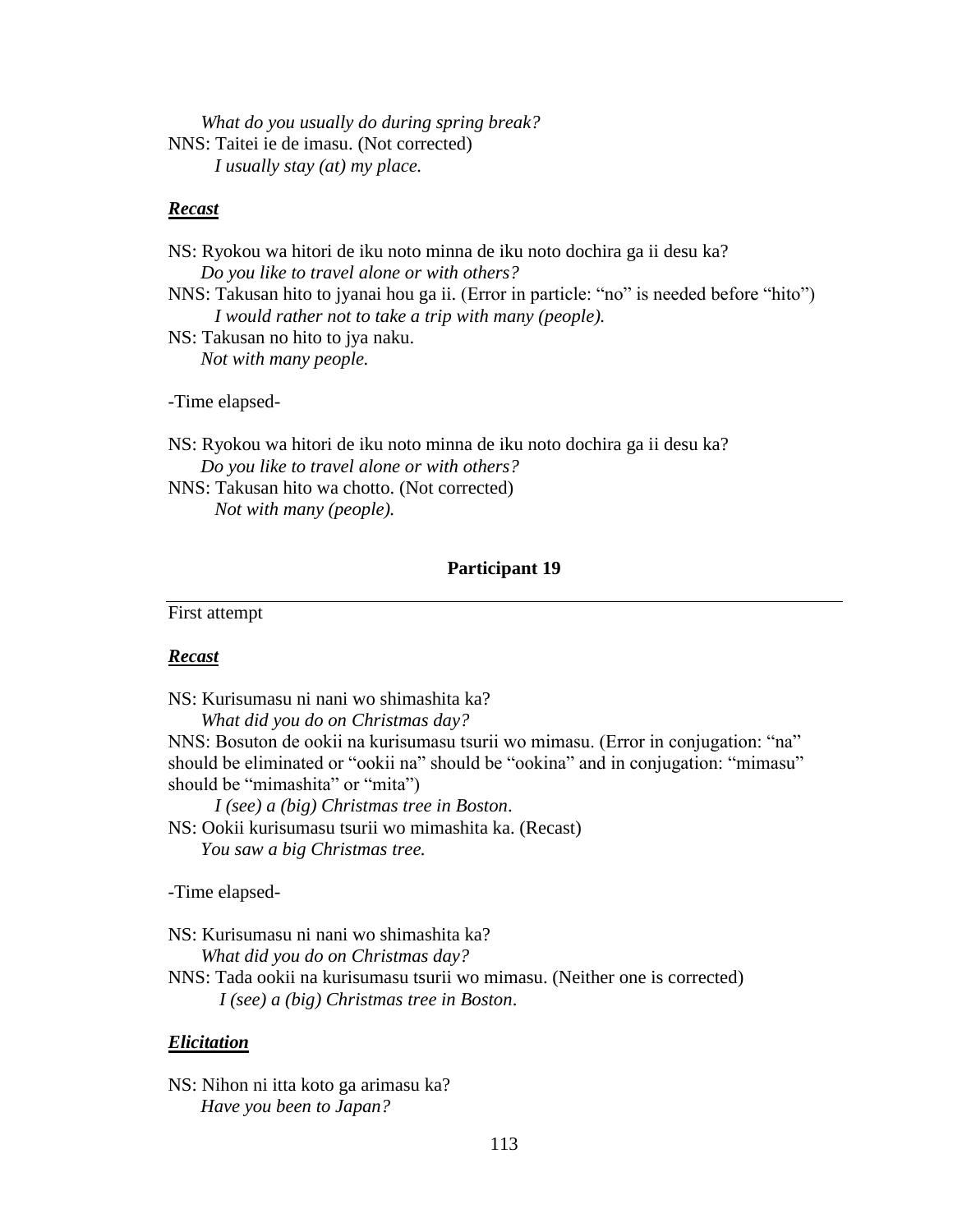NNS: Chiisai no toki kazoku to issho ni itta. (Error in conjugation: "no" should be eliminated)  *I have been there with my family when I was (young)*. NS: Chiisai? (Elicitation)  *Young?* NNS: Chiisai... toki. *When I was young*.

-Time elapsed-

NS: Itsu nihon ni iki mashita ka? *When did you go to Japan?* NNS: Chiisai toki desu. (Corrected)  *When I was young*.

#### Second attempt

#### *Elicitation*

NS: Haru wa hoka no kisetsu to kurabete suki desu ka? Sore wa doushite desu ka? *Do you like spring compared to other seasons? Why?* NNS: Aki no hou ga ii, ondo ga chouto ii. (Error in vocabulary: "chouto" should be

"choudo")

 *I like fall better because the temperature is (comfortable).* 

NS: Ondo ga? (Elicitation)  *The temperature is?*

NNS: Ondo ga… choudo ii kana. *The temperature is comfortable.*

-Time elapsed-

NS: Doushite aki ga suki desuka? *Why do you like fall?* NNS: Ondo ga chouto ii kara. (Not corrected) *Because the temperature is (comfortable).*

### *Recast*

NS: Ryokou wa hitori de iku noto minna de iku noto dochira ga ii desu ka?

*Do you like to travel alone or with others?*

NNS: Hitori ga ii, datte jibun no koto sinpai suru dake. (Error in particle: "wo" should be after "koto")

 *I prefer alone because I worry about (only) myself.* NS: Jibun no koto dake wo sinpai dekimasu ne.

*You can worry about (only) yourself.*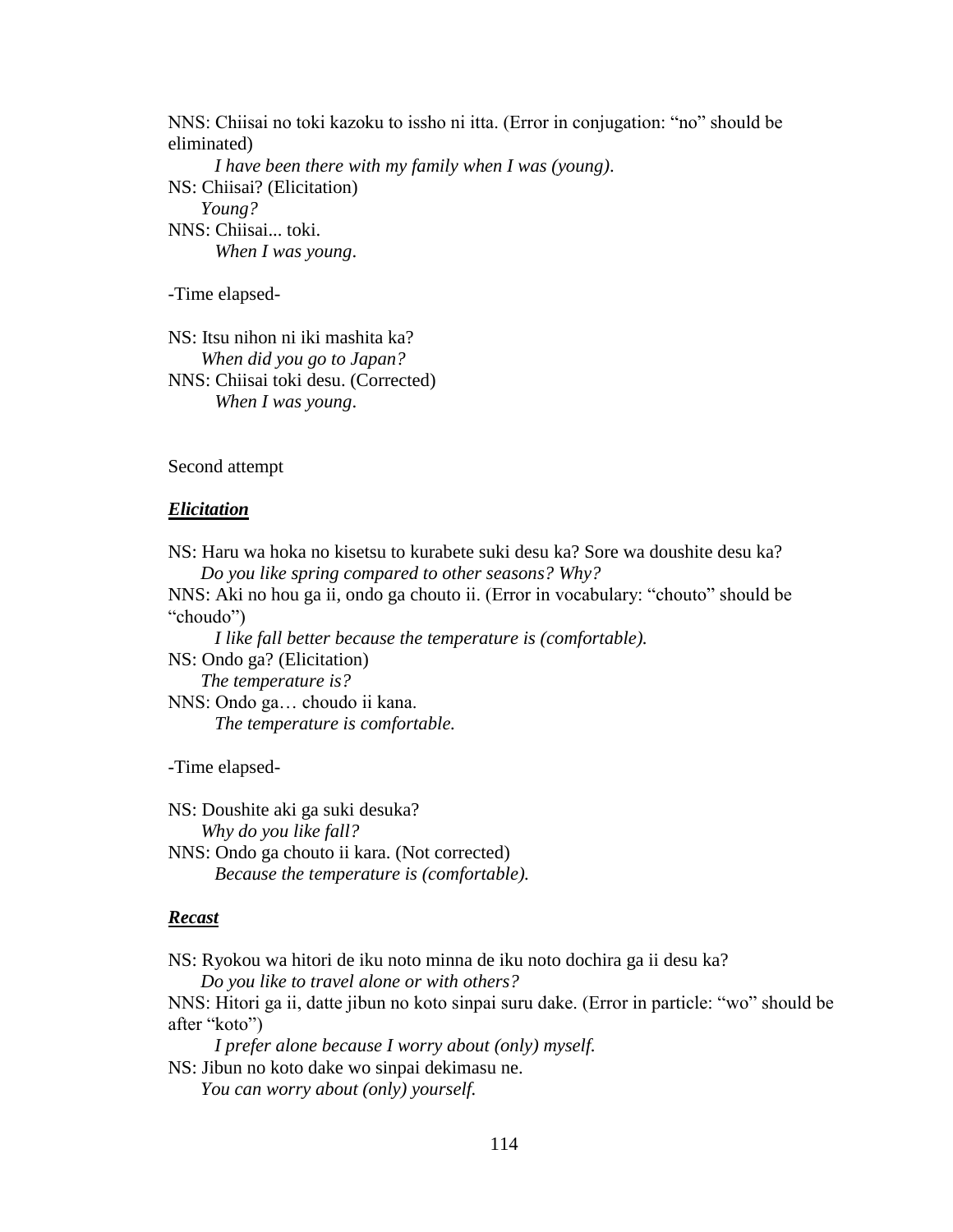-Time elapsed-

NS: Doushite hitori de ryokou suru no ga suki desu ka? *Why do you like to take a trip alone?* NNS: Jibun dake wo sinpai suru koto ga dekiru kara. (Corrected)  *I can worry about only myself.* 

### **Participant 20**

First attempt

### *Recast*

NS: Fuyu yasumi ni nani wo shimashita ka?

*What did you do during the past winter break?*

NNS: Fuyu yasumi de tekisasu ni kaeri mashita. (Error in particle: "de" should be "ni" or " $e$ ")

 *I went back (to) Texas during the winter break.* NS: Tekisasu ni kaetta. (Recast)  *You went back to Texas.*

-Time elapsed-

NS: Fuyu yasumi ni nani wo shimashita ka? *What did you do during the past winter break?* NNS: Fuyu yasumi de tekisasu ni kaeri mashita. (Not corrected)

*I went back (to) Texas during the winter break.*

NS: Fuyu yasumi de ichiban tanosikatta koto wa?

*What was the most enjoyable thing during the past winter break?*

NNS: Watashi ga keeki wo tsukure mashita. (Error in conjugation: "tsukure" should be "tsukuri")

 *I (could) bake a cake.*

NS: Keeki wo tsukuri mashita ka. (Recast)  *You baked a cake.*

-Time elapsed-

NS: Fuyu yasumi de ichiban tanosikatta koto wa?

*What was the most enjoyable thing during the past winter break?*

NNS: Watashi ga keeki wo tsukuri mashita. (Corrected) *I baked a cake.*

# *Elicitation*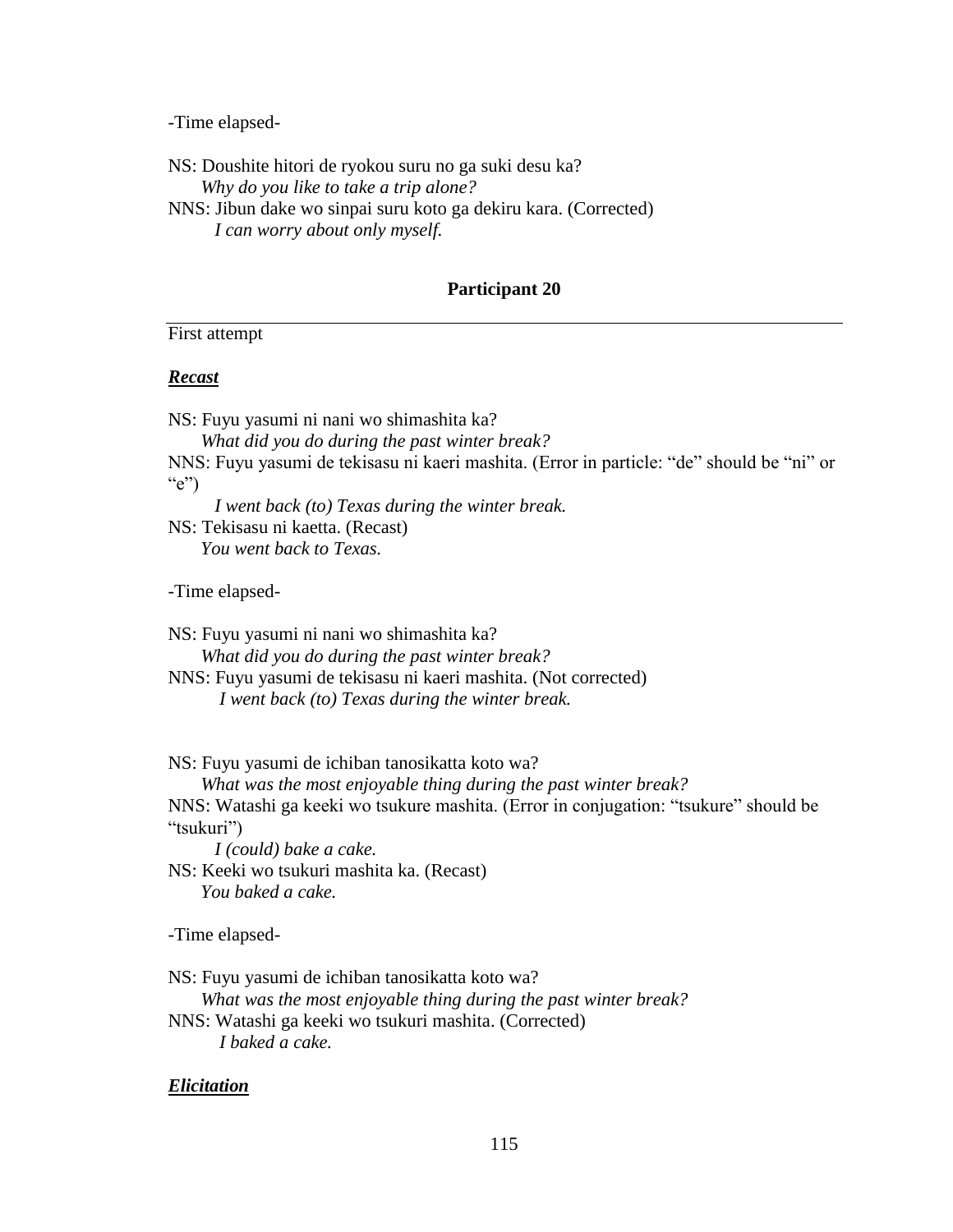NS: Ryokou ni nani wo motte iku to benri da to omou? *What do you think would come in handy to take on your trip?* NNS: Tomodachi ni tsurete ikitai desu. (Error in particle: "ni" should be "wo")  *I would like to take my friend (with) me*. NS: Tomodachi? (Elicitation)  *Friend?* NNS: Tomodachi wo tsurete ikitai. *I would like to take my friend with me*.

-Time elapsed-

NS: Ryokou ni nani wo motte iku to benri da to omou? *What do you think would come in handy to take on your trip?* NNS: Tomodachi wo tsurete ikitai desu. (Corrected)  *I would like to take my friend with me*.

### Second attempt

#### *Elicitation*

NS: Haruyasumi wa itsumo nani wo shimasu ka? *What do you usually do during spring break?* NNS: Itsumo tekisasu ni kaeru wo shimasu. (Error in conjugation: "kaeru wo shimasu" should be "kaeri masu")  *I usually (go) back to Texas.*  NS: Tekisasu ni? (Elicitation)  *To Texas?* NNS: Tekisasu ni kaeri... masu ne. *Go back to Texas.*

-Time elapsed-

NS: Haruyasumi wa itsumo nani wo shimasu ka? *What do you usually do during spring break?* NNS: Jikka no tekisasu ni kaeri masu. (Corrected) *Going back to my hometown, Texas.*

#### *Recast*

NS: Ryokou no omoide wo oshiete kudasai.

 *Please tell me about your memorable trip.* NNS: Tomodachi to shiro keeki wo tukutta. (Error in conjugation: "shiro" should be "shiroi")

 *I made a (white) cake with my friend.* NS: Shiroi keeki desu ka.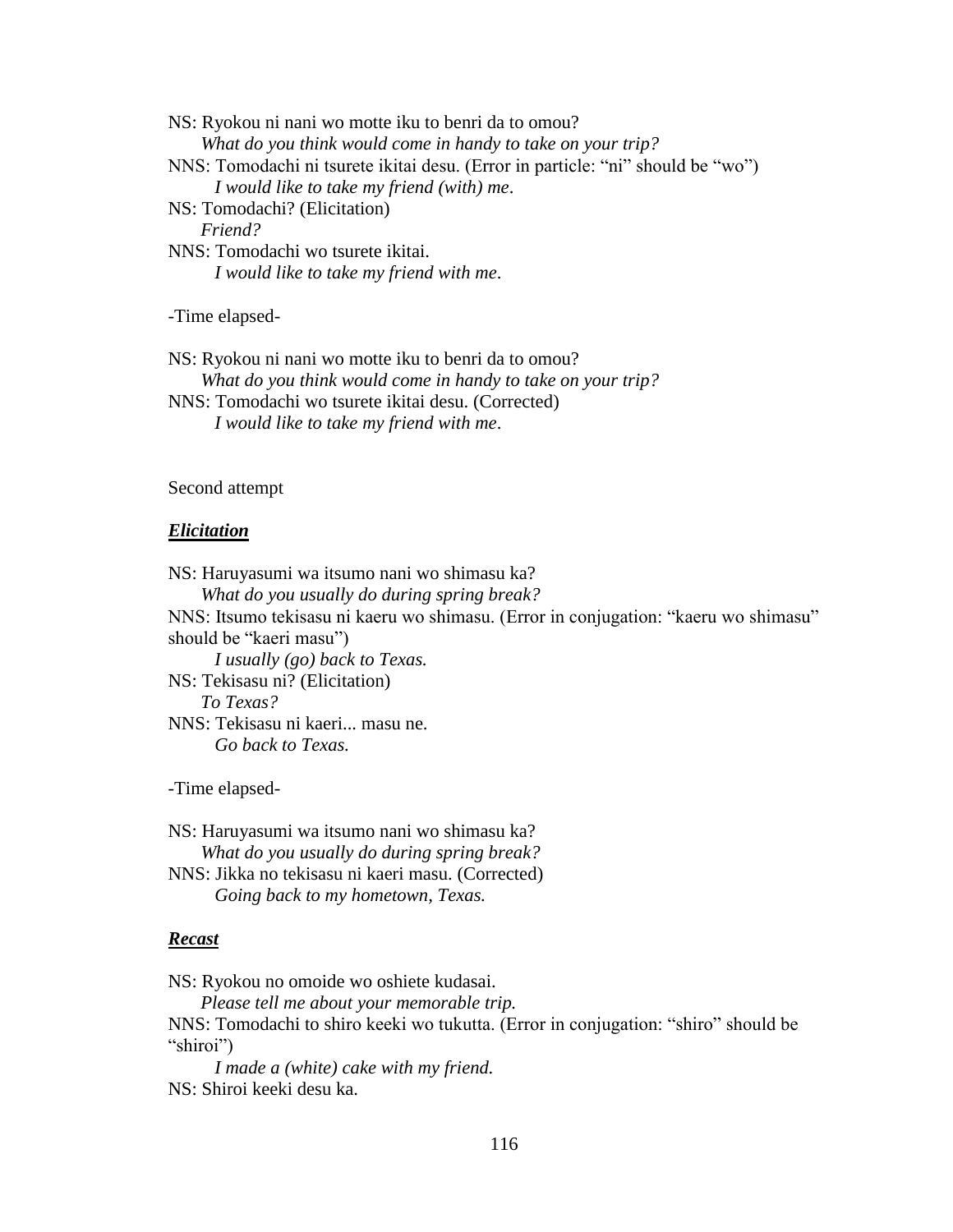# *A white cake.*

-Time elapsed-

NS: Ryokou no omoide wo oshiete kudasai. *Please tell me about your memorable trip.* NNS: Tomodachi to shiroi keeki wo tukutta. (Corrected)  *I made a white cake with my friend.*

# **Participant 21**

First attempt

# *Recast*

| NS: Fuyu yasumi ni nani wo shimashita ka?<br>What did you do during the past winter break?<br>NNS: Anime ga mimashita. (Error in particle: "ga" should be "wo")<br>I watched () Japanese cartoons. |
|----------------------------------------------------------------------------------------------------------------------------------------------------------------------------------------------------|
| NS: Anime wo mimashita ka. (Recast)                                                                                                                                                                |
| You watched Japanese cartoons.                                                                                                                                                                     |
| -Time elapsed-                                                                                                                                                                                     |
| NS: Fuyu yasumi ni nani wo shimashita ka?<br>What did you do during the past winter break?                                                                                                         |
| NNS: Anime wo mimashita. (Corrected)                                                                                                                                                               |
| I watched Japanese cartoons.                                                                                                                                                                       |
| NS: Kurisumasu ni donna purezento wo agemashita ka?                                                                                                                                                |
| What kind of gift did you give for Christmas?                                                                                                                                                      |
| NNS: Obaasan ni iringu wo ageta. (Error in vocabulary: "iringu" should be "iyaringu")<br>I gave (earrings) to my grandmother.                                                                      |
| NS: Iyaringu desu ka. (Recast)                                                                                                                                                                     |
| Earrings.                                                                                                                                                                                          |
| -Time elapsed-                                                                                                                                                                                     |

NS: Kurisumasu ni donna purezento wo agemashita ka? *What kind of gift did you give for Christmas?* NNS: Obaasan ni iringu wo ageta. (Not corrected) *I gave (earrings) to my grandmother*.

# *Elicitation*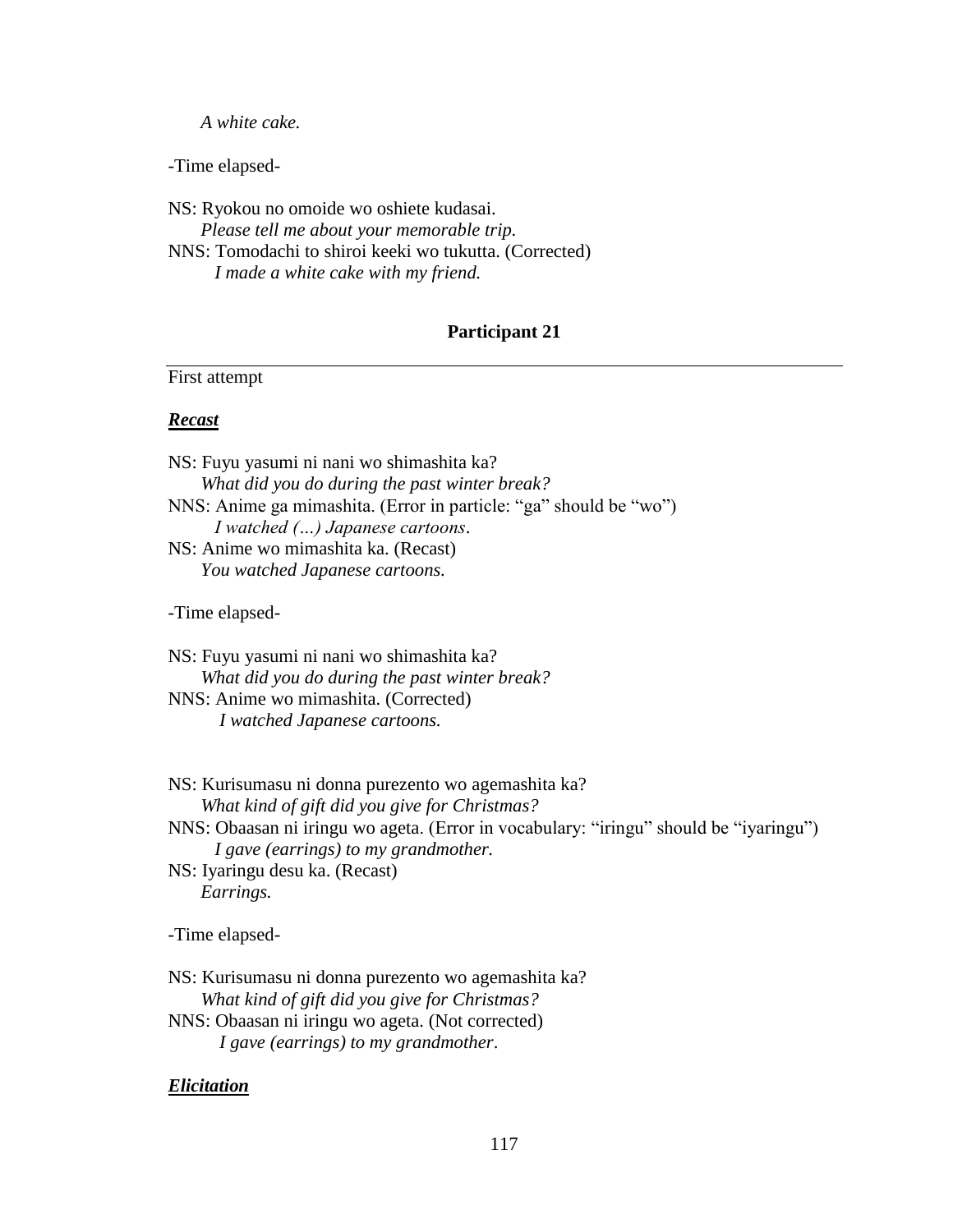NS: Moshi nihon ni ittara doko ni ikitai desu ka? *Where do you want to visit if you go to Japan?* NNS: Shibuya to Harujyuku kana. (Error in vocabulary: "Harujyuku" should be "Harajyuku")  *Shibuya and (Harajuku).* NS: Shibuya to Ha? (Elicitation)  *Shibuya and?*

-Time elapsed-

NS: Moshi nihon ni ittara doko ni ikitai desu ka? *Where do you want to visit if you go to Japan?* NNS: Shibuya to Harajyuku. (Corrected) *Shibuya and Harajuku*.

#### Second attempt

#### *Elicitation*

NS: Ichiban suki na kisetsu wa nani desu ka? *What is your favorite season?* NNS: Natsu desu ne. Ichiban atatakai-na kisetsu dakara. (Error in conjugation: "atatakaina" should be "atatakai")  *Summer because it is the (warmest) season.* NS: Atata? (Elicitation)  *(Warm)?* NNS: Atatakai kisetsu dakara. Because it is a warm season*.*

-Time elapsed-

NS: Ichiban suki na kisetsu wa nani desu ka? *What is your favorite season?* NNS: Natsu desu. Ichiban atatakai-na kisetsu dakara. (Corrected) *Summer because it is the (warmest) season.*

## *Recast*

NS: Donna tokoro ni ryokou shita koto ga arimasu ka? *Where have you gone for a trip.* NNS: Itsumo ie de imasu. (Error in particle: "de" should be "ni") *I always stay (…) home.* NS: Ie ni imasu ka. *You stay home.*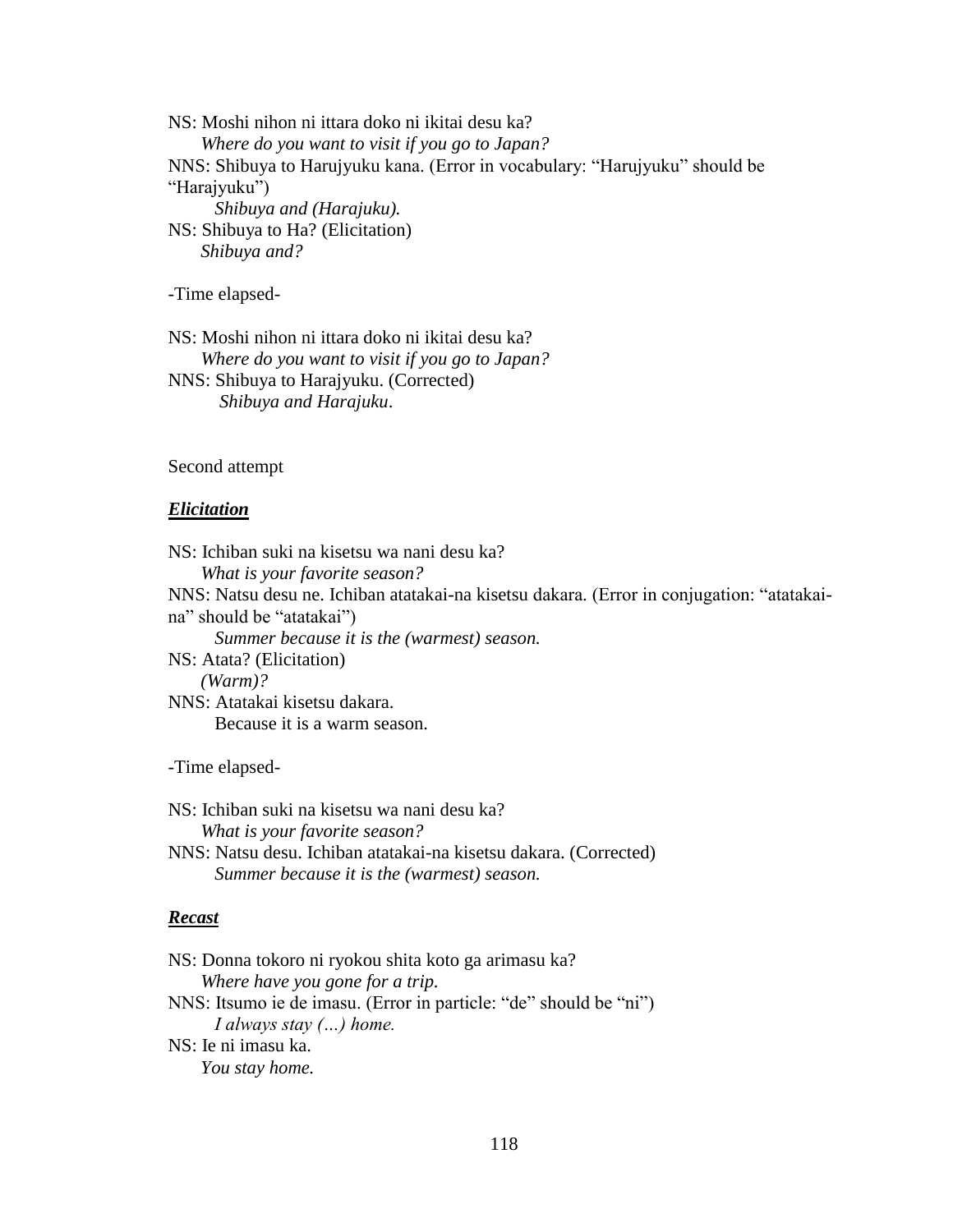-Time elapsed-

NS: Donna tokoro ni ryokou shita koto ga arimasu ka? *Where have you gone for a trip.* NNS: Itsumo ie de imasu yo. (Not corrected)  *I always stay (…) home.*

# **Participant 22**

First attempt

### *Recast*

NS: Watashi wa fuyu yasumi ni doko ni mo ikimasen desita. Doko ni ike ba yokatta to omoi masu ka?

 *I didn't go anywhere during the past winter break. Do you know where I should have gone to have fun?*

NNS: Watashi dattara tomodachi to eiga wo itta. (Error in particle: "wo" should be "ni" or " $e$ ")

 *If I were you, I would have gone (to) a movie theater.*

NS: Eiga ni ittara yokatta desu ka. (Recast)  *I should have gone to a movie theater.*

-Time elapsed-

NS: Watashi wa fuyu yasumi ni doko ni mo ikimasen desita. Doko ni ike ba yokatta to omoi masu ka?

 *I didn't go anywhere during the past winter break. Do you know where I should have gone to have fun?*

NNS: Watashi dattara tomodachi to eiga ni itta. (Corrected)

 *If I were you, I would have gone to a movie theater.*

#### *Elicitation*

NS: Doko ni ryokou ni ikitai desu ka? Doushite desuka? *Where do you want to go for a trip? Why?* NNS: Hawai. Hawai de kireina otera ga aru. (Error in particle: "de" should be "ni")  *I would like to go to Hawaii because there is a beautiful temple (in) Hawaii.* NS: Hawai? (Elicitation)  *Hawaii?* NNS: Hawai ni. *In Hawaii*.

-Time elapsed-

NS: Doko ni ryokou ni ikitai desu ka? Doushite desuka?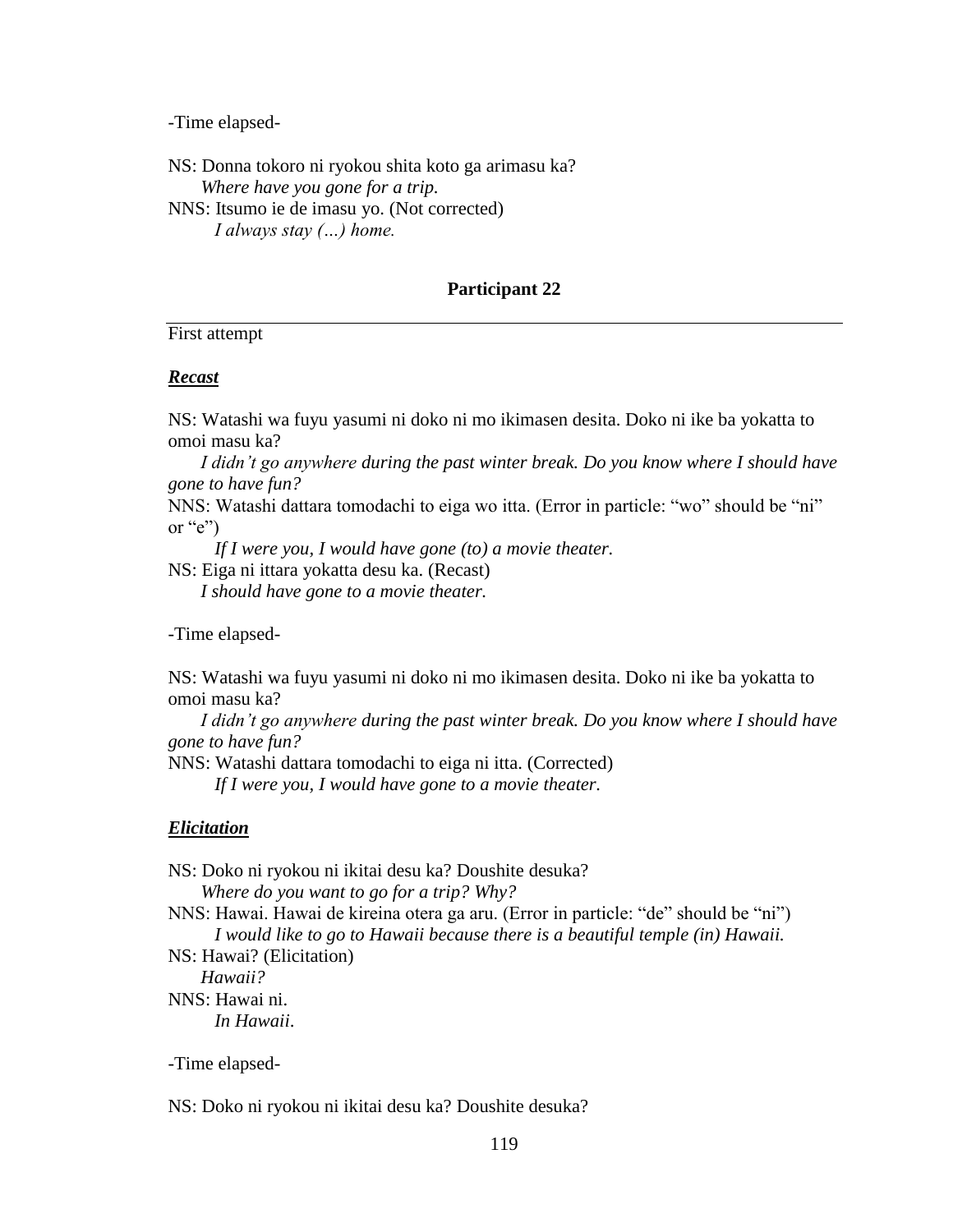*Where do you want to go for a trip? Why?* NNS: Hawai. Hawai ni kireina otera ga aru. (Corrected)  *I would like to go to Hawaii because there is a beautiful temple in Hawaii.*

# Second attempt

# *Elicitation*

NS: Haru yasumi ni nani wo shimasu ka? *What are you planning to do during spring break?* NNS: Ryoushin ni tetsudau to omoi masu. (Error in particle: "ni" should be "wo")  *I think I will help (my parents).*  NS: Ryoushin? (Elicitation)  *Your parents?*

NNS: Ryoushin... wo tetsudau. *Help my parents.*

-Time elapsed-

NS: Haru yasumi ni nani wo shimasu ka? *What are you planning to do during spring break?* NNS: Ryoushin ni tetsudau. (Not corrected)

*Help (my parents).*

# *Recast*

NS: Ryokou no omoide wo oshiete kudasai.

*Please tell me about your memorable trip.*

NNS: Furorida ni itte puuru de oyoida no wa tanoshikatta. (Error in particle: "wa" should be "ga")

 *It was fun going to Florida and swimmimg (in) the pool.* NS: Puuru de oyoida no ga tanoshikatta.

*It was fun swimimg in the pool.*

-Time elapsed-

NS: Furorida de nani wo shita koto ga tanoshikatta desu ka? *What did you do in Florida to have fun?* NNS: Puuru de oyoida no wa tanoshikatta. (Not corrected)  *It was fun going to Florida and swimming (in) the pool.*

# **Participant 23**

First attempt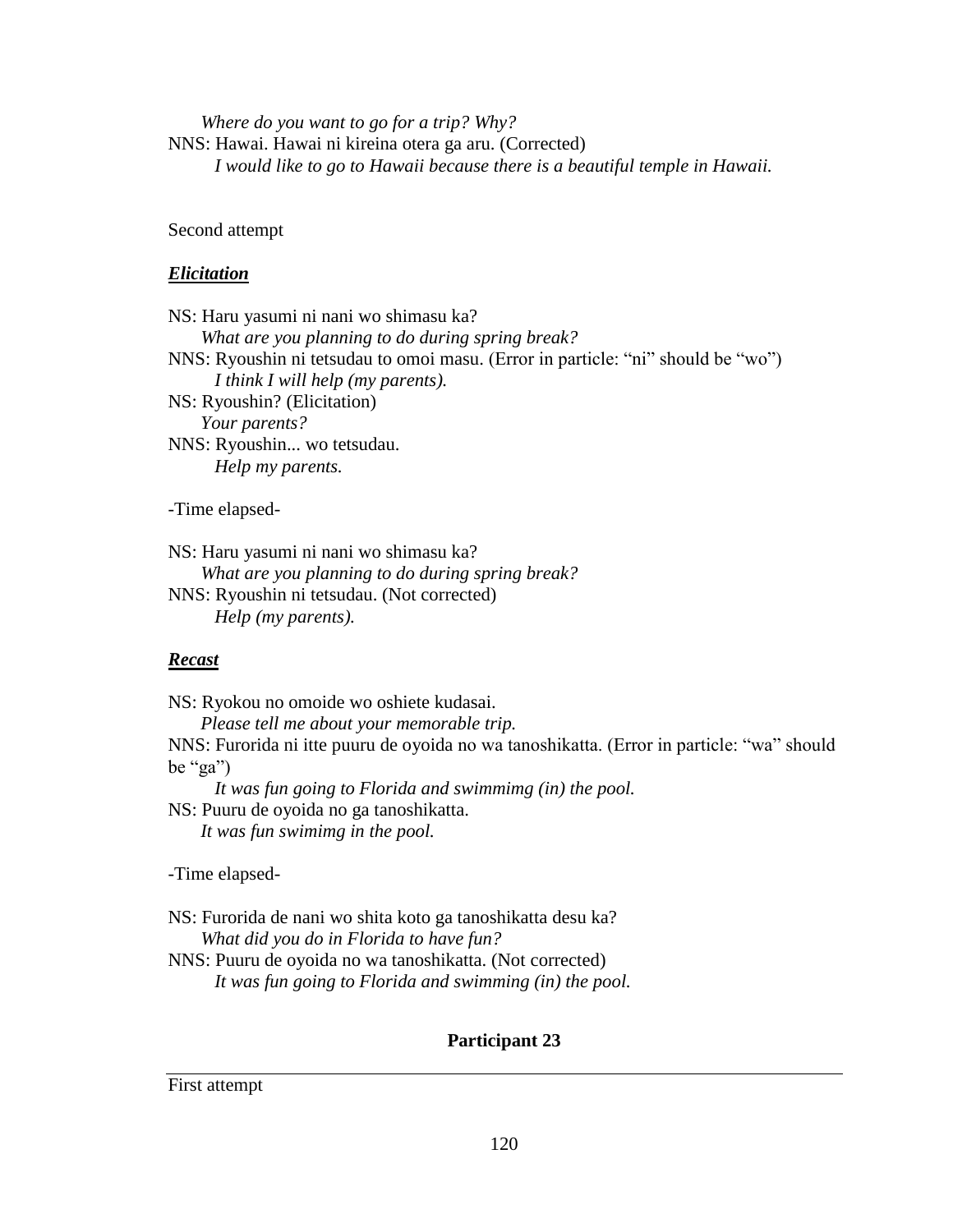## *Recast*

NS: Kurisumasu ni donna purezento wo morai mashita ka? *What kind of gift did you receive for Christmas?* NNS: Oboe masen. (Error in conjugation: "oboe masen" should be "oboete imasen")  *I do not remember.* NS: Oboete imasen ka. (Recast)  *You do not remember.* -Time elapsed-

NS: Kurisumasu ni donna purezento wo moratta no ka mouichido oshiete kudasai. *Would you please tell me again what kind of gift you received for Christmas?* NNS: Oboete imasen. (Corrected)

*I do not remember*.

### *Elicitation*

NS: Nihon ni itta koto ga arimasu ka? *Have you been to Japan?* NNS: Hai, Koukou no ato wa ichinen Fukuoka ni imashita. (Error in particle: "wa" should be iliminated or replaced with "ni")  *Yes, I lived in Fukuoka for a year (…) after high school*. NS: Koukou no ato? (Elicitation)  *After high school?* NNS: Koukou no ato… ichinen. *A year after high school*.

-Time elapsed-

NS: Itsu Fukuoka ni sunde imashita ka? *When did you live in Fukuoka?* NNS: Koukou no ato wa ichinen. (Not corrected)  *I lived in Fukuoka for a year (…) after high school*.

Second attempt

### *Elicitation*

NS: Haruyasumi ni tomodachi to yuuenchi ka doubutsuen ni iku tsumoridesu. Dochira no hou ga ii to omoi masu ka?

 *I am planning to go to either an amusement park or a zoo with my friends during the upcoming spring break. Which one do you think is better?* NNS: Tabun, doubutsuen no hou ga ii dato omoi masu. (Error in conjugation: "dato" should be "to")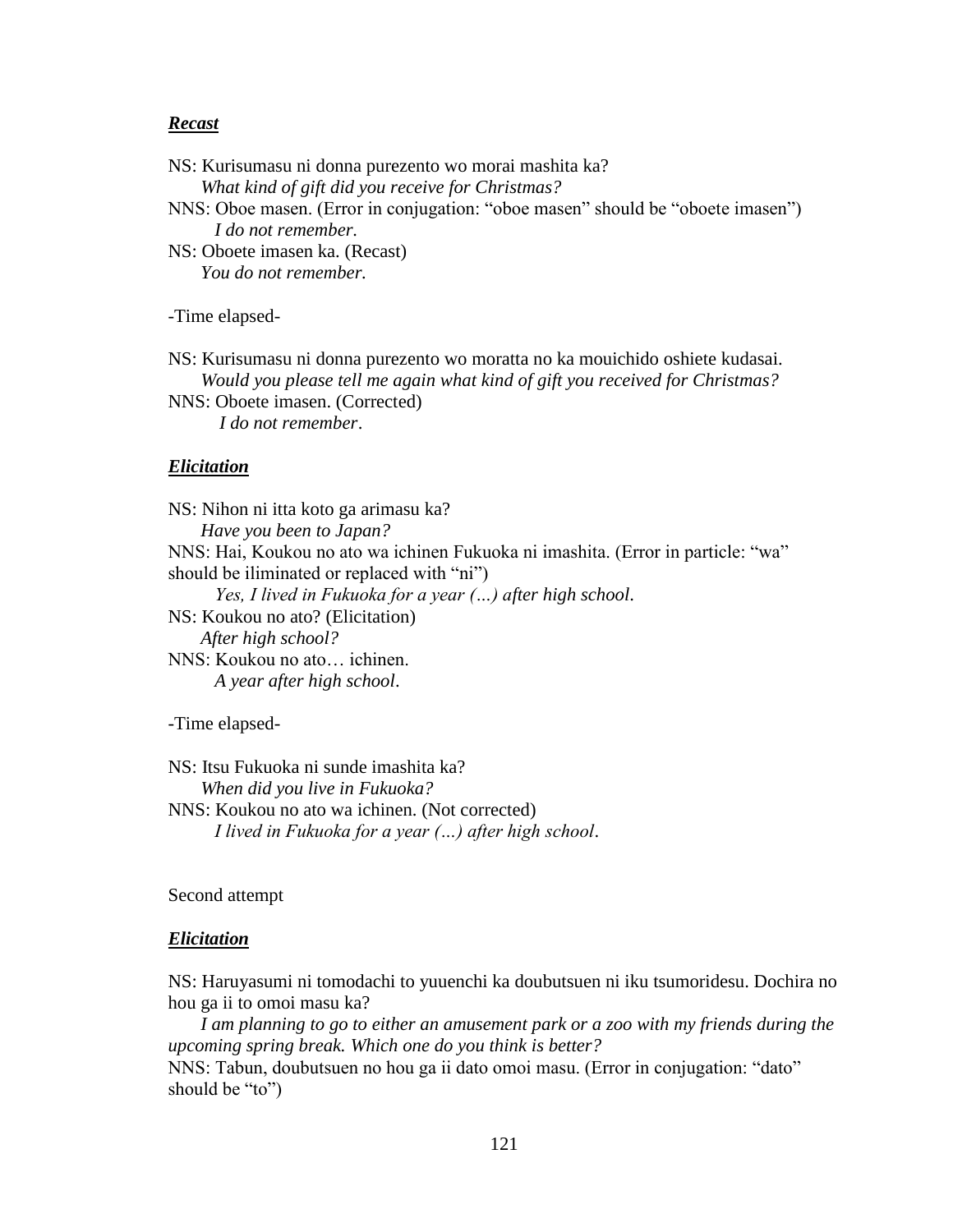*I think that going to a zoo is (better).*  NS: Doubutsuen no hou ga? (Elicitation)  *Going to a zoo is?* NNS: Ii to omou. *I think a zoo is better.*

-Time elapsed-

NS: Yuuenchi to doubutsuen, docchi ni ikitai desu ka? *Which one do you want to visit, an amusement park or a zoo?* NNS: Doobutsuen ga ii dato omoi masu. (Not corrected) *Going to a zoo is (better) for me.*

# *Recast*

NS: Donna nihon ryouri ga suki desu ka? *What kind of Japanese food do you like?* NNS: Kara-nai raamen ga suki. (Error in conjugation: "Kara-nai" should be "Karakunai") *I like Japanese noodles which are not (spicy).* NS: Karaku nai raamen desu ka. *Not a spicy one.*

-Time elapsed-

NS: Donna aji no raamen ga suki desu ka? *What kind of noodle do you like?* NNS: Amari karaku nai yatsu. (Corrected) *Not a spicy one.* 

## **Participant 24**

### First attempt

# *Recast*

| NS: Fuyu yasumi de ichiban tanoshikatta koto wa?                                      |
|---------------------------------------------------------------------------------------|
| What was the most enjoyable thing during the past winter break?                       |
| NNS: Takusan oishii tabemono ga tabemashita. (Error in particle: "ga" should be "wo") |
| I ate $()$ a lot of delicious food.                                                   |
| NS: Oishii tabemono wo tabemashita ka. (Recast)                                       |
| You ate delicious food.                                                               |

-Time elapsed-

NS: Fuyu yasumi de ichiban tanoshikatta koto wa?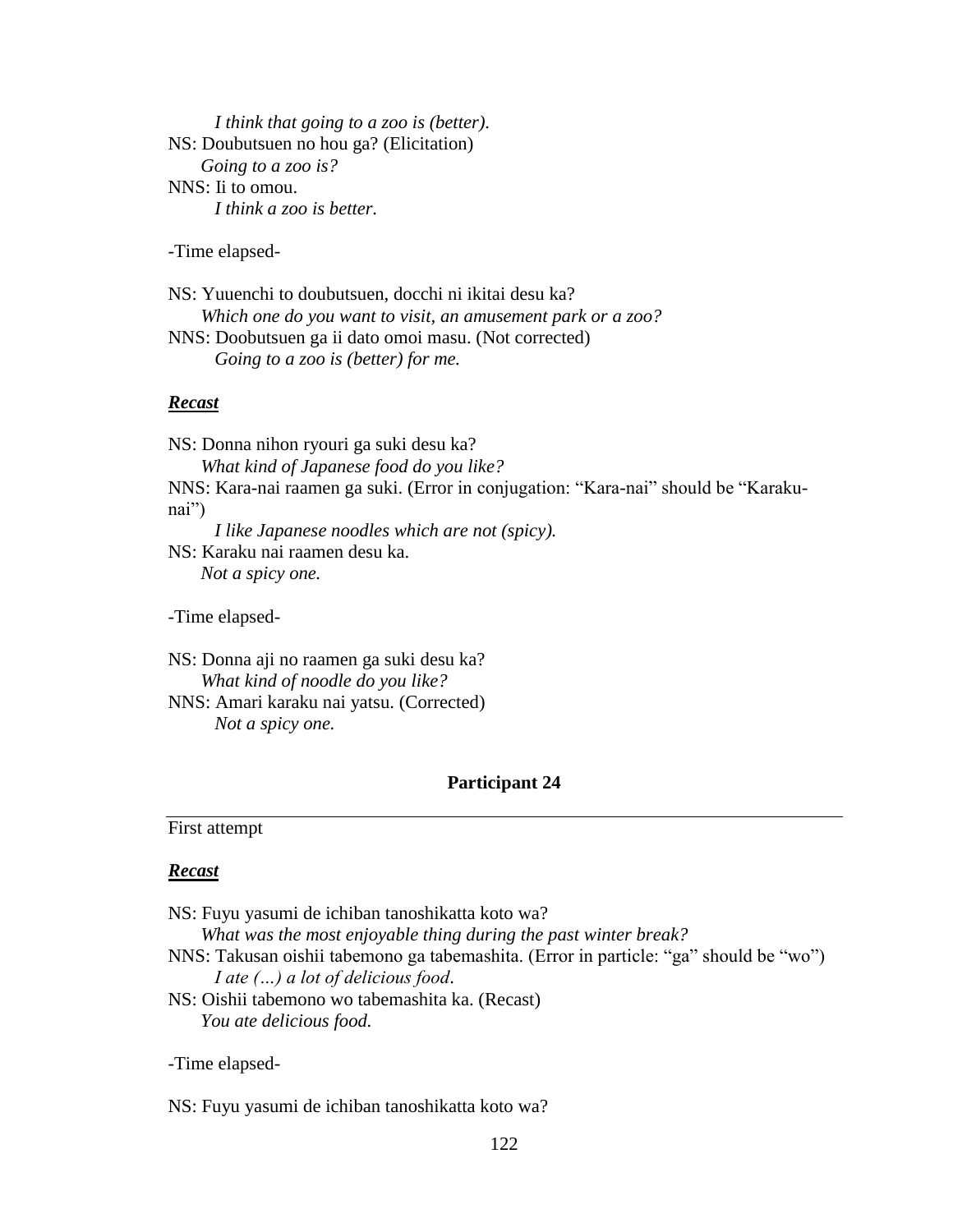*What was the most enjoyable thing during the past winter break?* NNS: Takusan oishii tabemono ga tabemashita. (Not corrected) *I ate (…) a lot of delicious food*.

NS: Watashi wa fuyu yasumi ni doko ni mo ikimasen desita. Doko ni ike ba yokatta to omoi masu ka?

 *I didn't go anywhere during the past winter break. Do you know where I should have gone to have fun?*

NNS: Atatakai basho de ii desu. (Error in particle: "de" should be "ga")  *It is good to go (to) a sunny place.*

NS: Atatakai basho ga ii desu ka. (Recast)  *Good to go to a sunny place.*

-Time elapsed-

NS: Watashi wa fuyu yasumi ni doko ni mo ikimasen desita. Doko ni ike ba yokatta to omoi masu ka?

 *I didn't go anywhere during the past winter break. Do you know where I should have gone to have fun?*

NNS: Atatakai basho de ii desu. (Not corrected)

 *It is good to go (to) a sunny place.*

# *Elicitation*

NS: Moshi nihon ni ittara nani wo shitai desuka? *What do you want to do when you go to Japan?* NNS: Anime no shuuhin wo kau. (Error in vocabulary: "shuuhin" should be "shoohin")  *I would like to buy anime (goods).* NS: Anime no? (Elicitation)  *Buy anime?* NNS: Shoohin. *Goods*.

-Time elapsed-

NS: Moshi nihon ni ittara nani wo shitai desuka? *What do you want to do when you go to Japan?* NNS: Anime no shuuhin wo kau. (Corrected)

 *I would like to buy anime goods.*

Second attempt

## *Elicitation*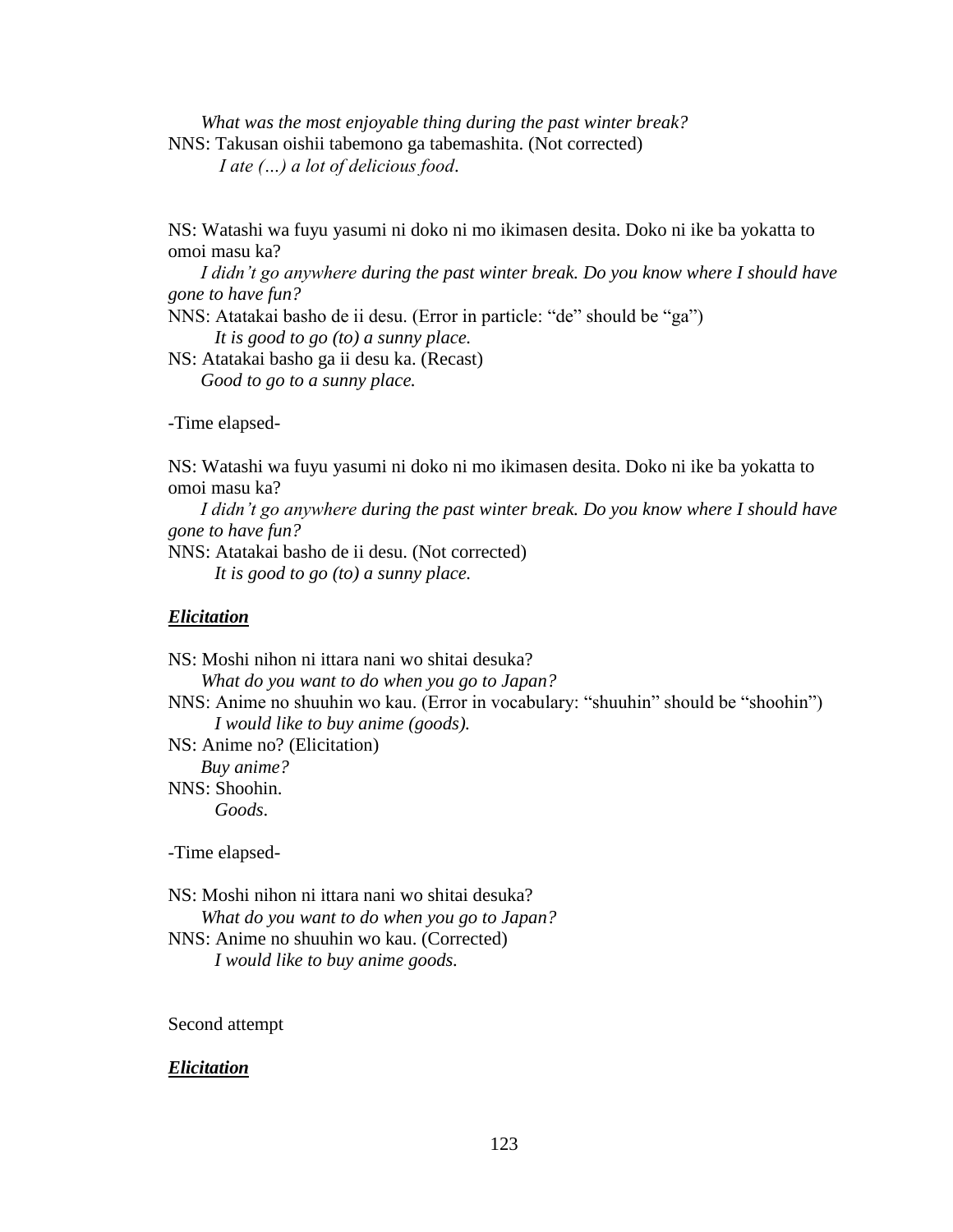NS: Haru yasumi ni nani wo shimasu ka?

*What are you planning to do during spring break?*

NNS: Bosuton toka, dokoka chikaku tokoro ni iku to omoi masu. Tomodachi ga aru kara. (Error in conjugation: "chikaku" should be "chukai" and in conjugation "aru" should be " $iru$ ")

 *I probably would go somewhere (near by) such as Boston because my friends are (there).* 

NS: Dokoka chika? (Elicitation)  *Somewhere near?* NNS: Dokoka chikai. *Somewhere near by.* NS: Tomodachi ga? (Elicitation)  *Because your friends are?* NNS: Iru kara.

*Because my friends are there…*

-Time elapsed-

NS: Haru yasumi ni nani wo shimasu ka?

*What are you planning to do during spring break?*

NNS: Tomodachi ga aru kara Bosuton toka, dokoka chikai tokoro ga ii. (1 corrected, 1 not corrected)

 *I probably would go somewhere near by such as Boston because my friends are (there).*

# *Recast*

NS: Saikin dokoka ni iki mashita ka? *Where have you been recently?* NNS: Nani mo ikimasen desita. (Error in vocabulary: "Nani" should be "Doko") *I haven't been (anywhere) else.* NS: Doko ni mo itte imasen ka. *You haven't been anyehere else.*

-Time elapsed-

NS: Saikin dokoka ni iki mashita ka? *Where have you been recently?* NNS: Nani mo. (Not corrected)  *(Nothing).*

### **Participant 25**

First attempt

*Recast*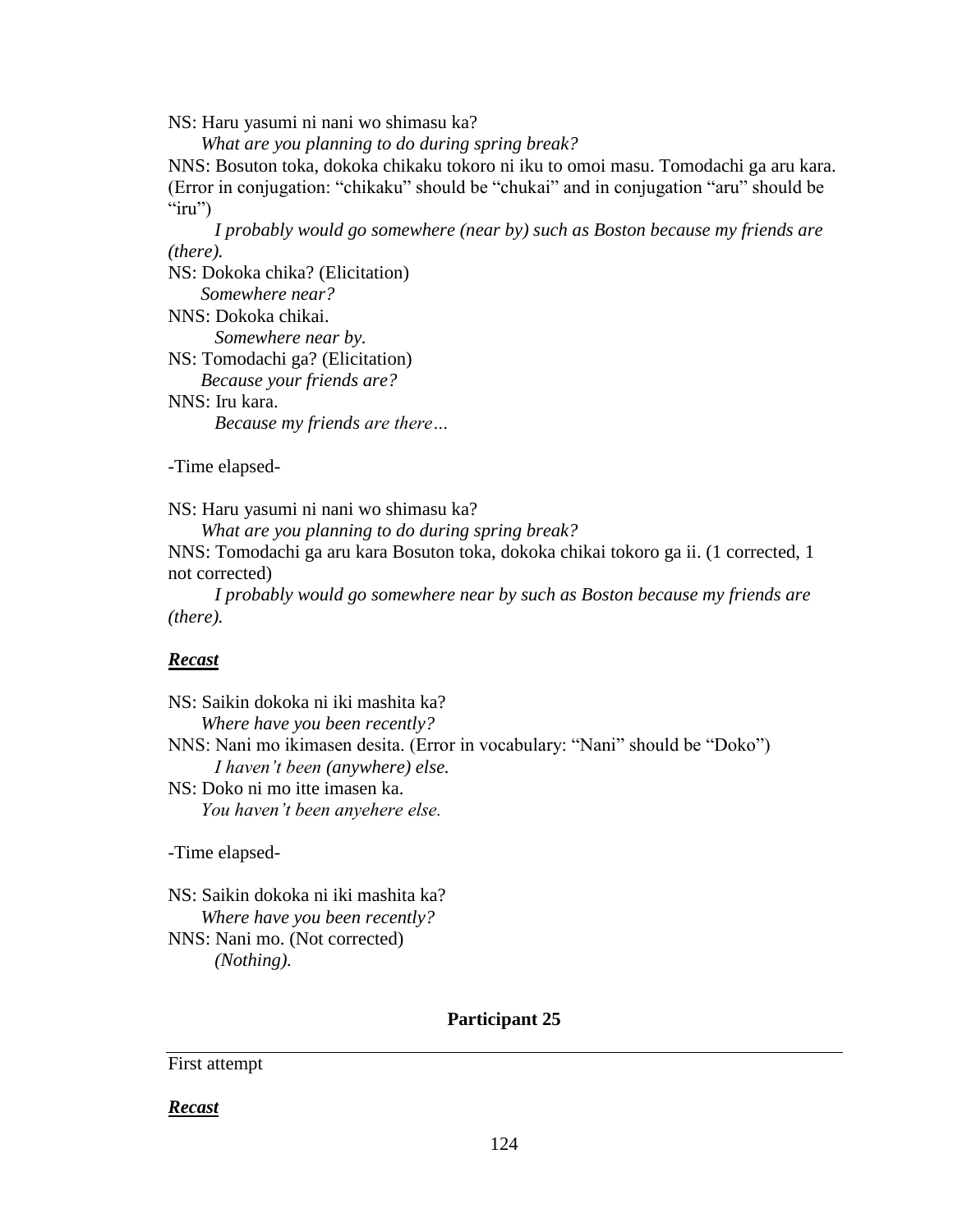NS: Fuyu yasumi ni kurisumasu no kaimono wo shimashita ka?

*Did you go Christmas shopping during the past winter break?*

NNS: Kaitakatta-dakedo amari kawana katta. (Error in conjugation: "dakedo" should be "kedo")

 *I wanted to buy things (but) I did not*.

NS: Kaitakatta kedo kawana katta. (Recast)  *You wanted to buy things but you did not.*

-Time elapsed-

NS: Fuyu yasumi ni kurisumasu no kaimono wo shimashita ka? *Did you go Christmas shopping during the past winter break?* NNS: Kaitakatta-dakedo amari kawana katta. (Not corrected)

*I wanted to buy things (but) I did not*.

NS: Kurisumasu wa doko ni imashita ka? *Where were you on Christmas day?* NNS: Uchi de imashita. (Error in particle: "de" should be "ni")  *I stayed (at) my place*. NS: Uchi ni imashita ka. (Recast)

 *You stayed at your place.*

-Time elapsed-

NS: Kurisumasu wa doko ni imashita ka? *Where were you on Christmas day?* NNS: Uchi ni imashita (Corrected) *I stayed at my place*.

### *Elicitation*

NS: Doko ni ryokou ni ikitai desu ka? *Where do you want to go for a trip?* NNS: Furorida. Ikitai-dakedo chou tooi. (Error in conjugation: "dakedo" should be "kedo")  *I want to visit Florida (but) it is too far.* NS: Furorida ni ikitai? (Elicitation)  *You want to visit Florida?* NNS: Ikitai kedo. *I want to visit Florida but..*.

-Time elapsed-

NS: Doko ni ryokou ni ikitai desu ka?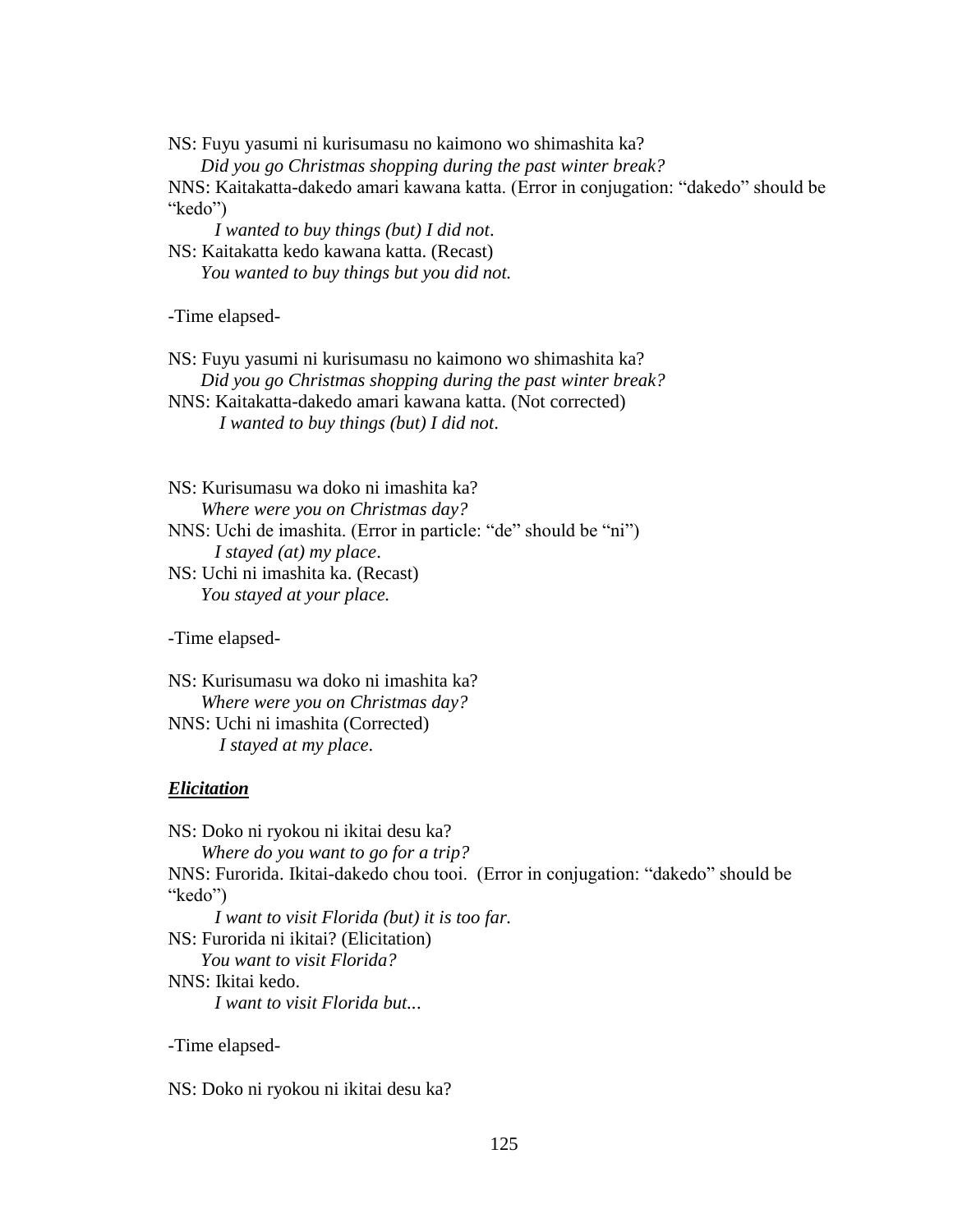*Where do you want to go for a trip?* NNS: Furorida. Ikitai kedo chou tooi. (Corrected)  *I want to visit Florida but it is too far.*

Second attempt

#### *Elicitation*

NS: Haru yasumi ni nani wo shimasu ka? *What are you planning to do during spring break?* NNS: Iroiro na mono wo suru to omoi masu. (Error in vocabulary: "mono" should be "koto")  *I probably would do many (things).*  NS: Iroiro na? (Elicitation)  *Many?* NNS: Iroiro na... koto. *Many things.*

-Time elapsed-

NS: Haru yasumi ni nani wo shimasu ka? *What are you planning to do during spring break?* NNS: Iroiro na koto wo suru to omoi masu. (Corrected)

*I probably would do many things.*

NS: Kyoudai wa imasu ka? *Do you have siblings?* NNS: Ani ga hitotsu imasu. (Error in conjugation: "hitotsu" should be "hitori")  *I have (a) brother.*  NS: Ani ga hito? (Elicitation)  *You have?* NNS: Hito... ri. *A brother.*

-Time elapsed-

NS: Kyoudai wa imasu ka? *Do you have siblings?* NNS: Ani ga hitotsu imasu. (Not corrected) *I have (a) brother.*

#### *Recast*

NS: Ryokou wa hitori de iku noto minna de iku noto dochira ga ii desu ka?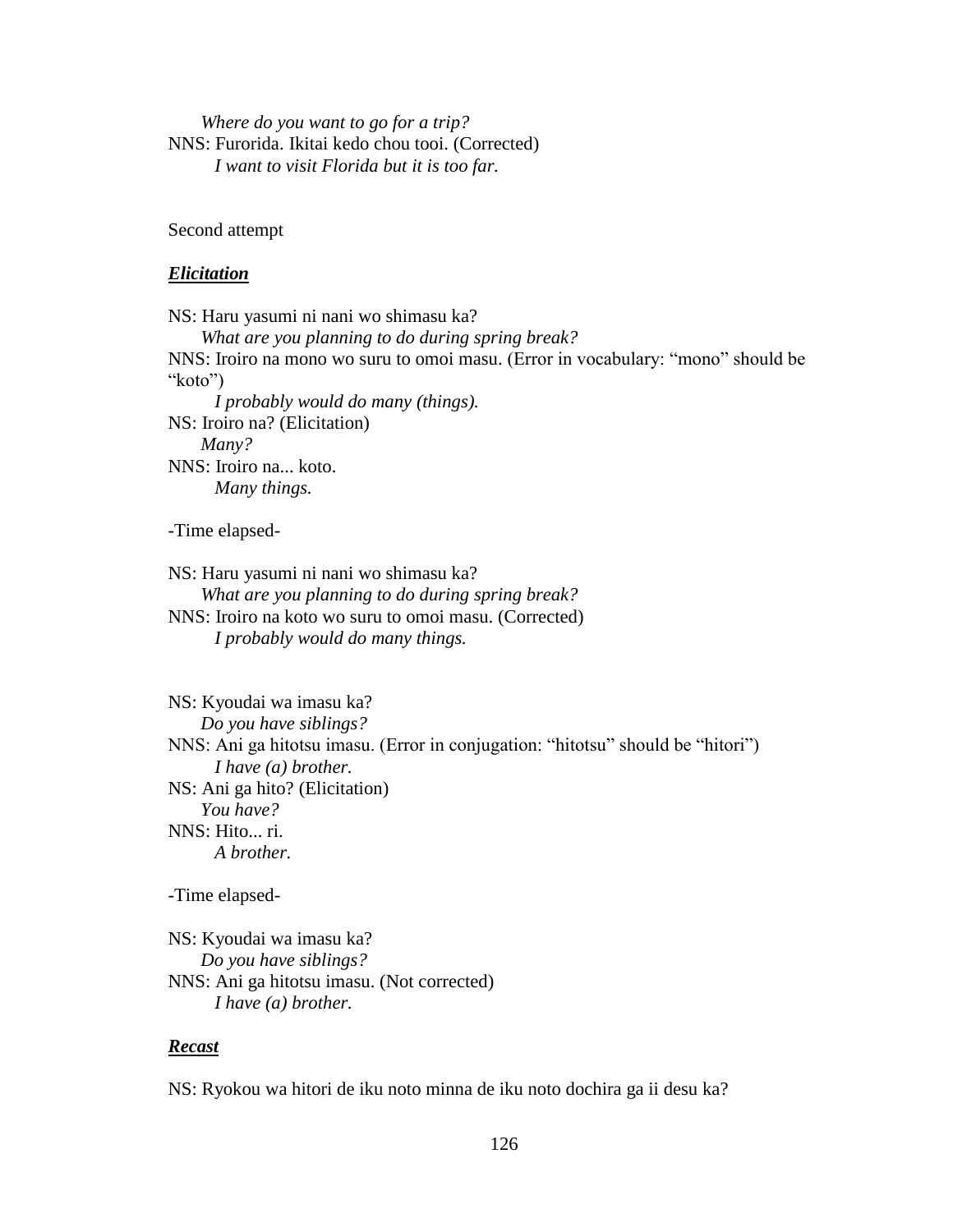*Do you like to travel alone or with others?*

NNS: Hitori wa chotto samishi sugiru masu. (Error in conjugation: "sugiru" should be "sugi")

 *Traveling alone is (too lonely).* NS: Samishi sugi masu ka. *It is too lonely.*

-Time elapsed-

NS: Doushite hitori de ryokou wa shitaku nai desu ka? *Why don't you want to travel alone?*

NNS: Sabishi sugiru masu. (Not corrected)  *It is (too lonely).*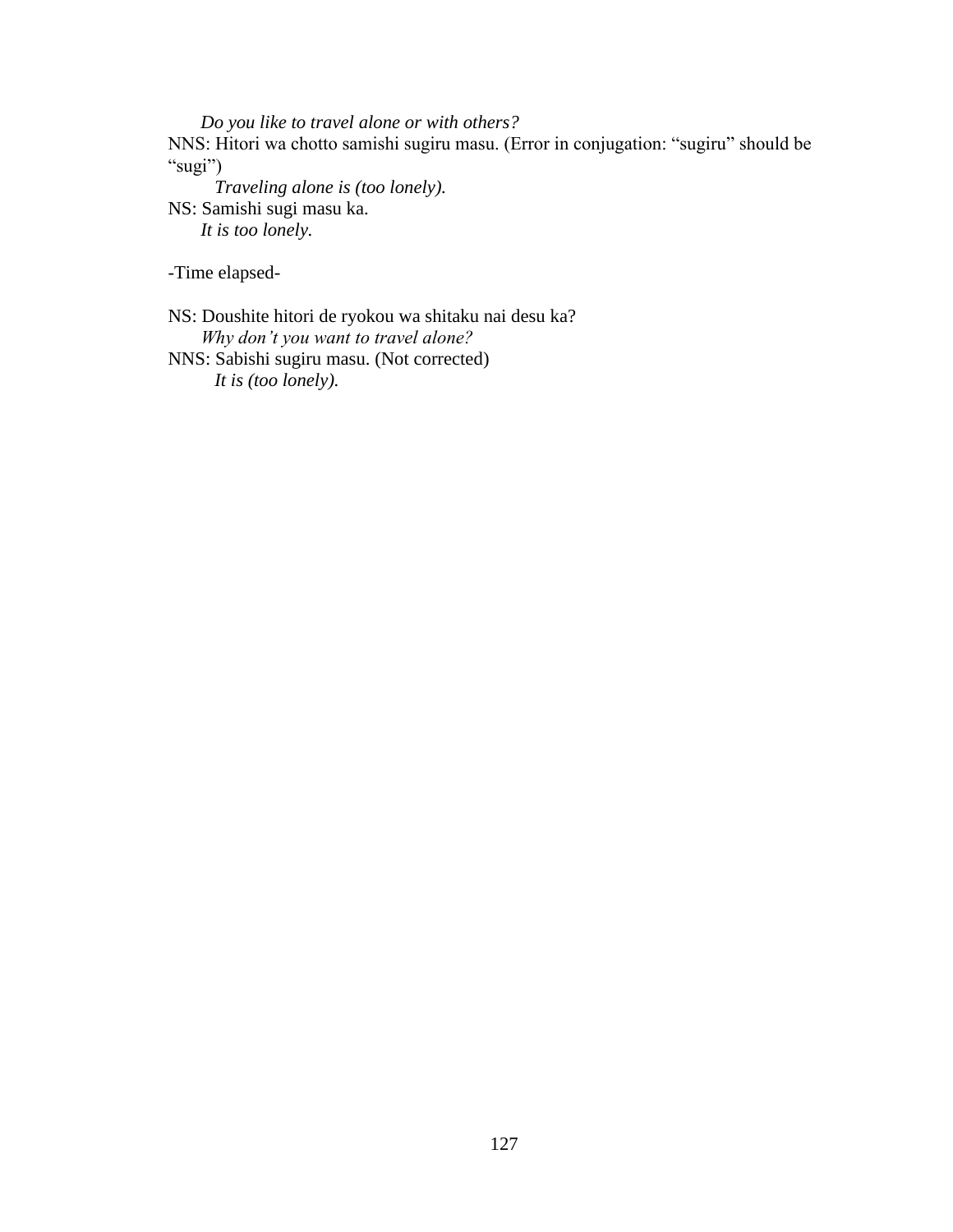## **BIBLIOGRAPHY**

- Anderson, J. R. (1983). *The architecture of cognition*. Cambridge, MA: Harvard University Press.
- Anderson, J. R. (1993). *Rules of the mind*. Hillsdale, NJ: Lawrence Erlbaum Associates.
- Benati, A. G. (2009). Japanese language teaching: A communicative approach. London, England: Continuum International Publishing Group.
- Benati, A., Laval, C., & Arche, M. (2014). The Grammar Dimension in Instructed Second Language Learning. London, England: Bloomsbury Academic.
- Carr, M., & Shotwell, M. (2007). Information processing theory and professional reasoning. In B. A. Boyt Schell, & J. W. Schell (Eds.), *Clinical and professional reasoning in occupational therapy* (Ch 3). Baltimore, MD: Lippincott Williams & Wilkins.
- Carroll, S., & Swain, M. (1993). Explicit and implicit negative feedback: An empirical study of the learning of linguistic generalizations. *Studies in Second Language Acquisition*, 15(3), 357-386.
- Chaudron, C. (1988). Second language classrooms. Research on teaching and learning. Cambridge, UK: Cambridge University Press.
- Chen, C. (2013). Gestures as tone markers in multilingual communication. In I. Kecskes (Eds). Research in Chinese as a second language (pp. 143-168). Berlin, Germany. De Gruyter Mouton.
- Chun, A., Day, R. R., Chenoweth, A., & Luppescu, S. (1982). Errors, interaction, and correction: A study of native-nonnative conversation. TESOL Quarterly, 16, 537- 547.
- Cenoz, J. (1998). Multilingualism and multilingual education. Frankfurt Lodge, England: Multilingual Matters.
- Dorey, F. (2010). The P value what is it and what does it tell you? *Clin Orthop Relat Res, 25,* 1-2.
- Doughty, C. (2001). Cognitive underpinnings of focus on form. In P. Robinson (Ed.), *Cognition and second language instruction* (pp. 206-257). New York: Cambridge University Press.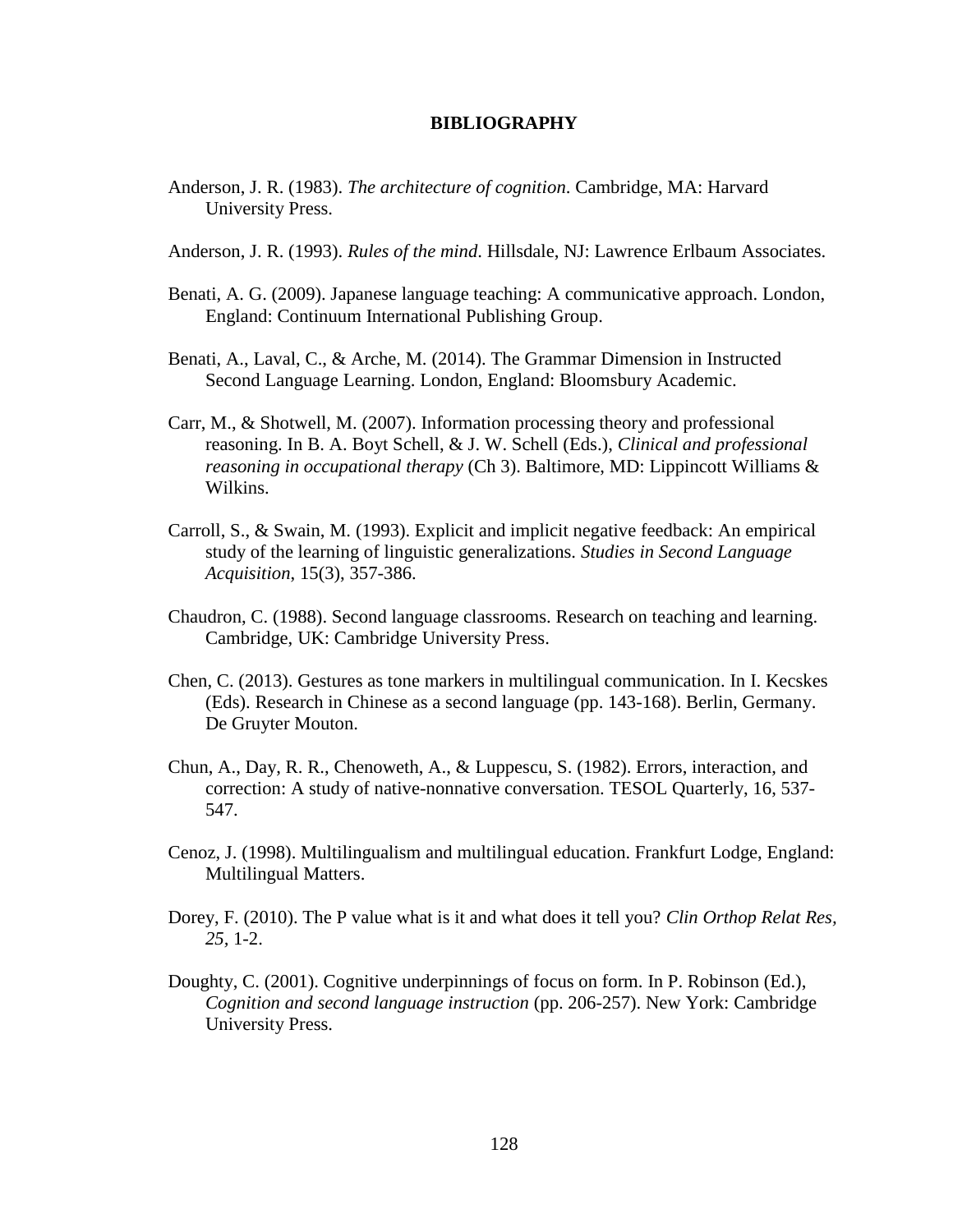- Doughty, C., & Varela, E. (1998). Communicative focus on form. In Focus on Form in Classroom Second Language Acquisition, Catherine Doughty and Jessica Williams (Eds.), 114 – 138. Cambridge: Cambridge University Press.
- Elam, J. R. (2014). Corrective feedback, uptake and repair in TPP. Journal of Global Media Studies. 14, 17-29.
- Ellis, R., Loewen, S., & Erlam, R. (2009). Implicit and explicit knowledge in second language learning, testing and teaching. Frankfurt Lodge, England: Multilingual Matters.
- Ellis, R. (1999). Learning a second language through interaction. Amsterdam: John Benjamins.
- Ellis, R. (2009). Corrective feedback and teacher development. L2 Journal, 1, 1-17.
- Ellis, R. (2010). Language and culture: reflective narratives and the emergence of identity. In Choi, J., & Nunan, D. (Eds.), Otra Estación -A first Spanish lesson, (pp. 103-107). London, England: Routledge.
- Ellis, R. (2012). Language teaching research and language pedagogy. West Sussex, England: Wiley & Sons, Inc.
- Eysenck, W. M. (2001) Principles of cognitive psychology. New York, NY: Psychology Press.
- Gass, S. M., & Mackey, A. (2000). Stimulated recall methodology in second language research. New York: Routledge.
- Gass, S. M., and Selinker, L. (2001). Second Language Acquisition: An Introductory Course. Mahwah, NJ: Erlbaum.
- Gass, S. M. (2003). Input and interaction. In Doughty, C. J., & Long, M. H. (Eds.), The handbook of second language acquisition (pp. 224-253). Malden, MA: Wiley- Blackwell.
- Gass, S. M., Behney, J., & Plonsky, L. (2013). Second language acquisition: An introductory course. London, England: Taylor & Francis.
- Gimeno, V. (2003). Grammar learning through strategy training: a classroom study on learning conditionals through metacognitive and cognitive strategies. Valencia, Spain: University of Valencia.
- Han, Z-H., & Kim, J. H. (2008). Corrective recasts: What teachers might want to know. Language Learning Journal, 36, 35-44.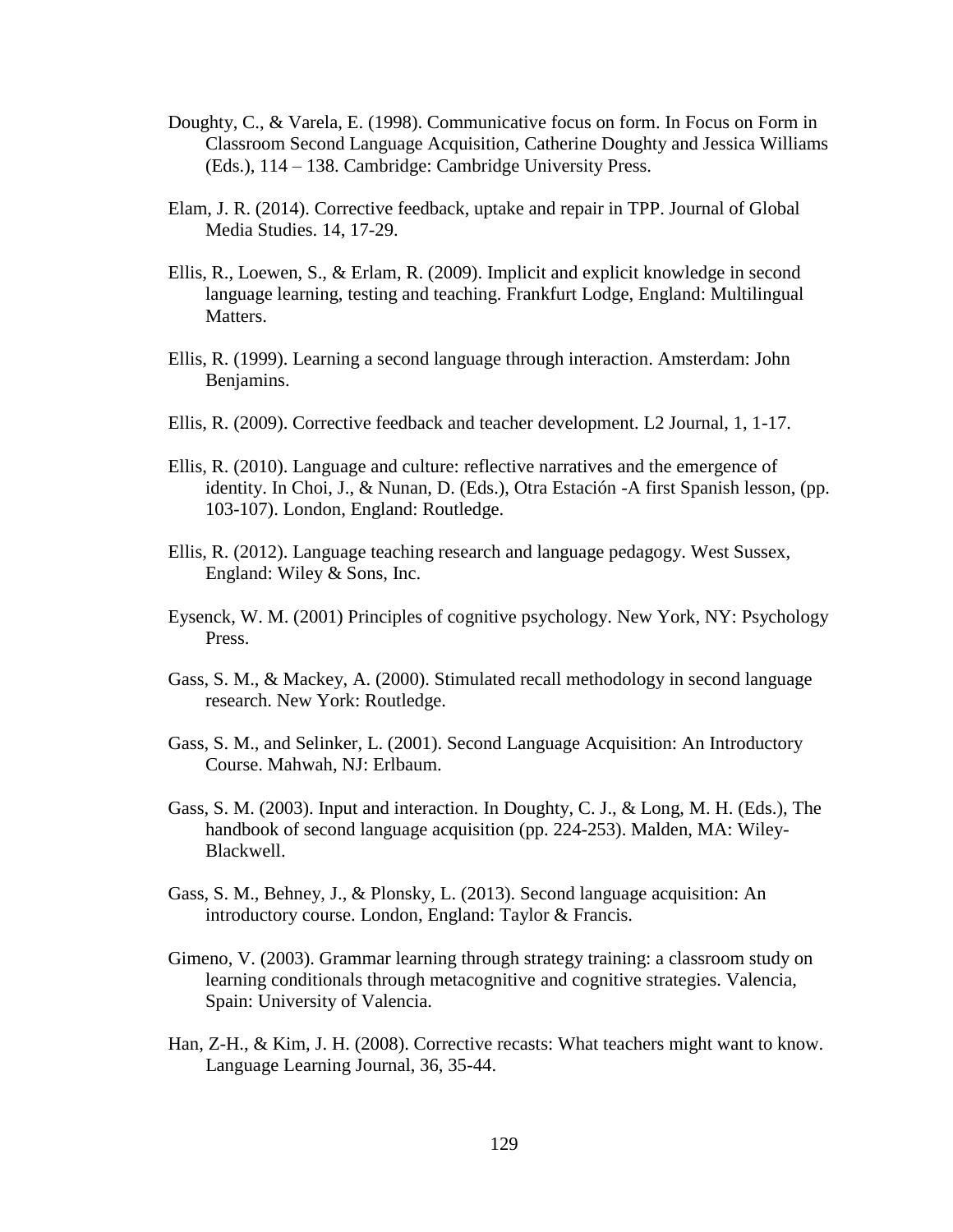- Harvard Business School. (Eds.). (2003). Giving feedback: Expert solutions to everyday challenges. Boston, MA: Harvard Business School Press.
- Hatasa, Y., & Fujiwara, Y. (2012). Effects of corrective feedback in JFL classrooms. University of Hiroshima, 61, 229-237.
- Havranek, G. (2002). When is corrective feedback most likely to succeed? International Journal of Education Research, 37, 255-270.
- Hockenbury, D., & Hockenbury, S. (2014). Psychology with updates on DSM-5. New York, NY: Worth Publishers.
- Hummel, K. M. (2014). Introducing second language acquisition: Perspectives and practices. Malden, MA: Wiley-Blackwell.
- Hyland, K., & Hyland, F. (2006). Feedback in second language writing: Contexts and issues. Cambridge, England: Cambridge University Press.
- Hyman, I. (2014). The rallying cry for the cognitive revolution. In U. Neisser, Cognitive psychology. New York, NY: Psychology Press.
- Jepson, K. (2005). Conversations -and negotiated interaction-. Language Learning  $\&$ Technology, 9 (3), 79-98.
- Johnson, M. (2003). A philosophy of second language acquisition. New Haven, CT: Yale University Press.
- Krashen, S. (1982). Principles and practices in second language acquisition. Oxford: Pergamom.
- Krashen, S. (1985). The input hypothesis: Issues and complications. London: Longman.
- Krashen, S. (1994). The input hypothesis and its rivals. In: N. Ellis (Ed.), Implicit and Explicit learning of Languages. London: Academic Press, pp. 45-77.
- Kyung, S. C. (2012). Language education in Japan and Korea: Policies, practices and challenges. In Organization for Economic Cooperation and Development OECD (Eds.), Languages in a Global World: Learning for Better Cultural Understanding (pp. 257-290). Paris, France: OECD Publishing.
- Leeman, J. (2007). Responding to errors. In: R. DeKeyser (Ed.), Practice in a second language: Perspectives from applied linguistics and cognitive psychology. Cambridge: Cambridge University Press, pp. 11-138.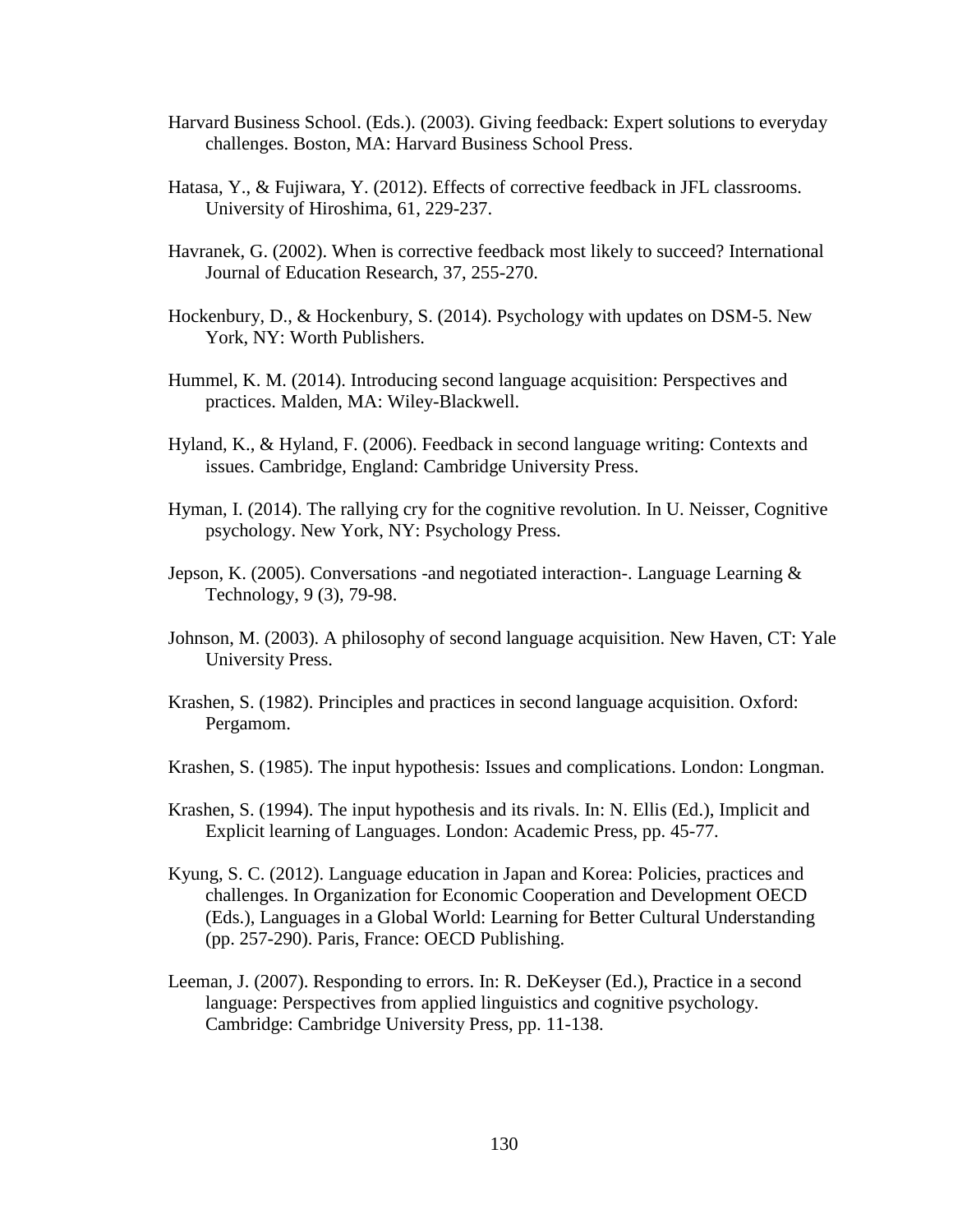- Lightbrown, P. M., and Spada, N. (1990). Focus-on form and corrective feedback in communicative language teaching: Effects on second language learning. Studies in Second Language Acquisition, 12, pp. 429-448.
- Lightbown, P. M., & Spada, N. (1999). *How languages are learned.* Oxford, UK: Oxford University Press.
- Loewen, S., and Philp, J. (2006). Recasts in adults English L2 classrooms: Characteristics, explicitness, and effectiveness. *Modern Language Journal,* 90(4), 536–556.
- Loewen, S. (2013). The role of feedback. In: Gass, S. M., & Mackey, A. (Eds.), The routledge handbook of second language acquisition. London, England: Routledge.
- Loewen, S. (2014). Instructed second language acquisition. New York: Routledge.
- Long, M. H. (1996). The role of the linguistic environment in second language acquisition. In Ritchie, W. C., & Bahtia, T. K. (Eds.), Handbook of second language acquisition (pp. 413-468). New York: Academic Press.
- Long, M. H., Inagaki, S., & Ortega, L. (1998). The role of implicit negative feedback in SLA: Models and recasts in Japanese and Spanish. Modem Language Journal, 82 (3), 357-371.
- Long, M. H., & Robinson, P. (1998). Focus on form: Theory, research, and practice. In C. Doughty & J. Williams (Eds.), Focus on form in classroom second language acquisition (pp. 15-41). Cambridge, United Kingdom: Cambridge University Press.
- Long, M. H. (2006). Problems in SLA. Mahwar, NJ: Lawrence Erlbaum.
- Lutz, S., & Huitt, W. (2003). Information processing and memory: Theory and applications. *Educational Psychology Interactive*. Valdosta, GA: Valdosta State University.
- Lyster, R., & Ranta, L. (1997). Corrective feedback and learner uptake: Negotiation of form in communicative classrooms. Studies in Second Language Acquisition, 19, 37-66.
- Lyster, R. (2004). Differential effects of prompts and recasts in form-focused instruction. Studies in Second Language Acquisition, 26 (3), 399-432.
- Lyster, R., & Mori, H. (2006). Interactional feedback and instructional counterbalance. Studies in Second Language Acquisition, 28, 269-300.
- Lyster, R. (2007). Learning and teaching languages through content: A counterbalanced approach. Amsterdam, Netherlands: John Benjamins Publishing.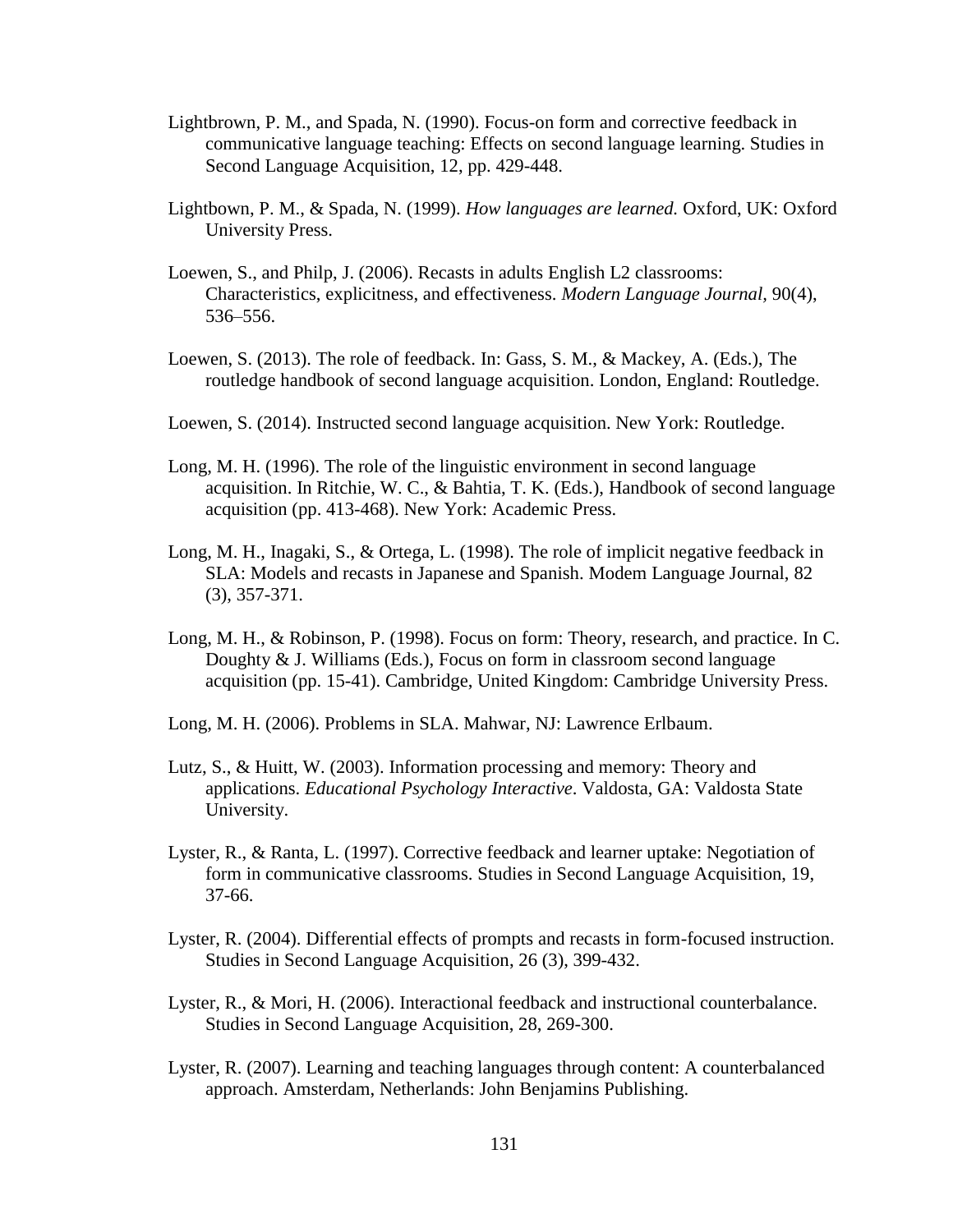- Mackey, A., & Philp, J. (1998). Conversational interaction and second language development: Recasts, responses, and red herrings? Modem Language Journal, 90 (4), 536-556.
- Mackey, A. (1999). Input, interaction, and second language development. Studies in Second Language Acquisition, 21 (4), 557.
- Mackey, A., Gass, S., & McDonough, K. (2000). How do learners perceive interactional feedback? Studies in Second language Acquisition, 22 (4), 471-497.
- Mackey, A., Philp, J., Egi, T., Fujii, A., & Tatsumi, T. (2002). Individual differences in working memory, noticing of interactional feedback, and L2 development. In P. Robinson (Ed.), *Individual differences and instructed language learning* (pp. 181- 209). Amsterdam: John Benjamins.
- Mackey, A., & Abbuhl, R. (2006). Interaction and tasks. In C. Sanz (Ed.), *Mind and context in adult second language acquisition: Methods, theory, and practice.*Washington, DC: Georgetown University Press.
- Mackey, A., & Gass, S. (2007). Input, interaction, and output in Second Language Acquisition. Theories in Second Language Acquisition, 10, 175-200.
- McDevitt, T. M., Ormrod, J. E., Cupit, G. C., Chandler, M., & Aloa, V. (2013). Child development and education. Frenchs Forest, Australia: Pearson.
- Markee, N. (2000). Conversation analysis (Second language acquisition research series). Mahwar, NJ: Lawrence Erlbaum Associates, Inc.
- Marzano, R. J. (1991). Creating an educational paradigm centered on learning through teacher-directed, naturalistic inquiry. In L. Idol & B. Fly (Eds.), *Educational values and cognitive instruction: Implications for reform (pp. 411-441). Hillsdale, NJ:* Lawrence Erlbaum Associates.
- McGroarty, M. E., & Faltis, C. J. (Eds.). (1991). Languages in school and society: Policy and pedagogy. Berlin, Germany: De Gruyter Mouton.
- Moroishi, M. (2001). Nihongo kyooshi no iinaoshi no shiyoo no koosatsu (Consideration of the use of recasts by Japanese language teachers). Gengogaku to Nihongo Kyooiku II (Linguistics and Japanese Language Education II), 237-252.
- Nagasawa, S. (1999). Learning and losing Japanese as a second language. In L. Hansen (Eds). Second language attrition in Japanese contexts (pp. 169-200). New York, NY. Oxford University Press.
- Nagata, N. (2000). Japanese courseware for distance learning. *Proceedings of the 12th World Congress of International Association of Applied Linguistics*.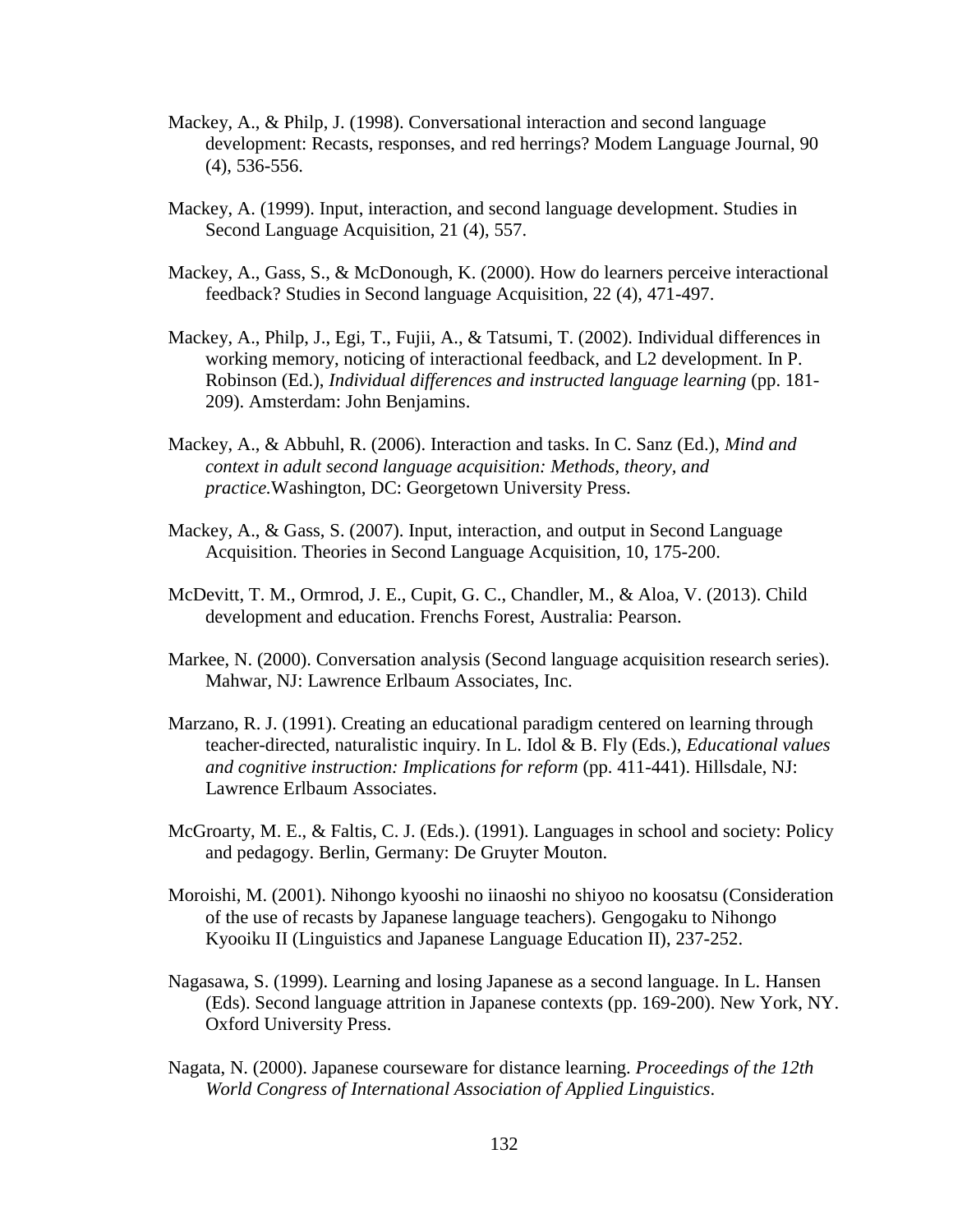- Narciss, S. (2013) Designing and Evaluating Tutoring Feedback Strategies for Digital Learning Environments on the Basis of the Interactive Tutoring Feedback Model. *Digital Education Review*, 23, 7-26.
- Nassaji, H., & Fotos, S. S. (2010). Teaching grammar in second language classrooms: Integrating form-focused instruction in communicative context. London, England: Routledge.
- Ohta, A. S. (2001). Second language acquisition processes in the classroom: Learning Japanese. London, England: Routledge.
- Oliver, R. (1995). Negative feedback in child NS-NNS conversation. Studies in Second language Acquisition, 17, 459-481.
- Oliver, R., & Mackey, A. (2003). Interactional context and feedback in child ESL classrooms. The Modern Language Journal, 87, 519-533.
- Ozeki, H. (2010). Nihongo wo oshieru tameno daini gengo shuutokuron nyuumon (Second language acquisition theory, introduction to teach Japanese). Tokyo: Kuroshio.
- Pal, D. (2013). Interpretation of information processing and mode of perception through the consciousness model involving though-carrying particle. American Journal of Modern Physics. 2 (6), 341-349.
- Panova, I., & Lyster, R (2002). Patterns of corrective feedback and uptake in an adult ESL classroom. TESOL Quarterly, 36 (4), 573-595.
- Penning de Vries, B. (2011). Adaptive corrective feedback in second language learning. In S. Wannemacker., G, Clarebout., & P. Causmaecker. (Eds.), Interdisciplinary approaches to adaptive learning (pp. 1-14). New York: Springer.
- Quinn, P. (2014). Delayed versus immediate corrective feedback on orally produced passive errors in English. Unpublished doctoral dissertation, The University of Toronto, Toronto, Canada.
- Révész, A., R. Sachs & A. Mackey. (2011). Task complexity, uptake of recasts, and L2 development. In P. Robinson (Eds.), *Second language task complexity: Researching the cognition hypothesis of language learning and performance* (pp. 203–235). Amsterdam: John Benjamins.
- Richards, J. C., & Rodgers, T. (1986). Approaches and Methods in Language Teaching. Cambridge University Press.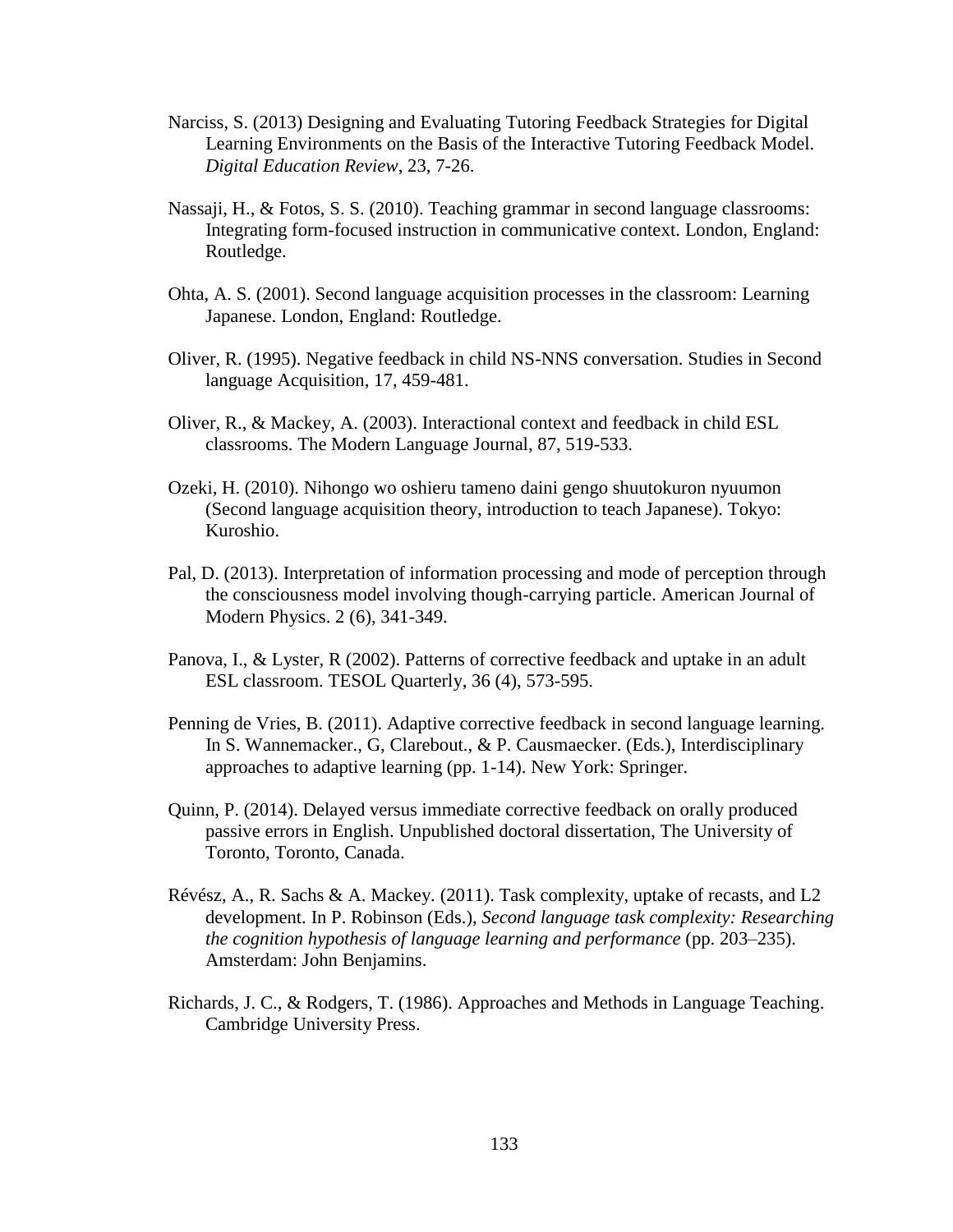- Sato, M., & Lyster, R. (2012). Peer interaction and corrective feedback for accuracy and fluency development: Monitoring, practice, and proceduralization. *Studies in Second Language Acquisition, 34* (4), 591-626.
- Schmidt, R. W. (1995). Consciousness and foreign language learning: A tutorial on the role of attention and awareness in learning. In R. Schmidt (Ed.), Attention and awareness in foreign language learning (pp. 1-63). Honolulu, HI: University of Hawai'i.
- Sheen, Y. (2004). Corrective feedback and learner uptake in communicative classrooms across instructional settings. Language Teaching Research, 8, 263-300.
- Sheen, Y. (2006). Exploring the relationship between characteristics of recasts and learner uptake. Language Teaching Research, 10, 361-392.
- Shrum, J. L., & Glisan, E. W. (2009). Teacher's handbook. Boston, MA: Cengage Learning.
- Shumin, K. (2002). Factors to consider: Developing adult EFL students' speaking abilities. In Richards, J. C. & Renandya, W. A. (Eds.), Methodology in language teaching: An anthology of current practice (pp. 204-211). Cambridge, England: Cambridge University Press.
- Spada, N., & Frӧhlish, M. (1995). COLT communicative orientation of language teaching observation scheme: Coding conversations and applications, National Centre for English Language Teaching and Research (NCRTLR), Macquarie University, Sydney.
- Spencer, P. J. (2013). Effective communication. Raleigh, N.C: Lulu.
- Stevens, M. S., & Stevens, J. B. (2005). Merycoidodontinae and Miniochoerinae. In D. R. Prothero, & R. J. & Emry (Eds.), *The terrestrial Eocene-Oligocene transition in North America* (pp. 498-573). Cambridge, UK: Cambridge University Press.
- Sullivan, G. M., & Feinn, R. (2012). Using effect size or why the P value is not enough. *Journal of Graduate Medical Education, 4(3),* 279-282.
- Sumida, A. (2004). Salience of error feedback and its effect on students' L2 composition editing. Research Reports of Niigata Seiryo University Junior College, 34, 73-84.
- Suzuki, M. (2005). Corrective feedback and learner uptake in adult ESL classrooms. Teachers College, Columbia University Working Papers in TESOL & Applied Linguistics, 4 (2), 1-21.
- Swain, M. (1985). Communicative competence. Some roles of comprehensible input and comprehensible output in its development. In S. Gass & C. Madden (Eds.), Input in second language acquisition (pp. 235-253). Rowley, MA: Newbury House.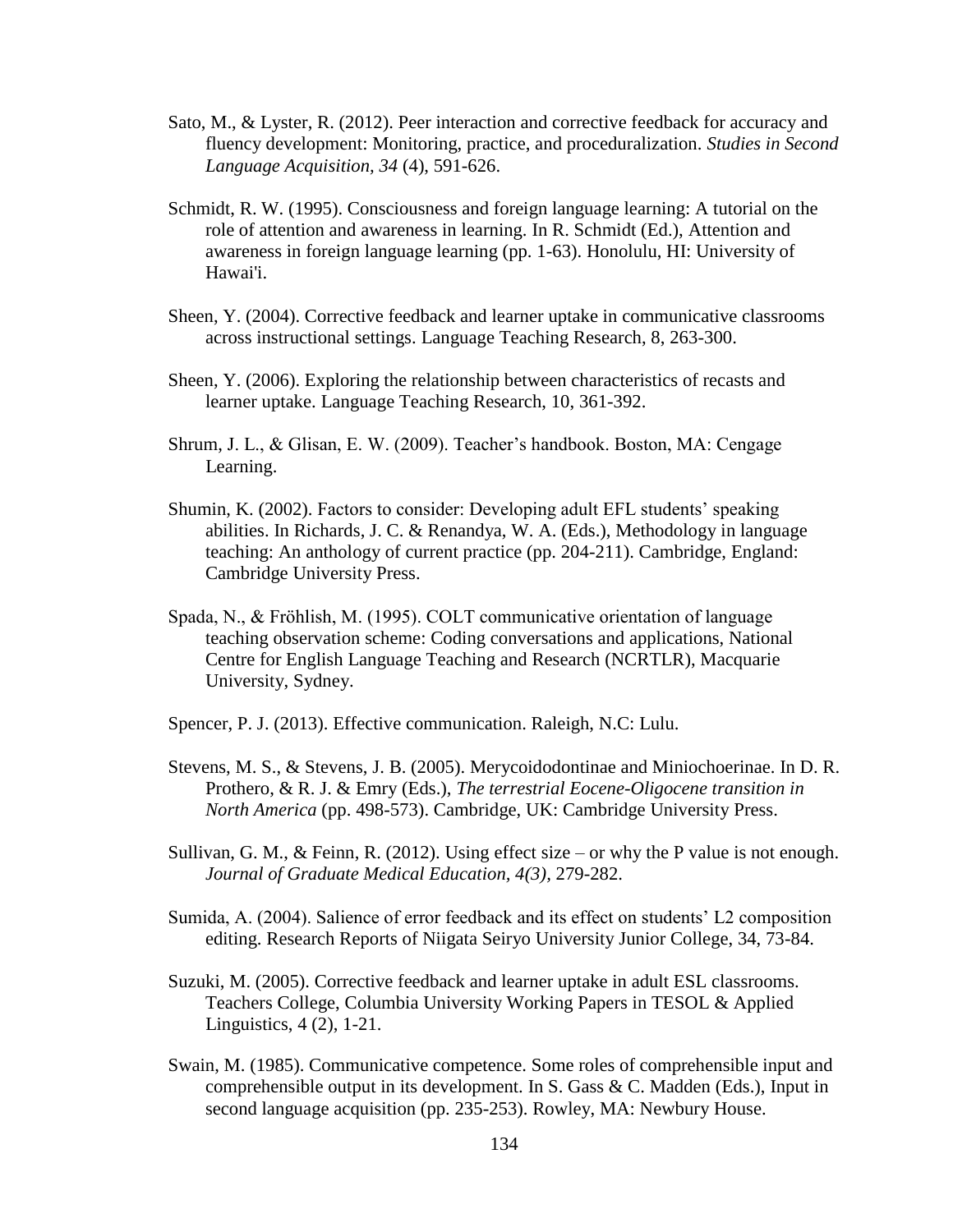- Swain, M. (1995). Three functions of output in second language learning. In G. Cook  $\&$  B. Seidhofer (Eds.), Principle and practice in applied linguistics (pp. 125-144). Oxford: Oxford University Press.
- Swain, M. (2005). The output hypothesis. Theory and research. In E. Hinkel (Ed.), Hand book on research in second language learning and teaching. Mahwah, NJ: Lawrence Erlbaum Associates.
- Swain, M., & Suzuki, W. (2010). Interaction, output, and communicative language learning. In B. Spolsky & F. Hult (Eds.). The handbook of educational linguistics (pp. 557-570). West Sussex, England: Wiley-Blackwell.
- Takahashi, N. (2007). The differential effects of perceptual saliency on recasts in L2 Japanese: Learners' noticing, interpretation, detection, and subsequent oral production. Unpublished doctoral dissertation, The University of Iowa, Iowa city, IA.
- Takatsuka, S. (2009). Corrective feedback. University of Okayama, 140, 13-18.
- VanPatten, B., & Williams, J. (Eds.). (2007). Theories in second language acquisition. Mahwar, NJ: Lawrence Erlbaum.
- Warner, R. M. (2012). *Applied statistics: from bivariate through multivariate techniques*. London, UK: SAGE Publications, Inc.
- Weiten, W. (2008) Psychology: Themes and variations. Belmont, CA: CENGAGE Learning.
- Williams, J. (2005). Form-focused instruction. In Handbook of Research in Second Language Teaching and Learning, Eli Hinkel (ed.), 673 – 691. Mahwah, NJ: Lawrence Erlbaum.
- Winne, P. H. (2011). A cognitive and metacognitive analysis of self-regulated learning. In D. H. Schunk. (Eds.). Handbook of self-regulation of learning and performance (pp. 15-32). London, England: Routledge.
- Wong, L. (2011). Essential study skills. Belmont, CA: CENGAGE Learning.
- Yoshida, R. (2008). Teachers' choice and learners' preference of corrective-feedback type: Language Awareness, 17, 1, pp. 78-93.
- Yoshida, R. (2011). Learners in Japanese language classrooms: Overt and covert participation. London, England: Bloomsbury Academic.